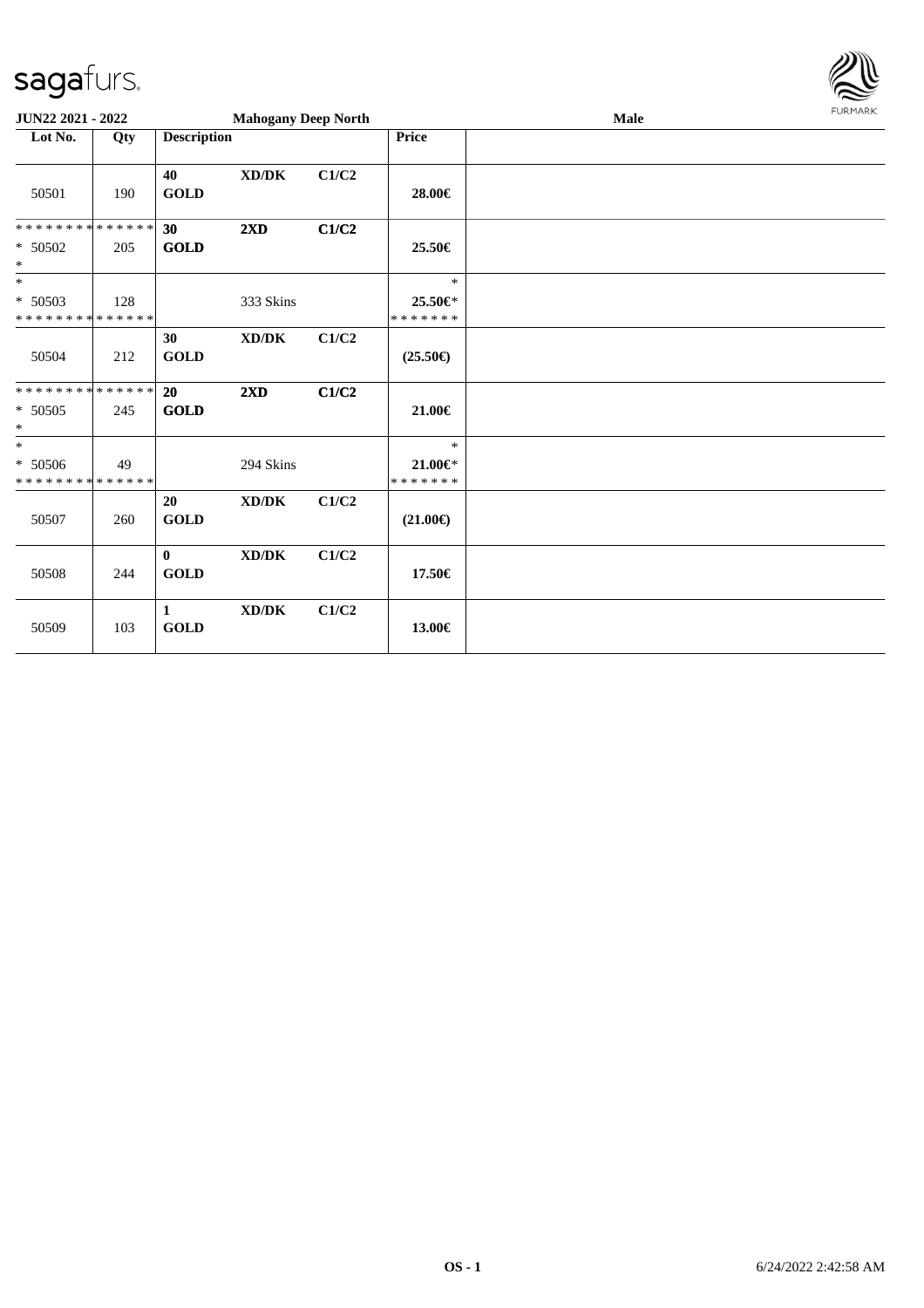

| JUN22 2021 - 2022            |     |                    | <b>Mahogany Northwest</b>                   |       |                     | Male | 1.911171717 |
|------------------------------|-----|--------------------|---------------------------------------------|-------|---------------------|------|-------------|
| Lot No.                      | Qty | <b>Description</b> |                                             |       | Price               |      |             |
|                              |     |                    |                                             |       |                     |      |             |
| ******** <mark>******</mark> |     | 40                 | $\mathbf{X}\mathbf{D}/\mathbf{D}\mathbf{K}$ | C1/C2 |                     |      |             |
| $* 50521$                    | 205 | <b>GOLD</b>        | <b>VELV1</b>                                |       | $(32.00\epsilon)$   |      |             |
| $\ast$                       |     |                    |                                             |       |                     |      |             |
| $\ast$                       |     |                    |                                             |       | $\ast$              |      |             |
| $* 50522$                    | 73  |                    | 278 Skins                                   |       | $(32.00\epsilon)$ * |      |             |
| * * * * * * * * * * * * * *  |     |                    |                                             |       | * * * * * * *       |      |             |
|                              |     | 40                 | $\bold{X}\bold{D}/\bold{D}\bold{K}$         | C1/C2 |                     |      |             |
| 50523                        | 151 | <b>GOLD</b>        | VELV1                                       |       | $(32.00\epsilon)$   |      |             |
|                              |     |                    |                                             |       |                     |      |             |
| * * * * * * * * * * * * * *  |     | 30                 | $2\mathbf{X}\mathbf{D}$                     | C1/C2 |                     |      |             |
| $* 50524$                    | 205 | <b>GOLD</b>        | <b>VELV1</b>                                |       | $(29.50\epsilon)$   |      |             |
| $\ast$                       |     |                    |                                             |       |                     |      |             |
| $\overline{\ast}$            |     |                    |                                             |       | $\ast$              |      |             |
| $* 50525$                    | 180 |                    | $\overline{c}$                              |       | $(29.50\epsilon)$ * |      |             |
| $\ast$                       |     |                    |                                             |       | $\ast$              |      |             |
| $\ast$                       |     |                    |                                             |       | $\ast$              |      |             |
| $* 50526$                    | 62  |                    | 447 Skins                                   |       | $(29.50\epsilon)$ * |      |             |
| * * * * * * * * * * * * * *  |     |                    |                                             |       | * * * * * * *       |      |             |
|                              |     | 30                 | 2XD                                         | C1/C2 |                     |      |             |
| 50527                        | 119 | <b>GOLD</b>        | <b>VELV1</b>                                |       | $(29.50\epsilon)$   |      |             |
|                              |     |                    |                                             |       |                     |      |             |
| * * * * * * * * * * * * * *  |     | 30                 | $\bold{X}\bold{D}/\bold{D}\bold{K}$         | C1/C2 |                     |      |             |
| * 50528                      | 205 | <b>GOLD</b>        | <b>VELV1</b>                                |       | $(29.50\epsilon)$   |      |             |
| $\ast$                       |     |                    |                                             |       |                     |      |             |
| $\ast$                       |     |                    |                                             |       | $\ast$              |      |             |
| * 50529                      | 169 |                    | 374 Skins                                   |       | $(29.50\epsilon)$ * |      |             |
| * * * * * * * * * * * * * *  |     |                    |                                             |       | * * * * * * *       |      |             |
|                              |     | 30                 | XD/DK                                       | C1/C2 |                     |      |             |
| 50530                        | 113 | <b>GOLD</b>        | <b>VELV1</b>                                |       | $(29.50\epsilon)$   |      |             |
|                              |     |                    |                                             |       |                     |      |             |
| * * * * * * * * * * * * * *  |     | 20                 | $2\mathbf{X}\mathbf{D}$                     | C1/C2 |                     |      |             |
| * 50531                      | 245 | <b>GOLD</b>        | <b>VELV1</b>                                |       | $(24.50\epsilon)$   |      |             |
| $\ast$                       |     |                    |                                             |       |                     |      |             |
| $\ast$                       |     |                    |                                             |       | $\ast$              |      |             |
| $* 50532$                    | 220 |                    | $\overline{c}$                              |       | $(24.50\epsilon)$ * |      |             |
| $*$                          |     |                    |                                             |       |                     |      |             |
| $\ast$                       |     |                    |                                             |       | $\ast$              |      |             |
| $* 50533$                    | 220 |                    | 3                                           |       | $(24.50\epsilon)$ * |      |             |
| $\ast$                       |     |                    |                                             |       | $\ast$              |      |             |
| $\ast$                       |     |                    |                                             |       | $\ast$              |      |             |
| $* 50534$                    | 104 |                    | 789 Skins                                   |       | $(24.50\epsilon)$ * |      |             |
| * * * * * * * * * * * * * *  |     |                    |                                             |       | * * * * * * *       |      |             |
|                              |     | 20                 | $2{\bf X}{\bf D}/{\bf X}{\bf D}$            | C1/C2 |                     |      |             |
| 50535                        | 131 | <b>GOLD</b>        | <b>VELV1</b>                                |       | $(24.50\epsilon)$   |      |             |
|                              |     |                    |                                             |       |                     |      |             |
| * * * * * * * * * * * * * *  |     | <b>20</b>          | XD/DK                                       | C1/C2 |                     |      |             |
| $* 50536$                    | 245 | <b>GOLD</b>        | <b>VELV1</b>                                |       | $(24.50\epsilon)$   |      |             |
| $\ast$                       |     |                    |                                             |       |                     |      |             |
| $\ast$                       |     |                    |                                             |       | $\ast$              |      |             |
| $* 50537$                    | 220 |                    | 2                                           |       | $(24.50\epsilon)$ * |      |             |
| $*$                          |     |                    |                                             |       | $\ast$              |      |             |
| $\ast$                       |     |                    |                                             |       | $\ast$              |      |             |
| $* 50538$                    | 86  |                    | 551 Skins                                   |       | $(24.50\epsilon)$ * |      |             |
| * * * * * * * * * * * * * *  |     |                    |                                             |       | * * * * * * *       |      |             |
| **************               |     | $\mathbf{0}$       | $2\mathbf{X}\mathbf{D}$                     | C1/C2 |                     |      |             |
| $* 50539$                    | 265 | <b>GOLD</b>        | <b>VELV1</b>                                |       | $(20.00\epsilon)$   |      |             |
| $*$                          |     |                    |                                             |       |                     |      |             |
| $\ast$                       |     |                    |                                             |       | $\ast$              |      |             |
| * 50540                      | 159 |                    | 424 Skins                                   |       | $(20.00\epsilon)$ * |      |             |
| * * * * * * * * * * * * * *  |     |                    |                                             |       | * * * * * * *       |      |             |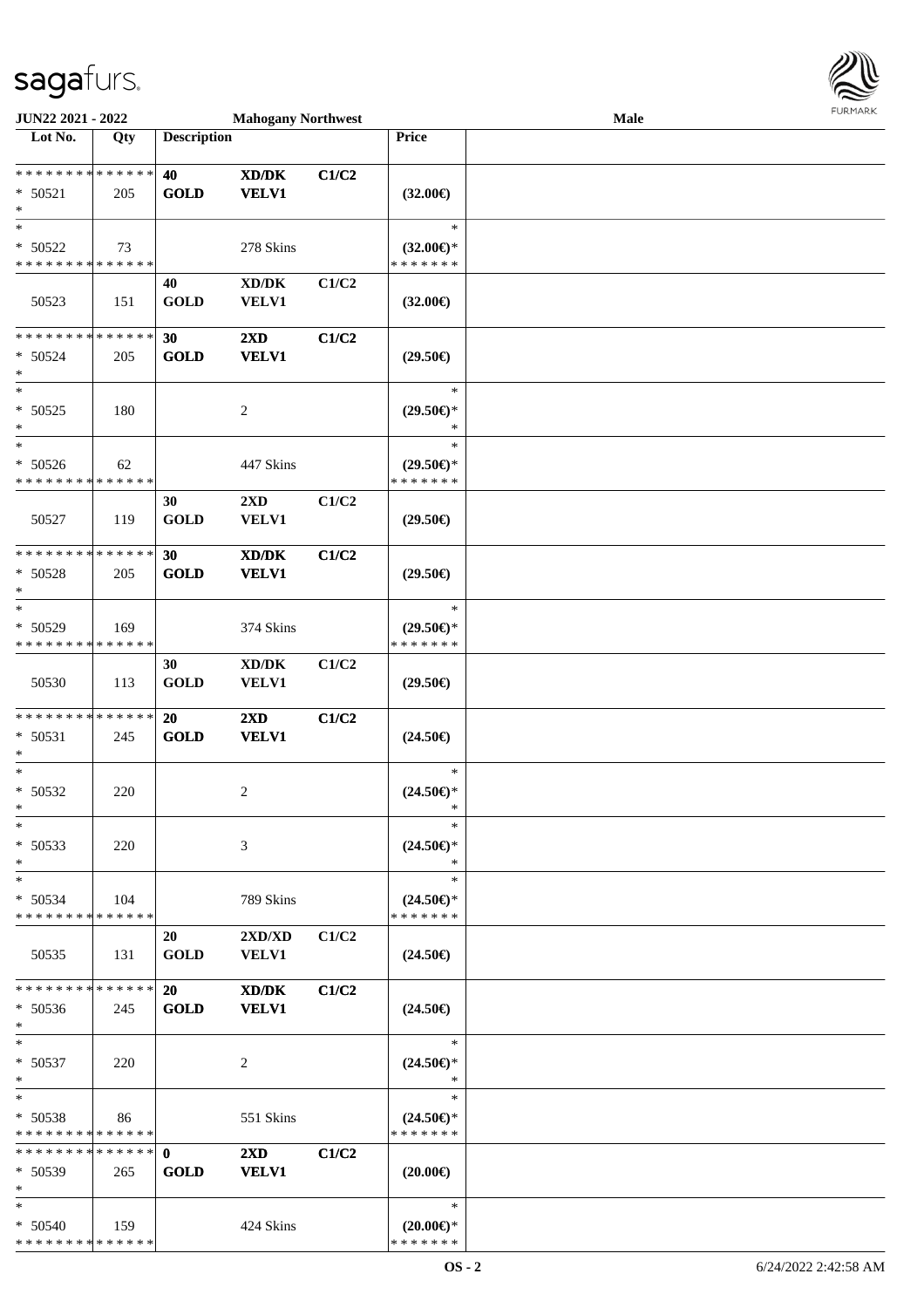

| <b>JUN22 2021 - 2022</b> |     |                    | <b>Mahogany Northwest</b> |       |                   | Male |  |  |  |
|--------------------------|-----|--------------------|---------------------------|-------|-------------------|------|--|--|--|
| Lot No.                  | Qty | <b>Description</b> |                           |       | Price             |      |  |  |  |
| 50541                    | 269 | 0<br>GOLD          | XD/DK<br><b>VELV1</b>     | C1/C2 | $(20.00\epsilon)$ |      |  |  |  |
| 50542                    | 236 | <b>GOLD</b>        | XD/DK<br><b>VELV1</b>     | C1/C2 | $(15.00\epsilon)$ |      |  |  |  |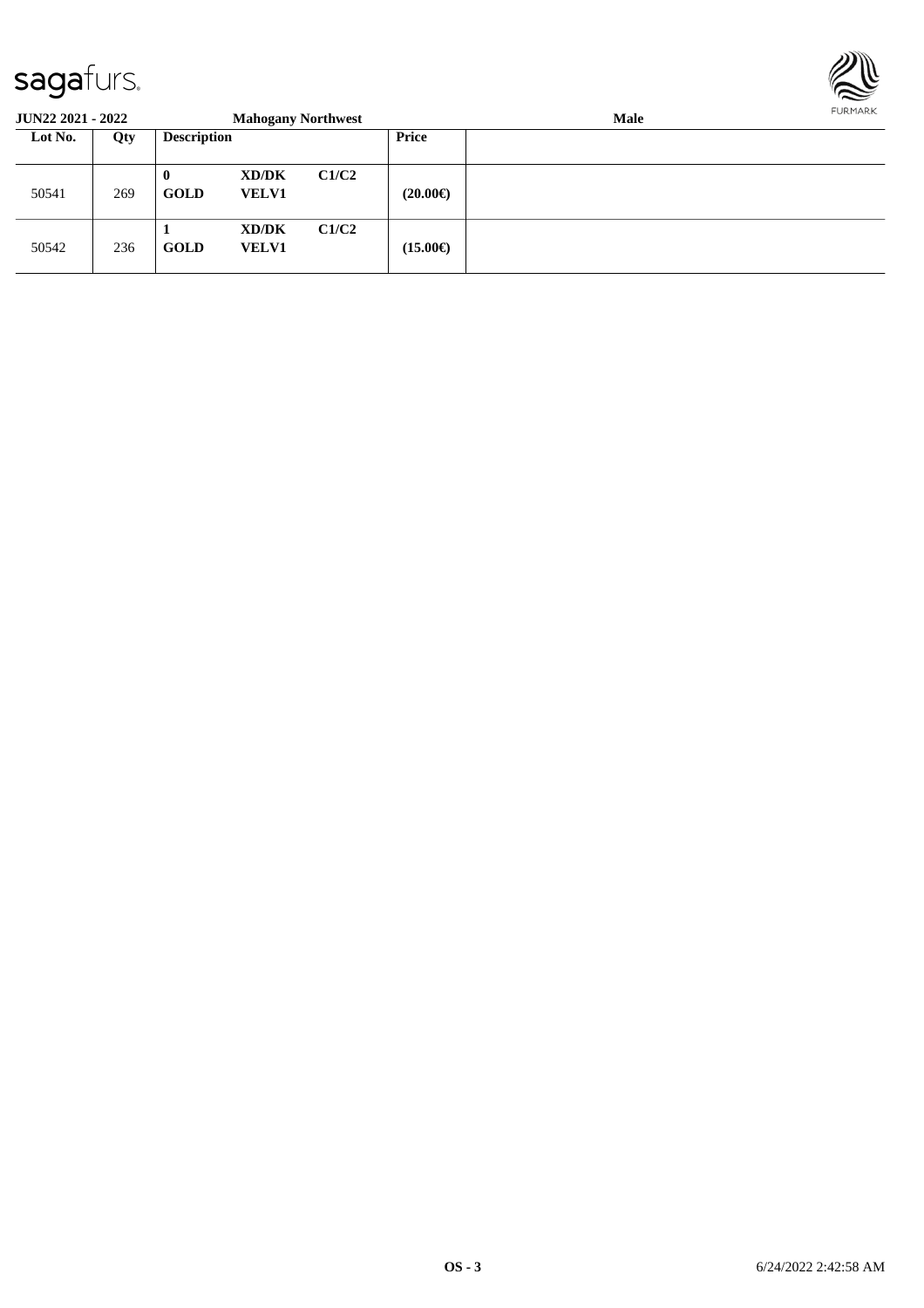

| JUN22 2021 - 2022 |     |                    |                               | <b>Mahogany Sundry owners</b> |        | <b>Male</b> | <b>FURPIARR</b> |
|-------------------|-----|--------------------|-------------------------------|-------------------------------|--------|-------------|-----------------|
| Lot No.           | Qty | <b>Description</b> |                               |                               | Price  |             |                 |
| 50561             | 178 | ◢<br><b>GOLD</b>   | 2XD/XD<br><b>VELV2</b>        | C1/C2                         | 13.00€ |             |                 |
| 50562             | 138 | 2<br><b>GOLD</b>   | <b>DK/MED</b><br><b>VELV2</b> | C1/C2                         | 13.00€ |             |                 |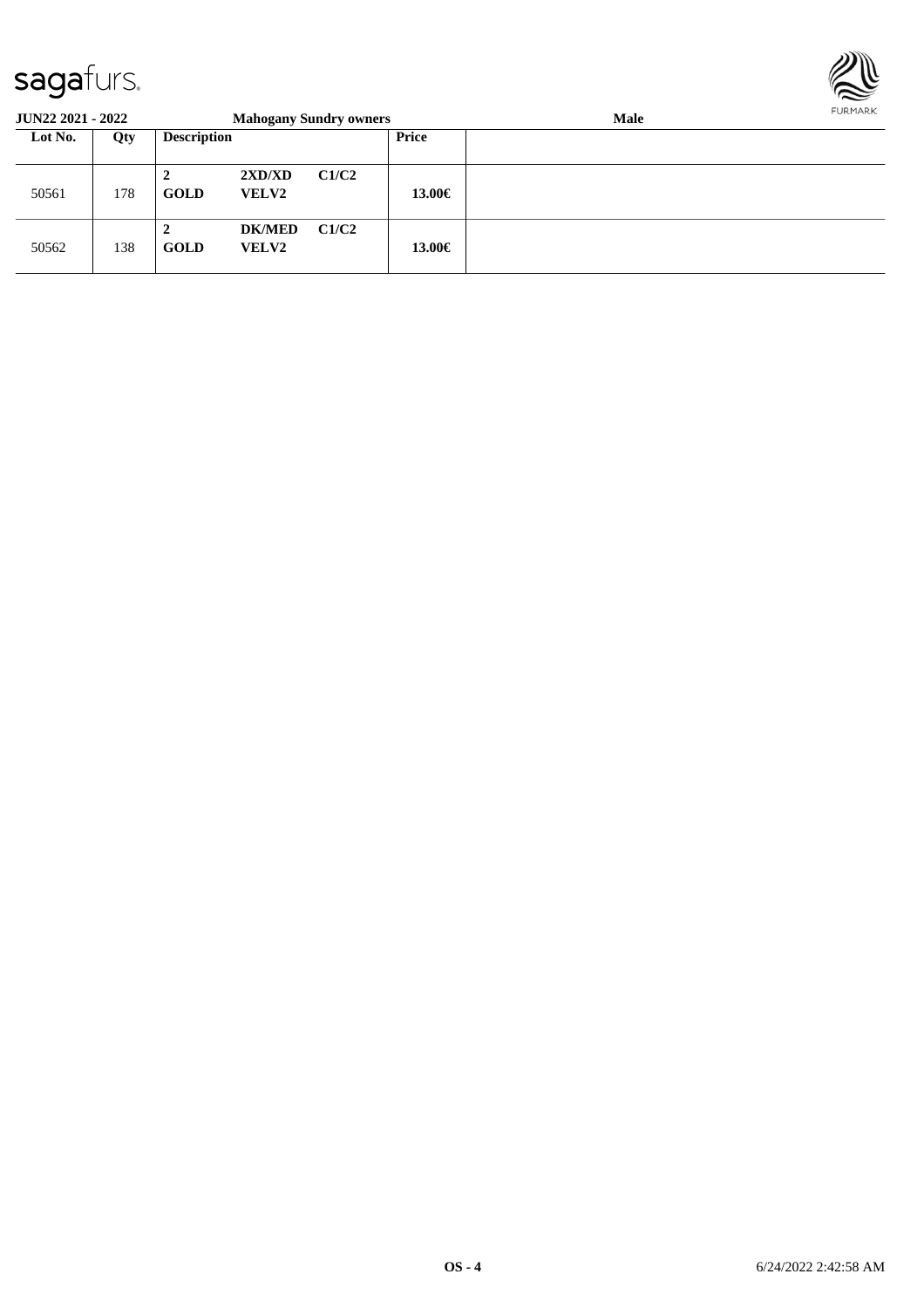

| <b>JUN22 2021 - 2022</b>                          |     |                             | <b>Mahogany Dixon mink</b>       |       |                                                | Male | <b>FURMARK</b> |
|---------------------------------------------------|-----|-----------------------------|----------------------------------|-------|------------------------------------------------|------|----------------|
| Lot No.                                           | Qty | <b>Description</b>          |                                  |       | <b>Price</b>                                   |      |                |
| 50581                                             | 208 | 30<br><b>GOLD</b>           | 2XD/XD<br>VELV2                  | C1/C2 | $(38.00\epsilon)$                              |      |                |
| * * * * * * * * * * * * * * *<br>$* 50582$<br>$*$ | 245 | 20<br><b>GOLD</b>           | $2\mathbf{X}\mathbf{D}$<br>VELV2 | C1/C2 | $(32.00\epsilon)$                              |      |                |
| $\ast$<br>* 50583<br>* * * * * * * * * * * * * *  | 103 |                             | 348 Skins                        |       | $\ast$<br>$(32.00\epsilon)$ *<br>* * * * * * * |      |                |
| * * * * * * * * * * * * * * *<br>* 50584<br>$*$   | 245 | 20<br><b>GOLD</b>           | XD/DK<br>VELV2                   | C1/C2 | $(32.00\epsilon)$                              |      |                |
| $*$<br>* 50585<br>* * * * * * * * * * * * * *     | 58  |                             | 303 Skins                        |       | $\ast$<br>$(32.00\epsilon)$ *<br>* * * * * * * |      |                |
| * 50586<br>$*$                                    | 265 | <b>GOLD</b>                 | $2\mathbf{X}\mathbf{D}$<br>VELV2 | C1/C2 | $(27.50\epsilon)$                              |      |                |
| $\ast$<br>* 50587<br>* * * * * * * * * * * * * *  | 121 |                             | 386 Skins                        |       | $\ast$<br>$(27.50\epsilon)$ *<br>* * * * * * * |      |                |
| 50588                                             | 285 | $\mathbf{0}$<br><b>GOLD</b> | XD/DK<br>VELV2                   | C1/C2 | $(27.50\epsilon)$                              |      |                |
| 50589                                             | 309 | $\mathbf{1}$<br><b>GOLD</b> | 2XD/XD<br>VELV2                  | C1/C2 | $(22.00\epsilon)$                              |      |                |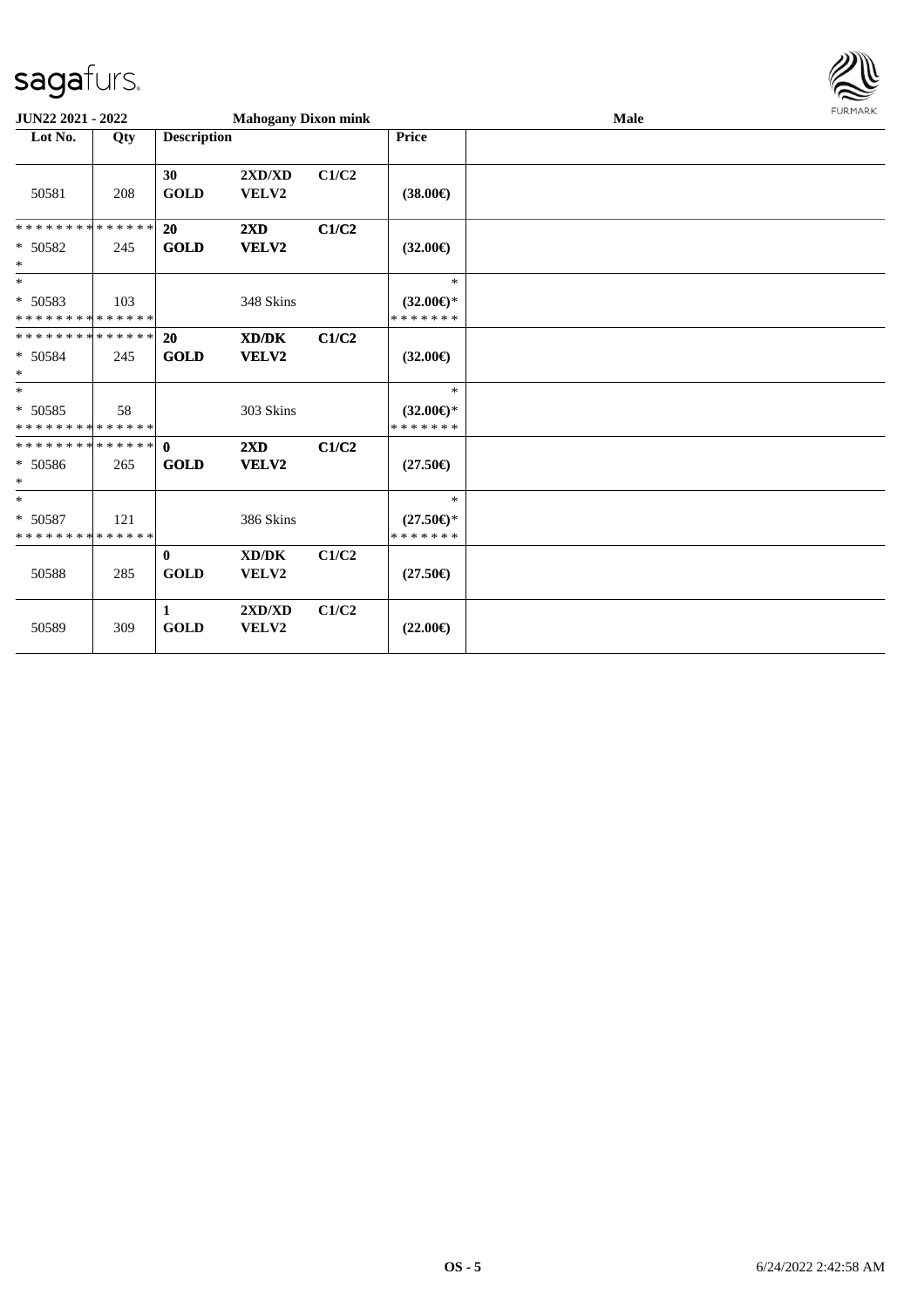

#### **JUN22 2021 - 2022 Mahogany Rees-Keyes Male Lot No. Qty Description Price**

| Lot No. | Qty | <b>Description</b> |                        |       | Price             |  |
|---------|-----|--------------------|------------------------|-------|-------------------|--|
| 50601   | 180 | 20<br><b>GOLD</b>  | 2XD/XD<br><b>VELV3</b> | C1/C2 | $(28.00\epsilon)$ |  |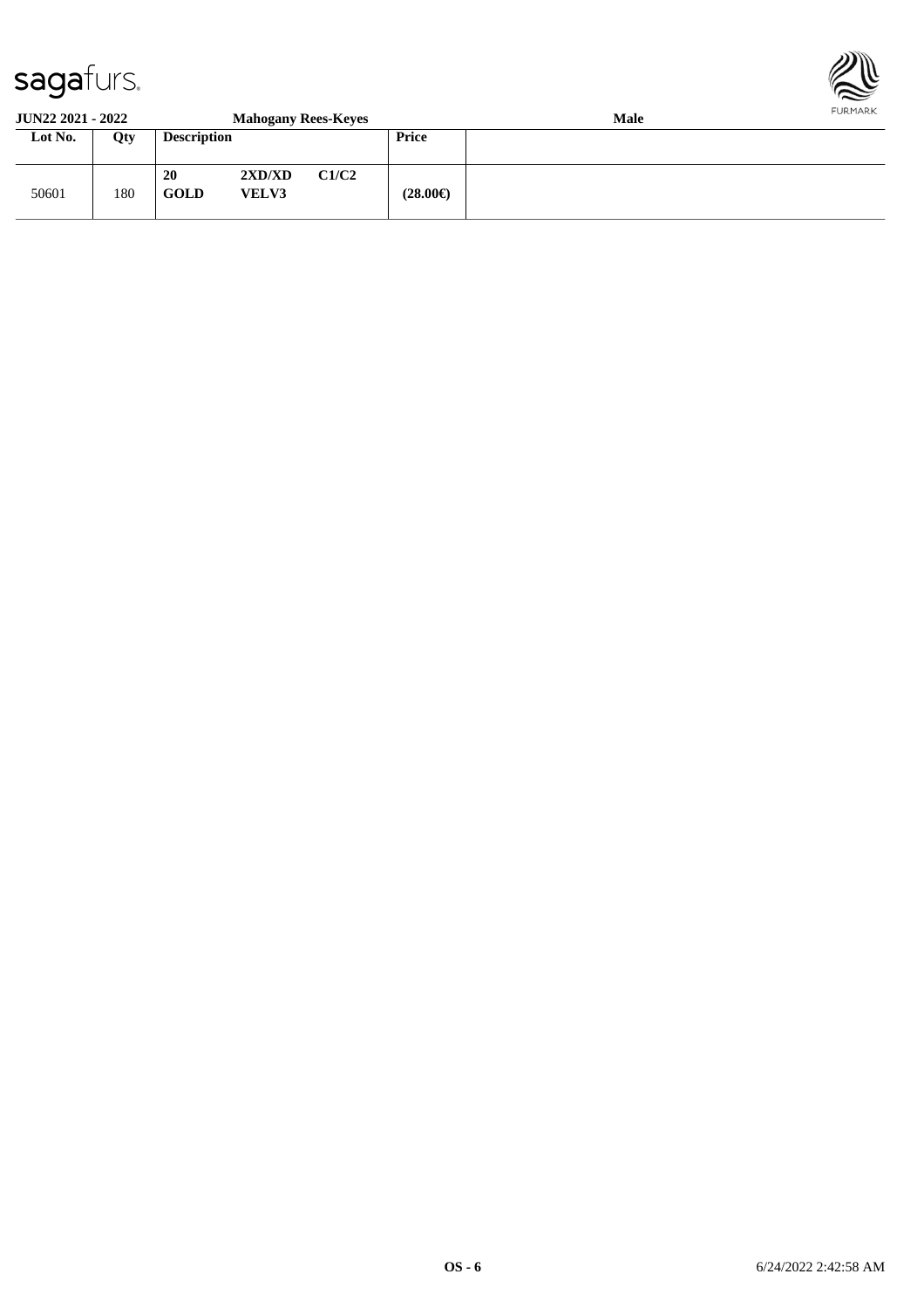

| JUN22 2021 - 2022                          |             |                    | <b>Mahogany Sandy Bay</b>           |                |                       | <b>Male</b> | $1 \times 1$ |
|--------------------------------------------|-------------|--------------------|-------------------------------------|----------------|-----------------------|-------------|--------------|
| Lot No.                                    | Qty         | <b>Description</b> |                                     |                | Price                 |             |              |
|                                            |             |                    |                                     |                |                       |             |              |
| * * * * * * * * * * * * * *                |             | 40                 | 2XD                                 | C1/C2          |                       |             |              |
| $* 50621$                                  | 205         | <b>GOLD</b>        | VELV2                               |                | $(37.00\epsilon)$     |             |              |
| $*$                                        |             |                    |                                     |                |                       |             |              |
| $_{*}^{-}$                                 |             |                    |                                     |                | $\ast$                |             |              |
| $* 50622$                                  | 53          |                    | 258 Skins                           |                | $(37.00\epsilon)$ *   |             |              |
| * * * * * * * * * * * * * *                |             |                    |                                     |                | * * * * * * *         |             |              |
|                                            |             | 40                 | 2XD/XD                              | C1/C2          |                       |             |              |
| 50623                                      | 90          | <b>GOLD</b>        | VELV2                               |                | $(37.00\epsilon)$     |             |              |
|                                            |             |                    |                                     |                |                       |             |              |
|                                            |             | 40                 | XD/DK                               | C1/C2          |                       |             |              |
| 50624                                      | 117         | <b>GOLD</b>        | VELV2                               |                | $(37.00\epsilon)$     |             |              |
|                                            |             |                    |                                     |                |                       |             |              |
|                                            |             | 50/40              | XD/DK                               | C1/C2          |                       |             |              |
| 50625                                      | 67          | <b>GOLD</b>        | VELV2                               |                | $(38.00\epsilon)$     |             |              |
|                                            |             |                    |                                     |                |                       |             |              |
|                                            |             | 40                 | $\boldsymbol{\text{XD}/\text{DK}}$  | C1/C2          |                       |             |              |
| 50626                                      | 76          | <b>GOLD</b>        | VELV3                               |                | 36.00€                |             |              |
|                                            |             |                    |                                     |                |                       |             |              |
| * * * * * * * * <mark>* * * * * * *</mark> |             | 30                 | 2XD                                 | C1             |                       |             |              |
| $* 50627$                                  | 205         | <b>GOLD</b>        | VELV2                               |                | 34.00€                |             |              |
| $*$                                        |             |                    |                                     |                |                       |             |              |
| $*$                                        |             |                    |                                     |                | $\ast$                |             |              |
|                                            |             |                    |                                     |                |                       |             |              |
| $* 50628$                                  | 180         |                    | 2                                   |                | $(34.00\epsilon)$ *   |             |              |
| $*$                                        |             |                    |                                     |                | ∗                     |             |              |
| $*$                                        |             |                    |                                     |                | $\ast$                |             |              |
| $* 50629$                                  | 156         |                    | 541 Skins                           |                | $(34.00\epsilon)$ *   |             |              |
| * * * * * * * * * * * * * *                |             |                    |                                     |                | * * * * * * *         |             |              |
| * * * * * * * * * * * * * *                |             | 30                 | 2XD                                 | C1/C2          |                       |             |              |
| $* 50630$                                  | 205         | <b>GOLD</b>        | VELV2                               |                | $(34.00\epsilon)$     |             |              |
| $\ast$                                     |             |                    |                                     |                |                       |             |              |
| $*$                                        |             |                    |                                     |                | $\ast$                |             |              |
| $* 50631$                                  | 41          |                    | 246 Skins                           |                | $(34.00\epsilon)$ *   |             |              |
| * * * * * * * * * * * * * *                |             |                    |                                     |                | * * * * * * *         |             |              |
|                                            |             | 30                 | $2\mathbf{X}\mathbf{D}$             | C <sub>2</sub> |                       |             |              |
| 50632                                      | 243         | <b>GOLD</b>        | VELV2                               |                | $(34.00\epsilon)$     |             |              |
|                                            |             |                    |                                     |                |                       |             |              |
| * * * * * * * * * * * * * * *              |             | 30                 | <b>XD</b>                           | C1/C2          |                       |             |              |
| $* 50633$                                  | 205         | <b>GOLD</b>        | VELV2                               |                | $(34.00\epsilon)$     |             |              |
| $*$                                        |             |                    |                                     |                |                       |             |              |
| $\ast$                                     |             |                    |                                     |                | $\ast$                |             |              |
| $* 50634$                                  | 143         |                    | 348 Skins                           |                | $(34.00\epsilon)$ *   |             |              |
| * * * * * * * * <mark>* * * * * * *</mark> |             |                    |                                     |                | * * * * * * *         |             |              |
|                                            |             | 30                 | $\bold{X}\bold{D}/\bold{D}\bold{K}$ | C1/C2          |                       |             |              |
| 50635                                      | 137         | <b>GOLD</b>        | <b>VELV2</b>                        |                | (34.00 <sup>ε</sup> ) |             |              |
|                                            |             |                    |                                     |                |                       |             |              |
| * * * * * * * *                            | * * * * * * | 30                 | XD/DK                               | C1/C2          |                       |             |              |
| $* 50636$                                  | 205         | <b>GOLD</b>        | VELV2                               |                | $(34.00\epsilon)$     |             |              |
| $\ast$                                     |             |                    |                                     |                |                       |             |              |
| $*$                                        |             |                    |                                     |                | $\ast$                |             |              |
| $* 50637$                                  | 104         |                    | 309 Skins                           |                | $(34.00\epsilon)$ *   |             |              |
| * * * * * * * * * * * * * *                |             |                    |                                     |                | * * * * * * *         |             |              |
|                                            |             | 30                 | <b>Dark</b>                         | C1/C2          |                       |             |              |
| 50638                                      | 203         | <b>GOLD</b>        | VELV2                               |                | $(33.00\epsilon)$     |             |              |
|                                            |             |                    |                                     |                |                       |             |              |
|                                            |             | 30                 | $2\mathbf{X}\mathbf{D}$             | C1/C2          |                       |             |              |
| 50639                                      | 168         | <b>GOLD</b>        | <b>VELV3</b>                        |                | $(34.00\epsilon)$     |             |              |
|                                            |             |                    |                                     |                |                       |             |              |
|                                            |             | 30 <sup>1</sup>    | $\bold{X}\bold{D}/\bold{D}\bold{K}$ | C1/C2          |                       |             |              |
| 50640                                      | 209         | <b>GOLD</b>        | VELV3                               |                | $(34.00\epsilon)$     |             |              |
|                                            |             |                    |                                     |                |                       |             |              |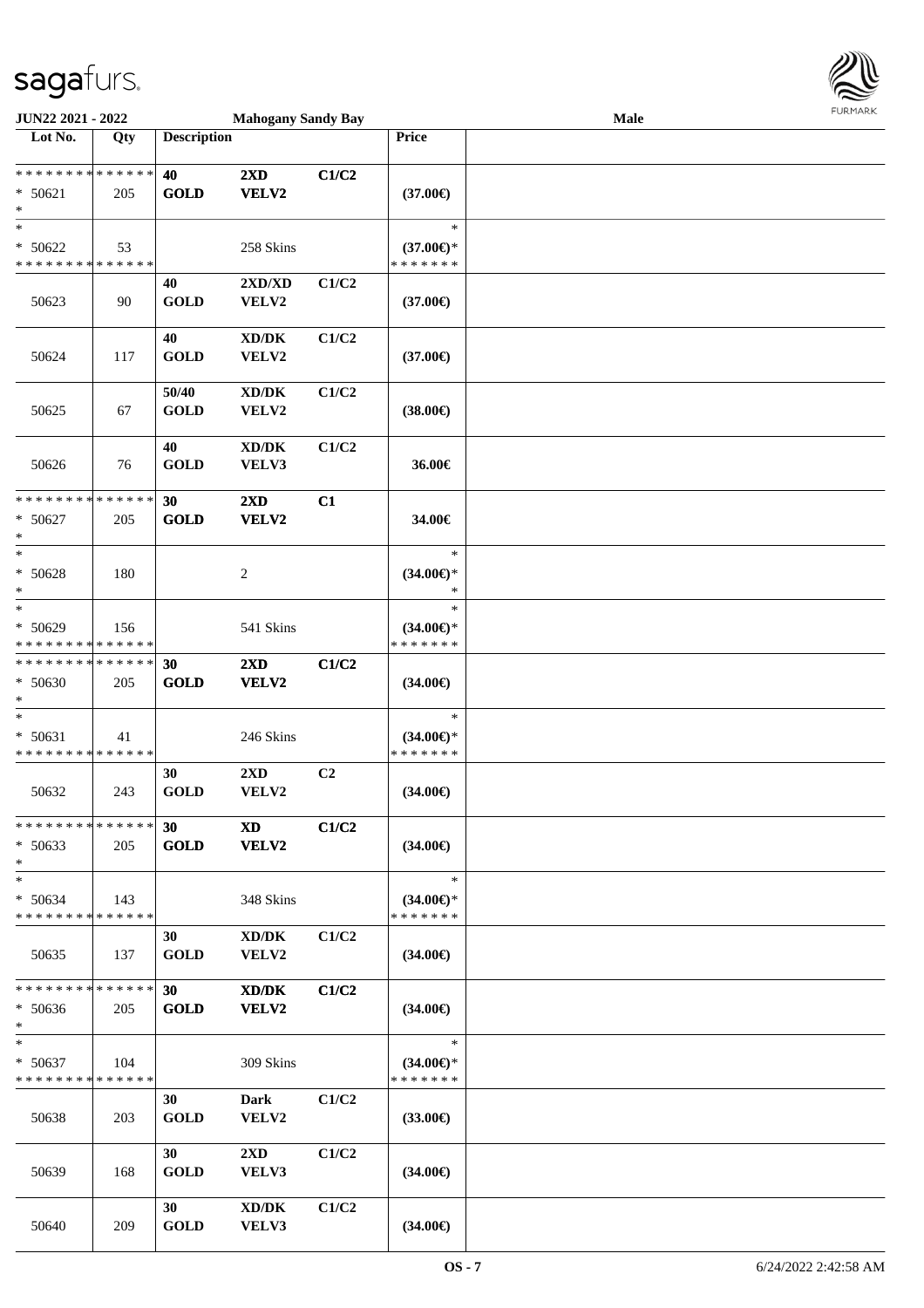

| JUN22 2021 - 2022             |     |                    | <b>Mahogany Sandy Bay</b>           |       |                     | Male | <b>FURITARR</b> |
|-------------------------------|-----|--------------------|-------------------------------------|-------|---------------------|------|-----------------|
| Lot No.                       | Qty | <b>Description</b> |                                     |       | Price               |      |                 |
|                               |     |                    |                                     |       |                     |      |                 |
| * * * * * * * * * * * * * *   |     | 20                 | $2\mathbf{X}\mathbf{D}$             | C1    |                     |      |                 |
| $* 50641$                     | 245 | <b>GOLD</b>        | VELV2                               |       | $(29.00\epsilon)$   |      |                 |
| $*$                           |     |                    |                                     |       |                     |      |                 |
| $*$                           |     |                    |                                     |       | $\ast$              |      |                 |
| $* 50642$                     | 220 |                    | 2                                   |       | $(29.00\epsilon)$ * |      |                 |
| $*$                           |     |                    |                                     |       | $\ast$              |      |                 |
| $\ast$                        |     |                    |                                     |       | $\ast$              |      |                 |
| $* 50643$                     | 220 |                    | 3                                   |       | $(29.00\epsilon)$ * |      |                 |
| $*$                           |     |                    |                                     |       | *                   |      |                 |
| $*$                           |     |                    |                                     |       | $\ast$              |      |                 |
| $* 50644$                     | 50  |                    | 735 Skins                           |       | $(29.00\epsilon)$ * |      |                 |
| * * * * * * * * * * * * * *   |     |                    |                                     |       | * * * * * * *       |      |                 |
| * * * * * * * * * * * * * *   |     | <b>20</b>          | $2\mathbf{X}\mathbf{D}$             | C1/C2 |                     |      |                 |
| $* 50645$                     | 245 | <b>GOLD</b>        | VELV2                               |       | $(29.00\epsilon)$   |      |                 |
| $\ast$                        |     |                    |                                     |       |                     |      |                 |
| $\overline{\ast}$             |     |                    |                                     |       | $\ast$              |      |                 |
| * 50646                       | 220 |                    | $\overline{c}$                      |       | $(29.00\epsilon)$ * |      |                 |
| $*$                           |     |                    |                                     |       | $\ast$              |      |                 |
| $\ast$                        |     |                    |                                     |       | $\ast$              |      |                 |
| $* 50647$                     | 96  |                    | 561 Skins                           |       | $(29.00\epsilon)$ * |      |                 |
| * * * * * * * * * * * * * *   |     |                    |                                     |       | * * * * * * *       |      |                 |
| * * * * * * * * * * * * * *   |     | 20                 | 2XD                                 | C2    |                     |      |                 |
| $* 50648$                     | 245 | <b>GOLD</b>        | VELV2                               |       | $(29.00\epsilon)$   |      |                 |
| $\ast$                        |     |                    |                                     |       |                     |      |                 |
| $*$                           |     |                    |                                     |       | $\ast$              |      |                 |
| $* 50649$                     | 220 |                    | 2                                   |       | $(29.00\epsilon)$ * |      |                 |
| $*$                           |     |                    |                                     |       | ∗                   |      |                 |
| $\ast$                        |     |                    |                                     |       | $\ast$              |      |                 |
| $* 50650$                     | 74  |                    | 539 Skins                           |       | $(29.00\epsilon)$ * |      |                 |
| * * * * * * * * * * * * * *   |     |                    |                                     |       | * * * * * * *       |      |                 |
| * * * * * * * * * * * * * *   |     | <b>20</b>          | <b>XD</b>                           | C1/C2 |                     |      |                 |
| $* 50651$                     | 245 | <b>GOLD</b>        | VELV2                               |       | $(29.00\epsilon)$   |      |                 |
| $\ast$                        |     |                    |                                     |       |                     |      |                 |
| $*$                           |     |                    |                                     |       | $\ast$              |      |                 |
| $* 50652$                     | 220 |                    | 2                                   |       | $(29.00\epsilon)$ * |      |                 |
| ski i                         |     |                    |                                     |       |                     |      |                 |
| $\ast$                        |     |                    |                                     |       | $\ast$              |      |                 |
| $* 50653$                     | 182 |                    | 647 Skins                           |       | $(29.00\epsilon)$ * |      |                 |
| * * * * * * * * * * * * * *   |     |                    |                                     |       | * * * * * * *       |      |                 |
|                               |     | 20                 | $\boldsymbol{\text{XD}/\text{DK}}$  | C1/C2 |                     |      |                 |
| 50654                         | 196 | <b>GOLD</b>        | VELV2                               |       | $(29.00\epsilon)$   |      |                 |
|                               |     |                    |                                     |       |                     |      |                 |
|                               |     | 20                 | $\bold{X}\bold{D}/\bold{D}\bold{K}$ | C1/C2 |                     |      |                 |
| 50655                         | 124 | <b>GOLD</b>        | VELV2                               |       | $(29.00\epsilon)$   |      |                 |
|                               |     |                    |                                     |       |                     |      |                 |
| * * * * * * * * * * * * * *   |     | <b>20</b>          | <b>Dark</b>                         | C1/C2 |                     |      |                 |
| * 50656                       | 245 | <b>GOLD</b>        | VELV2                               |       | $(29.00\epsilon)$   |      |                 |
| $*$                           |     |                    |                                     |       |                     |      |                 |
| $*$                           |     |                    |                                     |       | $\ast$              |      |                 |
| * 50657                       | 93  |                    | 338 Skins                           |       | $(29.00\epsilon)$ * |      |                 |
| * * * * * * * * * * * * * *   |     |                    |                                     |       | * * * * * * *       |      |                 |
| * * * * * * * * * * * * * * * |     | 20                 | $2\mathbf{X}\mathbf{D}$             | C1/C2 |                     |      |                 |
| * 50658                       | 245 | <b>GOLD</b>        | VELV3                               |       | $(29.00\epsilon)$   |      |                 |
| $*$                           |     |                    |                                     |       |                     |      |                 |
| $*$                           |     |                    |                                     |       | $\ast$              |      |                 |
| $* 50659$                     | 57  |                    | 302 Skins                           |       | $(29.00\epsilon)$ * |      |                 |
| * * * * * * * * * * * * * *   |     |                    |                                     |       | * * * * * * *       |      |                 |
| * * * * * * * * * * * * * * * |     | <b>20</b>          | XD/DK                               | C1/C2 |                     |      |                 |
| * 50660                       | 245 | <b>GOLD</b>        | VELV3                               |       | $(29.00\epsilon)$   |      |                 |
| $*$                           |     |                    |                                     |       |                     |      |                 |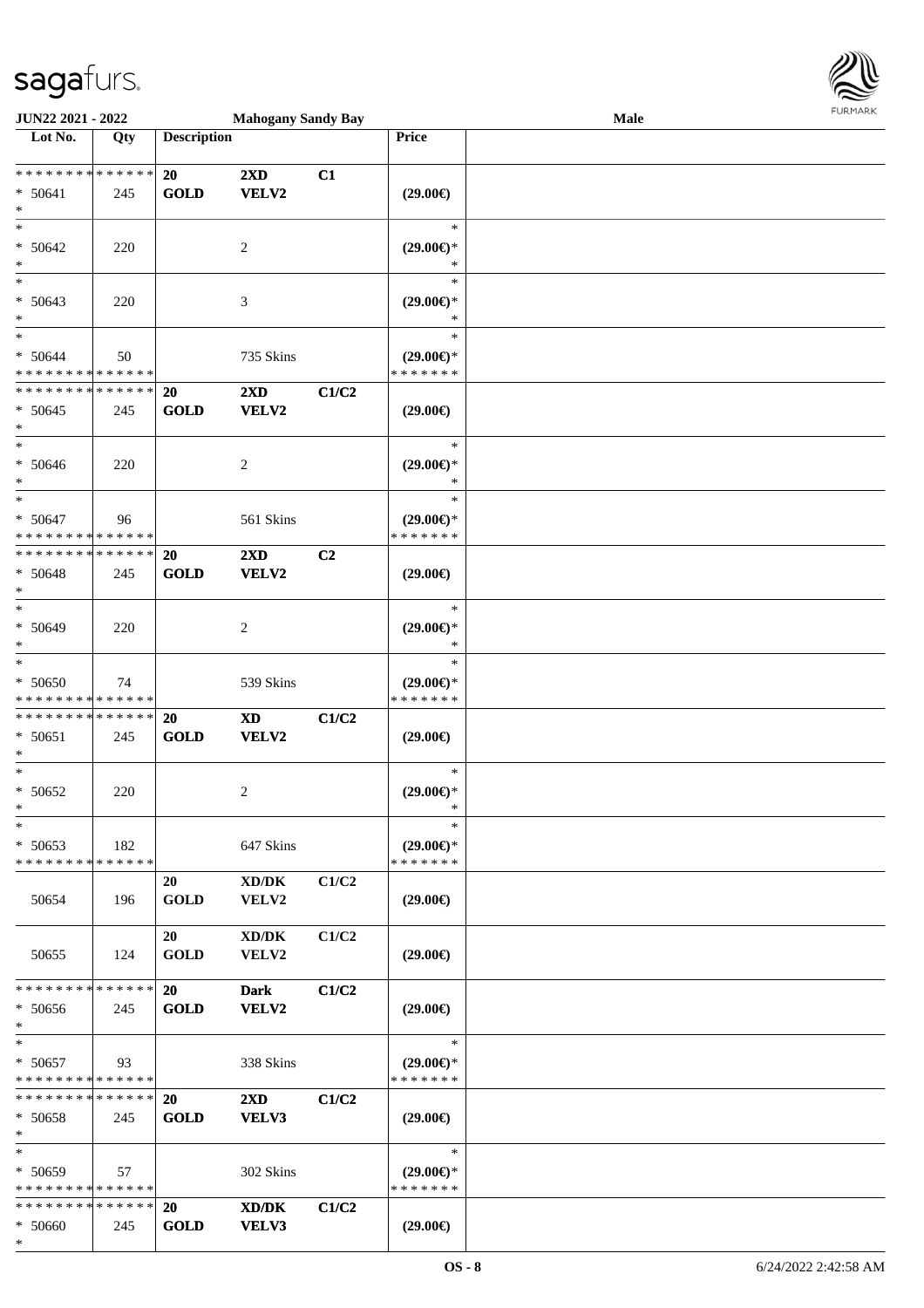

| JUN22 2021 - 2022<br><b>Mahogany Sandy Bay</b>     |     |                             |                                                      |                |                                                | Male | <b>FURMARK</b> |
|----------------------------------------------------|-----|-----------------------------|------------------------------------------------------|----------------|------------------------------------------------|------|----------------|
| Lot No.                                            | Qty | <b>Description</b>          |                                                      |                | <b>Price</b>                                   |      |                |
| $\ast$<br>* 50661<br>* * * * * * * * * * * * * *   | 86  | 20<br><b>GOLD</b>           | $\bold{X}\bold{D}/\bold{D}\bold{K}$<br>VELV3         | C1/C2          | $\ast$<br>$(29.00\epsilon)$ *<br>* * * * * * * |      |                |
| ******** <mark>******</mark><br>* 50662<br>$\ast$  | 265 | $\mathbf{0}$<br><b>GOLD</b> | 2XD<br>VELV2                                         | C1             | $(25.00\epsilon)$                              |      |                |
| $\ast$<br>* 50663<br>* * * * * * * * * * * * * *   | 203 |                             | 468 Skins                                            |                | $\ast$<br>$(25.00\epsilon)$ *<br>* * * * * * * |      |                |
| 50664                                              | 255 | $\bf{0}$<br><b>GOLD</b>     | 2XD<br>VELV2                                         | C <sub>2</sub> | $(25.00\epsilon)$                              |      |                |
| * * * * * * * * * * * * * *<br>$* 50665$<br>$\ast$ | 265 | $\mathbf{0}$<br><b>GOLD</b> | XD/DK<br>VELV2                                       | C1/C2          | $(25.00\epsilon)$                              |      |                |
| $*$<br>* 50666<br>* * * * * * * * * * * * * *      | 211 |                             | 476 Skins                                            |                | $\ast$<br>$(25.00\epsilon)$ *<br>* * * * * * * |      |                |
| * * * * * * * * * * * * * * *<br>* 50667<br>$\ast$ | 265 | $\mathbf{0}$<br><b>GOLD</b> | $\mathbf{X}\mathbf{D}/\mathbf{D}\mathbf{K}$<br>VELV2 | C1/C2          | $(25.00\epsilon)$                              |      |                |
| $\ast$<br>* 50668<br>* * * * * * * * * * * * * *   | 155 |                             | 420 Skins                                            |                | $\ast$<br>$(25.00\epsilon)$ *<br>* * * * * * * |      |                |
| 50669                                              | 141 | $\bf{0}$<br><b>GOLD</b>     | 2XD<br>VELV3                                         | C1/C2          | $(25.00\epsilon)$                              |      |                |
| 50670                                              | 170 | $\bf{0}$<br><b>GOLD</b>     | $\bold{X}\bold{D}/\bold{D}\bold{K}$<br>VELV3         | C1/C2          | $(25.00\epsilon)$                              |      |                |
| $* 50671$<br>$\ast$                                | 325 | <b>GOLD</b>                 | $\mathbf{X}\mathbf{D}/\mathbf{D}\mathbf{K}$<br>VELV2 | C1/C2          | $(19.00\epsilon)$                              |      |                |
| $\ast$<br>* 50672<br>* * * * * * * * * * * * * *   | 133 |                             | 458 Skins                                            |                | $\ast$<br>$(19.00\epsilon)$ *<br>* * * * * * * |      |                |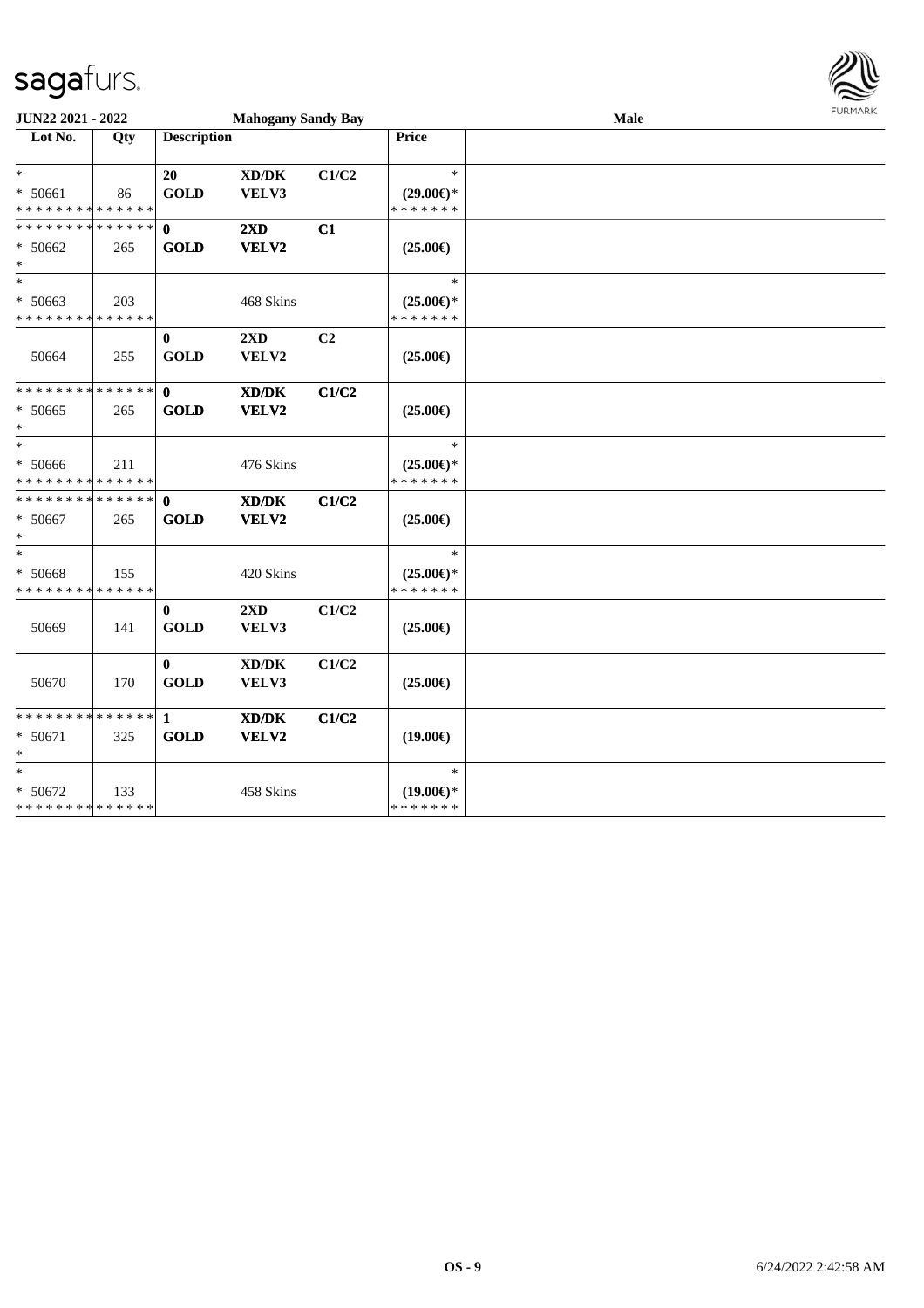

| JUN22 2021 - 2022                                                    |     |                          | <b>Mahogany Northwest</b>                           |       |                                                | <b>Male</b> |  |
|----------------------------------------------------------------------|-----|--------------------------|-----------------------------------------------------|-------|------------------------------------------------|-------------|--|
| Lot No.                                                              | Qty | <b>Description</b>       |                                                     |       | Price                                          |             |  |
| 50681                                                                | 102 | 40<br>${\bf SLVR}$       | 2XD/XD<br><b>VELV1</b>                              | C1/C2 | (30.00)                                        |             |  |
| 50682                                                                | 213 | 40<br><b>SLVR</b>        | $\bold{X}\bold{D}/\bold{D}\bold{K}$<br><b>VELV1</b> | C1/C2 | (30.00)                                        |             |  |
| * * * * * * * * * * * * * *<br>$* 50683$<br>$\ast$                   | 225 | 30<br><b>SLVR</b>        | $2\mathbf{X}\mathbf{D}$<br><b>VELV1</b>             | C1/C2 | $(27.00\epsilon)$                              |             |  |
| $\overline{\phantom{a}^*}$<br>* 50684<br>* * * * * * * * * * * * * * | 113 |                          | 338 Skins                                           |       | $\ast$<br>$(27.00\epsilon)$ *<br>* * * * * * * |             |  |
| 50685                                                                | 126 | 30<br><b>SLVR</b>        | 2XD/XD<br>VELV1                                     | C1/C2 | $(27.00\epsilon)$                              |             |  |
| 50686                                                                | 248 | 30<br><b>SLVR</b>        | $\bold{X}\bold{D}/\bold{D}\bold{K}$<br><b>VELV1</b> | C1/C2 | $(27.00\epsilon)$                              |             |  |
| * * * * * * * * * * * * * *<br>* 50687<br>$\ast$                     | 265 | 20<br><b>SLVR</b>        | 2XD<br><b>VELV1</b>                                 | C1/C2 | $(23.00\epsilon)$                              |             |  |
| $\ast$<br>* 50688<br>* * * * * * * * * * * * * *                     | 183 |                          | 448 Skins                                           |       | $\ast$<br>$(23.00\epsilon)$ *<br>* * * * * * * |             |  |
| 50689                                                                | 107 | 20<br><b>SLVR</b>        | 2XD/XD<br>VELV1                                     | C1/C2 | $(23.00\epsilon)$                              |             |  |
| * * * * * * * * * * * * * *<br>* 50690<br>∗                          | 265 | 20<br><b>SLVR</b>        | XD/DK<br><b>VELV1</b>                               | C1/C2 | $(23.00\epsilon)$                              |             |  |
| $\ast$<br>* 50691<br>* * * * * * * * * * * * * *                     | 92  |                          | 357 Skins                                           |       | $\ast$<br>$(23.00\epsilon)$ *<br>* * * * * * * |             |  |
| 50692                                                                | 261 | $\bf{0}$<br>${\bf SLVR}$ | $2{\bf X}{\bf D}$<br><b>VELV1</b>                   | C1/C2 | $(18.50\epsilon)$                              |             |  |
| 50693                                                                | 166 | $\bf{0}$<br>${\bf SLVR}$ | $\bold{X}\bold{D}/\bold{D}\bold{K}$<br><b>VELV1</b> | C1/C2 | $(18.50\epsilon)$                              |             |  |
|                                                                      |     |                          | <b>Mahogany Dixon mink</b>                          |       |                                                | Male        |  |
| 50695                                                                | 258 | 20<br>${\bf SLVR}$       | 2XD/XD<br>VELV2                                     | C1/C2 | $(22.50\epsilon)$                              |             |  |
| 50696                                                                | 189 | $\bf{0}$<br>SLVR         | 2XD/XD<br>VELV2                                     | C1/C2 | $(18.50\epsilon)$                              |             |  |
|                                                                      |     |                          | <b>Mahogany Sandy Bay</b>                           |       |                                                | Male        |  |
| * * * * * * * * * * * * * *<br>* 50698<br>$\ast$                     | 205 | 40<br><b>SLVR</b>        | $\bold{X}\bold{D}/\bold{D}\bold{K}$<br>VELV2        | C1/C2 | $(34.00\epsilon)$                              |             |  |
| $\ast$<br>* 50699<br>* * * * * * * * * * * * * *                     | 32  |                          | 237 Skins                                           |       | $\ast$<br>$(34.00 \in )^*$<br>* * * * * * *    |             |  |
| 50700                                                                | 169 | 30<br>${\bf SLVR}$       | 2XD<br>VELV2                                        | C1/C2 | $(32.00\epsilon)$                              |             |  |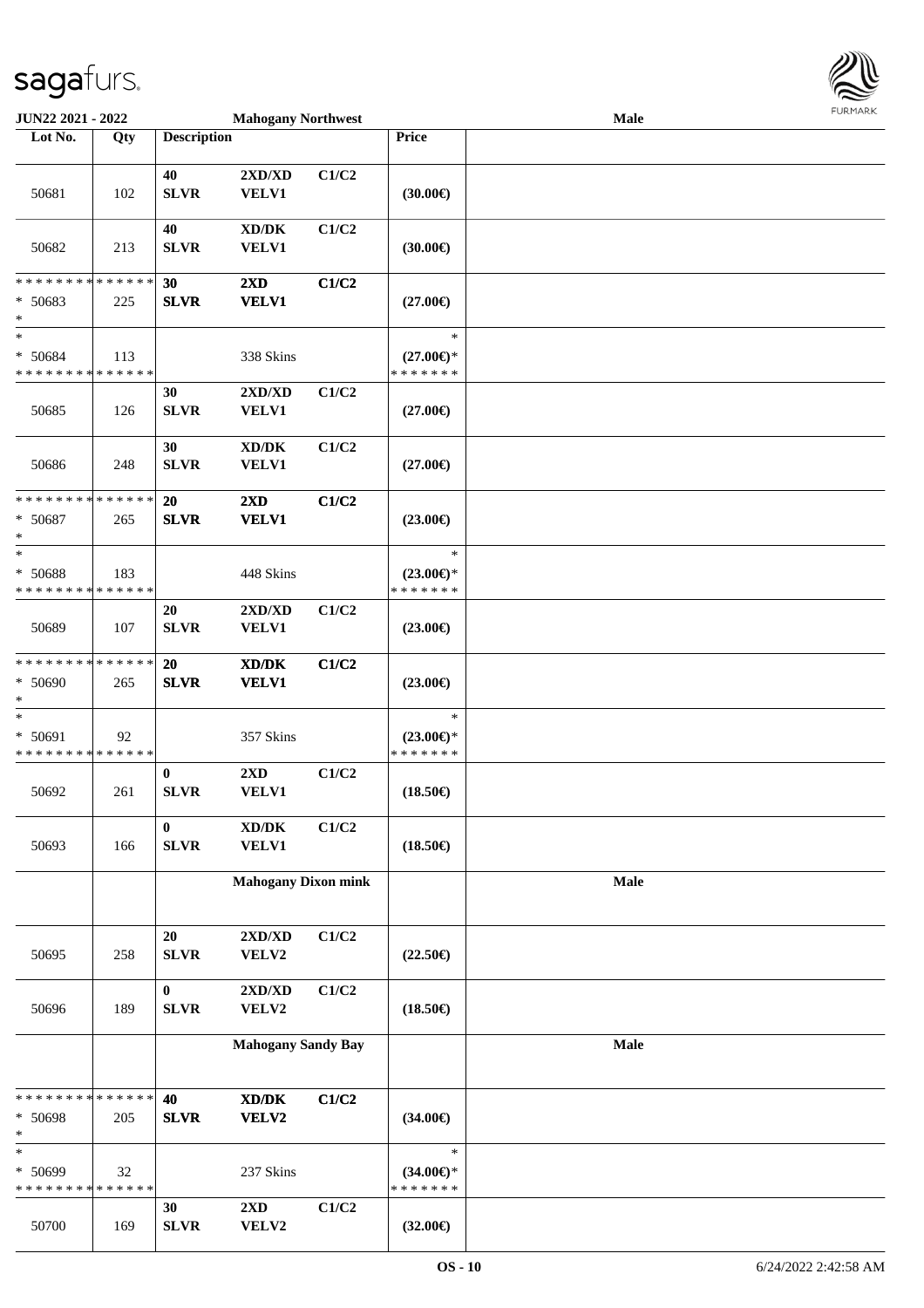

| <b>JUN22 2021 - 2022</b>                                     |                    |                              | <b>Mahogany Sandy Bay</b>                            |       |                                                | <b>Male</b> |  |
|--------------------------------------------------------------|--------------------|------------------------------|------------------------------------------------------|-------|------------------------------------------------|-------------|--|
| Lot No.                                                      | Qty                | <b>Description</b>           |                                                      |       | Price                                          |             |  |
| * * * * * * * * <mark>* * * * * * *</mark><br>* 50701<br>$*$ | 225                | 30<br><b>SLVR</b>            | 2XD<br>VELV2                                         | C1/C2 | $(32.00\epsilon)$                              |             |  |
| $*$<br>* 50702<br>* * * * * * * * * * * * * *                | 229                |                              | 454 Skins                                            |       | $\ast$<br>$(32.00\epsilon)$ *<br>* * * * * * * |             |  |
| 50703                                                        | 106                | 30<br><b>SLVR</b>            | $2\mathbf{X}\mathbf{D}$<br>VELV2                     | C1/C2 | $(32.00\epsilon)$                              |             |  |
| 50704                                                        | 118                | 30<br><b>SLVR</b>            | XD/DK<br>VELV2                                       | C1/C2 | $(32.00\epsilon)$                              |             |  |
| * * * * * * * * * * * * * *<br>* 50705<br>*                  | 225                | 30<br><b>SLVR</b>            | XD/DK<br>VELV2                                       | C1/C2 | $(32.00\epsilon)$                              |             |  |
| $*$<br>* 50706<br>* * * * * * * * * * * * * *                | 74                 |                              | 299 Skins                                            |       | $\ast$<br>$(32.00\epsilon)$ *<br>* * * * * * * |             |  |
| 50707                                                        | 111                | 30<br><b>SLVR</b>            | $\bold{X}\bold{D}/\bold{D}\bold{K}$<br>VELV2         | C1/C2 | $(32.00\epsilon)$                              |             |  |
| * * * * * * * * * * * * * *<br>* 50708<br>$\ast$             | 265                | <b>20</b><br><b>SLVR</b>     | $2\mathbf{X}\mathbf{D}$<br>VELV2                     | C1/C2 | $(27.00\epsilon)$                              |             |  |
| $\ast$<br>* 50709<br>* * * * * * * * * * * * * *             | 97                 |                              | 362 Skins                                            |       | $\ast$<br>$(27.00\epsilon)$ *<br>* * * * * * * |             |  |
| * * * * * * * * * * * * * *<br>* 50710<br>$*$                | 265                | <b>20</b><br><b>SLVR</b>     | $2\mathbf{X}\mathbf{D}$<br>VELV2                     | C1/C2 | $(27.00\epsilon)$                              |             |  |
| $*$<br>$* 50711$<br>$\ast$                                   | 240                |                              | 2                                                    |       | $\ast$<br>$(27.00\epsilon)$ *<br>$\ast$        |             |  |
| $*$<br>$* 50712$<br>* * * * * * * * * * * * * * *            | 105                |                              | 610 Skins                                            |       | $\ast$<br>$(27.00\epsilon)$ *<br>*******       |             |  |
| 50713                                                        | 128                | 20<br><b>SLVR</b>            | 2XD/XD<br>VELV2                                      | C1/C2 | $(27.00\epsilon)$                              |             |  |
| 50714                                                        | 156                | 20<br><b>SLVR</b>            | $\bold{X}\bold{D}/\bold{D}\bold{K}$<br>VELV2         | C1/C2 | $(27.00\epsilon)$                              |             |  |
| * * * * * * * *<br>$* 50715$<br>$\ast$                       | * * * * * *<br>265 | 20<br><b>SLVR</b>            | $\mathbf{X}\mathbf{D}/\mathbf{D}\mathbf{K}$<br>VELV2 | C1/C2 | $(27.00\epsilon)$                              |             |  |
| $\ast$<br>$* 50716$<br>* * * * * * * *                       | 225<br>* * * * * * |                              | 490 Skins                                            |       | $\ast$<br>$(27.00\epsilon)$ *<br>* * * * * * * |             |  |
| 50717                                                        | 321                | $\bf{0}$<br><b>SLVR</b>      | $2\mathbf{X}\mathbf{D}$<br>VELV2                     | C1/C2 | $(22.00\epsilon)$                              |             |  |
| 50718                                                        | 241                | $\mathbf{0}$<br><b>SLVR</b>  | XD/DK<br>VELV2                                       | C1/C2 | $(22.00\epsilon)$                              |             |  |
| 50719                                                        | 226                | $\mathbf{0}$<br><b>SLVR</b>  | $\bold{X}\bold{D}/\bold{D}\bold{K}$<br>VELV2         | C1/C2 | $(22.00\epsilon)$                              |             |  |
| 50720                                                        | 200                | $\mathbf{1}$<br>${\bf SLVR}$ | XD/DK<br>VELV2                                       | C1/C2 | $(16.00\epsilon)$                              |             |  |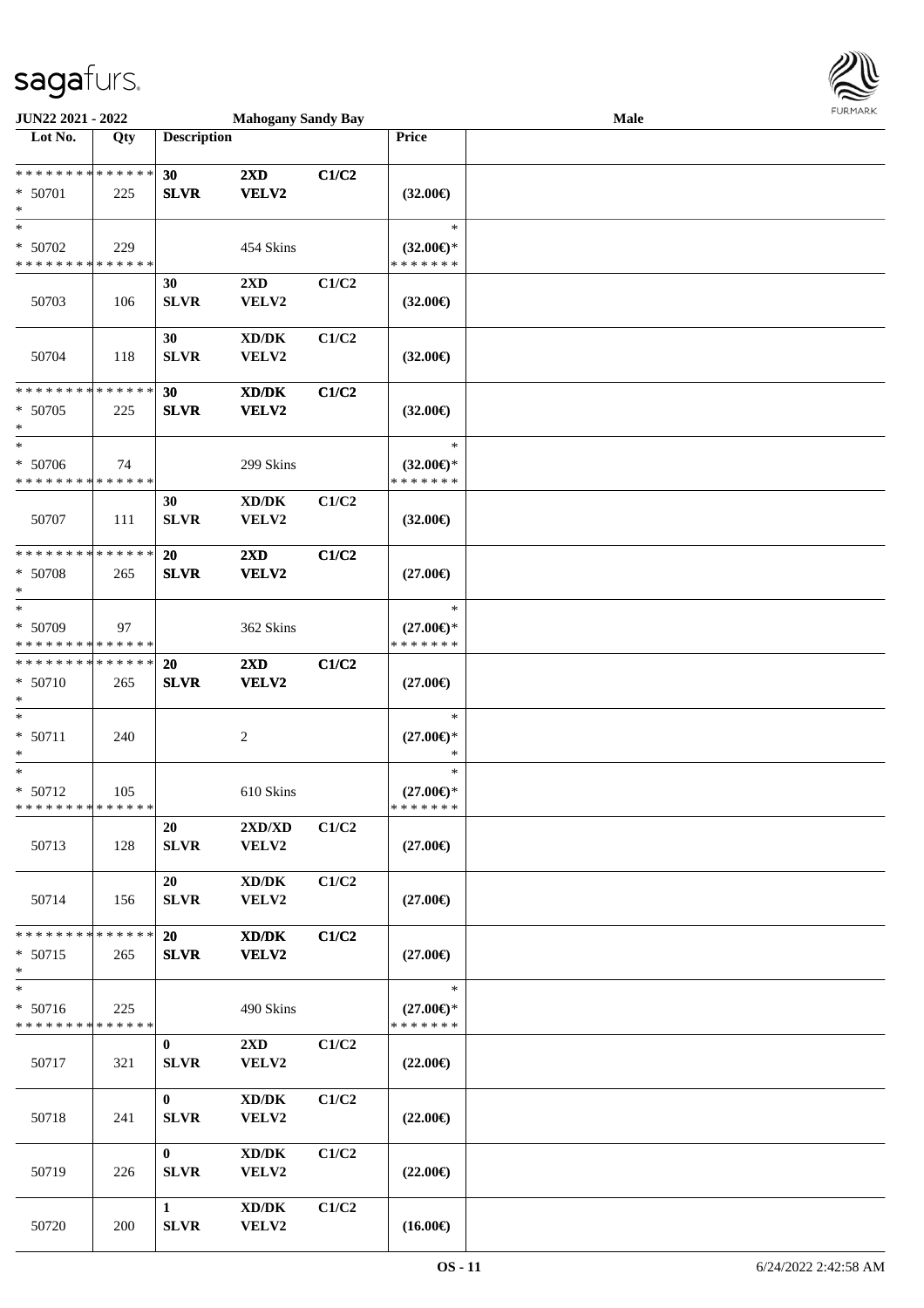

| <b>JUN22 2021 - 2022</b>                                          |     |                             | <b>Mahogany Deep North</b>                                                                           |       |                                                | Male | <b>FURPIARR</b> |
|-------------------------------------------------------------------|-----|-----------------------------|------------------------------------------------------------------------------------------------------|-------|------------------------------------------------|------|-----------------|
| Lot No.                                                           | Qty | <b>Description</b>          |                                                                                                      |       | Price                                          |      |                 |
| 50721                                                             | 93  | 40<br><b>VSLA</b>           | $\bold{X}\bold{D}/\bold{D}\bold{K}$                                                                  | C1/C2 | 25.00€                                         |      |                 |
| 50722                                                             | 110 | 30<br><b>VSLA</b>           | 2XD                                                                                                  | C1/C2 | $(22.00\epsilon)$                              |      |                 |
| 50723                                                             | 213 | 30<br><b>VSLA</b>           | $\bold{X}\bold{D}/\bold{D}\bold{K}$                                                                  | C1/C2 | $(22.00\epsilon)$                              |      |                 |
| 50724                                                             | 196 | 20<br><b>VSLA</b>           | 2XD                                                                                                  | C1/C2 | $(19.00\epsilon)$                              |      |                 |
| * * * * * * * * <mark>* * * * * *</mark><br>$* 50725$<br>$\ast$   | 245 | 20<br><b>VSLA</b>           | $\boldsymbol{\text{X}}\boldsymbol{\text{D}}\boldsymbol{/}\boldsymbol{\text{D}}\boldsymbol{\text{K}}$ | C1/C2 | $(19.00\epsilon)$                              |      |                 |
| $\ast$<br>* 50726<br>* * * * * * * * <mark>* * * * * * *</mark>   | 76  |                             | 321 Skins                                                                                            |       | $\ast$<br>$(19.00\epsilon)$ *<br>* * * * * * * |      |                 |
| 50727                                                             | 224 | $\bf{0}$<br><b>VSLA</b>     | $\boldsymbol{\text{XD}/\text{DK}}$                                                                   | C1/C2 | 15.00€                                         |      |                 |
| 50728                                                             | 122 | $\mathbf{1}$<br><b>VSLA</b> | $\bold{X}\bold{D}/\bold{D}\bold{K}$                                                                  | C1/C2 | 12.50€                                         |      |                 |
|                                                                   |     |                             | <b>Mahogany Northwest</b>                                                                            |       |                                                | Male |                 |
| 50730                                                             | 139 | 40<br><b>VSLA</b>           | $\bold{X}\bold{D}/\bold{D}\bold{K}$<br><b>VELV1</b>                                                  | C1/C2 | $(28.00\epsilon)$                              |      |                 |
| 50731                                                             | 158 | 30<br><b>VSLA</b>           | 2XD<br><b>VELV1</b>                                                                                  | C1/C2 | $(25.00\epsilon)$                              |      |                 |
| 50732                                                             | 206 | 30<br><b>VSLA</b>           | $\bold{X}\bold{D}/\bold{D}\bold{K}$<br>VELV1                                                         | C1/C2 | $(25.00\epsilon)$                              |      |                 |
| * * * * * * * * * * * * * * *<br>$* 50733$<br>$\ast$              | 245 | <b>20</b><br><b>VSLA</b>    | $2\mathbf{X}\mathbf{D}$<br><b>VELV1</b>                                                              | C1/C2 | $(21.00\epsilon)$                              |      |                 |
| $\ast$<br>* 50734<br>* * * * * * * * <mark>* * * * * *</mark>     | 74  |                             | 319 Skins                                                                                            |       | $\ast$<br>$(21.00\epsilon)$ *<br>* * * * * * * |      |                 |
| * * * * * * * * <mark>* * * * * * *</mark><br>$* 50735$<br>$\ast$ | 245 | <b>20</b><br><b>VSLA</b>    | XD/DK<br><b>VELV1</b>                                                                                | C1/C2 | $(21.00\epsilon)$                              |      |                 |
| $\ast$<br>$* 50736$<br>* * * * * * * * <mark>* * * * * *</mark>   | 54  |                             | 299 Skins                                                                                            |       | $\ast$<br>$(21.00\epsilon)$ *<br>* * * * * * * |      |                 |
| 50737                                                             | 211 | $\bf{0}$<br><b>VSLA</b>     | $2\mathbf{X}\mathbf{D}$<br><b>VELV1</b>                                                              | C1/C2 | $(16.50\epsilon)$                              |      |                 |
| 50738                                                             | 217 | $\mathbf{0}$<br><b>VSLA</b> | $\bold{X}\bold{D}/\bold{D}\bold{K}$<br><b>VELV1</b>                                                  | C1/C2 | $(16.50\epsilon)$                              |      |                 |
| 50739                                                             | 232 | $\mathbf{1}$<br><b>VSLA</b> | $\bold{X}\bold{D}/\bold{D}\bold{K}$<br><b>VELV1</b>                                                  | C1/C2 | 14.00€                                         |      |                 |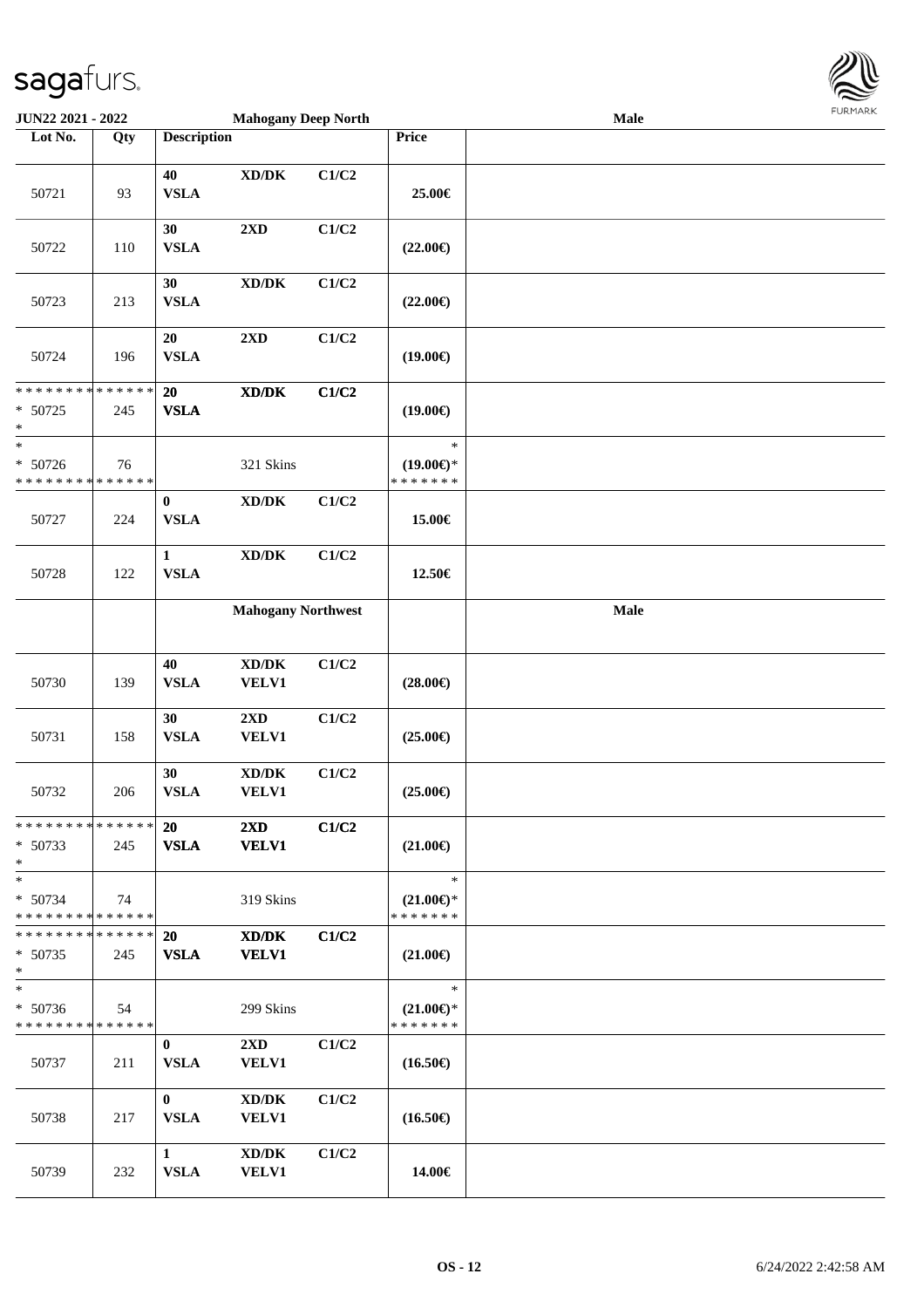

| JUN22 2021 - 2022                        |                   |                    | <b>Mahogany Dixon mink</b>                          |                      |                                      | Male            |  |
|------------------------------------------|-------------------|--------------------|-----------------------------------------------------|----------------------|--------------------------------------|-----------------|--|
| Lot No.                                  | $\overline{Q}$ ty | <b>Description</b> |                                                     |                      | Price                                |                 |  |
|                                          |                   |                    |                                                     |                      |                                      |                 |  |
|                                          |                   | 30                 | 2XD/XD                                              | C1/C2                |                                      |                 |  |
| 50741                                    | 78                | <b>VSLA</b>        | VELV2                                               |                      | $(23.00\epsilon)$                    |                 |  |
|                                          |                   |                    |                                                     |                      |                                      |                 |  |
|                                          |                   |                    | <b>Mahogany Sandy Bay</b>                           |                      |                                      | $\mathbf{Male}$ |  |
|                                          |                   |                    |                                                     |                      |                                      |                 |  |
|                                          |                   |                    |                                                     |                      |                                      |                 |  |
|                                          |                   | 40<br><b>VSLA</b>  | $\bold{X}\bold{D}/\bold{D}\bold{K}$                 | C1/C2                |                                      |                 |  |
| 50743                                    | 108               |                    | VELV2                                               |                      | $(32.00\epsilon)$                    |                 |  |
|                                          |                   | 40                 | XD/DK                                               | C1/C2                |                                      |                 |  |
| 50744                                    | 81                | <b>VSLA</b>        | VELV2                                               | <b>OPEN</b>          | $(31.00\epsilon)$                    |                 |  |
|                                          |                   |                    |                                                     |                      |                                      |                 |  |
|                                          |                   | 30                 | 2XD                                                 | C1/C2                |                                      |                 |  |
| 50745                                    | 122               | <b>VSLA</b>        | VELV2                                               |                      | (30.00)                              |                 |  |
|                                          |                   |                    |                                                     |                      |                                      |                 |  |
| **************                           |                   | 30                 | 2XD                                                 | C1/C2                |                                      |                 |  |
| $* 50746$                                | 205               | <b>VSLA</b>        | VELV2                                               |                      | (30.00)                              |                 |  |
| $\ast$                                   |                   |                    |                                                     |                      |                                      |                 |  |
| $\ast$                                   |                   |                    |                                                     |                      | $\ast$                               |                 |  |
| $* 50747$<br>* * * * * * * * * * * * * * | 75                |                    | 280 Skins                                           |                      | $(30.00\epsilon)$ *<br>* * * * * * * |                 |  |
|                                          |                   | 30                 | 2XD/XD                                              | C1/C2                |                                      |                 |  |
| 50748                                    | 99                | <b>VSLA</b>        | VELV2                                               |                      | (30.00)                              |                 |  |
|                                          |                   |                    |                                                     |                      |                                      |                 |  |
|                                          |                   | 30                 | $\bold{X}\bold{D}/\bold{D}\bold{K}$                 | C1/C2                |                                      |                 |  |
| 50749                                    | 87                | <b>VSLA</b>        | VELV2                                               |                      | (30.00)                              |                 |  |
|                                          |                   |                    |                                                     |                      |                                      |                 |  |
|                                          |                   | 30                 | XD/DK                                               | C1/C2                |                                      |                 |  |
| 50750                                    | 210               | <b>VSLA</b>        | VELV2                                               |                      | (30.00)                              |                 |  |
|                                          |                   |                    |                                                     |                      |                                      |                 |  |
|                                          |                   | 30                 | 2XD                                                 | C1/C2                |                                      |                 |  |
| 50751                                    | 221               | <b>VSLA</b>        | VELV2                                               | <b>OPEN</b>          | $(29.00\epsilon)$                    |                 |  |
| ******** <mark>******</mark>             |                   |                    |                                                     |                      |                                      |                 |  |
| $* 50752$                                | 205               | 30<br><b>VSLA</b>  | $\bold{X}\bold{D}/\bold{D}\bold{K}$<br><b>VELV2</b> | C1/C2<br><b>OPEN</b> | $(29.00\epsilon)$                    |                 |  |
| $\ast$                                   |                   |                    |                                                     |                      |                                      |                 |  |
| $*$                                      |                   |                    |                                                     |                      | $\ast$                               |                 |  |
| $* 50753$                                | 82                |                    | 287 Skins                                           |                      | $(29.00\epsilon)$ *                  |                 |  |
| * * * * * * * * * * * * * *              |                   |                    |                                                     |                      | * * * * * * *                        |                 |  |
| * * * * * * * * * * * * * *              |                   | 20                 | $2\mathbf{X}\mathbf{D}$                             | C1/C2                |                                      |                 |  |
| $* 50754$                                | 245               | <b>VSLA</b>        | <b>VELV2</b>                                        |                      | $(25.00\epsilon)$                    |                 |  |
| $\ast$                                   |                   |                    |                                                     |                      |                                      |                 |  |
| $\ast$                                   |                   |                    |                                                     |                      | $\ast$                               |                 |  |
| $* 50755$<br>* * * * * * * * * * * * * * | 32                |                    | 277 Skins                                           |                      | $(25.00\epsilon)$ *<br>* * * * * * * |                 |  |
| * * * * * * * * * * * * * * *            |                   | 20                 |                                                     | C1/C2                |                                      |                 |  |
| $* 50756$                                | 245               | <b>VSLA</b>        | $2\mathbf{X}\mathbf{D}$<br>VELV2                    |                      | $(25.00\epsilon)$                    |                 |  |
| $*$                                      |                   |                    |                                                     |                      |                                      |                 |  |
| $*$                                      |                   |                    |                                                     |                      | $\ast$                               |                 |  |
| $* 50757$                                | 99                |                    | 344 Skins                                           |                      | $(25.00\epsilon)$ *                  |                 |  |
| * * * * * * * * * * * * * *              |                   |                    |                                                     |                      | * * * * * * *                        |                 |  |
|                                          |                   | 20                 | XD/DK                                               | C1/C2                |                                      |                 |  |
| 50758                                    | 151               | <b>VSLA</b>        | <b>VELV2</b>                                        |                      | $(25.00\epsilon)$                    |                 |  |
|                                          |                   |                    |                                                     |                      |                                      |                 |  |
| * * * * * * * * * * * * * *              |                   | <b>20</b>          | XD/DK                                               | C1/C2                |                                      |                 |  |
| $* 50759$                                | 245               | <b>VSLA</b>        | <b>VELV2</b>                                        |                      | $(25.00\epsilon)$                    |                 |  |
| $\ast$<br>$*$                            |                   |                    |                                                     |                      | $\ast$                               |                 |  |
| $* 50760$                                | 56                |                    | 301 Skins                                           |                      | $(25.00\epsilon)$ *                  |                 |  |
| * * * * * * * * * * * * * *              |                   |                    |                                                     |                      | * * * * * * *                        |                 |  |
|                                          |                   |                    |                                                     |                      |                                      |                 |  |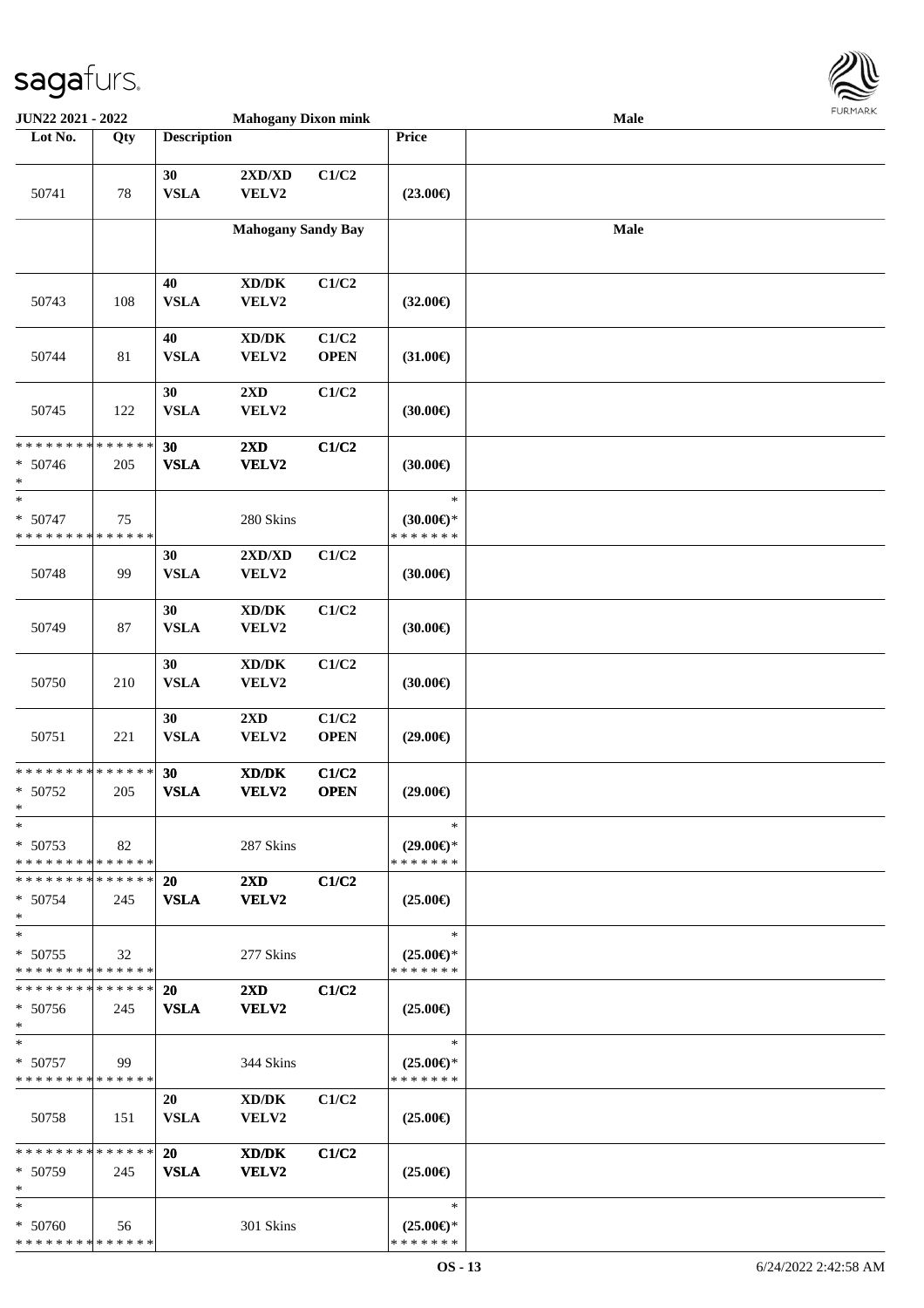

| JUN22 2021 - 2022                                                    |     |                             | <b>Mahogany Sandy Bay</b>                            |                      |                                                | Male | <b>FUNITANN</b> |
|----------------------------------------------------------------------|-----|-----------------------------|------------------------------------------------------|----------------------|------------------------------------------------|------|-----------------|
| Lot No.                                                              | Qty | <b>Description</b>          |                                                      |                      | Price                                          |      |                 |
| 50761                                                                | 223 | 20<br><b>VSLA</b>           | 2XD<br>VELV2                                         | C1/C2<br><b>OPEN</b> | $(24.00\epsilon)$                              |      |                 |
| * * * * * * * * * * * * * *<br>$* 50762$<br>$*$                      | 245 | 20<br><b>VSLA</b>           | XD/DK<br>VELV2                                       | C1/C2<br><b>OPEN</b> | $(24.00\epsilon)$                              |      |                 |
| $\ast$<br>* 50763<br>* * * * * * * * * * * * * *                     | 50  |                             | 295 Skins                                            |                      | $\ast$<br>$(24.00\epsilon)$ *<br>* * * * * * * |      |                 |
| ******** <mark>******</mark><br>$* 50764$<br>$*$                     | 265 | $\mathbf{0}$<br><b>VSLA</b> | 2XD<br>VELV2                                         | C1/C2                | $(20.00\epsilon)$                              |      |                 |
| $\overline{\phantom{0}}$<br>$* 50765$<br>* * * * * * * * * * * * * * | 53  |                             | 318 Skins                                            |                      | $\ast$<br>$(20.00 \in )$ *<br>* * * * * * *    |      |                 |
| * * * * * * * * * * * * * * *<br>* 50766<br>$*$                      | 265 | $\mathbf{0}$<br><b>VSLA</b> | $\mathbf{X}\mathbf{D}/\mathbf{D}\mathbf{K}$<br>VELV2 | C1/C2                | $(20.00\epsilon)$                              |      |                 |
| $*$<br>* 50767<br>* * * * * * * * * * * * * *                        | 42  |                             | 307 Skins                                            |                      | $\ast$<br>$(20.00\epsilon)$ *<br>* * * * * * * |      |                 |
| 50768                                                                | 242 | $\bf{0}$<br><b>VSLA</b>     | $\bold{X}\bold{D}/\bold{D}\bold{K}$<br>VELV2         | C1/C2                | $(20.00\epsilon)$                              |      |                 |
| 50769                                                                | 233 | $\bf{0}$<br><b>VSLA</b>     | $\bold{X}\bold{D}/\bold{D}\bold{K}$<br>VELV2         | C1/C2<br><b>OPEN</b> | $(19.00\epsilon)$                              |      |                 |
| 50770                                                                | 285 | $\mathbf{1}$<br><b>VSLA</b> | $\bold{X}\bold{D}/\bold{D}\bold{K}$<br>VELV2         | C1/C2                | 14.00€                                         |      |                 |
| 50771                                                                | 121 | $\mathbf{1}$<br><b>VSLA</b> | XD/DK<br>VELV2                                       | C1/C2<br><b>OPEN</b> | 14.00€                                         |      |                 |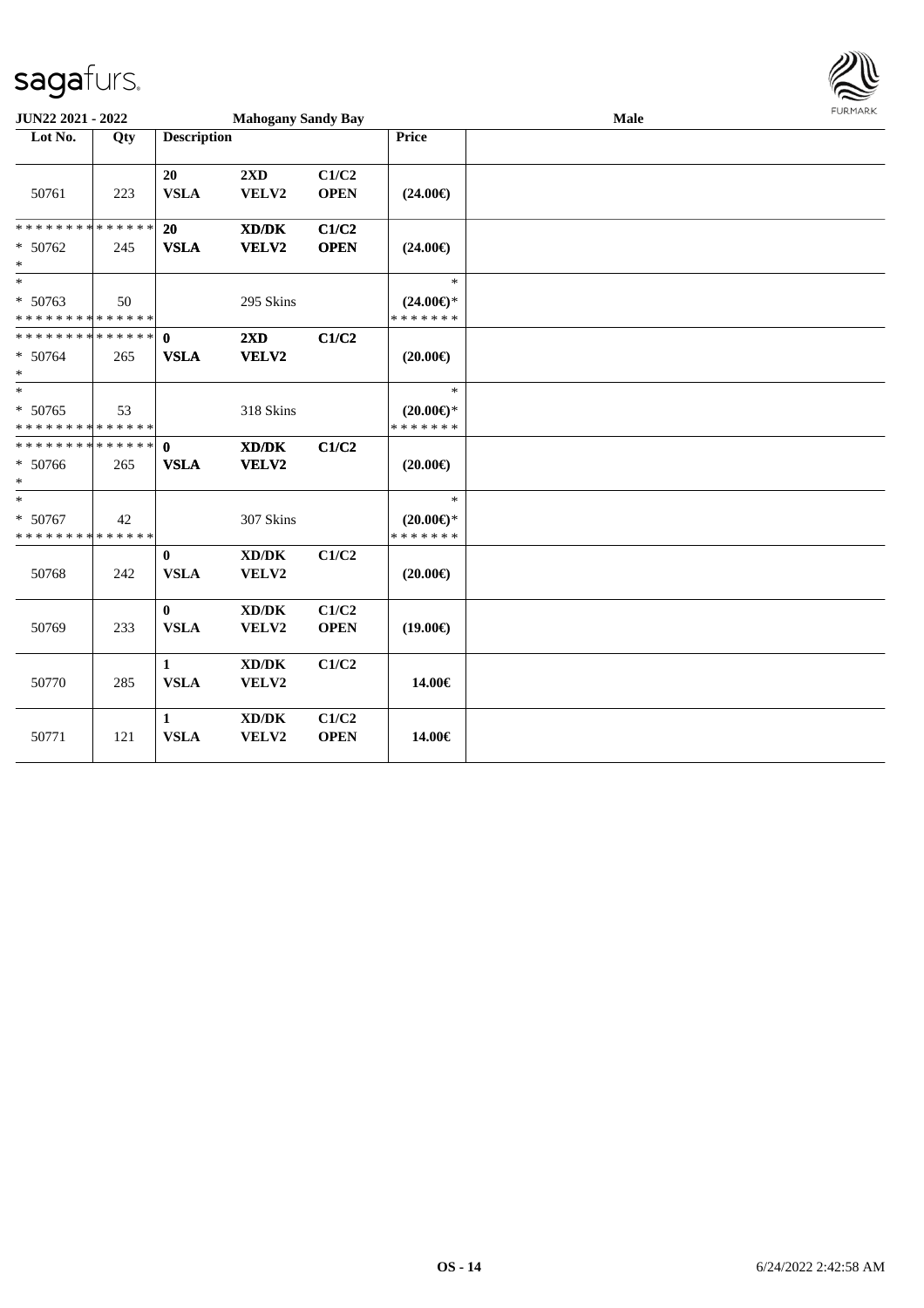

| JUN22 2021 - 2022                               |     |                               | <b>Mahogany Deep North</b>          |       |                                          | Female | FURMARK |
|-------------------------------------------------|-----|-------------------------------|-------------------------------------|-------|------------------------------------------|--------|---------|
| Lot No.                                         | Qty | <b>Description</b>            |                                     |       | <b>Price</b>                             |        |         |
| 60501                                           | 75  | $\bf{0}$<br><b>GOLD</b>       | $\bold{X}\bold{D}/\bold{D}\bold{K}$ | C1/C2 | $(18.50\epsilon)$                        |        |         |
| 60502                                           | 187 | $\mathbf{1}$<br><b>GOLD</b>   | 2XD                                 | C1/C2 | $(15.00\epsilon)$                        |        |         |
| 60503                                           | 280 | $\mathbf{1}$<br><b>GOLD</b>   | $\bold{X}\bold{D}/\bold{D}\bold{K}$ | C1/C2 | $(15.00\epsilon)$                        |        |         |
| 60504                                           | 369 | $\overline{2}$<br><b>GOLD</b> | 2XD                                 | C1/C2 | 10.50€                                   |        |         |
| **************<br>$* 60505$<br>$\ast$           | 465 | $\overline{2}$<br><b>GOLD</b> | XD/DK                               | C1/C2 | 10.50€                                   |        |         |
| $*$<br>$* 60506$<br>* * * * * * * * * * * * * * | 120 |                               | 585 Skins                           |       | $\ast$<br>$10.50 \in$ *<br>* * * * * * * |        |         |
| 60507                                           | 117 | $\mathbf{3}$<br><b>GOLD</b>   | 2XD                                 | C1/C2 | 8.50€                                    |        |         |
| 60508                                           | 208 | $\mathbf{3}$<br><b>GOLD</b>   | $\bold{X}\bold{D}/\bold{D}\bold{K}$ | C1/C2 | $9.00 \in$                               |        |         |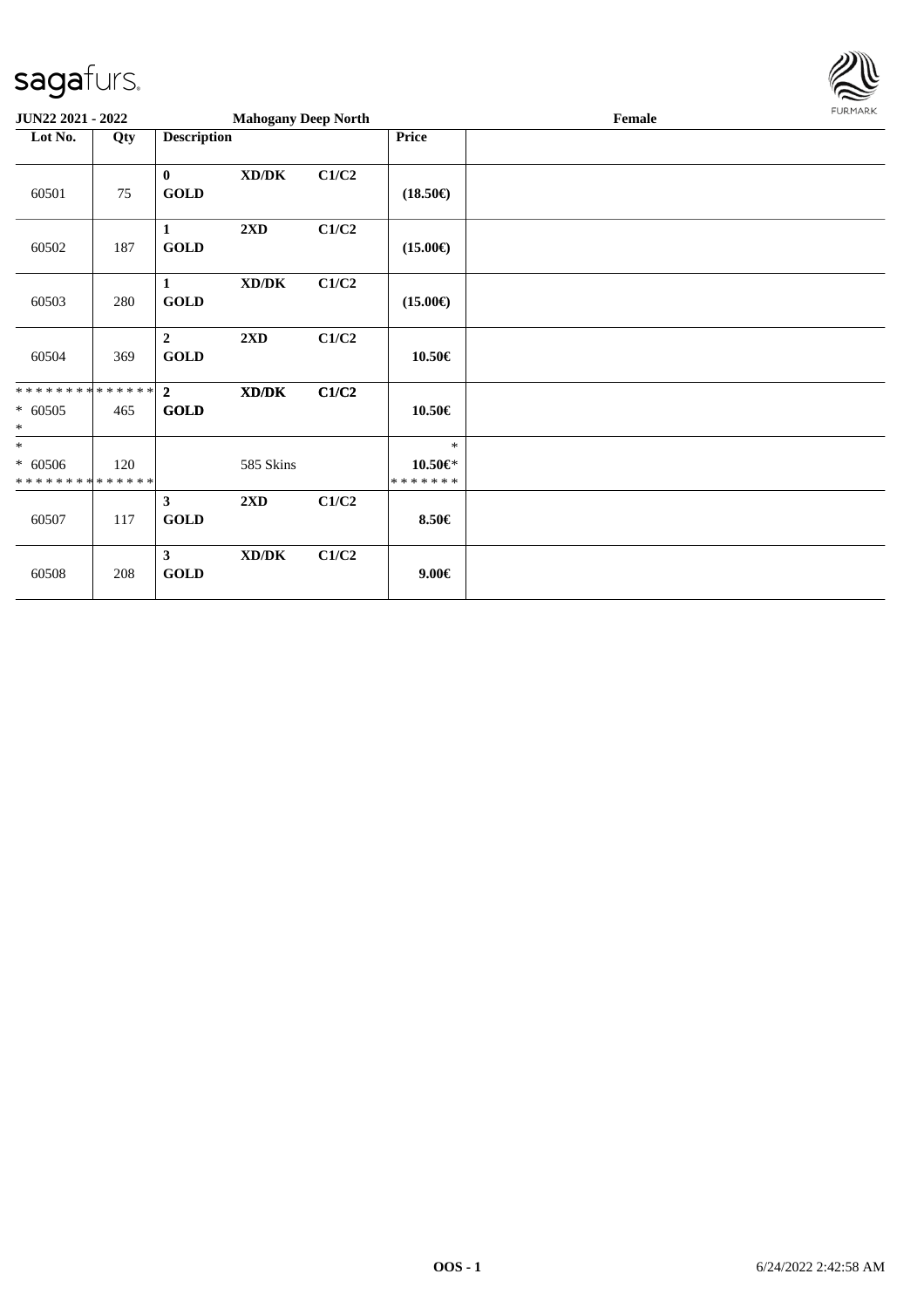

| <b>JUN22 2021 - 2022</b>                                |                    |                               | <b>Mahogany Northwest</b>                                   |       |                                                | Female | <b>FURITARR</b> |
|---------------------------------------------------------|--------------------|-------------------------------|-------------------------------------------------------------|-------|------------------------------------------------|--------|-----------------|
| Lot No.                                                 | Qty                | <b>Description</b>            |                                                             |       | Price                                          |        |                 |
| 60521                                                   | 135                | $\mathbf{0}$<br><b>GOLD</b>   | 2XD<br>VELV1                                                | C1/C2 | $(22.00\epsilon)$                              |        |                 |
| 60522                                                   | 145                | $\bf{0}$<br><b>GOLD</b>       | 2XD/XD<br>VELV1                                             | C1/C2 | $(22.00\epsilon)$                              |        |                 |
| 60523                                                   | 262                | $\bf{0}$<br><b>GOLD</b>       | $2{\bf X}{\bf D}/{\bf X}{\bf D}$<br><b>VELV1</b>            | C1/C2 | $(22.00\epsilon)$                              |        |                 |
| 60524                                                   | 126                | $\bf{0}$<br><b>GOLD</b>       | XD/DK<br><b>VELV1</b>                                       | C1/C2 | $(22.00\epsilon)$                              |        |                 |
| * * * * * * * * * * * * * * *<br>$* 60525$<br>$\ast$    | 465                | $\mathbf{1}$<br><b>GOLD</b>   | $2\mathbf{X}\mathbf{D}$<br><b>VELV1</b>                     | C1/C2 | $(18.00\epsilon)$                              |        |                 |
| $\ast$<br>$* 60526$<br>* * * * * * * * * * * * * *      | 213                |                               | 678 Skins                                                   |       | $\ast$<br>$(18.00\epsilon)$ *<br>* * * * * * * |        |                 |
| 60527                                                   | 314                | $\mathbf{1}$<br><b>GOLD</b>   | $2{\bf X}{\bf D}/{\bf X}{\bf D}$<br><b>VELV1</b>            | C1/C2 | $(18.00\epsilon)$                              |        |                 |
| * * * * * * * * * * * * * *<br>$* 60528$<br>$\ast$      | 465                | $\mathbf{1}$<br><b>GOLD</b>   | XD/DK<br><b>VELV1</b>                                       | C1/C2 | $(18.00\epsilon)$                              |        |                 |
| $* 60529$<br>* * * * * * * * <mark>* * * * * * *</mark> | 70                 |                               | 535 Skins                                                   |       | $\ast$<br>$(18.00\epsilon)$ *<br>* * * * * * * |        |                 |
| ******** <mark>******</mark><br>$* 60530$<br>$*$        | 465                | $\overline{2}$<br><b>GOLD</b> | 2XD<br><b>VELV1</b>                                         | C1/C2 | $(14.00\epsilon)$                              |        |                 |
| $*$<br>$* 60531$<br>* * * * * * * * * * * * * *         | 314                |                               | 779 Skins                                                   |       | $\ast$<br>$(14.00\epsilon)$ *<br>* * * * * * * |        |                 |
| * * * * * * * * * * * * * * *<br>$* 60532$<br>$*$       | 465                | $\overline{2}$<br><b>GOLD</b> | $\mathbf{X}\mathbf{D}/\mathbf{D}\mathbf{K}$<br><b>VELV1</b> | C1/C2 | $(14.00\epsilon)$                              |        |                 |
| $\ast$<br>$* 60533$<br>* * * * * * * *                  | 164<br>* * * * * * |                               | 629 Skins                                                   |       | $\ast$<br>14.00€*<br>* * * * * * *             |        |                 |
| 60534                                                   | 247                | $\mathbf{3}$<br><b>GOLD</b>   | $2\mathbf{X}\mathbf{D}$<br><b>VELV1</b>                     | C1/C2 | 10.00€                                         |        |                 |
| 60535                                                   | 140                | 3 <sup>1</sup><br><b>GOLD</b> | $\bold{X}\bold{D}/\bold{D}\bold{K}$<br><b>VELV1</b>         | C1/C2 | $(10.00\epsilon)$                              |        |                 |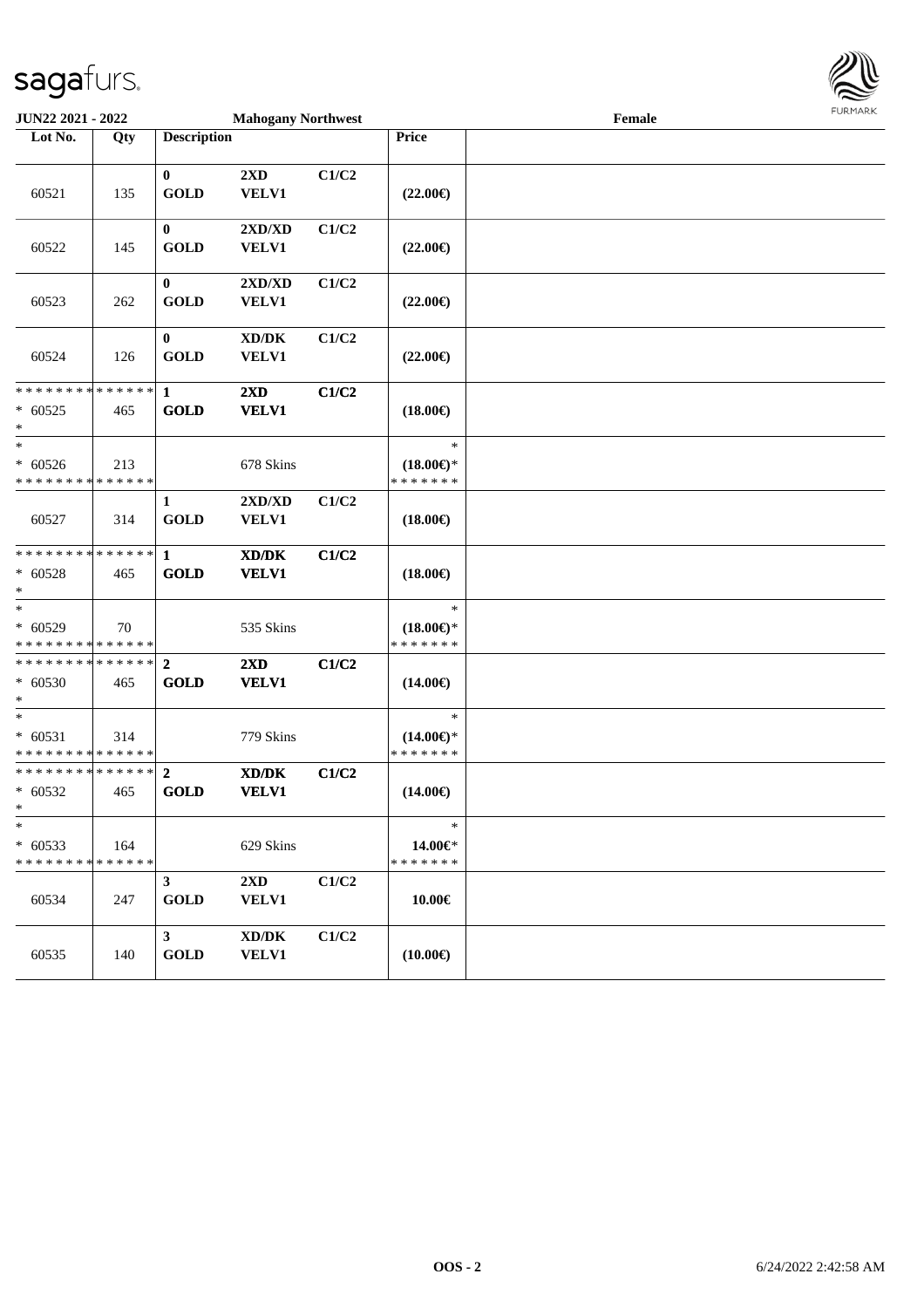

| <b>JUN22 2021 - 2022</b> |     |                               | <b>Mahogany Dixon mink</b>              |       |                   | Female | FURMARK |
|--------------------------|-----|-------------------------------|-----------------------------------------|-------|-------------------|--------|---------|
| Lot No.                  | Qty | <b>Description</b>            |                                         |       | Price             |        |         |
| 60541                    | 267 | 1<br><b>GOLD</b>              | $2\mathbf{X}\mathbf{D}$<br><b>VELV2</b> | C1/C2 | $(22.00\epsilon)$ |        |         |
| 60542                    | 253 | 1<br><b>GOLD</b>              | XD/DK<br><b>VELV2</b>                   | C1/C2 | $(21.50\epsilon)$ |        |         |
| 60543                    | 285 | $\overline{2}$<br><b>GOLD</b> | 2XD<br><b>VELV2</b>                     | C1/C2 | $(17.00\epsilon)$ |        |         |
| 60544                    | 263 | $\overline{2}$<br><b>GOLD</b> | XD/DK<br><b>VELV2</b>                   | C1/C2 | $(16.50\epsilon)$ |        |         |
| 60545                    | 136 | 3<br><b>GOLD</b>              | 2XD/XD<br><b>VELV2</b>                  | C1/C2 | $(12.00\epsilon)$ |        |         |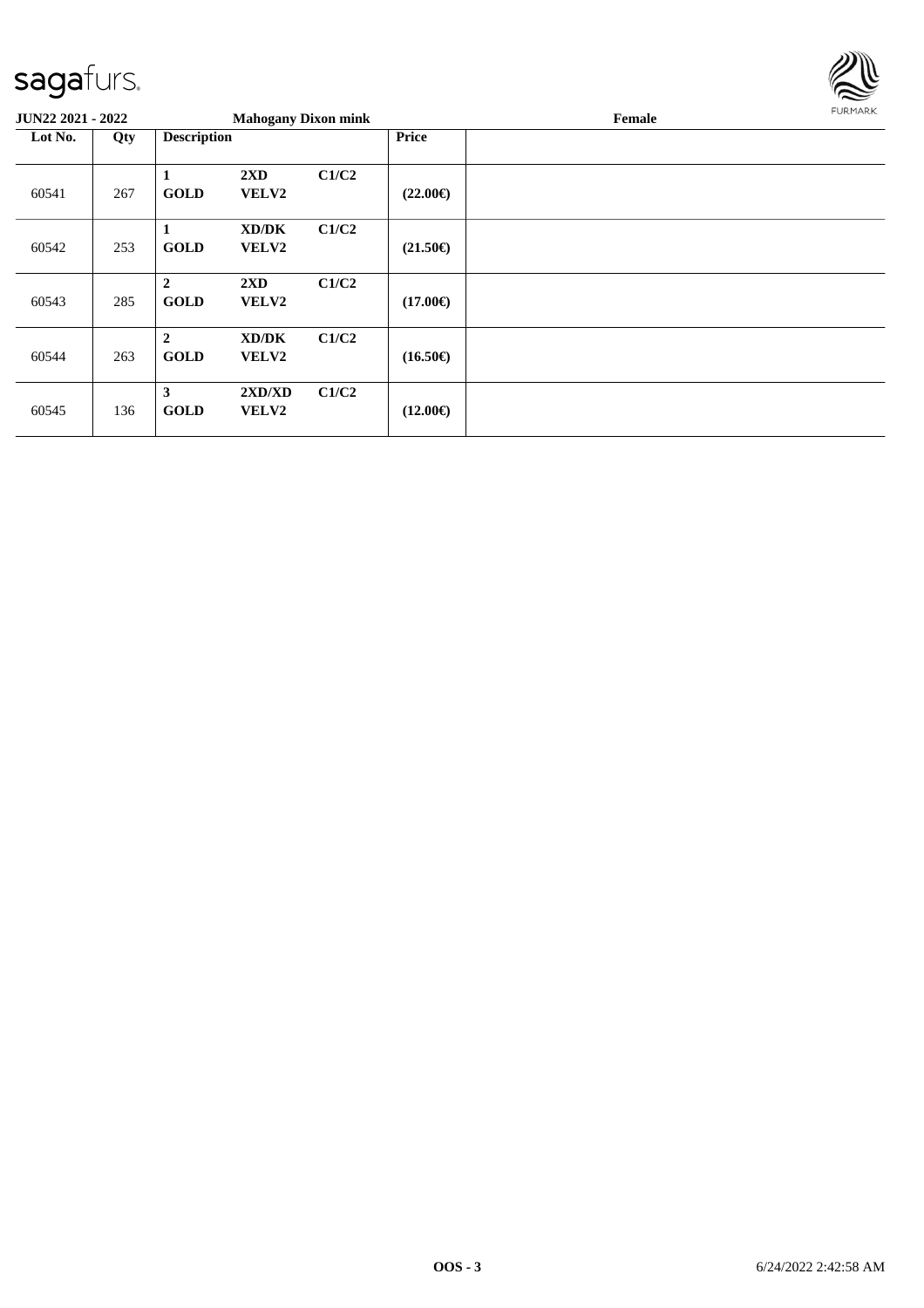

#### **JUN22 2021 - 2022 Mahogany Rees-Keyes Female Lot No. Qty Description Price** 60561 144 **2 XD/DK C1/C2 GOLD VELV3 (16.00€)**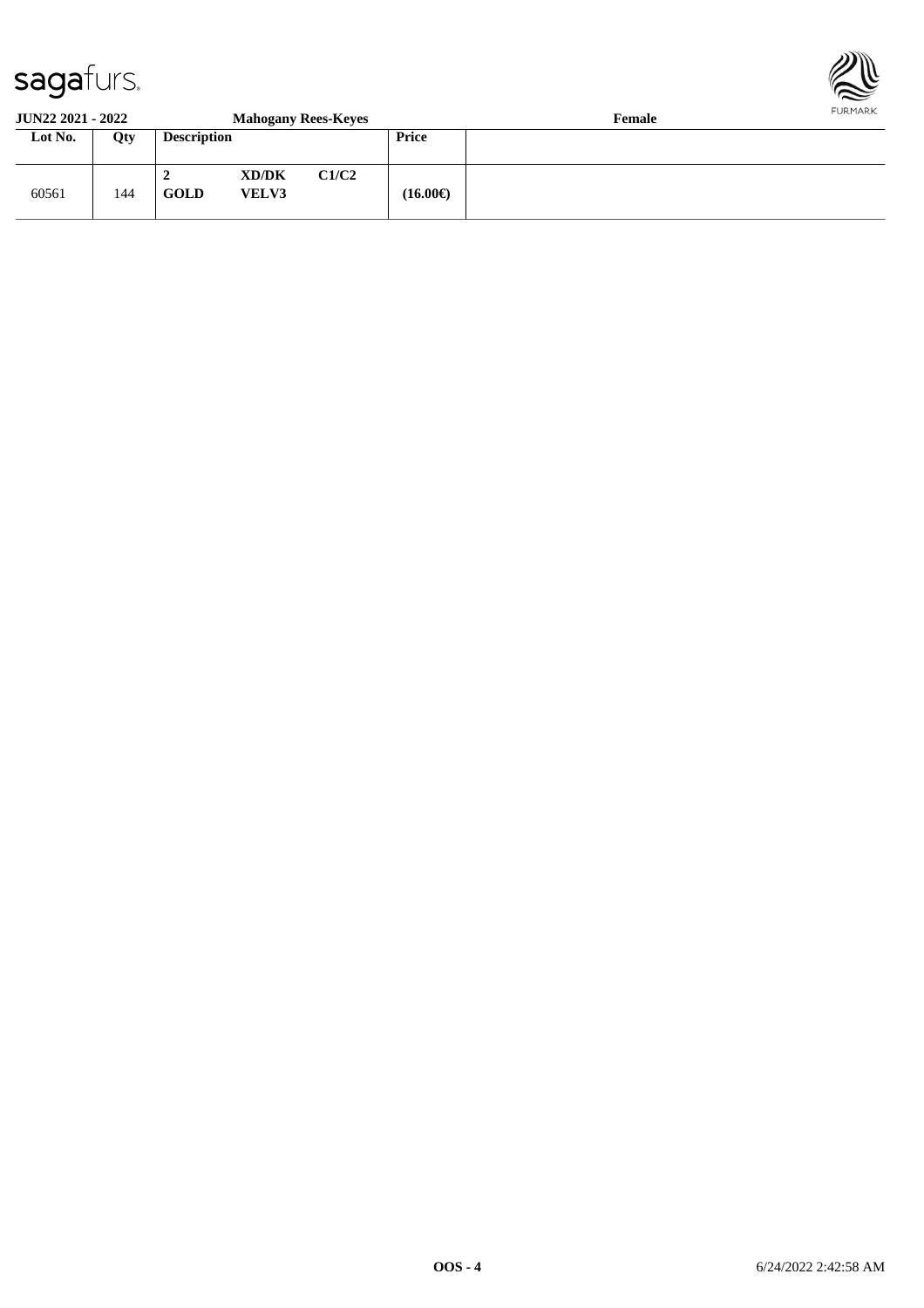

| <b>JUN22 2021 - 2022</b>                                                     |     |                                 | <b>Mahogany Sandy Bay</b>                    |                |                                                | $\ensuremath{\textnormal{\textbf{Female}}}$ | 1.91117177 |
|------------------------------------------------------------------------------|-----|---------------------------------|----------------------------------------------|----------------|------------------------------------------------|---------------------------------------------|------------|
| Lot No.                                                                      | Qty | <b>Description</b>              |                                              |                | Price                                          |                                             |            |
| 60581                                                                        | 133 | 20<br><b>GOLD</b>               | XD/DK<br>VELV2                               | C1/C2          | $(26.00\epsilon)$                              |                                             |            |
| 60582                                                                        | 279 | $\bf{0}$<br><b>GOLD</b>         | 2XD<br>VELV2                                 | C1             | $(24.00\epsilon)$                              |                                             |            |
| 60583                                                                        | 182 | $\bf{0}$<br><b>GOLD</b>         | 2XD<br>VELV2                                 | C1/C2          | $(24.00\epsilon)$                              |                                             |            |
| 60584                                                                        | 246 | $\bf{0}$<br><b>GOLD</b>         | $2\mathbf{X}\mathbf{D}$<br>VELV2             | C2             | $(24.00\epsilon)$                              |                                             |            |
| 60585                                                                        | 141 | $\bf{0}$<br><b>GOLD</b>         | $\bold{X}\bold{D}/\bold{D}\bold{K}$<br>VELV2 | C1/C2          | $(24.00\epsilon)$                              |                                             |            |
| 60586                                                                        | 183 | $\boldsymbol{0}$<br><b>GOLD</b> | $\bold{X}\bold{D}/\bold{D}\bold{K}$<br>VELV2 | C1/C2          | $(24.00\epsilon)$                              |                                             |            |
| 60587                                                                        | 239 | $\bf{0}$<br><b>GOLD</b>         | $\bold{X}\bold{D}/\bold{D}\bold{K}$<br>VELV2 | C1/C2          | $(24.00\epsilon)$                              |                                             |            |
| 60588                                                                        | 164 | $\bf{0}$<br><b>GOLD</b>         | $\bold{X}\bold{D}/\bold{D}\bold{K}$<br>VELV3 | C1/C2          | $(24.00\epsilon)$                              |                                             |            |
| * * * * * * * * * * * * * *<br>* 60589<br>$*$                                | 465 | $\mathbf{1}$<br><b>GOLD</b>     | 2XD<br>VELV2                                 | C1             | $(20.00\epsilon)$                              |                                             |            |
| $\overline{\ast}$<br>$* 60590$<br>* * * * * * * * <mark>* * * * * * *</mark> | 281 |                                 | 746 Skins                                    |                | $\ast$<br>$(20.00\epsilon)$ *<br>* * * * * * * |                                             |            |
| * * * * * * * * <mark>* * * * * * *</mark><br>$* 60591$<br>$*$               | 465 | $\mathbf{1}$<br><b>GOLD</b>     | 2XD<br>VELV2                                 | C1/C2          | $(20.00\epsilon)$                              |                                             |            |
| $\ast$<br>$* 60592$<br>* * * * * * * * * * * * * * *                         | 216 |                                 | 681 Skins                                    |                | $\ast$<br>$(20.00\epsilon)$ *<br>*******       |                                             |            |
| 60593                                                                        | 351 | $\mathbf{1}$<br><b>GOLD</b>     | $2\rm{XD}$<br>VELV2                          | C1/C2          | $(20.00\epsilon)$                              |                                             |            |
| * * * * * * * * * * * * * * *<br>$* 60594$<br>$*$                            | 465 | $\mathbf{1}$<br><b>GOLD</b>     | $2\mathbf{X}\mathbf{D}$<br>VELV2             | C <sub>2</sub> | $(20.00\epsilon)$                              |                                             |            |
| $*$<br>$* 60595$<br>$*$                                                      | 440 |                                 | 2                                            |                | $\ast$<br>$(20.00\epsilon)$ *<br>$\ast$        |                                             |            |
| $*$<br>$* 60596$<br>* * * * * * * * * * * * * *                              | 161 |                                 | 1066 Skins                                   |                | $\ast$<br>$(20.00\epsilon)$ *<br>* * * * * * * |                                             |            |
| 60597                                                                        | 369 | $\mathbf{1}$<br><b>GOLD</b>     | $\mathbf{X}\mathbf{D}$<br>VELV2              | C1/C2          | 20.00€                                         |                                             |            |
| 60598                                                                        | 246 | $\mathbf{1}$<br><b>GOLD</b>     | XD/DK<br>VELV2                               | C1/C2          | $(20.00\epsilon)$                              |                                             |            |
| 60599                                                                        | 323 | $\mathbf{1}$<br><b>GOLD</b>     | XD/DK<br>VELV2                               | C1/C2          | $(20.00\epsilon)$                              |                                             |            |
| 60600                                                                        | 298 | $\mathbf{1}$<br><b>GOLD</b>     | <b>Dark</b><br>VELV2                         | C1/C2          | $(20.00\epsilon)$                              |                                             |            |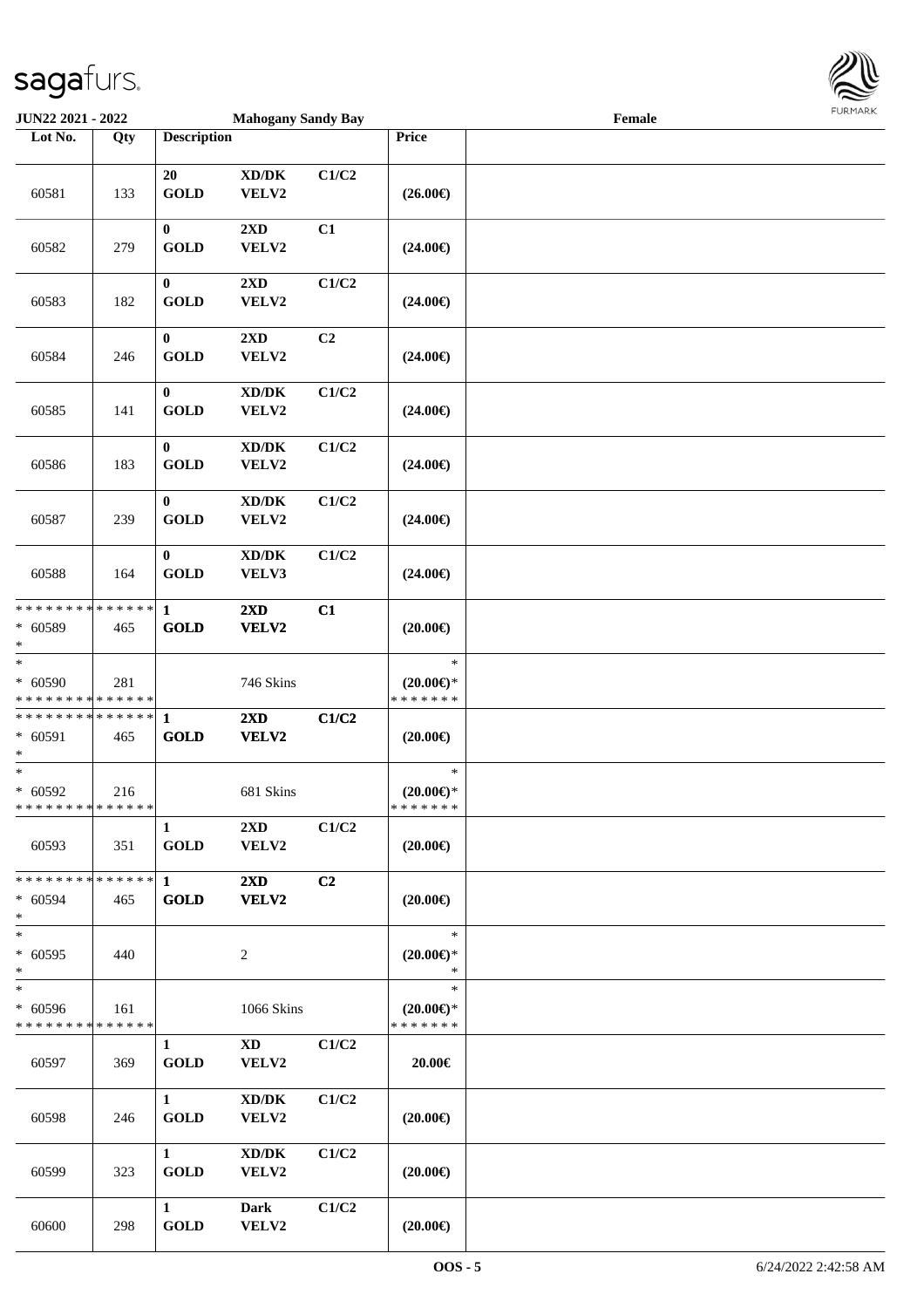

| <b>JUN22 2021 - 2022</b>                             |                      |                                         | <b>Mahogany Sandy Bay</b>                    |       |                                                | Female |  |
|------------------------------------------------------|----------------------|-----------------------------------------|----------------------------------------------|-------|------------------------------------------------|--------|--|
| Lot No.                                              | Qty                  | <b>Description</b>                      |                                              |       | Price                                          |        |  |
| 60601                                                | 364                  | $\mathbf{1}$<br><b>GOLD</b>             | 2XD<br>VELV3                                 | C1/C2 | $(20.00\epsilon)$                              |        |  |
| 60602                                                | 281                  | $\mathbf{1}$<br><b>GOLD</b>             | $\bold{X}\bold{D}/\bold{D}\bold{K}$<br>VELV3 | C1/C2 | $(20.00\epsilon)$                              |        |  |
| * * * * * * * * * * * * * * *<br>$* 60603$<br>$\ast$ | 465                  | $\boldsymbol{2}$<br><b>GOLD</b>         | $2\mathbf{X}\mathbf{D}$<br>VELV2             | C1    | $(15.50\epsilon)$                              |        |  |
| $*$<br>$* 60604$<br>$\ast$                           | 440                  |                                         | $\sqrt{2}$                                   |       | $\ast$<br>$(15.50\epsilon)$ *<br>$\ast$        |        |  |
| $_{*}^{-}$<br>$* 60605$<br>* * * * * * * *           | 254<br>* * * * * *   |                                         | 1159 Skins                                   |       | $\ast$<br>$(15.50\epsilon)$ *<br>* * * * * * * |        |  |
| * * * * * * * * * * * * * * *<br>$* 60606$<br>$\ast$ | 465                  | $\overline{2}$<br><b>GOLD</b>           | 2XD<br>VELV2                                 | C1/C2 | $(15.50\epsilon)$                              |        |  |
| $_{*}$<br>$* 60607$<br>$\ast$                        | 440                  |                                         | $\overline{2}$                               |       | $\ast$<br>$(15.50\epsilon)$ *<br>$\ast$        |        |  |
| $\ast$<br>$* 60608$<br>* * * * * * * *               | 128<br>* * * * * *   |                                         | 1033 Skins                                   |       | $\ast$<br>$(15.50\epsilon)$ *<br>* * * * * * * |        |  |
| 60609                                                | 514                  | $\boldsymbol{2}$<br><b>GOLD</b>         | $2\mathbf{X}\mathbf{D}$<br>VELV2             | C2    | $(15.50\epsilon)$                              |        |  |
| 60610                                                | 161                  | $\overline{2}$<br><b>GOLD</b>           | 2XD/XD<br>VELV2                              | C1/C2 | $(15.50\epsilon)$                              |        |  |
| 60611                                                | 358                  | $\overline{2}$<br><b>GOLD</b>           | $\mathbf{X}\mathbf{D}$<br>VELV2              | C1/C2 | $(15.50\epsilon)$                              |        |  |
| 60612                                                | 285                  | $\overline{2}$<br><b>GOLD</b>           | $\bold{X}\bold{D}/\bold{D}\bold{K}$<br>VELV2 | C1/C2 | $(15.50\epsilon)$                              |        |  |
| 60613                                                | 172                  | $\overline{2}$<br>$\operatorname{GOLD}$ | <b>Dark</b><br>VELV2                         | C1/C2 | $(15.50\epsilon)$                              |        |  |
| 60614                                                | 274                  | $2^{\circ}$<br><b>GOLD</b>              | $2\mathbf{X}\mathbf{D}$<br>VELV3             | C1/C2 | $(15.50\epsilon)$                              |        |  |
| 60615                                                | 245                  | $\overline{2}$<br><b>GOLD</b>           | $\bold{X}\bold{D}/\bold{D}\bold{K}$<br>VELV3 | C1/C2 | $(15.50\epsilon)$                              |        |  |
| * * * * * * * *<br>$* 60616$<br>$*$                  | * * * * * *  <br>525 | 3 <sup>7</sup><br><b>GOLD</b>           | $2\mathbf{X}\mathbf{D}$<br>VELV2             | C1/C2 | $(12.00\epsilon)$                              |        |  |
| $*$<br>$* 60617$<br>$\ast$                           | 500                  |                                         | $\overline{c}$                               |       | $\ast$<br>$(12.00\epsilon)$ *<br>$\ast$        |        |  |
| $\ast$<br>$* 60618$<br>* * * * * * * * * * * * * *   | 67                   |                                         | 1092 Skins                                   |       | $\ast$<br>$(12.00\epsilon)$ *<br>* * * * * * * |        |  |
| 60619                                                | 210                  | $\mathbf{3}$<br><b>GOLD</b>             | $\bold{X}\bold{D}/\bold{D}\bold{K}$<br>VELV2 | C1/C2 | $(12.00\epsilon)$                              |        |  |
| 60620                                                | 142                  | $3^{\circ}$<br><b>GOLD</b>              | $\bold{X}\bold{D}/\bold{D}\bold{K}$<br>VELV3 | C1/C2 | $(12.00\epsilon)$                              |        |  |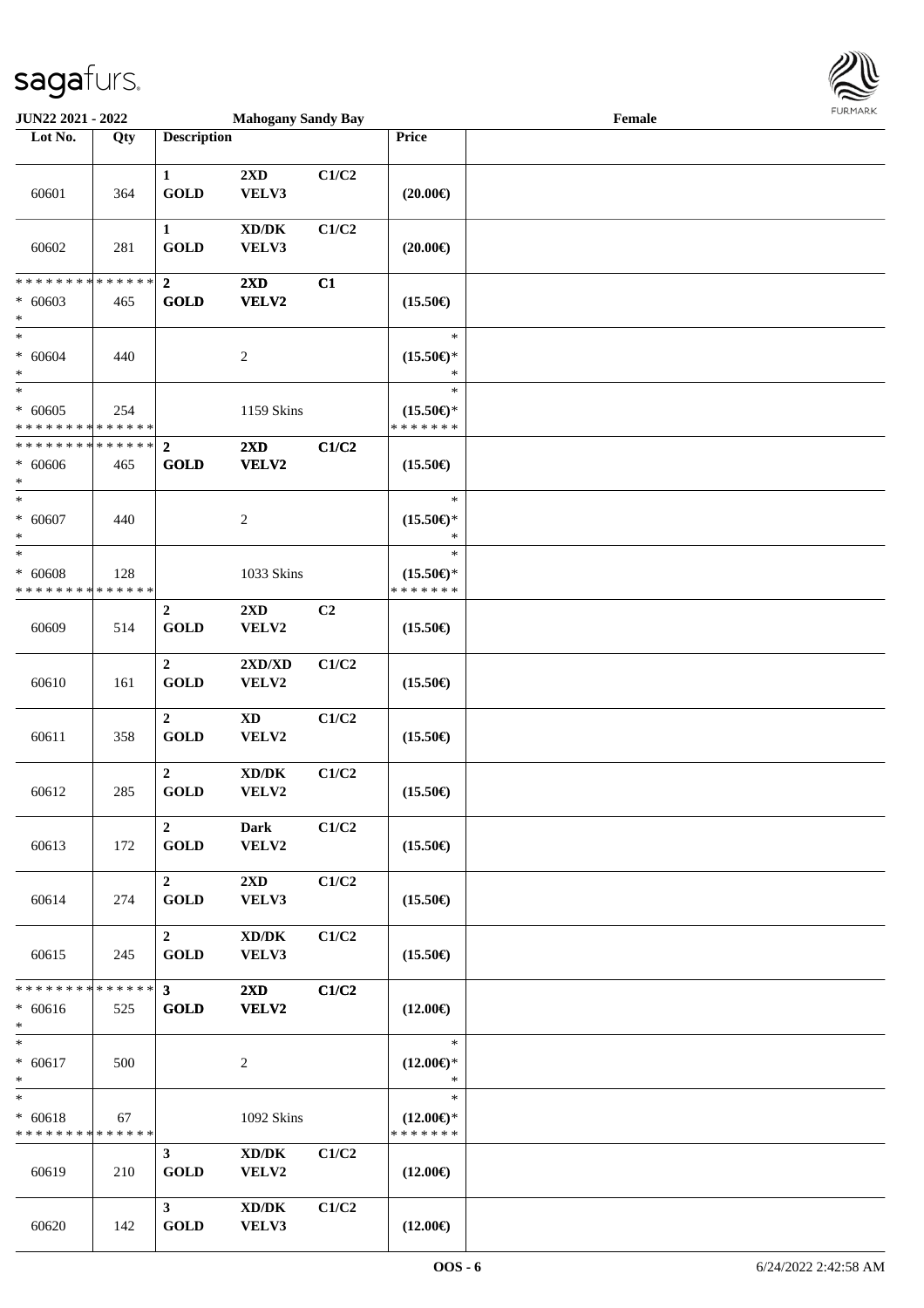

| <b>JUN22 2021 - 2022</b> |     |                                 | <b>Mahogany Northwest</b>                                             |       |                   | Female                                      |  |
|--------------------------|-----|---------------------------------|-----------------------------------------------------------------------|-------|-------------------|---------------------------------------------|--|
| Lot No.                  | Qty | <b>Description</b>              |                                                                       |       | Price             |                                             |  |
| 60621                    | 126 | $\boldsymbol{0}$<br><b>SLVR</b> | $2{\bf X}{\bf D}/{\bf X}{\bf D}$<br><b>VELV1</b>                      | C1/C2 | $(20.00\epsilon)$ |                                             |  |
| 60622                    | 216 | $\boldsymbol{0}$<br><b>SLVR</b> | $\bold{X}\bold{D}/\bold{D}\bold{K}$<br><b>VELV1</b>                   | C1/C2 | $(20.00\epsilon)$ |                                             |  |
| 60623                    | 436 | 1<br><b>SLVR</b>                | 2XD<br>VELV1                                                          | C1/C2 | $(16.50\epsilon)$ |                                             |  |
| 60624                    | 183 | $\mathbf{1}$<br><b>SLVR</b>     | 2XD/XD<br><b>VELV1</b>                                                | C1/C2 | $(16.50\epsilon)$ |                                             |  |
| 60625                    | 363 | $\mathbf{1}$<br><b>SLVR</b>     | $\mathbf{X}\mathbf{D}/\mathbf{D}\mathbf{K}$<br><b>VELV1</b>           | C1/C2 | $(16.50\epsilon)$ |                                             |  |
| 60626                    | 414 | $\mathbf 2$<br><b>SLVR</b>      | 2XD<br>VELV1                                                          | C1/C2 | $(12.50\epsilon)$ |                                             |  |
| 60627                    | 329 | $\boldsymbol{2}$<br><b>SLVR</b> | $\mathbf{X}\mathbf{D}/\mathbf{D}\mathbf{K}$<br><b>VELV1</b>           | C1/C2 | $(12.50\epsilon)$ |                                             |  |
| 60628                    | 202 | $\mathbf{3}$<br><b>SLVR</b>     | $\bold{X}\bold{D}/\bold{D}\bold{K}$<br><b>VELV1</b>                   | C1/C2 | 8.50€             |                                             |  |
|                          |     |                                 | <b>Mahogany Dixon mink</b>                                            |       |                   | $\ensuremath{\textnormal{\textbf{Female}}}$ |  |
| 60630                    | 220 | $\mathbf{1}$<br><b>SLVR</b>     | $2{\bf X}{\bf D}/{\bf X}{\bf D}$<br>VELV2                             | C1/C2 | $(16.00\epsilon)$ |                                             |  |
| 60631                    | 127 | $\overline{2}$<br>${\bf SLVR}$  | $2{\bf X}{\bf D}/{\bf X}{\bf D}$<br>VELV2                             | C1/C2 | 11.00€            |                                             |  |
|                          |     |                                 | <b>Mahogany Sandy Bay</b>                                             |       |                   | Female                                      |  |
| 60633                    | 231 | $\bf{0}$<br>SLVR                | $2\mathbf{X}\mathbf{D}$<br>VELV2                                      | C1/C2 | $(22.00\epsilon)$ |                                             |  |
| 60634                    | 166 | $\bf{0}$<br><b>SLVR</b>         | $\boldsymbol{\text{XD}/\text{DK}}$<br>VELV2                           | C1/C2 | $(22.00\epsilon)$ |                                             |  |
| 60635                    | 219 | $\mathbf{1}$<br><b>SLVR</b>     | $2\mathbf{X}\mathbf{D}$<br>VELV2                                      | C1/C2 | $(18.50\epsilon)$ |                                             |  |
| 60636                    | 513 | $\mathbf{1}$<br><b>SLVR</b>     | 2XD<br>VELV2                                                          | C1/C2 | $(18.50\epsilon)$ |                                             |  |
| 60637                    | 160 | $\mathbf{1}$<br>${\bf SLVR}$    | $2\mathbf{X}\mathbf{D}$<br>VELV2                                      | C1/C2 | $(18.50\epsilon)$ |                                             |  |
| 60638                    | 141 | $\mathbf{1}$<br><b>SLVR</b>     | $\bold{X}\bold{D}/\bold{D}\bold{K}$<br>VELV2                          | C1/C2 | $(18.50\epsilon)$ |                                             |  |
| 60639                    | 266 | $\mathbf{1}$<br><b>SLVR</b>     | $\boldsymbol{\text{XD}}\boldsymbol{/}\boldsymbol{\text{DK}}$<br>VELV2 | C1/C2 | $(18.50\epsilon)$ |                                             |  |
| 60640                    | 141 | $\mathbf{1}$<br>SLVR            | $\boldsymbol{\text{XD}/\text{DK}}$<br>VELV2                           | C1/C2 | $(18.50\epsilon)$ |                                             |  |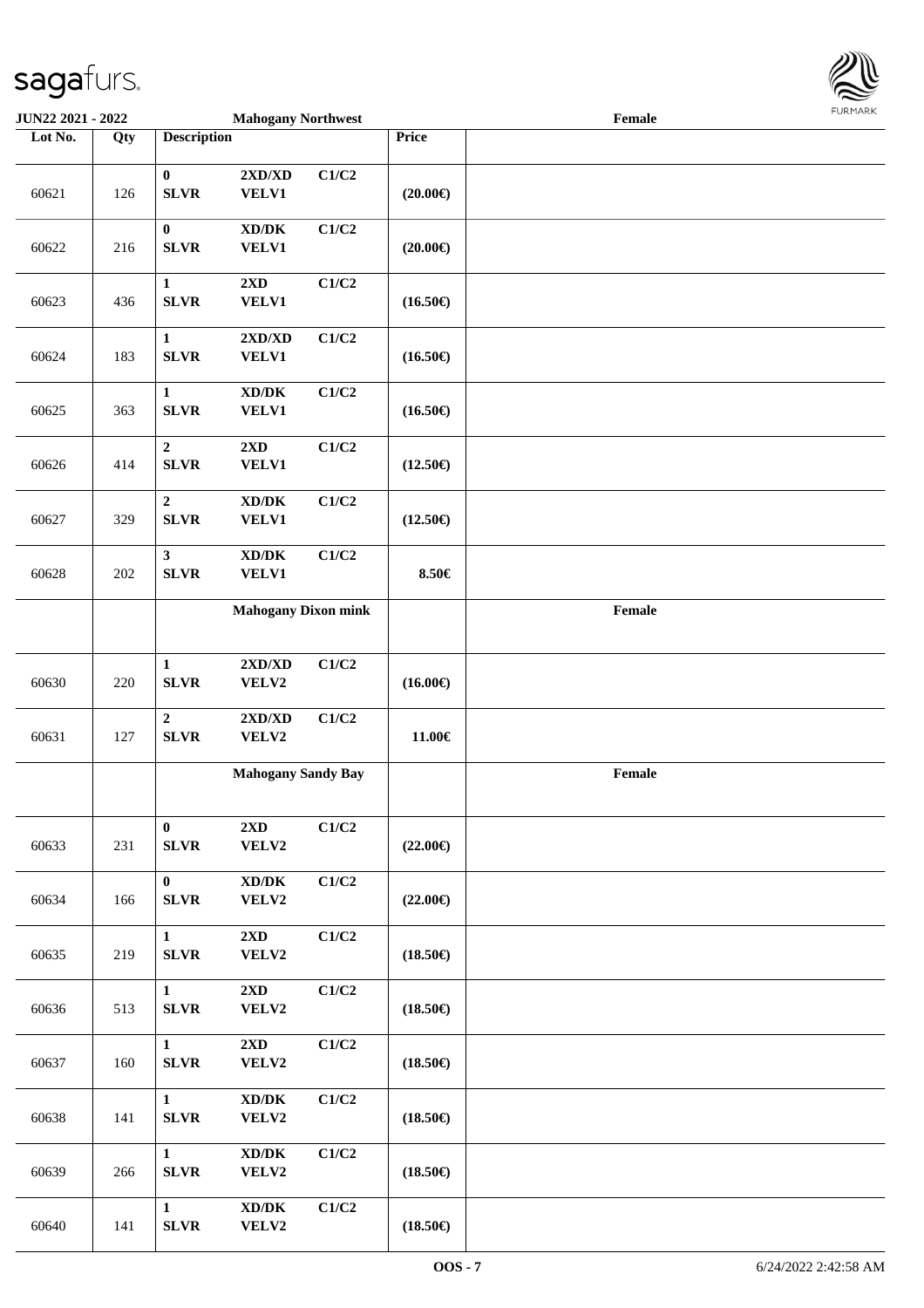

| <b>JUN22 2021 - 2022</b>                                       |     |                                        | <b>Mahogany Sandy Bay</b>                                                    |       |                                          | Female |  |
|----------------------------------------------------------------|-----|----------------------------------------|------------------------------------------------------------------------------|-------|------------------------------------------|--------|--|
| Lot No.                                                        | Qty | <b>Description</b>                     |                                                                              |       | Price                                    |        |  |
| 60641                                                          | 247 | $\mathbf{2}$<br><b>SLVR</b>            | $2{\bf X}{\bf D}$<br>VELV2                                                   | C1/C2 | $(14.00\epsilon)$                        |        |  |
| 60642                                                          | 451 | $\boldsymbol{2}$<br><b>SLVR</b>        | $2{\bf X}{\bf D}$<br>VELV2                                                   | C1/C2 | $(14.00\epsilon)$                        |        |  |
| 60643                                                          | 113 | $\boldsymbol{2}$<br><b>SLVR</b>        | $\bold{X}\bold{D}/\bold{D}\bold{K}$<br>VELV2                                 | C1/C2 | $(14.00\epsilon)$                        |        |  |
| 60644                                                          | 242 | $\boldsymbol{2}$<br><b>SLVR</b>        | $\bold{X}\bold{D}/\bold{D}\bold{K}$<br>VELV2                                 | C1/C2 | $(14.00\epsilon)$                        |        |  |
| 60645                                                          | 306 | $\overline{\mathbf{3}}$<br><b>SLVR</b> | 2XD<br>VELV2                                                                 | C1/C2 | 10.00€                                   |        |  |
| 60646                                                          | 104 | $\mathbf{3}$<br><b>SLVR</b>            | $\bold{X}\bold{D}/\bold{D}\bold{K}$<br>VELV2                                 | C1/C2 | $(10.00\epsilon)$                        |        |  |
|                                                                |     |                                        | <b>Mahogany Deep North</b>                                                   |       |                                          | Female |  |
| 60648                                                          | 110 | $\pmb{0}$<br><b>VSLA</b>               | $\bold{X}\bold{D}/\bold{D}\bold{K}$                                          | C1/C2 | $(15.50\epsilon)$                        |        |  |
| 60649                                                          | 207 | $\mathbf 1$<br><b>VSLA</b>             | 2XD                                                                          | C1/C2 | $(13.00\epsilon)$                        |        |  |
| 60650                                                          | 321 | $\mathbf{1}$<br><b>VSLA</b>            | $\bold{X}\bold{D}/\bold{D}\bold{K}$                                          | C1/C2 | $(13.00\epsilon)$                        |        |  |
| 60651                                                          | 385 | $\overline{2}$<br><b>VSLA</b>          | $2{\bf X}{\bf D}$                                                            | C1/C2 | 10.00€                                   |        |  |
| * * * * * * * * <mark>* * * * * * *</mark><br>$* 60652$<br>$*$ | 465 | $\overline{2}$<br><b>VSLA</b>          | $\bold{X}\bold{D}/\bold{D}\bold{K}$                                          | C1/C2 | $10.00 \in$                              |        |  |
| $\ast$<br>$* 60653$<br>* * * * * * * * * * * * * *             | 51  |                                        | 516 Skins                                                                    |       | $\ast$<br>$10.00 \in$ *<br>* * * * * * * |        |  |
| 60654                                                          | 169 | 3 <sup>1</sup><br><b>VSLA</b>          | 2XD                                                                          | C1/C2 | $8.00 \in$                               |        |  |
| 60655                                                          | 201 | $\mathbf{3}$<br>${\bf VSLA}$           | $\bold{X}\bold{D}/\bold{D}\bold{K}$                                          | C1/C2 | 7.50€                                    |        |  |
|                                                                |     |                                        | <b>Mahogany Northwest</b>                                                    |       |                                          | Female |  |
| 60657                                                          | 143 | $\mathbf{0}$<br><b>VSLA</b>            | $\bold{X}\bold{D}/\bold{D}\bold{K}$<br><b>VELV1</b>                          | C1/C2 | $(19.00\epsilon)$                        |        |  |
| 60658                                                          | 284 | $\mathbf{1}$<br><b>VSLA</b>            | $2\mathbf{X}\mathbf{D}$<br><b>VELV1</b>                                      | C1/C2 | $(15.00\epsilon)$                        |        |  |
| 60659                                                          | 232 | $\mathbf{1}$<br><b>VSLA</b>            | $\boldsymbol{\text{XD}}\boldsymbol{/}\boldsymbol{\text{DK}}$<br><b>VELV1</b> | C1/C2 | $(15.00\epsilon)$                        |        |  |
| 60660                                                          | 348 | $\overline{2}$<br><b>VSLA</b>          | $2\mathbf{X}\mathbf{D}$<br><b>VELV1</b>                                      | C1/C2 | $(11.00\epsilon)$                        |        |  |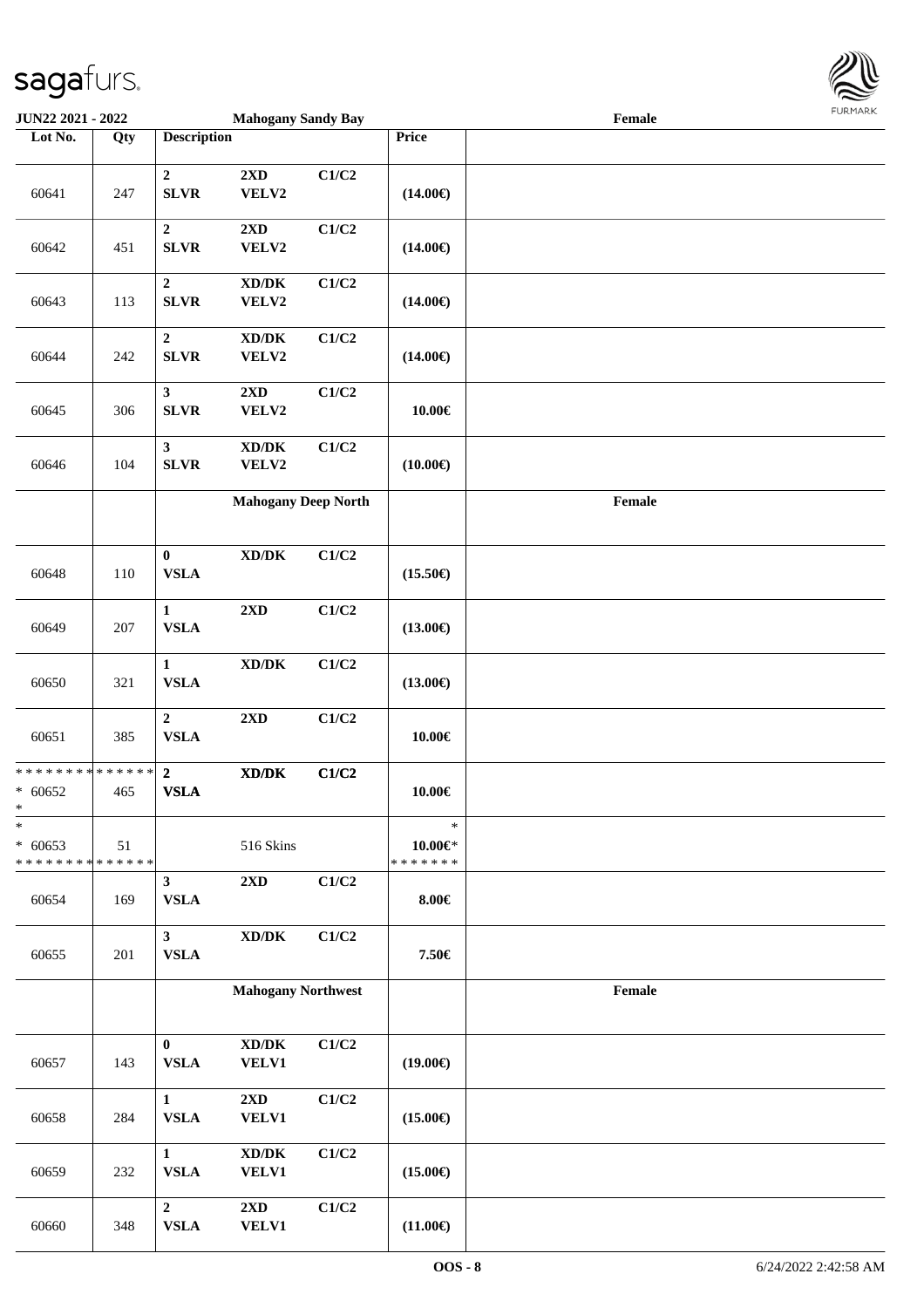

| <b>JUN22 2021 - 2022</b>                                          |     |                                 | <b>Mahogany Northwest</b>                           |                      |                                                | Female |  |
|-------------------------------------------------------------------|-----|---------------------------------|-----------------------------------------------------|----------------------|------------------------------------------------|--------|--|
| Lot No.                                                           | Qty | <b>Description</b>              |                                                     |                      | Price                                          |        |  |
| 60661                                                             | 258 | $\overline{2}$<br><b>VSLA</b>   | $\bold{X}\bold{D}/\bold{D}\bold{K}$<br><b>VELV1</b> | C1/C2                | $(11.00\epsilon)$                              |        |  |
| 60662                                                             | 205 | $\mathbf{3}$<br><b>VSLA</b>     | 2XD<br><b>VELV1</b>                                 | C1/C2                | 8.50€                                          |        |  |
| 60663                                                             | 145 | $\mathbf{3}$<br><b>VSLA</b>     | $\bold{X}\bold{D}/\bold{D}\bold{K}$<br>VELV1        | C1/C2                | 8.50€                                          |        |  |
|                                                                   |     |                                 | <b>Mahogany Dixon mink</b>                          |                      |                                                | Female |  |
| 60665                                                             | 237 | $\boldsymbol{2}$<br><b>VSLA</b> | $2{\bf X}{\bf D}/{\bf X}{\bf D}$<br>VELV2           | C1/C2                | 11.50€                                         |        |  |
|                                                                   |     |                                 | <b>Mahogany Sandy Bay</b>                           |                      |                                                | Female |  |
| 60667                                                             | 184 | $\bf{0}$<br><b>VSLA</b>         | 2XD<br>VELV2                                        | C1/C2                | $(20.00\epsilon)$                              |        |  |
| 60668                                                             | 164 | $\bf{0}$<br><b>VSLA</b>         | $\bold{X}\bold{D}/\bold{D}\bold{K}$<br>VELV2        | C1/C2                | $(20.00\epsilon)$                              |        |  |
| 60669                                                             | 97  | $\bf{0}$<br><b>VSLA</b>         | 2XD<br>VELV2                                        | C1/C2<br><b>OPEN</b> | $(19.50\epsilon)$                              |        |  |
| 60670                                                             | 88  | $\bf{0}$<br><b>VSLA</b>         | $\bold{X}\bold{D}/\bold{D}\bold{K}$<br>VELV2        | C1/C2<br><b>OPEN</b> | $(19.50\epsilon)$                              |        |  |
| * * * * * * * * <mark>* * * * * * *</mark><br>$* 60671$<br>*      | 465 | $\mathbf{1}$<br><b>VSLA</b>     | 2XD<br>VELV2                                        | C1/C2                | $(17.00\epsilon)$                              |        |  |
| $\ast$<br>$* 60672$<br>* * * * * * * * <mark>* * * * * * *</mark> | 115 |                                 | 580 Skins                                           |                      | $\ast$<br>$(17.00\epsilon)$ *<br>* * * * * * * |        |  |
| 60673                                                             | 196 | $\mathbf{1}$<br><b>VSLA</b>     | $\bold{X}\bold{D}/\bold{D}\bold{K}$<br>VELV2        | C1/C2                | $(17.00\epsilon)$                              |        |  |
| 60674                                                             | 311 | $\mathbf{1}$<br><b>VSLA</b>     | $\boldsymbol{\text{XD}/\text{DK}}$<br>VELV2         | C1/C2                | $(17.00\epsilon)$                              |        |  |
| 60675                                                             | 388 | $\mathbf{1}$<br><b>VSLA</b>     | $2{\bf X}{\bf D}$<br>VELV2                          | C1/C2<br><b>OPEN</b> | $(16.50\epsilon)$                              |        |  |
| 60676                                                             | 357 | $\mathbf{1}$<br>${\bf VSLA}$    | $\bold{X}\bold{D}/\bold{D}\bold{K}$<br>VELV2        | C1/C2<br><b>OPEN</b> | $(16.50\epsilon)$                              |        |  |
| 60677                                                             | 475 | $\overline{2}$<br><b>VSLA</b>   | $2{\bf X}{\bf D}$<br>VELV2                          | C1/C2                | $(12.00\epsilon)$                              |        |  |
| 60678                                                             | 236 | $\overline{2}$<br>${\bf VSLA}$  | $\boldsymbol{\text{XD}/\text{DK}}$<br>VELV2         | C1/C2                | $(12.00\epsilon)$                              |        |  |
| 60679                                                             | 346 | $\overline{2}$<br><b>VSLA</b>   | $\boldsymbol{\text{XD}/\text{DK}}$<br>VELV2         | C1/C2                | $(12.00\epsilon)$                              |        |  |
| 60680                                                             | 437 | $\overline{2}$<br><b>VSLA</b>   | 2XD<br>VELV2                                        | C1/C2<br><b>OPEN</b> | 11.50€                                         |        |  |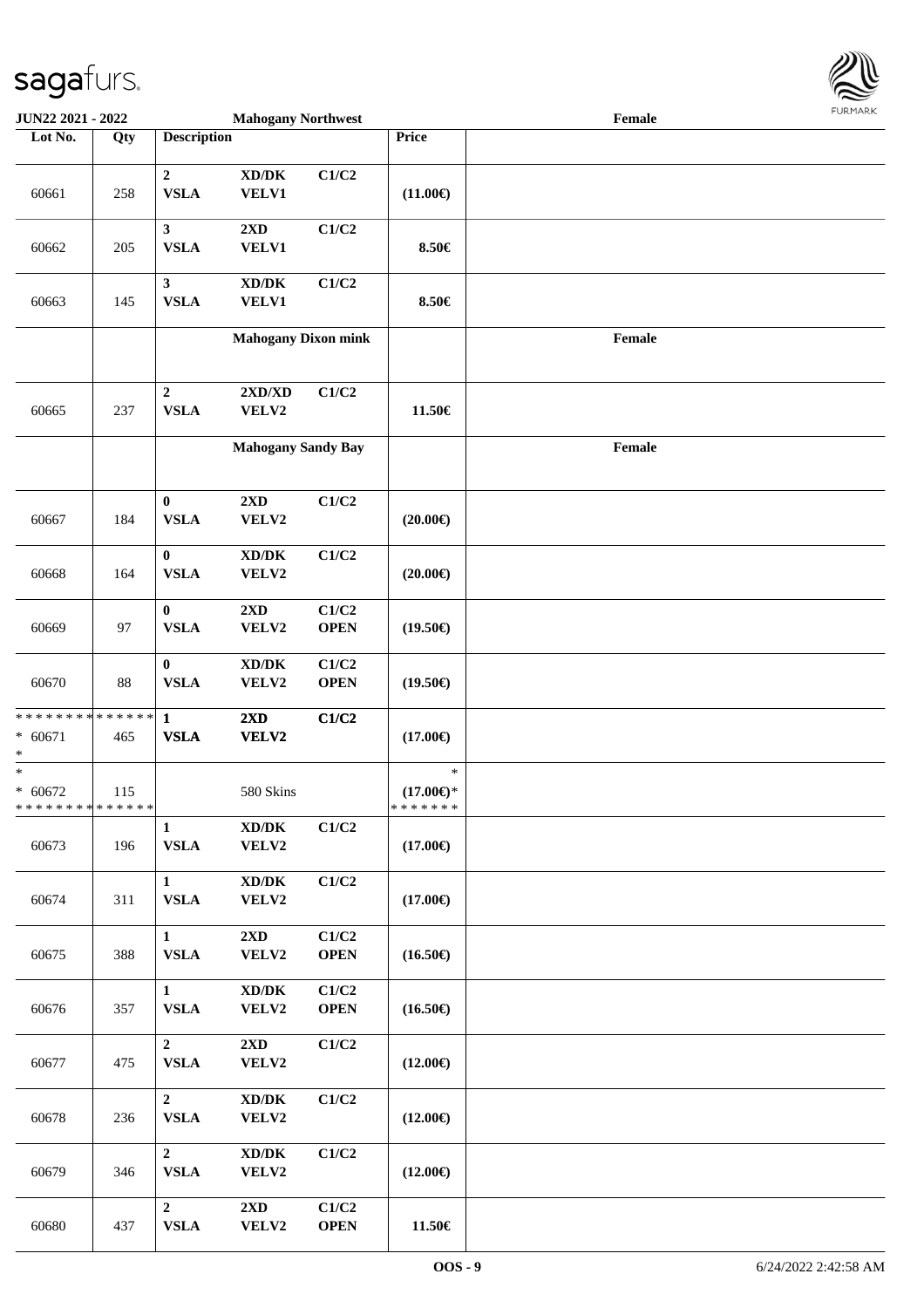

| <b>JUN22 2021 - 2022</b> |     |                             | <b>Mahogany Sandy Bay</b>               |                      |              | Female |  |  |  |
|--------------------------|-----|-----------------------------|-----------------------------------------|----------------------|--------------|--------|--|--|--|
| Lot No.<br>Qty           |     | <b>Description</b>          |                                         |                      | <b>Price</b> |        |  |  |  |
| 60681                    | 339 | $\mathbf{2}$<br><b>VSLA</b> | XD/DK<br>VELV2                          | C1/C2<br><b>OPEN</b> | 11.50€       |        |  |  |  |
| 60682                    | 515 | 3<br><b>VSLA</b>            | $2\mathbf{X}\mathbf{D}$<br><b>VELV2</b> | C1/C2                | $9.50 \in$   |        |  |  |  |
| 60683                    | 247 | 3<br><b>VSLA</b>            | XD/DK<br><b>VELV2</b>                   | C1/C2                | $9.00 \in$   |        |  |  |  |
| 60684                    | 201 | 3<br><b>VSLA</b>            | XD/DK<br>VELV2                          | C1/C2<br><b>OPEN</b> | $9.00 \in$   |        |  |  |  |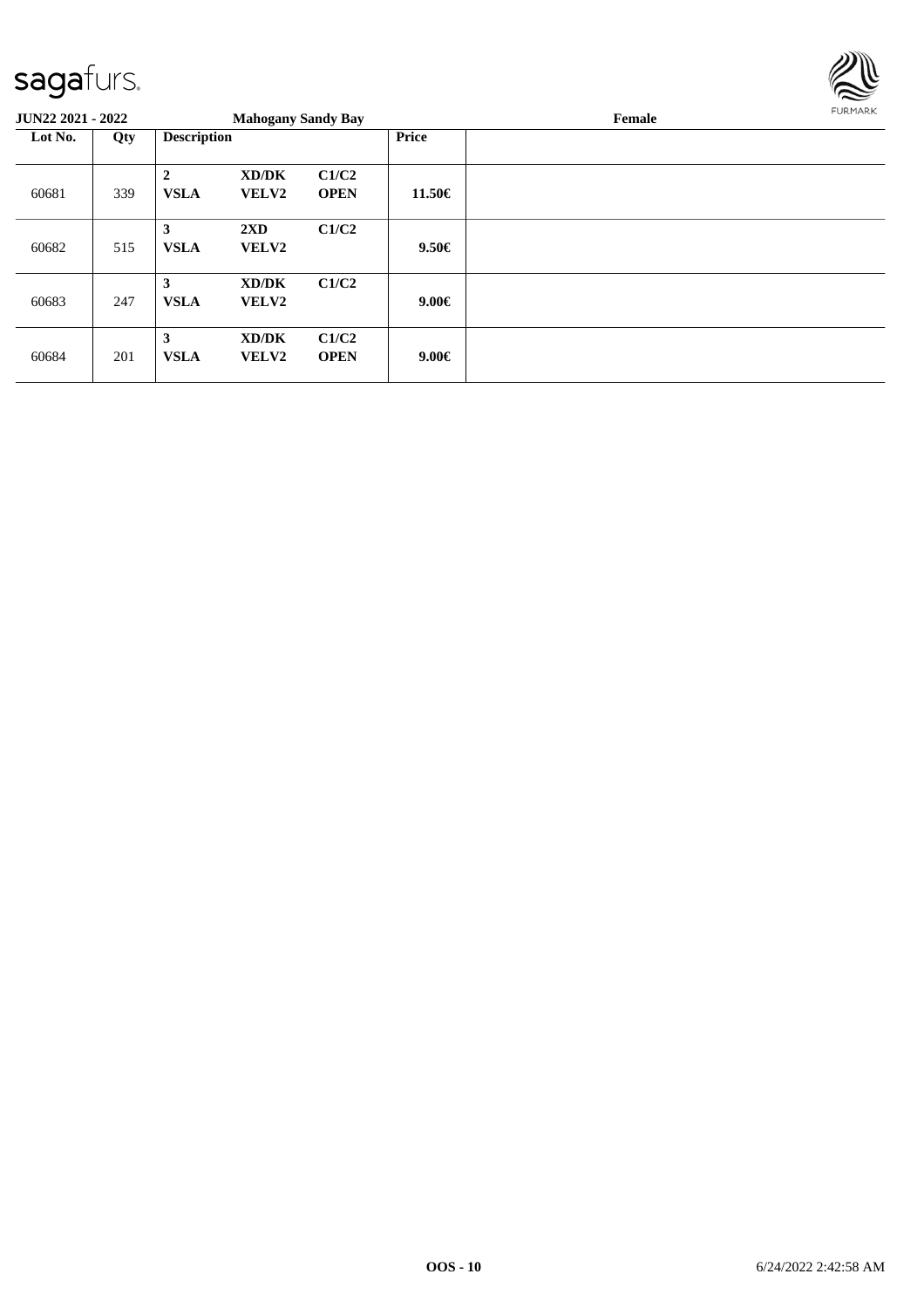

| JUN22 2021 - 2022                                      |     |                              | <b>Mahogany</b>           |                |                                    | Male | <b>FURMARK</b> |
|--------------------------------------------------------|-----|------------------------------|---------------------------|----------------|------------------------------------|------|----------------|
| Lot No.                                                | Qty | <b>Description</b>           |                           |                | <b>Price</b>                       |      |                |
| 340001                                                 | 128 | 50<br>SI                     | <b>Dark</b>               | C1/C2          | 31.00€                             |      |                |
| 340002                                                 | 158 | 50<br>$\mathbf{I}\mathbf{B}$ | $\mathbf{ALL}$<br>SPAR    | C2             | 26.00€                             |      |                |
| 340003                                                 | 90  | 50<br>$\mathbf{SAGA}$        | 2XD                       | C1/C2          | 34.00€                             |      |                |
| * * * * * * * * * * * * * *<br>* 340004<br>$\ast$      | 185 | 50<br><b>SAGA</b>            | <b>Dark</b>               | C1/C2          | 36.00€                             |      |                |
| $\ast$<br>$* 340005$<br>* * * * * * * * * * * * * *    | 23  |                              | 208 Skins                 |                | $\ast$<br>34.00€*<br>* * * * * * * |      |                |
| 340006                                                 | 128 | 50<br>$\mathbf{SAGA}$        | XD/DK                     | C <sub>3</sub> | 34.00€                             |      |                |
| **************<br>* 340007<br>$\ast$                   | 185 | 50<br>IA                     | <b>ALL</b><br><b>SPAR</b> | C2             | 29.50€                             |      |                |
| $\overline{\phantom{0}}$<br>$\, * \, 340008$<br>$\ast$ | 160 |                              | $\overline{c}$            |                | $\ast$<br>$29.00 \in$ *<br>$\ast$  |      |                |
| $*$<br>$* 340009$<br>* * * * * * * * * * * * * *       | 157 |                              | 502 Skins                 |                | $\ast$<br>29.50€*<br>* * * * * * * |      |                |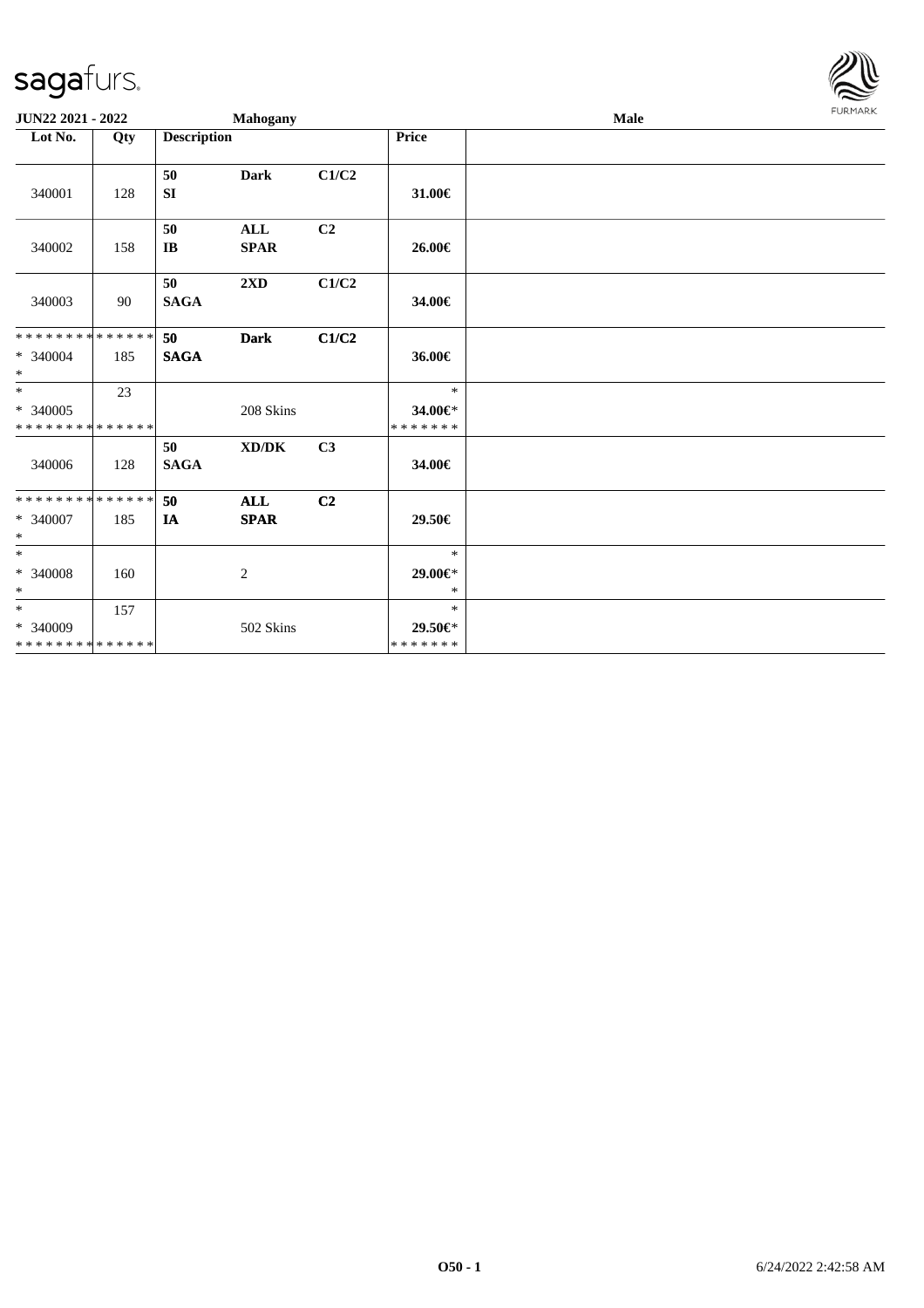

| JUN22 2021 - 2022                                            |     |                        | <b>Mahogany</b>                             |                |                                    | Male |  |
|--------------------------------------------------------------|-----|------------------------|---------------------------------------------|----------------|------------------------------------|------|--|
| Lot No.                                                      | Qty | <b>Description</b>     |                                             |                | Price                              |      |  |
|                                                              |     | 40                     | $2\mathbf{X}\mathbf{D}$                     | C1/C2          |                                    |      |  |
| 340041                                                       | 130 | ${\bf SI}$             |                                             |                | 27.00€                             |      |  |
| 340042                                                       | 121 | 40<br>SI               | <b>Dark</b>                                 | C1             | 26.50€                             |      |  |
| 340043                                                       | 250 | 40<br>${\bf S}{\bf I}$ | Dark                                        | C <sub>2</sub> | 26.50€                             |      |  |
| 340044                                                       | 181 | 40<br>${\bf S}{\bf I}$ | $\mathbf{X}\mathbf{D}/\mathbf{D}\mathbf{K}$ | C3             | 27.50€                             |      |  |
| * * * * * * * * * * * * * *                                  |     | 40                     | $\mathbf{ALL}$                              | C2             |                                    |      |  |
| $* 340045$<br>$\ast$                                         | 225 | $\mathbf{I}$           | <b>SPAR</b>                                 |                | 23.50€                             |      |  |
| $\ast$<br>$* 340046$<br>$\ast$                               | 200 |                        | $\overline{c}$                              |                | $\ast$<br>23.50€*<br>$\ast$        |      |  |
| $_{\ast}$<br>$* 340047$<br>* * * * * * * * * * * * * *       | 68  |                        | 493 Skins                                   |                | $\ast$<br>23.50€*<br>* * * * * * * |      |  |
| * * * * * * * * * * * * * *                                  |     |                        |                                             |                |                                    |      |  |
| $* 340048$<br>$\ast$                                         | 205 | 40<br><b>SAGA</b>      | $2\mathbf{X}\mathbf{D}$                     | C1/C2          | 30.00€                             |      |  |
| $\overline{\ast}$<br>* 340049<br>* * * * * * * * * * * * * * | 46  |                        | 251 Skins                                   |                | $\ast$<br>29.00€*<br>* * * * * * * |      |  |
| 340050                                                       | 165 | 40<br><b>SAGA</b>      | 2XD/XD                                      | C3             | 28.00€                             |      |  |
| 340051                                                       | 160 | 40<br><b>SAGA</b>      | <b>Dark</b>                                 | C1             | 27.50€                             |      |  |
| **************<br>$* 340052$<br>$*$                          | 205 | 40<br><b>SAGA</b>      | <b>Dark</b>                                 | C <sub>2</sub> | 27.50€                             |      |  |
| $*$<br>$* 340053$<br>$\ast$                                  | 180 |                        | 2                                           |                | $\ast$<br>27.50€*<br>$\ast$        |      |  |
| $*$<br>$* 340054$<br>* * * * * * * * * * * * * *             | 78  |                        | 463 Skins                                   |                | $\ast$<br>27.50€*<br>* * * * * * * |      |  |
| * * * * * * * * * * * * * * *<br>$* 340055$<br>$*$           | 205 | 40<br><b>SAGA</b>      | <b>Dark</b>                                 | C <sub>3</sub> | 27.00€                             |      |  |
| $\ast$<br>* 340056<br>* * * * * * * * * * * * * *            | 38  |                        | 243 Skins                                   |                | $\ast$<br>27.00€*<br>* * * * * * * |      |  |
| * * * * * * * * * * * * * * *<br>* 340057<br>$*$             | 205 | 40<br>IA               | ALL<br><b>SPAR</b>                          | C2             | 26.50€                             |      |  |
| $\ast$<br>$* 340058$<br>$*$                                  | 180 |                        | 2                                           |                | $\ast$<br>26.50€*<br>$\ast$        |      |  |
| $\ast$<br>* 340059<br>$*$                                    | 180 |                        | 3                                           |                | $\ast$<br>26.50€*<br>$\ast$        |      |  |
| $*$<br>* 340060<br>* * * * * * * * * * * * * *               | 168 |                        | 733 Skins                                   |                | $\ast$<br>26.50€*<br>* * * * * * * |      |  |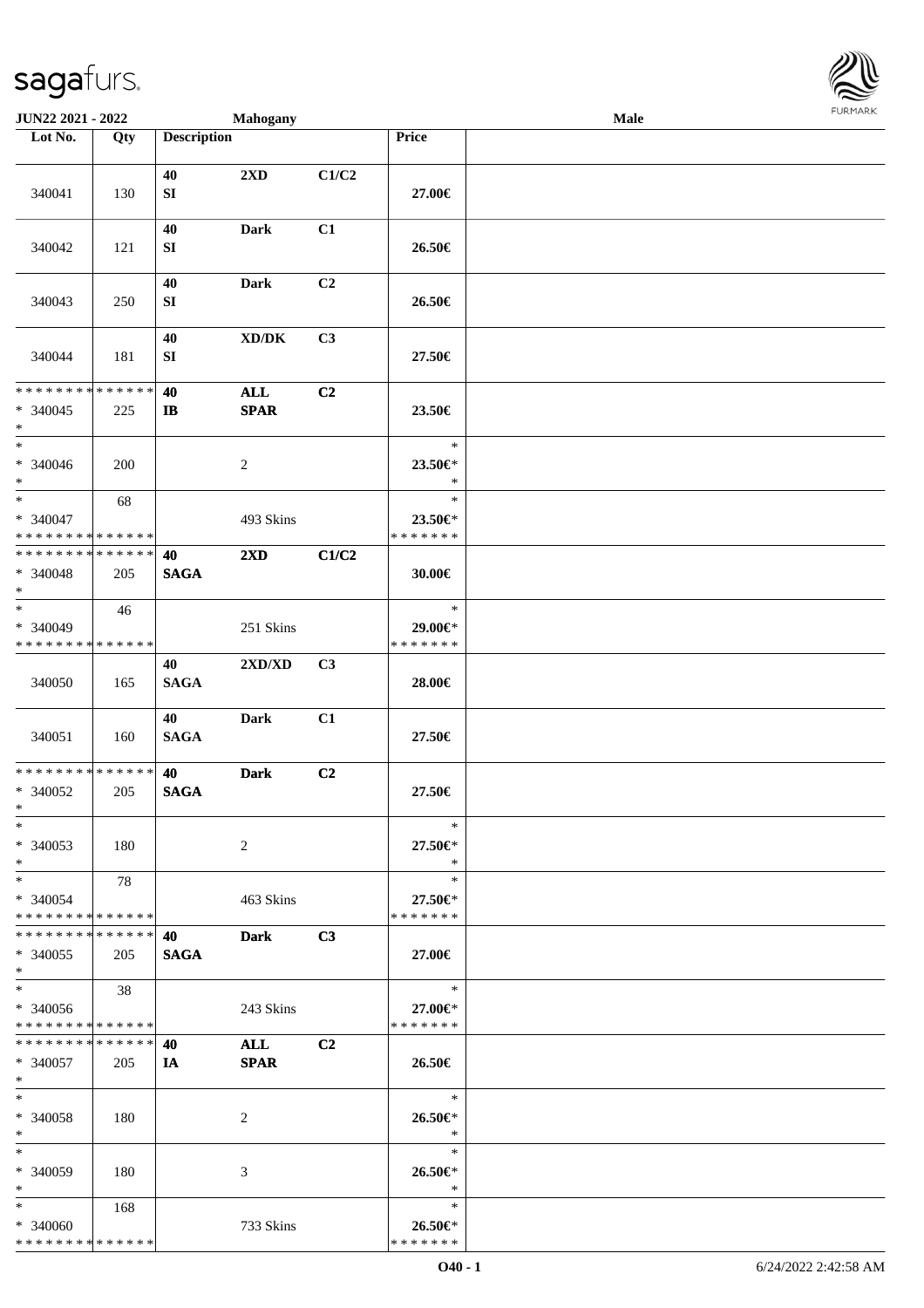

| <b>JUN22 2021 - 2022</b> |     |                    | <b>Mahogany</b> |                |              | Male | FURMARK |
|--------------------------|-----|--------------------|-----------------|----------------|--------------|------|---------|
| Lot No.                  | Qty | <b>Description</b> |                 |                | <b>Price</b> |      |         |
| 340061                   | 129 | 40<br><b>SROY</b>  | 2XD             | C1/C2          | 30.00€       |      |         |
| 340062                   | 83  | 40<br><b>SROY</b>  | 2XD/XD          | C <sub>3</sub> | 31.00€       |      |         |
| 340063                   | 233 | 40<br><b>SROY</b>  | <b>Dark</b>     | C1/C2          | 30.00€       |      |         |
| 340064                   | 96  | 40<br><b>SROY</b>  | <b>Dark</b>     | C <sub>3</sub> | 29.50€       |      |         |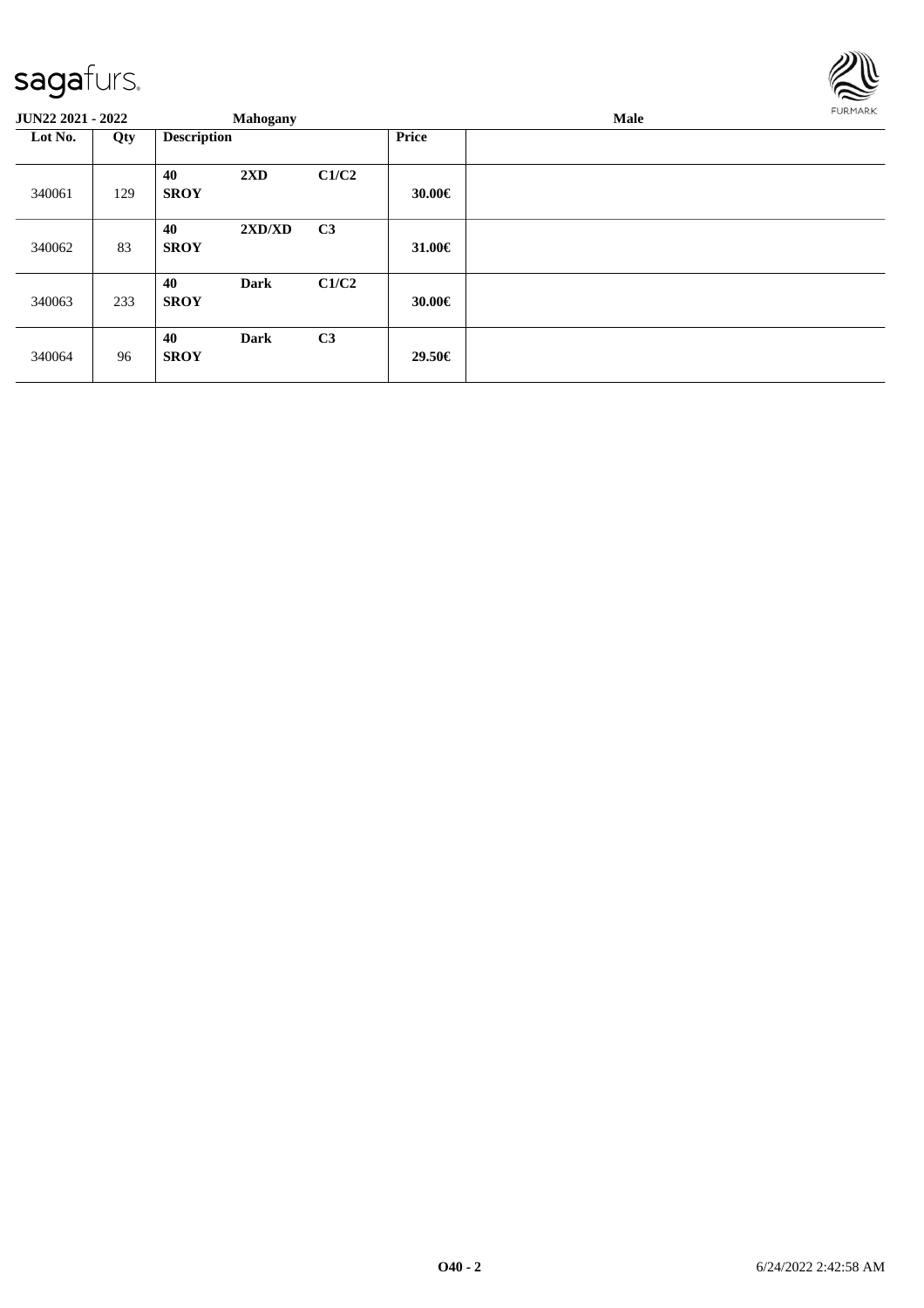

| JUN22 2021 - 2022                                                     |     |                                | <b>Mahogany</b>                               |                |                                          | Male |  |
|-----------------------------------------------------------------------|-----|--------------------------------|-----------------------------------------------|----------------|------------------------------------------|------|--|
| Lot No.                                                               | Qty | <b>Description</b>             |                                               |                | Price                                    |      |  |
| 340101                                                                | 136 | 30<br>${\bf SI}$               | $2\mathbf{X}\mathbf{D}$                       | C1/C2          | 22.00€                                   |      |  |
| * * * * * * * * * * * * * *<br>* 340102<br>$\ast$                     | 246 | 30<br>SI                       | <b>Dark</b>                                   | C1/C2          | 22.00€                                   |      |  |
| $\overline{\phantom{a}^*}$<br>* 340103<br>* * * * * * * * * * * * * * | 157 |                                | 403 Skins                                     |                | $\ast$<br>22.00€*<br>* * * * * * *       |      |  |
| 340104                                                                | 105 | 30<br>${\bf SI}$               | XD/DK                                         | C3             | 21.50€                                   |      |  |
| 340105                                                                | 74  | 30<br>${\bf SI}$               | 2XD/XD<br><b>LNAP</b>                         | C <sub>2</sub> | 21.00€                                   |      |  |
| 340106                                                                | 136 | 30<br>${\bf SI}$               | Dark<br><b>LNAP</b>                           | C <sub>2</sub> | 20.50€                                   |      |  |
| * * * * * * * * * * * * * *<br>* 340107<br>$\ast$                     | 245 | 30<br>$\mathbf{I}$             | <b>ALL</b><br>$\pmb{\quad \text{SPAR} \quad}$ | C <sub>2</sub> | 20.50€                                   |      |  |
| $\ast$<br>* 340108<br>$\ast$                                          | 220 |                                | $\overline{c}$                                |                | $\ast$<br>20.50€*<br>$\ast$              |      |  |
| $\overline{\phantom{1}}$<br>* 340109<br>* * * * * * * * * * * * * *   | 68  |                                | 533 Skins                                     |                | $\ast$<br>$20.50 \in$ *<br>* * * * * * * |      |  |
| ******** <mark>******</mark><br>* 340110<br>$\ast$                    | 245 | 40/30<br>$\mathbf{I}$          | <b>ALL</b>                                    | C <sub>2</sub> | 19.50€                                   |      |  |
| $\ast$<br>* 340111<br>* * * * * * * * * * * * * *                     | 105 |                                | 350 Skins                                     |                | $\ast$<br>19.00€*<br>* * * * * * *       |      |  |
| 340112                                                                | 123 | 30<br>$\mathbf{I}$             | $\mathbf{ALL}$                                | C2             | 18.50€                                   |      |  |
| 340113                                                                | 184 | 30<br><b>SAGA</b>              | 2XD                                           | C1/C2          | 24.00€                                   |      |  |
| 340114                                                                | 169 | 30<br><b>SAGA</b>              | 2XD/XD                                        | C3             | 24.00€                                   |      |  |
| * * * * * * * * * * * * * * *<br>$* 340115$<br>$*$                    | 225 | 30<br><b>SAGA</b>              | <b>Dark</b>                                   | C1/C2          | 25.00€                                   |      |  |
| $\overline{\phantom{0}}$<br>* 340116<br>* * * * * * * * * * * * * *   | 214 |                                | 439 Skins                                     |                | $\ast$<br>25.00€*<br>* * * * * * *       |      |  |
| 340117                                                                | 220 | 30 <sup>1</sup><br><b>SAGA</b> | Dark                                          | C3             | 24.50€                                   |      |  |
| 340118                                                                | 98  | 30 <sup>1</sup><br><b>SAGA</b> | 2XD/XD<br><b>LNAP</b>                         | C <sub>2</sub> | 24.00€                                   |      |  |
| 340119                                                                | 125 | 30<br><b>SAGA</b>              | <b>Dark</b><br><b>LNAP</b>                    | C <sub>2</sub> | 23.50€                                   |      |  |
| * * * * * * * * * * * * * * *<br>* 340120<br>$*$                      | 225 | 30<br>IA                       | ALL<br><b>SPAR</b>                            | C2             | 22.50€                                   |      |  |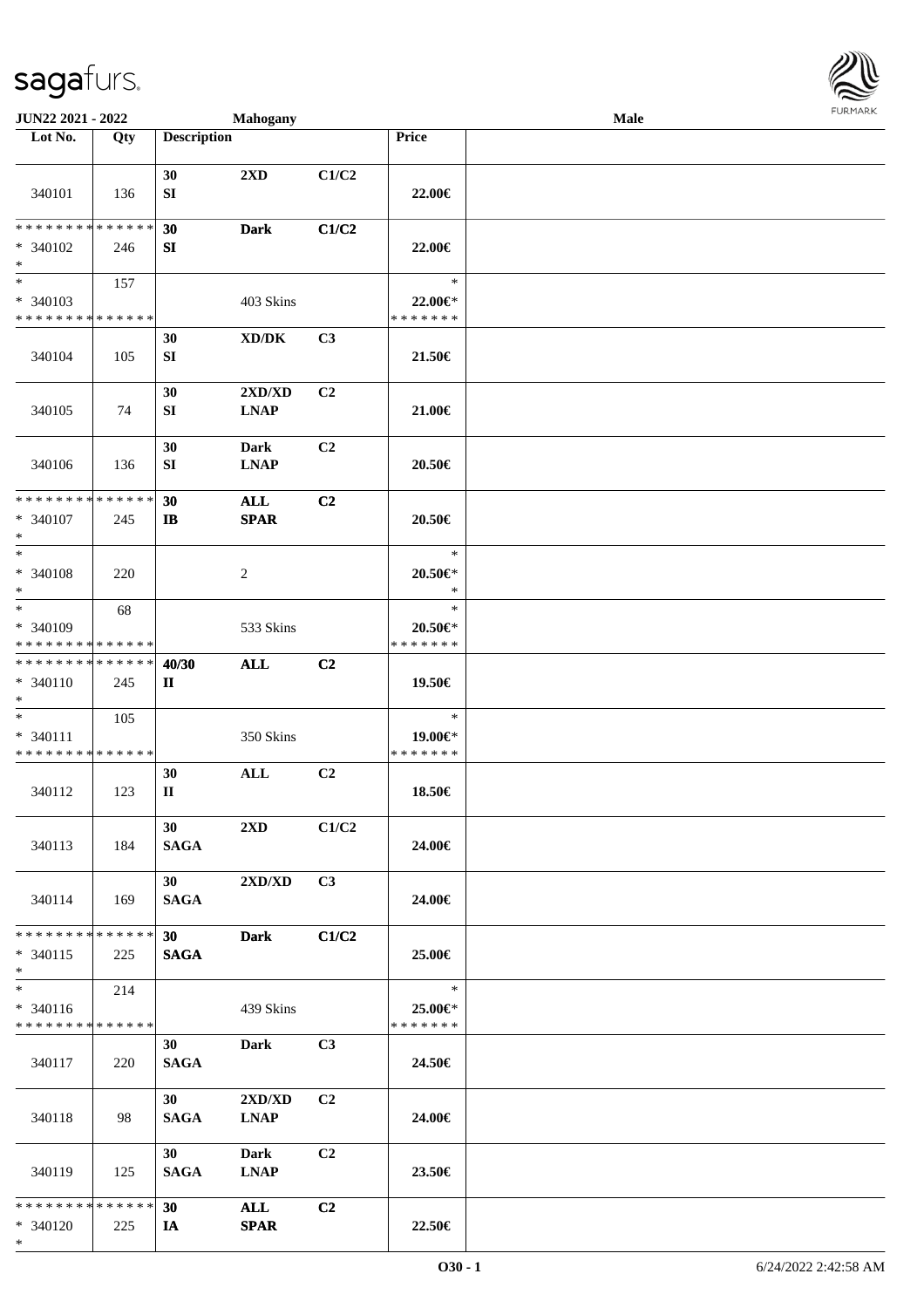| JUN22 2021 - 2022                              |     |                    | Mahogany                         |       |                                    | Male | <b>FURMARK</b> |
|------------------------------------------------|-----|--------------------|----------------------------------|-------|------------------------------------|------|----------------|
| Lot No.                                        | Qty | <b>Description</b> |                                  |       | Price                              |      |                |
| $*$<br>$* 340121$<br>$\ast$                    | 200 | 30<br>IA           | $\mathbf{ALL}$<br><b>SPAR</b>    | C2    | $\ast$<br>23.00€*<br>$\ast$        |      |                |
| $*$<br>$* 340122$<br>$\ast$                    | 200 |                    | $\mathfrak{Z}$                   |       | $\ast$<br>23.00€*<br>$\ast$        |      |                |
| $\overline{\ast}$<br>* 340123<br>$\ast$        | 200 |                    | $\overline{4}$                   |       | $\ast$<br>23.00€*<br>$\ast$        |      |                |
| $\overline{\ast}$<br>$* 340124$<br>$*$         | 200 |                    | $\sqrt{5}$                       |       | $\ast$<br>22.50€*<br>$\ast$        |      |                |
| $*$<br>* 340125<br>$*$                         | 200 |                    | $\sqrt{6}$                       |       | $\ast$<br>22.50€*<br>$\ast$        |      |                |
| $\overline{\phantom{0}}$<br>$* 340126$<br>$*$  | 199 |                    | $\tau$                           |       | $\ast$<br>22.50€*<br>$\ast$        |      |                |
| $*$<br>* 340127<br>* * * * * * * * * * * * * * | 148 |                    | 1572 Skins                       |       | $\ast$<br>22.50€*<br>* * * * * * * |      |                |
| 340128                                         | 103 | 30<br><b>SROY</b>  | $2\mathbf{X}\mathbf{D}$          | C1/C2 | 26.00€                             |      |                |
| 340129                                         | 143 | 30<br><b>SROY</b>  | $2{\bf X}{\bf D}/{\bf X}{\bf D}$ | C3    | 25.00€                             |      |                |
| 340130                                         | 212 | 30<br><b>SROY</b>  | <b>Dark</b>                      | C1/C2 | 25.50€                             |      |                |
| 340131                                         | 106 | 30<br><b>SROY</b>  | <b>Dark</b>                      | C3    | 25.50€                             |      |                |

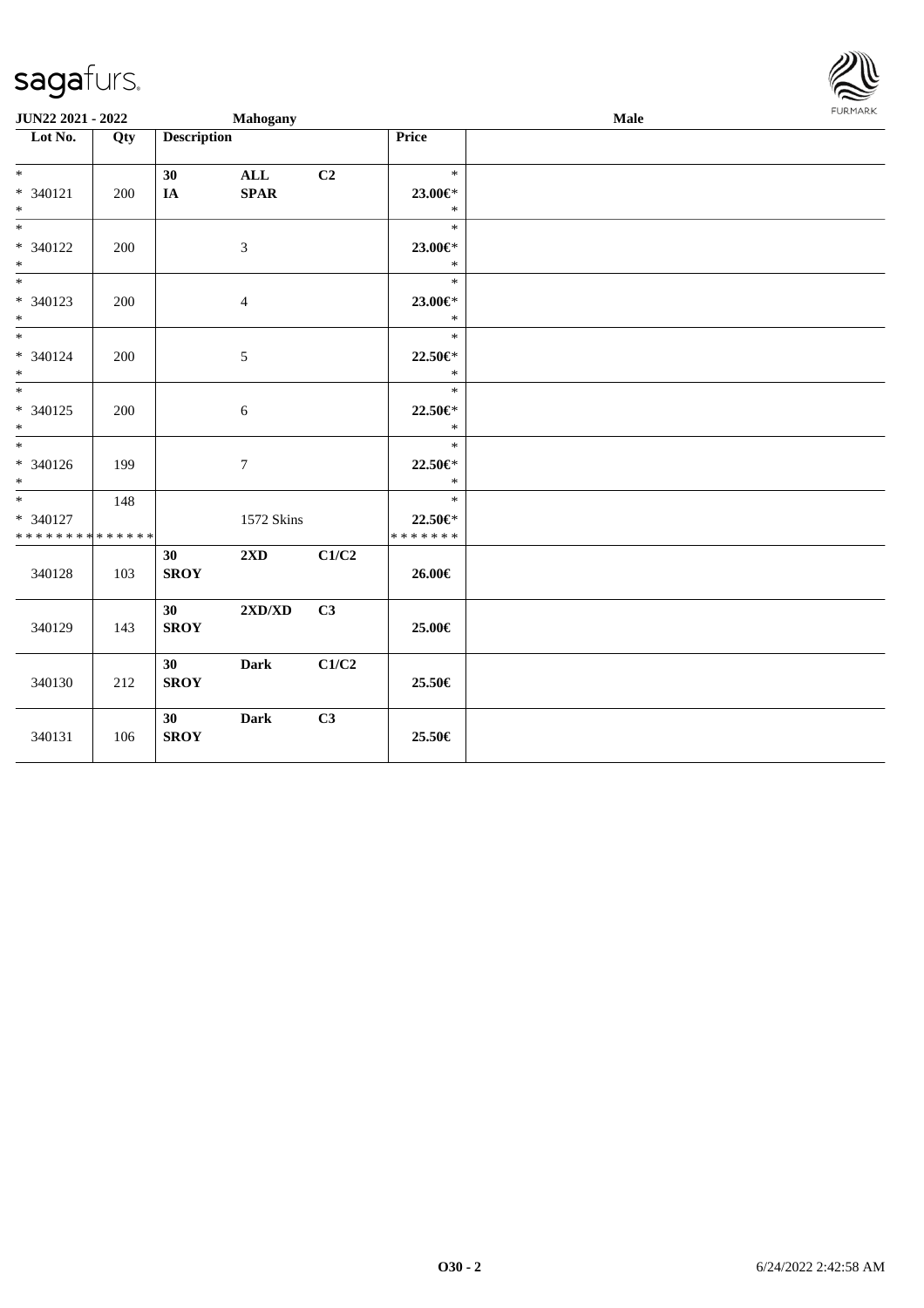

| JUN22 2021 - 2022                                   |                   |                              | <b>Mahogany</b>                  |                |                                                | <b>Male</b> |  |
|-----------------------------------------------------|-------------------|------------------------------|----------------------------------|----------------|------------------------------------------------|-------------|--|
| Lot No.                                             | $\overline{Q}$ ty | <b>Description</b>           |                                  |                | Price                                          |             |  |
|                                                     |                   | 20                           | $2{\bf X}{\bf D}/{\bf X}{\bf D}$ | C1/C2          |                                                |             |  |
| 340161                                              | 256               | ${\bf S}{\bf I}$             |                                  |                | 18.50€                                         |             |  |
| 340162                                              | 108               | $20\,$<br>SI                 | 2XD/XD                           | C3             | 18.00€                                         |             |  |
| 340163                                              | 311               | $20\,$<br>${\bf S}{\bf I}$   | <b>Dark</b>                      | C1/C2          | 18.00€                                         |             |  |
| 340164                                              | 193               | 20<br>${\bf S}{\bf I}$       | <b>Dark</b>                      | C3             | 18.00€                                         |             |  |
| 340165                                              | 151               | 20<br>$\mathbf{I}\mathbf{B}$ | $\mathbf{ALL}$<br><b>SPAR</b>    | C <sub>2</sub> | 17.50€                                         |             |  |
| 340166                                              | 172               | 20<br>$\mathbf{I}\mathbf{I}$ | <b>ALL</b>                       | C2             | 15.50€                                         |             |  |
| * * * * * * * * * * * * * *<br>$* 340167$<br>$\ast$ | 265               | 20<br><b>SAGA</b>            | 2XD                              | C1/C2          | $20.50\in$                                     |             |  |
| $*$<br>* 340168<br>* * * * * * * * * * * * * *      | 198               |                              | 463 Skins                        |                | $\ast$<br>$20.50 \in$ *<br>* * * * * * *       |             |  |
| 340169                                              | 251               | 20<br><b>SAGA</b>            | 2XD                              | C3             | 21.50€                                         |             |  |
| 340170                                              | 205               | 20<br><b>SAGA</b>            | <b>Dark</b>                      | C1             | 21.50€                                         |             |  |
| * * * * * * * * * * * * * *<br>* 340171<br>$*$      | 265               | 20<br><b>SAGA</b>            | <b>Dark</b>                      | C2             | $20.50\in$                                     |             |  |
| $*$<br>$* 340172$<br>$*$                            | 240               |                              | $\overline{c}$                   |                | $\ast$<br>20.50€*<br>$\ast$                    |             |  |
| $\ast$<br>* 340173<br>$*$                           | 240               |                              | 3                                |                | $\ast$<br>$20.50 \in$ *<br>$\ast$              |             |  |
| $*$<br>* 340174<br>$*$                              | 240               |                              | $\overline{4}$                   |                | $\ast$<br>$20.50 \in$ *<br>$\ast$              |             |  |
| $*$<br>* 340175<br>* * * * * * * * * * * * * *      | 144               |                              | 1129 Skins                       |                | $\ast$<br>$20.50 \in$ *<br>* * * * * * *       |             |  |
| * * * * * * * * * * * * * *<br>* 340176<br>$*$      | 265               | 20<br><b>SAGA</b>            | <b>Dark</b>                      | C3             | 20.00€                                         |             |  |
| $*$<br>$* 340177$<br>$*$                            | 240               |                              | $\overline{c}$                   |                | tina.<br>$\ast$<br>$20.00 \in$ *<br>$\ast$     |             |  |
| $*$<br>* 340178<br>$*$                              | 240               |                              | 3                                |                | $\ast$<br>$(20.00\epsilon)$ *<br>$\ast$        |             |  |
| $*$<br>* 340179<br>* * * * * * * * * * * * * *      | 120               |                              | 865 Skins                        |                | $\ast$<br>$(20.00\epsilon)$ *<br>* * * * * * * |             |  |
| 340180                                              | 133               | 20<br><b>SAGA</b>            | 2XD/XD<br><b>LNAP</b>            | C <sub>2</sub> | 20.50€                                         |             |  |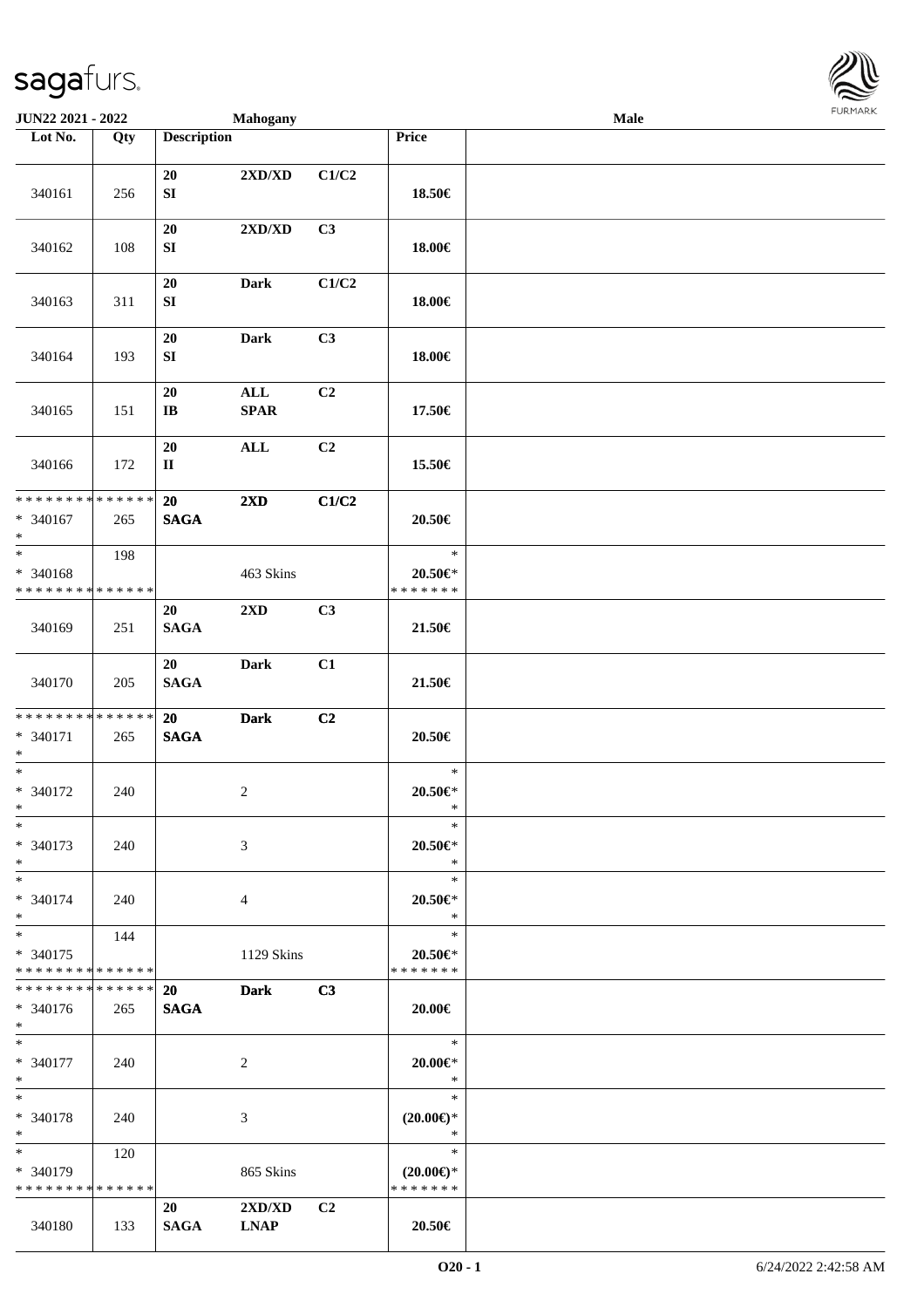

| JUN22 2021 - 2022                       |     |                    | Mahogany                                                  |                |                    | FURMARK<br><b>Male</b> |  |  |  |  |
|-----------------------------------------|-----|--------------------|-----------------------------------------------------------|----------------|--------------------|------------------------|--|--|--|--|
| Lot No.                                 | Qty | <b>Description</b> |                                                           |                | <b>Price</b>       |                        |  |  |  |  |
| 340181                                  | 183 | 20<br><b>SAGA</b>  | <b>Dark</b><br>$\mathbf{L}\mathbf{N}\mathbf{A}\mathbf{P}$ | C <sub>2</sub> | 20.50€             |                        |  |  |  |  |
| * * * * * * * * * * * * * *             |     | 20                 | ALL                                                       | C <sub>2</sub> |                    |                        |  |  |  |  |
| * 340182<br>$\ast$                      | 265 | IA                 | <b>SPAR</b>                                               |                | 19.50€             |                        |  |  |  |  |
| $\ast$                                  |     |                    |                                                           |                | $\ast$             |                        |  |  |  |  |
| $* 340183$<br>$*$   *                   | 240 |                    | $\overline{2}$                                            |                | 19.50€*<br>$\ast$  |                        |  |  |  |  |
|                                         |     |                    |                                                           |                | $\ast$             |                        |  |  |  |  |
| $* 340184$<br>$\ast$                    | 240 |                    | $\mathfrak{Z}$                                            |                | 19.50€*<br>$\ast$  |                        |  |  |  |  |
| $*$                                     | 51  |                    |                                                           |                | $\ast$             |                        |  |  |  |  |
| * 340185<br>* * * * * * * * * * * * * * |     |                    | 796 Skins                                                 |                | 19.50€*<br>******* |                        |  |  |  |  |
| 340186                                  | 111 | 20<br><b>SROY</b>  | 2XD                                                       | C1/C2          | 22.00€             |                        |  |  |  |  |
| 340187                                  | 124 | 20<br><b>SROY</b>  | $2{\bf X}{\bf D}/{\bf X}{\bf D}$                          | C3             | 21.50€             |                        |  |  |  |  |
| 340188                                  | 218 | 20<br><b>SROY</b>  | <b>Dark</b>                                               | C1/C2          | 22.00€             |                        |  |  |  |  |
| 340189                                  | 101 | 20<br><b>SROY</b>  | <b>Dark</b>                                               | C3             | 22.00€             |                        |  |  |  |  |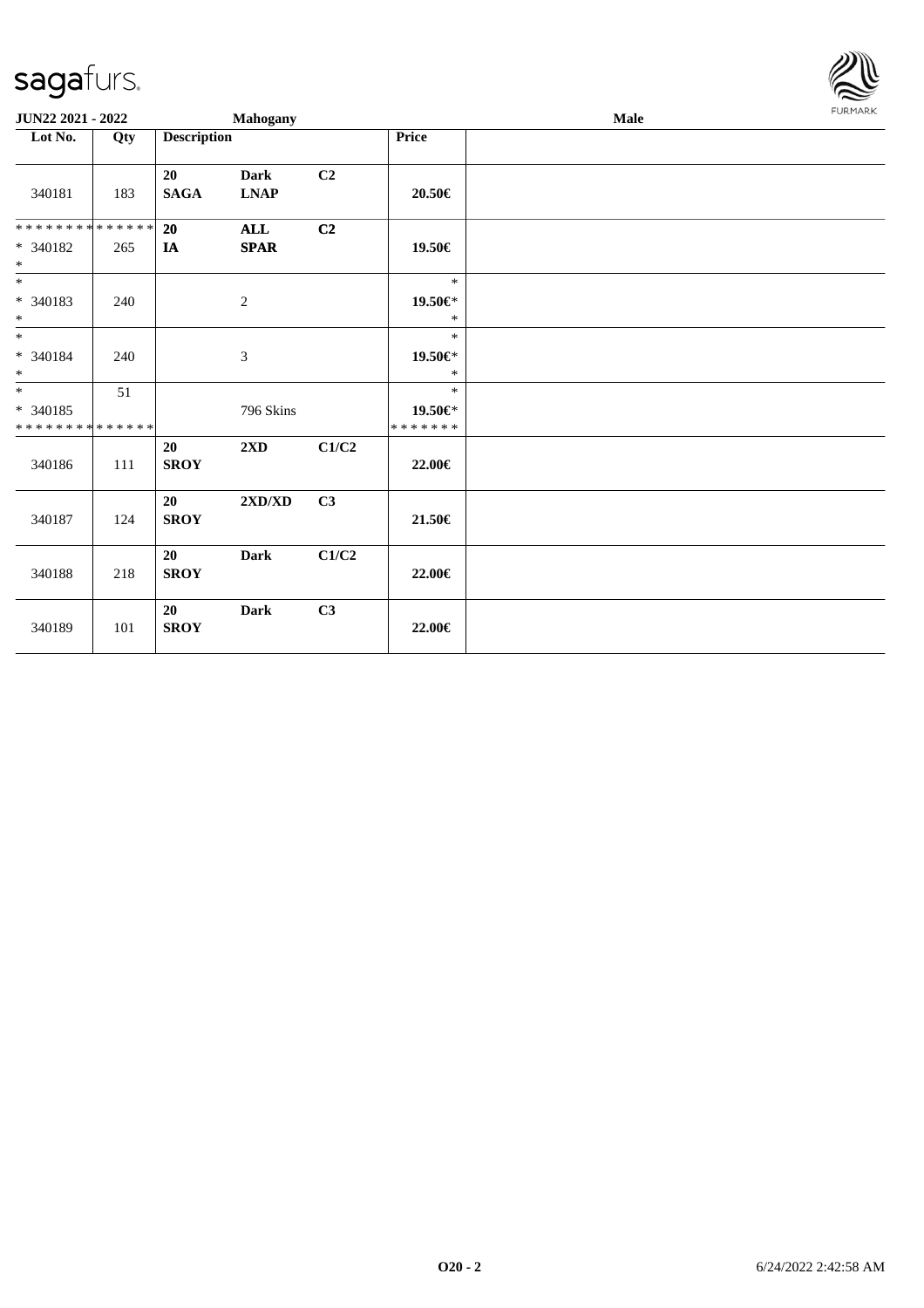

| JUN22 2021 - 2022                          |     |                    | <b>Mahogany Velvet</b>  |                |                          | Male |  |
|--------------------------------------------|-----|--------------------|-------------------------|----------------|--------------------------|------|--|
| Lot No.                                    | Qty | <b>Description</b> |                         |                | Price                    |      |  |
|                                            |     |                    |                         |                |                          |      |  |
|                                            |     | 50                 | 2XD                     | C1/C2          |                          |      |  |
| 340221                                     | 89  | ${\bf SI}$         | <b>VELV1</b>            |                | 30.00€                   |      |  |
|                                            |     |                    |                         |                |                          |      |  |
| * * * * * * * * * * * * * *                |     | 50                 | <b>Dark</b>             | C1/C2          |                          |      |  |
| * 340222                                   | 205 | SI                 | <b>VELV1</b>            |                | 31.00€                   |      |  |
| $\ast$                                     |     |                    |                         |                |                          |      |  |
| $_{\ast}^{-}$                              | 34  |                    |                         |                | $\ast$                   |      |  |
| $* 340223$                                 |     |                    | 239 Skins               |                | 31.00€*                  |      |  |
| * * * * * * * * * * * * * *                |     |                    |                         |                | * * * * * * *            |      |  |
|                                            |     | 50                 | XD/DK                   | C3             |                          |      |  |
| 340224                                     | 167 | SI                 | <b>VELV1</b>            |                | 31.00€                   |      |  |
|                                            |     |                    |                         |                |                          |      |  |
|                                            |     | 50                 | 2XD                     | C1/C2          |                          |      |  |
| 340225                                     | 96  | ${\bf SI}$         | ${\bf VELV2}$           |                | 31.00€                   |      |  |
|                                            |     |                    |                         |                |                          |      |  |
|                                            |     | 50                 | 2XD/XD                  | C3             |                          |      |  |
| 340226                                     | 85  | ${\bf SI}$         | <b>VELV2</b>            |                | 31.00€                   |      |  |
|                                            |     |                    |                         |                |                          |      |  |
| * * * * * * * * * * * * * *                |     | 50                 | <b>Dark</b>             | C1/C2          |                          |      |  |
| * 340227                                   | 165 | SI                 | VELV2                   |                | 31.00€                   |      |  |
| $\ast$                                     |     |                    |                         |                |                          |      |  |
| $\ast$                                     | 60  |                    |                         |                | $\ast$                   |      |  |
| * 340228                                   |     |                    | 225 Skins               |                | 31.00€*                  |      |  |
| * * * * * * * * <mark>* * * * * * *</mark> |     |                    |                         |                | * * * * * * *            |      |  |
|                                            |     | 50                 | <b>Dark</b>             | C3             |                          |      |  |
| 340229                                     | 117 | SI                 | VELV2                   |                | 31.00€                   |      |  |
|                                            |     |                    |                         |                |                          |      |  |
| * * * * * * * * * * * * * *                |     | 50                 | 2XD                     | C1/C2          |                          |      |  |
| * 340230                                   | 185 | <b>SAGA</b>        | <b>VELV1</b>            |                | 34.00€                   |      |  |
| $\ast$                                     |     |                    |                         |                |                          |      |  |
| $\ast$                                     | 77  |                    |                         |                | $\ast$                   |      |  |
| $* 340231$                                 |     |                    | 262 Skins               |                | 34.00€*<br>* * * * * * * |      |  |
| * * * * * * * * * * * * * *                |     |                    |                         |                |                          |      |  |
|                                            |     | 50                 | 2XD/XD                  | C3             |                          |      |  |
| 340232                                     | 130 | <b>SAGA</b>        | <b>VELV1</b>            |                | 33.00€                   |      |  |
|                                            |     | 50                 | Dark                    | C1             |                          |      |  |
| 340233                                     | 153 | <b>SAGA</b>        | <b>VELV1</b>            |                | 33.00€                   |      |  |
|                                            |     |                    |                         |                |                          |      |  |
| * * * * * * * * * * * * * *                |     | 50                 | <b>Dark</b>             | C2             |                          |      |  |
| $* 340234$                                 | 185 | <b>SAGA</b>        | <b>VELV1</b>            |                | 33.00€                   |      |  |
| $*$                                        |     |                    |                         |                |                          |      |  |
| $\ast$                                     |     |                    |                         |                | $\ast$                   |      |  |
| $* 340235$                                 | 160 |                    | 2                       |                | 33.00€*                  |      |  |
| $*$                                        |     |                    |                         |                | $\ast$                   |      |  |
| $*$                                        | 41  |                    |                         |                | $\ast$                   |      |  |
| $* 340236$                                 |     |                    | 386 Skins               |                | 34.00€*                  |      |  |
| * * * * * * * * * * * * * *                |     |                    |                         |                | * * * * * * *            |      |  |
| **************                             |     | 50                 | <b>Dark</b>             | C <sub>3</sub> |                          |      |  |
| $* 340237$                                 | 185 | <b>SAGA</b>        | <b>VELV1</b>            |                | 34.00€                   |      |  |
| $*$                                        |     |                    |                         |                |                          |      |  |
| $*$                                        | 64  |                    |                         |                | $\ast$                   |      |  |
| * 340238                                   |     |                    | 249 Skins               |                | 34.00€*                  |      |  |
| * * * * * * * * * * * * * *                |     |                    |                         |                | * * * * * * *            |      |  |
| * * * * * * * * * * * * * *                |     | 50                 | $2\mathbf{X}\mathbf{D}$ | C1/C2          |                          |      |  |
| $* 340239$                                 | 185 | <b>SAGA</b>        | <b>VELV2</b>            |                | 35.00€                   |      |  |
| $*$                                        |     |                    |                         |                |                          |      |  |
| $*$                                        | 79  |                    |                         |                | $\ast$                   |      |  |
| $* 340240$                                 |     |                    | 264 Skins               |                | 35.00€*                  |      |  |
| **************                             |     |                    |                         |                | * * * * * * *            |      |  |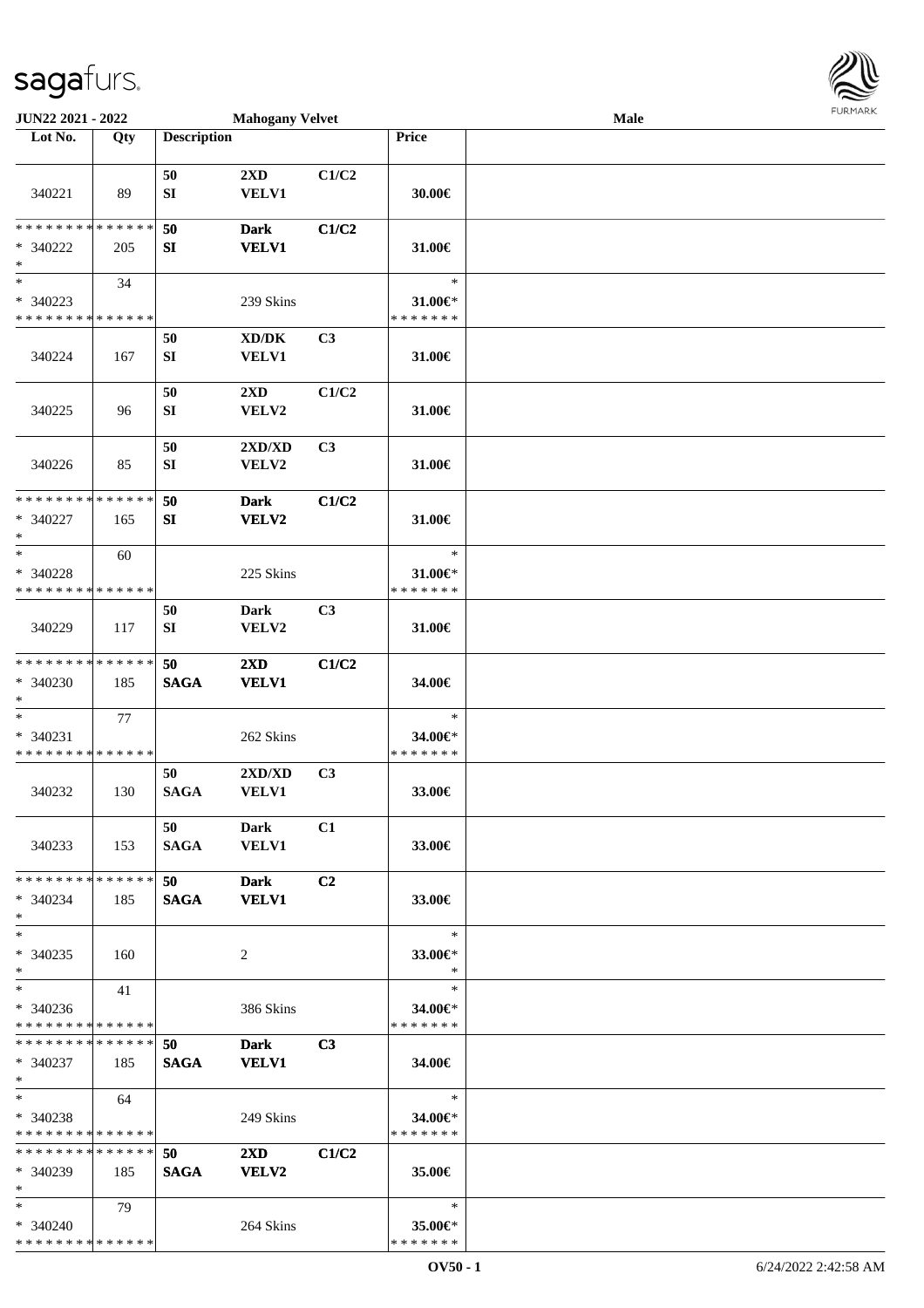| JUN22 2021 - 2022                                              |     |                    | <b>Mahogany Velvet</b>           |                |                                    | Male | <b>FURMARK</b> |
|----------------------------------------------------------------|-----|--------------------|----------------------------------|----------------|------------------------------------|------|----------------|
| $\overline{\phantom{1}}$ Lot No.                               | Qty | <b>Description</b> |                                  |                | Price                              |      |                |
| ******** <mark>******</mark><br>$* 340241$<br>$*$              | 185 | 50<br><b>SAGA</b>  | 2XD/XD<br>VELV2                  | C3             | 35.00€                             |      |                |
| $*$<br>* 340242<br>* * * * * * * * * * * * * *                 | 35  |                    | 220 Skins                        |                | $\ast$<br>35.00€*<br>* * * * * * * |      |                |
| 340243                                                         | 151 | 50<br><b>SAGA</b>  | <b>Dark</b><br>VELV2             | C1             | 35.00€                             |      |                |
| * * * * * * * * * * * * * *<br>* 340244<br>$\ast$              | 185 | 50<br><b>SAGA</b>  | <b>Dark</b><br><b>VELV2</b>      | C2             | 35.00€                             |      |                |
| $*$<br>$* 340245$<br>$\ast$                                    | 160 |                    | $\overline{c}$                   |                | $\ast$<br>33.00€*<br>$\ast$        |      |                |
| $\overline{\ast}$<br>* 340246<br>$*$                           | 160 |                    | 3                                |                | $\ast$<br>35.00€*<br>$\ast$        |      |                |
| $\ast$<br>* 340247<br>* * * * * * * * * * * * * *              | 47  |                    | 552 Skins                        |                | $\ast$<br>34.00€*<br>* * * * * * * |      |                |
| * * * * * * * * * * * * * *<br>* 340248<br>$\ast$              | 205 | 50<br><b>SAGA</b>  | <b>Dark</b><br><b>VELV2</b>      | C3             | 33.00€                             |      |                |
| $\ast$<br>* 340249<br>* * * * * * * * * * * * * *              | 75  |                    | 280 Skins                        |                | $\ast$<br>33.00€*<br>* * * * * * * |      |                |
| 340250                                                         | 142 | 50<br><b>SROY</b>  | 2XD<br><b>VELV1</b>              | C1/C2          | 35.00€                             |      |                |
| 340251                                                         | 134 | 50<br><b>SROY</b>  | <b>XD</b><br><b>VELV1</b>        | C1/C2          | 35.00€                             |      |                |
| 340252                                                         | 190 | 50<br><b>SROY</b>  | <b>Dark</b><br><b>VELV1</b>      | C1/C2          | 35.00€                             |      |                |
| 340253                                                         | 135 | 50<br><b>SROY</b>  | XD/DK<br><b>VELV1</b>            | C <sub>3</sub> | 36.00€                             |      |                |
| 340254                                                         | 164 | 50<br><b>SROY</b>  | $2\mathbf{X}\mathbf{D}$<br>VELV2 | C1/C2          | 35.00€                             |      |                |
| 340255                                                         | 96  | 50<br><b>SROY</b>  | 2XD/XD<br>VELV2                  | C3             | 36.00€                             |      |                |
| 340256                                                         | 106 | 50<br><b>SROY</b>  | Dark<br>VELV2                    | C1             | 37.00€                             |      |                |
| * * * * * * * * <mark>* * * * * * *</mark><br>$*340257$<br>$*$ | 185 | 50<br><b>SROY</b>  | <b>Dark</b><br><b>VELV2</b>      | C2             | 37.00€                             |      |                |
| $*$<br>$* 340258$<br>* * * * * * * * * * * * * *               | 102 |                    | 287 Skins                        |                | $\ast$<br>35.00€*<br>* * * * * * * |      |                |
| 340259                                                         | 159 | 50<br><b>SROY</b>  | <b>Dark</b><br>VELV2             | C3             | 35.00€                             |      |                |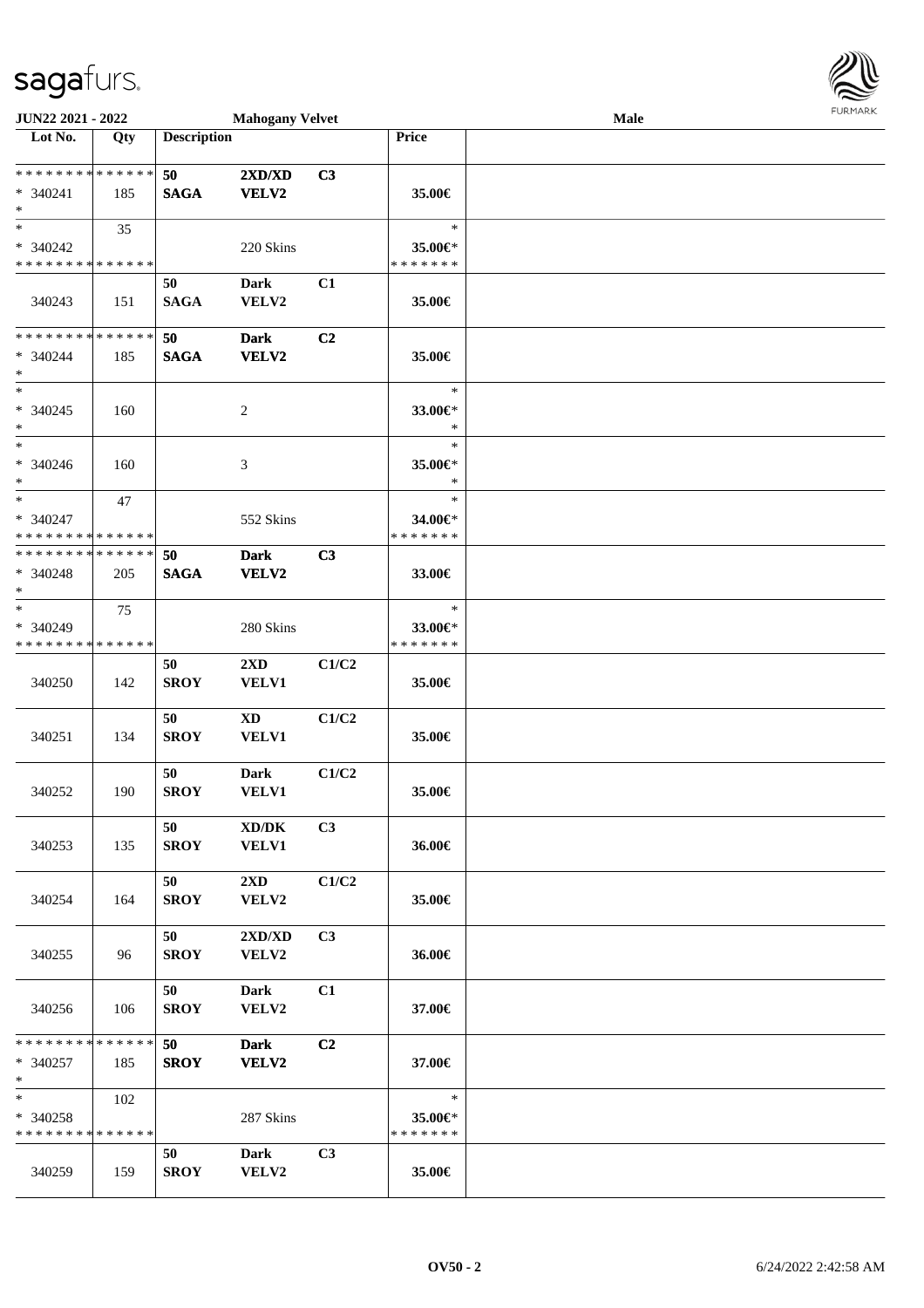

| JUN22 2021 - 2022            |     |                    | <b>Mahogany Velvet</b>  |                |               | Male |  |
|------------------------------|-----|--------------------|-------------------------|----------------|---------------|------|--|
| Lot No.                      | Qty | <b>Description</b> |                         |                | Price         |      |  |
|                              |     |                    |                         |                |               |      |  |
| * * * * * * * * * * * * * *  |     | 40                 | $2\mathbf{X}\mathbf{D}$ | C1/C2          |               |      |  |
| $* 340281$                   | 225 | SI                 | <b>VELV1</b>            |                | 25.50€        |      |  |
| $\ast$                       |     |                    |                         |                |               |      |  |
| $*$                          | 218 |                    |                         |                | $\ast$        |      |  |
| * 340282                     |     |                    | 443 Skins               |                | 26.00€*       |      |  |
| * * * * * * * * * * * * * *  |     |                    |                         |                | * * * * * * * |      |  |
|                              |     | 40                 | 2XD                     | C <sub>3</sub> |               |      |  |
| 340283                       | 171 | SI                 | VELV1                   |                | 25.50€        |      |  |
|                              |     |                    |                         |                |               |      |  |
|                              |     | 40                 | <b>Dark</b>             | C1             |               |      |  |
| 340284                       | 113 | ${\bf SI}$         | <b>VELV1</b>            |                | 25.50€        |      |  |
|                              |     |                    |                         |                |               |      |  |
| * * * * * * * * * * * * * *  |     | 40                 | <b>Dark</b>             | C <sub>2</sub> |               |      |  |
| $* 340285$                   | 225 | SI                 | <b>VELV1</b>            |                | 25.50€        |      |  |
| $\ast$                       |     |                    |                         |                |               |      |  |
| $\ast$                       |     |                    |                         |                | $\ast$        |      |  |
| $* 340286$                   | 180 |                    | $\overline{c}$          |                | 25.50€*       |      |  |
| $\ast$                       |     |                    |                         |                | $\ast$        |      |  |
| $\ast$                       | 41  |                    |                         |                | $\ast$        |      |  |
| * 340287                     |     |                    | 446 Skins               |                | 25.50€*       |      |  |
| * * * * * * * * * * * * * *  |     |                    |                         |                | * * * * * * * |      |  |
|                              |     | 40                 | <b>Dark</b>             | C3             |               |      |  |
| 340288                       | 171 | SI                 | <b>VELV1</b>            |                | 25.50€        |      |  |
|                              |     |                    |                         |                |               |      |  |
| * * * * * * * * * * * * * *  |     | 40                 | $2\mathbf{X}\mathbf{D}$ | C1/C2          |               |      |  |
| * 340289                     | 225 | SI                 | VELV2                   |                | 28.00€        |      |  |
| $\ast$                       |     |                    |                         |                |               |      |  |
| $\ast$                       | 140 |                    |                         |                | $\ast$        |      |  |
| * 340290                     |     |                    | 365 Skins               |                | 27.50€*       |      |  |
| * * * * * * * * * * * * * *  |     |                    |                         |                | * * * * * * * |      |  |
|                              |     | 40                 | 2XD                     | C3             |               |      |  |
| 340291                       | 165 | SI                 | VELV2                   |                | 27.50€        |      |  |
|                              |     |                    |                         |                |               |      |  |
| ******** <mark>******</mark> |     | 40                 | <b>Dark</b>             | C1/C2          |               |      |  |
| $* 340292$                   | 225 | SI                 | VELV2                   |                | 27.00€        |      |  |
| $*$                          |     |                    |                         |                |               |      |  |
| $*$                          | 187 |                    |                         |                | $\ast$        |      |  |
| * 340293                     |     |                    | 412 Skins               |                | 27.00€*       |      |  |
| * * * * * * * * * * * * * *  |     |                    |                         |                | * * * * * * * |      |  |
|                              |     | 40                 | Dark                    | C3             |               |      |  |
| 340294                       | 133 | SI                 | <b>VELV2</b>            |                | 27.00€        |      |  |
|                              |     |                    |                         |                |               |      |  |
|                              |     | 40                 | $2\mathbf{X}\mathbf{D}$ | C1             |               |      |  |
| 340295                       | 188 | <b>SAGA</b>        | <b>VELV1</b>            |                | 27.00€        |      |  |
|                              |     |                    |                         |                |               |      |  |
| * * * * * * * * * * * * * *  |     | <b>40</b>          | $2\mathbf{X}\mathbf{D}$ | C2             |               |      |  |
| * 340296                     | 205 | <b>SAGA</b>        | <b>VELV1</b>            |                | 27.50€        |      |  |
| $*$                          |     |                    |                         |                |               |      |  |
| $*$                          |     |                    |                         |                | $\ast$        |      |  |
| * 340297                     | 180 |                    | 2                       |                | 27.50€*       |      |  |
| $*$                          |     |                    |                         |                | $\ast$        |      |  |
| $*$                          | 107 |                    |                         |                | $\ast$        |      |  |
| * 340298                     |     |                    | 492 Skins               |                | 27.50€*       |      |  |
| * * * * * * * * * * * * * *  |     |                    |                         |                | * * * * * * * |      |  |
|                              |     | 40                 | $2\mathbf{X}\mathbf{D}$ | C <sub>3</sub> |               |      |  |
| 340299                       | 132 | <b>SAGA</b>        | <b>VELV1</b>            |                | 29.50€        |      |  |
|                              |     |                    |                         |                |               |      |  |
| * * * * * * * * * * * * * *  |     | 40                 | <b>Dark</b>             | C1             |               |      |  |
| * 340300                     | 205 | <b>SAGA</b>        | <b>VELV1</b>            |                | 27.50€        |      |  |
| $*$                          |     |                    |                         |                |               |      |  |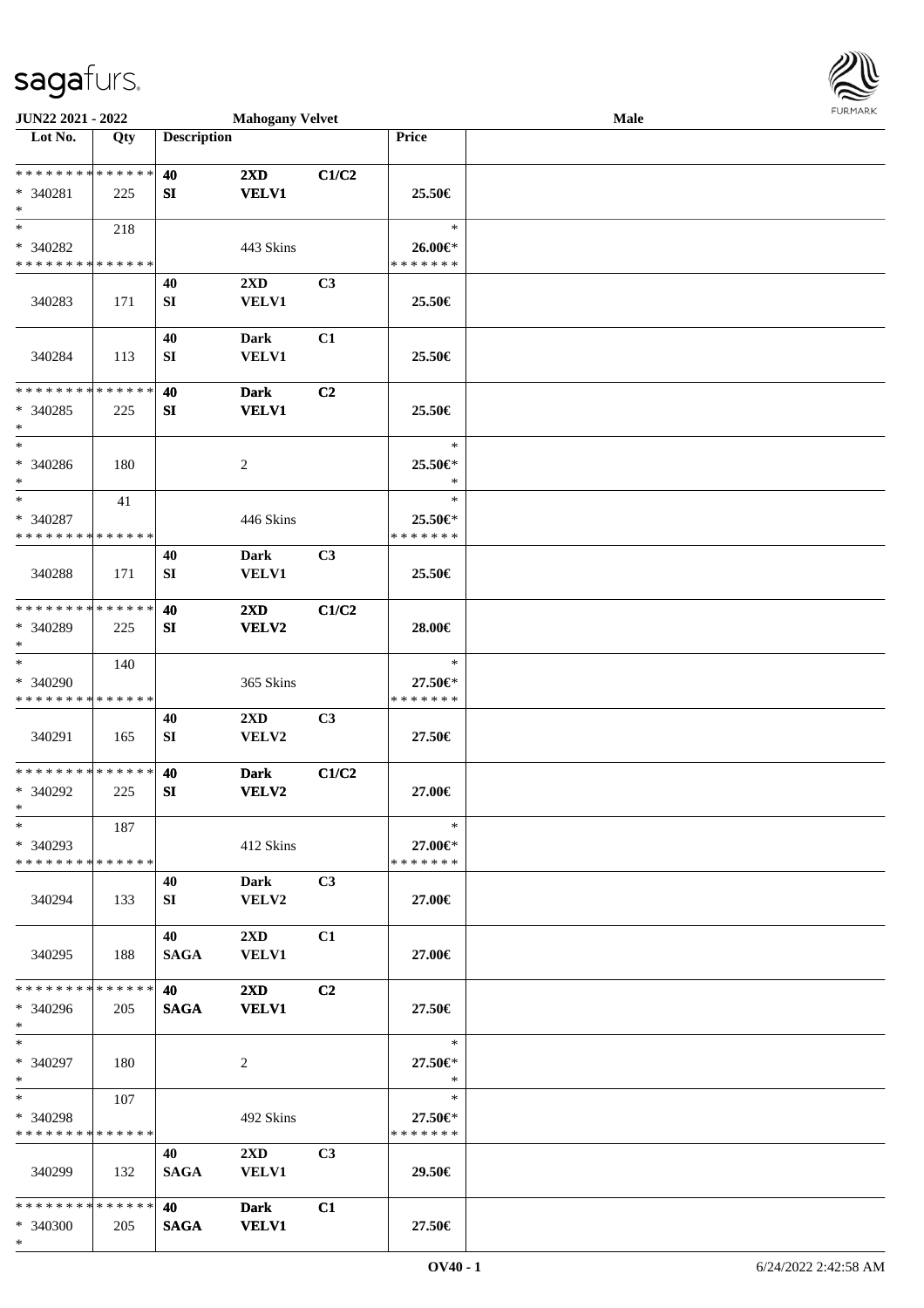\*

| JUN22 2021 - 2022                                 |     |                    | <b>Mahogany Velvet</b>                  |                |                                           | Male | <b>FURMARK</b> |
|---------------------------------------------------|-----|--------------------|-----------------------------------------|----------------|-------------------------------------------|------|----------------|
| $\overline{\phantom{1}}$ Lot No.                  | Qty | <b>Description</b> |                                         |                | Price                                     |      |                |
| $*$<br>* 340301<br>* * * * * * * * * * * * * *    | 118 | 40<br><b>SAGA</b>  | <b>Dark</b><br><b>VELV1</b>             | C1             | $\ast$<br>27.50€*<br>* * * * * * *        |      |                |
| * * * * * * * * * * * * * *<br>* 340302<br>$*$    | 205 | 40<br><b>SAGA</b>  | <b>Dark</b><br><b>VELV1</b>             | C2             | 27.50€                                    |      |                |
| $\ast$<br>$* 340303$<br>$*$                       | 180 |                    | $\overline{2}$                          |                | $\ast$<br>27.50€*<br>$\ast$               |      |                |
| $*$<br>* 340304<br>$*$                            | 180 |                    | $\mathfrak{Z}$                          |                | $\ast$<br>27.50€*<br>$\ast$               |      |                |
| $*$<br>* 340305<br>$\ast$                         | 180 |                    | $\overline{4}$                          |                | $\ast$<br>27.50€*<br>$\ast$               |      |                |
| $*$<br>* 340306<br>* * * * * * * * * * * * * *    | 45  |                    | 790 Skins                               |                | $\ast$<br>27.50€*<br>* * * * * * *        |      |                |
| 340307                                            | 205 | 40<br><b>SAGA</b>  | <b>Dark</b><br><b>VELV1</b>             | C3             | 27.00€                                    |      |                |
| 340308                                            | 199 | 40<br><b>SAGA</b>  | $2\mathbf{X}\mathbf{D}$<br>VELV2        | C1             | 30.00€                                    |      |                |
| * * * * * * * * * * * * * *<br>* 340309<br>$\ast$ | 205 | 40<br><b>SAGA</b>  | $2\mathbf{X}\mathbf{D}$<br><b>VELV2</b> | C2             | 31.00€                                    |      |                |
| $\ast$<br>* 340310<br>$\ast$                      | 180 |                    | $\boldsymbol{2}$                        |                | $\ast$<br>$30.00 \in$ *<br>$\ast$         |      |                |
| $\ast$<br>* 340311<br>$\ast$                      | 180 |                    | $\mathfrak{Z}$                          |                | $\ast$<br>$30.00 \in$ *<br>$\ast$         |      |                |
| $*$<br>* 340312<br>* * * * * * * * * * * * * *    | 86  |                    | 651 Skins                               |                | $\ast$<br>$30.00 \in$ *<br>* * * * * * *  |      |                |
| * * * * * * * * * * * * * *<br>* 340313<br>$*$    | 205 | 40<br><b>SAGA</b>  | $2\mathbf{X}\mathbf{D}$<br><b>VELV2</b> | C <sub>3</sub> | 30.00€                                    |      |                |
| $*$<br>* 340314<br>* * * * * * * * * * * * * *    | 57  |                    | 262 Skins                               |                | $\ast$<br>29.50€*<br>* * * * * * *        |      |                |
| 340315                                            | 192 | 40<br><b>SAGA</b>  | Dark<br><b>VELV2</b>                    | C1             | 31.00€                                    |      |                |
| * * * * * * * * * * * * * *<br>$* 340316$<br>$*$  | 205 | 40<br><b>SAGA</b>  | <b>Dark</b><br><b>VELV2</b>             | C <sub>2</sub> | 30.00€                                    |      |                |
| $*$<br>* 340317<br>$*$                            | 180 |                    | 2                                       |                | $\ast$<br>30.00 $\varepsilon$ *<br>$\ast$ |      |                |
| $*$<br>* 340318<br>$*$                            | 180 |                    | 3                                       |                | $\ast$<br>$31.00 \in$<br>$\ast$           |      |                |
| $*$<br>* 340319<br>* * * * * * * * * * * * * *    | 127 |                    | 692 Skins                               |                | $\ast$<br>30.00€*<br>* * * * * * *        |      |                |
| * * * * * * * * * * * * * *<br>* 340320           | 205 | 40<br><b>SAGA</b>  | <b>Dark</b><br><b>VELV2</b>             | C3             | 29.50€                                    |      |                |

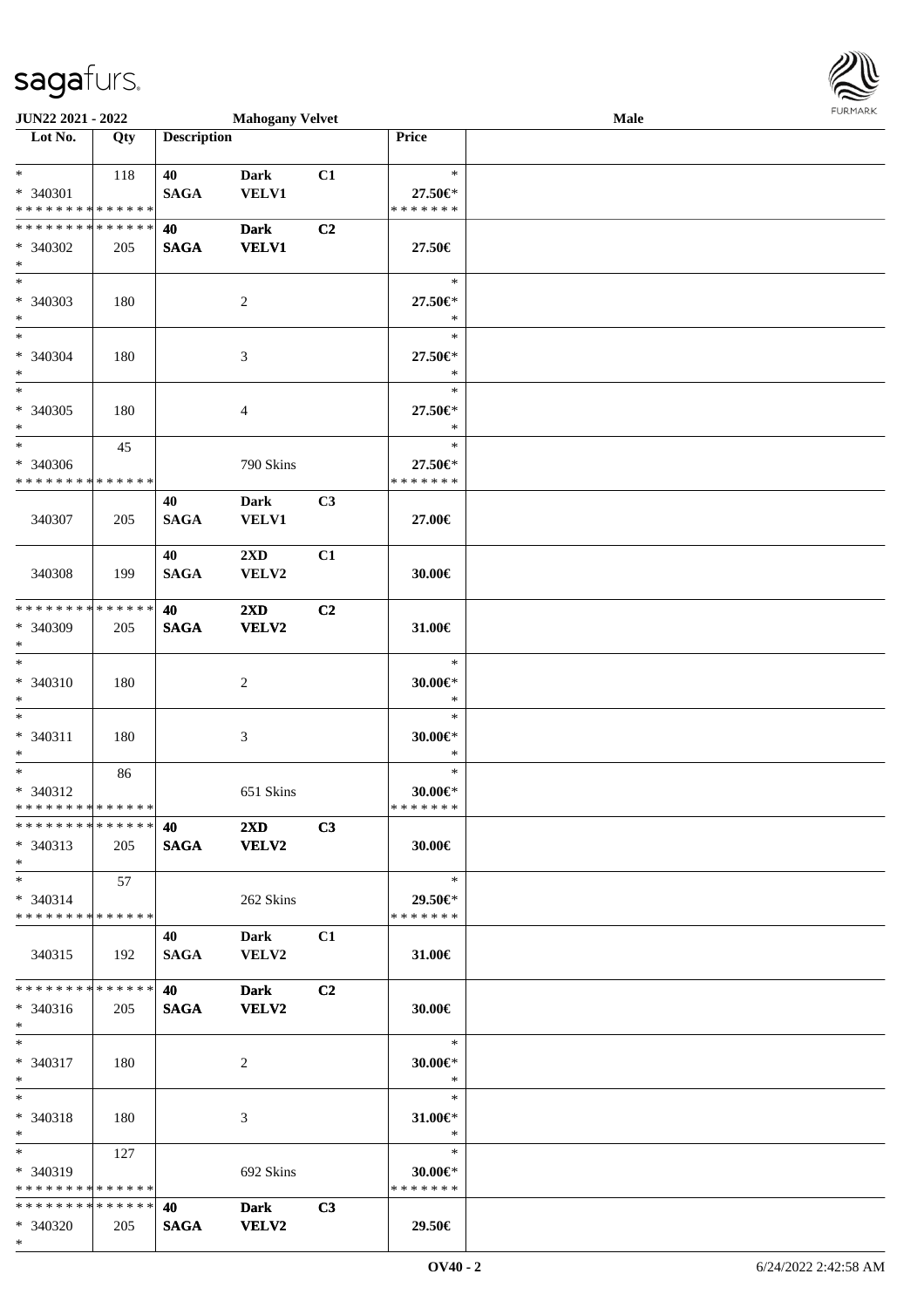| JUN22 2021 - 2022                                                |     |                      | <b>Mahogany Velvet</b>                     |                   |                                    | Male | <b>FURMARK</b> |
|------------------------------------------------------------------|-----|----------------------|--------------------------------------------|-------------------|------------------------------------|------|----------------|
| Lot No.                                                          | Qty | <b>Description</b>   |                                            |                   | Price                              |      |                |
| $\ast$<br>* 340321<br>* * * * * * * * <mark>* * * * * * *</mark> | 99  | 40<br><b>SAGA</b>    | <b>Dark</b><br>VELV2                       | C3                | $\ast$<br>29.50€*<br>* * * * * * * |      |                |
| 340322                                                           | 82  | 50/40<br><b>SAGA</b> | $\mathbf{ALL}$<br>VELV2                    | C2<br><b>OPEN</b> | 29.00€                             |      |                |
| 340323                                                           | 183 | 40<br><b>SROY</b>    | 2XD<br><b>VELV1</b>                        | C1                | 29.50€                             |      |                |
| * * * * * * * * * * * * * *<br>* 340324<br>$\ast$                | 205 | 40<br><b>SROY</b>    | $2\mathbf{X}\mathbf{D}$<br><b>VELV1</b>    | C2                | 29.00€                             |      |                |
| $\ast$<br>* 340325<br>* * * * * * * * * * * * * *                | 100 |                      | 305 Skins                                  |                   | $\ast$<br>29.00€*<br>* * * * * * * |      |                |
| 340326                                                           | 145 | 40<br><b>SROY</b>    | XD<br><b>VELV1</b>                         | C1                | 29.50€                             |      |                |
| * * * * * * * * * * * * * *<br>$* 340327$<br>$\ast$              | 205 | 40<br><b>SROY</b>    | $\boldsymbol{\mathrm{XD}}$<br><b>VELV1</b> | C <sub>2</sub>    | 29.00€                             |      |                |
| $\ast$<br>* 340328<br>* * * * * * * * * * * * * *                | 61  |                      | 266 Skins                                  |                   | $\ast$<br>29.50€*<br>* * * * * * * |      |                |
| 340329                                                           | 128 | 40<br><b>SROY</b>    | 2XD/XD<br><b>VELV1</b>                     | C3                | 29.00€                             |      |                |
| 340330                                                           | 135 | 40<br><b>SROY</b>    | <b>Dark</b><br><b>VELV1</b>                | C1                | 29.50€                             |      |                |
| * * * * * * * * * * * * * *<br>* 340331<br>$\ast$                | 205 | 40<br><b>SROY</b>    | <b>Dark</b><br><b>VELV1</b>                | C2                | 29.00€                             |      |                |
| $\ast$<br>* 340332<br>* * * * * * * * * * * * * *                | 89  |                      | 294 Skins                                  |                   | $\ast$<br>29.00€*<br>* * * * * * * |      |                |
| * * * * * * * * * * * * * *<br>* 340333<br>$\ast$                | 205 | 40<br><b>SROY</b>    | <b>Dark</b><br><b>VELV1</b>                | C <sub>2</sub>    | 29.00€                             |      |                |
| $\ast$<br>* 340334<br>* * * * * * * * * * * * * *                | 108 |                      | 313 Skins                                  |                   | $\ast$<br>29.00€*<br>* * * * * * * |      |                |
| 340335                                                           | 112 | 40<br><b>SROY</b>    | Dark<br><b>VELV1</b>                       | C <sub>3</sub>    | 29.00€                             |      |                |
| 340336                                                           | 141 | 40<br><b>SROY</b>    | $2\mathbf{X}\mathbf{D}$<br>VELV2           | C1                | 35.00€                             |      |                |
| * * * * * * * * * * * * * *<br>$*340337$<br>$*$                  | 205 | 40<br><b>SROY</b>    | $2\mathbf{X}\mathbf{D}$<br><b>VELV2</b>    | C2                | 35.00€                             |      |                |
| $*$<br>$* 340338$<br>* * * * * * * * * * * * * *                 | 68  |                      | 273 Skins                                  |                   | $\ast$<br>35.00€*<br>* * * * * * * |      |                |
| 340339                                                           | 113 | 40<br><b>SROY</b>    | $2\mathbf{X}\mathbf{D}$<br><b>VELV2</b>    | C <sub>3</sub>    | 34.00€                             |      |                |
| 340340                                                           | 166 | 40<br><b>SROY</b>    | <b>Dark</b><br>VELV2                       | C1                | 34.00€                             |      |                |

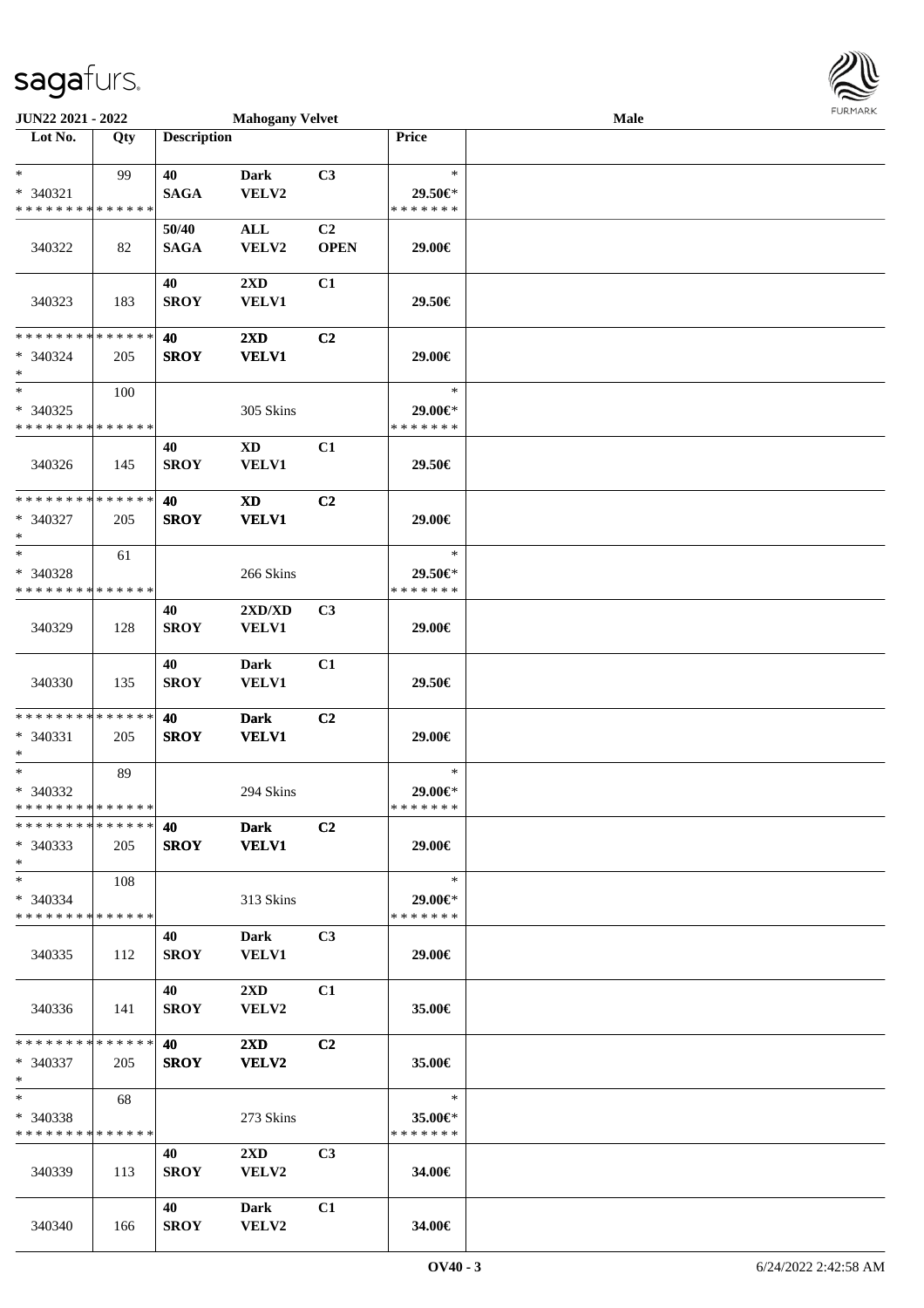

| <b>JUN22 2021 - 2022</b>      |     |                    | <b>Mahogany Velvet</b>      |                |               | Male | <b>FURMARK</b> |
|-------------------------------|-----|--------------------|-----------------------------|----------------|---------------|------|----------------|
| Lot No.                       | Qty | <b>Description</b> |                             |                | Price         |      |                |
|                               |     |                    | <b>Dark</b>                 | C <sub>2</sub> |               |      |                |
| * 340341<br>$*$               | 205 | <b>SROY</b>        | <b>VELV2</b>                |                | 35.00€        |      |                |
| $\ast$                        | 167 |                    |                             |                | $\ast$        |      |                |
| $* 340342$                    |     |                    | 372 Skins                   |                | 35.00 $\in$ * |      |                |
| * * * * * * * * * * * * * * * |     |                    |                             |                | *******       |      |                |
| 340343                        | 151 | 40<br><b>SROY</b>  | <b>Dark</b><br><b>VELV2</b> | C <sub>3</sub> | 34.00€        |      |                |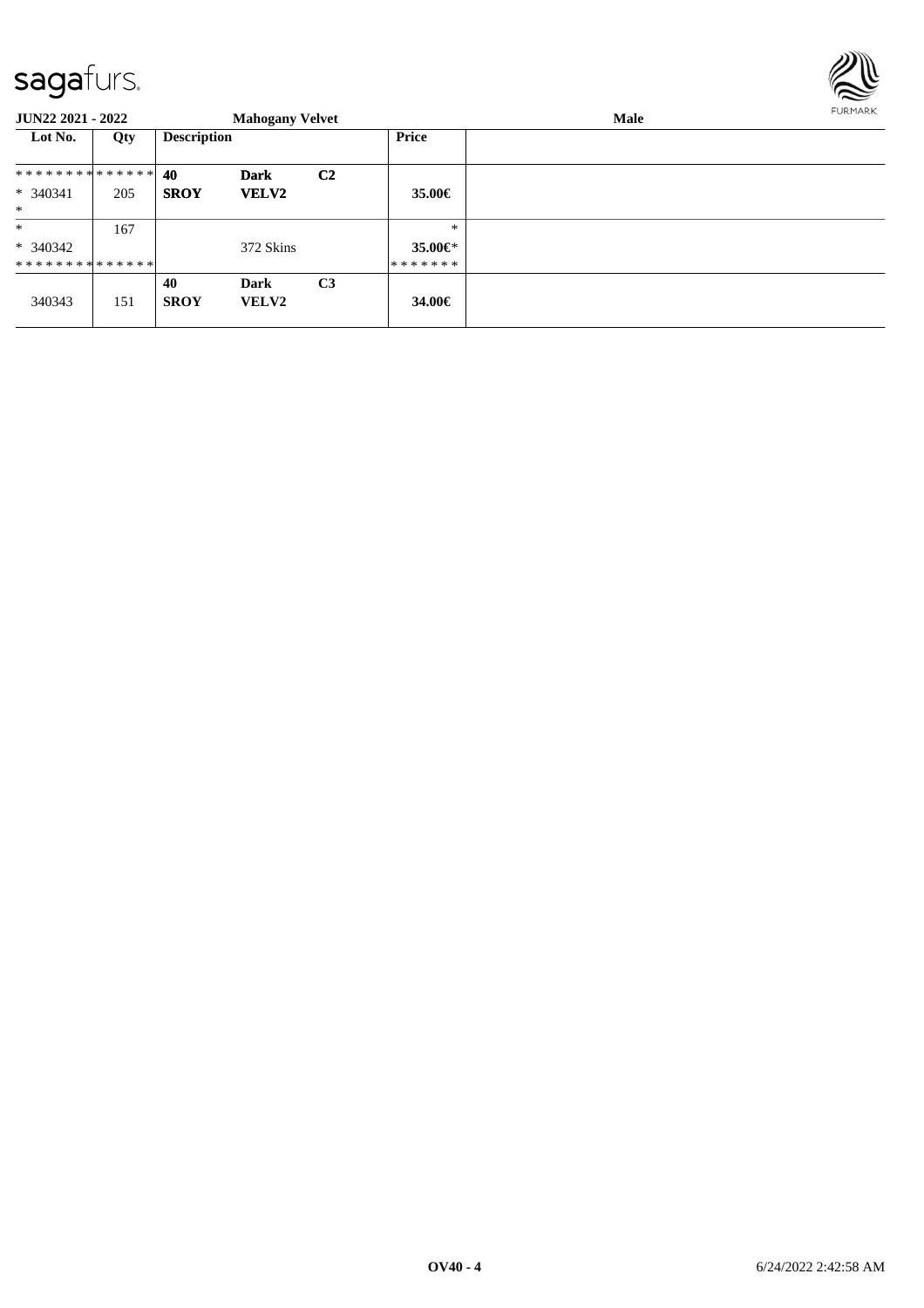| JUN22 2021 - 2022                         |     |                    | <b>Mahogany Velvet</b>  |                |                          | Male | <b>FUNITANN</b> |
|-------------------------------------------|-----|--------------------|-------------------------|----------------|--------------------------|------|-----------------|
| Lot No.                                   | Qty | <b>Description</b> |                         |                | Price                    |      |                 |
|                                           |     |                    |                         |                |                          |      |                 |
|                                           |     | 30                 | $2\mathbf{X}\mathbf{D}$ | C1             |                          |      |                 |
| 340381                                    | 132 | SI                 | <b>VELV1</b>            |                | 22.00€                   |      |                 |
|                                           |     |                    |                         |                |                          |      |                 |
| * * * * * * * * * * * * * *               |     | 30                 | 2XD                     | C2             |                          |      |                 |
| * 340382                                  | 245 | SI                 | <b>VELV1</b>            |                | 22.00€                   |      |                 |
| $*$                                       |     |                    |                         |                |                          |      |                 |
| $\ast$                                    | 124 |                    |                         |                | $\ast$                   |      |                 |
| * 340383                                  |     |                    | 369 Skins               |                | 22.00€*                  |      |                 |
| * * * * * * * * * * * * * *               |     |                    |                         |                | * * * * * * *            |      |                 |
|                                           |     | 30                 | 2XD                     | C3             |                          |      |                 |
| 340384                                    | 126 | SI                 | <b>VELV1</b>            |                | 21.00€                   |      |                 |
|                                           |     |                    |                         |                |                          |      |                 |
| * * * * * * * * * * * * * *               |     | 30                 | <b>Dark</b>             | C1             |                          |      |                 |
| * 340385                                  | 245 | SI                 | <b>VELV1</b>            |                | 22.00€                   |      |                 |
| $*$                                       |     |                    |                         |                |                          |      |                 |
| $\ast$                                    | 50  |                    |                         |                | $\ast$                   |      |                 |
| $* 340386$                                |     |                    | 295 Skins               |                | $21.50 \in$              |      |                 |
| * * * * * * * * * * * * * *               |     |                    |                         |                | * * * * * * *            |      |                 |
| * * * * * * * * * * * * * *               |     | 30                 | <b>Dark</b>             | C2             |                          |      |                 |
| * 340387                                  | 245 | SI                 | <b>VELV1</b>            |                | 22.00€                   |      |                 |
| $*$                                       |     |                    |                         |                |                          |      |                 |
| $*$                                       |     |                    |                         |                | $\ast$                   |      |                 |
| $* 340388$                                | 220 |                    | 2                       |                | 22.00€*                  |      |                 |
| $*$                                       |     |                    |                         |                | $\ast$                   |      |                 |
| $\ast$                                    |     |                    |                         |                | $\ast$                   |      |                 |
| $* 340389$                                | 220 |                    | 3                       |                | 22.00€*                  |      |                 |
| $\ast$                                    |     |                    |                         |                | $\ast$                   |      |                 |
| $*$                                       | 142 |                    |                         |                | $\ast$                   |      |                 |
| * 340390                                  |     |                    | 827 Skins               |                | $21.50 \in$              |      |                 |
| * * * * * * * * * * * * * *               |     |                    |                         |                | * * * * * * *            |      |                 |
| * * * * * * * * * * * * * *               |     | 30                 | <b>Dark</b>             | C3             |                          |      |                 |
| * 340391                                  | 225 | SI                 | <b>VELV1</b>            |                | 21.00€                   |      |                 |
| $*$                                       |     |                    |                         |                |                          |      |                 |
| $*$                                       | 53  |                    |                         |                | $\ast$                   |      |                 |
| * 340392                                  |     |                    | 278 Skins               |                | 22.00€*                  |      |                 |
| * * * * * * * * * * * * * *               |     |                    |                         |                | * * * * * * *            |      |                 |
|                                           |     | 30                 | $2\mathbf{X}\mathbf{D}$ | C1             |                          |      |                 |
| 340393                                    | 135 | SI                 | <b>VELV2</b>            |                | 23.50€                   |      |                 |
|                                           |     |                    |                         |                |                          |      |                 |
| * * * * * * * * * * * * * * *             |     | 30                 | $2\mathbf{X}\mathbf{D}$ | C2             |                          |      |                 |
| * 340394                                  |     |                    | <b>VELV2</b>            |                |                          |      |                 |
| $*$                                       | 245 | SI                 |                         |                | 23.50€                   |      |                 |
| $*$                                       |     |                    |                         |                | $\ast$                   |      |                 |
| * 340395                                  | 47  |                    |                         |                | 23.00€*                  |      |                 |
| * * * * * * * * * * * * * *               |     |                    | 292 Skins               |                | * * * * * * *            |      |                 |
|                                           |     |                    |                         |                |                          |      |                 |
|                                           |     | 30                 | $2\mathbf{X}\mathbf{D}$ | C3             |                          |      |                 |
| 340396                                    | 123 | SI                 | <b>VELV2</b>            |                | 23.00€                   |      |                 |
|                                           |     |                    |                         |                |                          |      |                 |
|                                           |     | 30                 | Dark                    | C1             |                          |      |                 |
| 340397                                    | 242 | SI                 | <b>VELV2</b>            |                | 23.00€                   |      |                 |
| * * * * * * * * * * * * * * *             |     |                    |                         |                |                          |      |                 |
|                                           |     | 30                 | <b>Dark</b>             | C <sub>2</sub> |                          |      |                 |
| * 340398<br>$*$                           | 245 | SI                 | <b>VELV2</b>            |                | 23.00€                   |      |                 |
| $*$                                       |     |                    |                         |                | $\ast$                   |      |                 |
|                                           |     |                    |                         |                |                          |      |                 |
| * 340399<br>$*$ $-$                       | 220 |                    | 2                       |                | $23.00 \in$<br>$\ast$    |      |                 |
| $*$ $-$                                   |     |                    |                         |                | $\ast$                   |      |                 |
|                                           | 108 |                    |                         |                |                          |      |                 |
| $* 340400$<br>* * * * * * * * * * * * * * |     |                    | 573 Skins               |                | 23.00€*<br>* * * * * * * |      |                 |
|                                           |     |                    |                         |                |                          |      |                 |

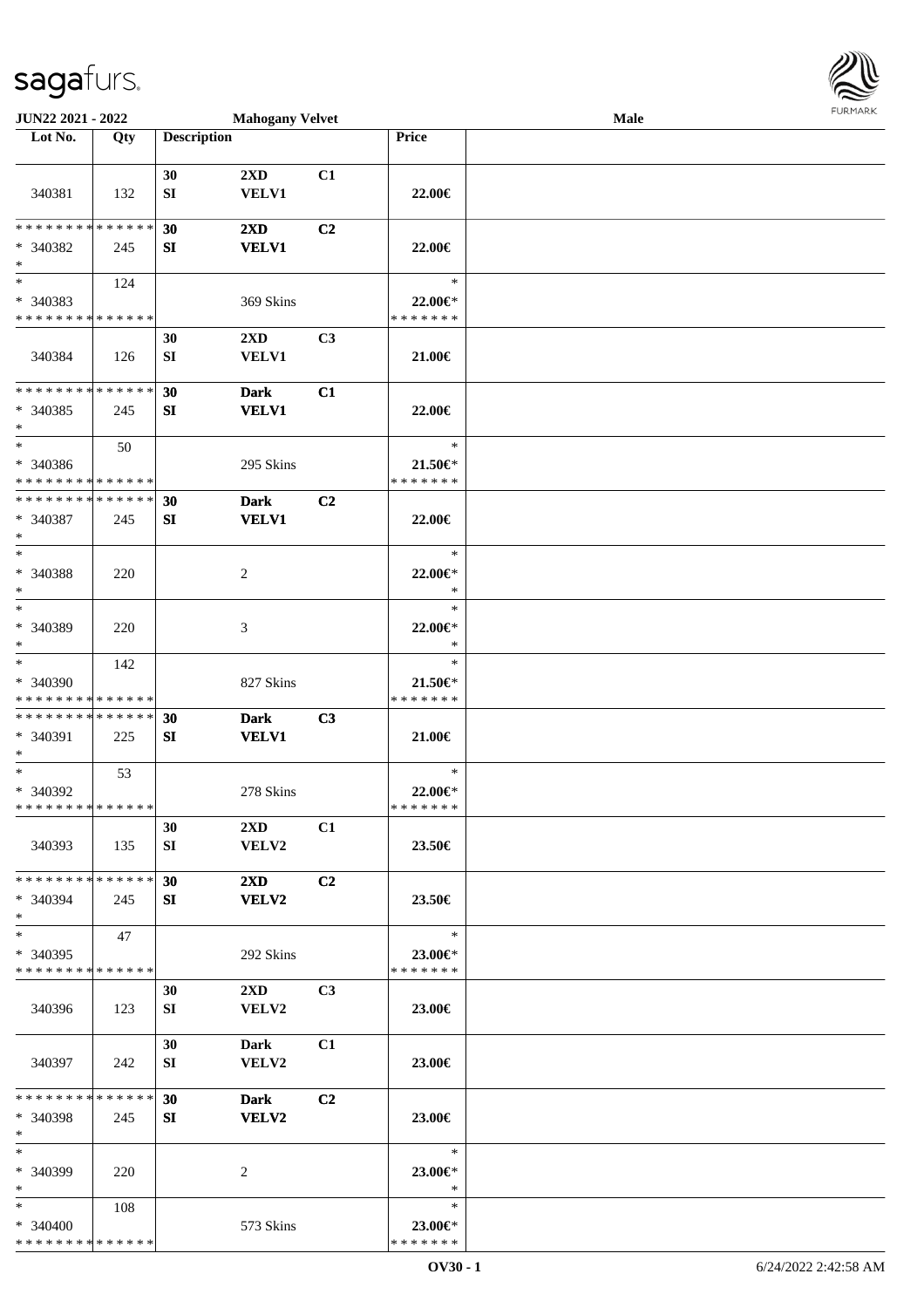| JUN22 2021 - 2022                                   |            |                       | <b>Mahogany Velvet</b>                  |    |                                    | Male | <b>FURMARK</b> |
|-----------------------------------------------------|------------|-----------------------|-----------------------------------------|----|------------------------------------|------|----------------|
| Lot No.                                             | Qty        | <b>Description</b>    |                                         |    | Price                              |      |                |
| 340401                                              | 197        | 30<br>SI              | <b>Dark</b><br>VELV2                    | C3 | 23.00€                             |      |                |
| 340402                                              | 178        | 30<br><b>SAGA</b>     | 2XD<br>VELV1                            | C1 | 24.00€                             |      |                |
| * * * * * * * * * * * * * *<br>$* 340403$<br>$*$    | <b>200</b> | 30<br>$\mathbf{SAGA}$ | 2XD<br>VELV1                            | C2 | 24.00€                             |      |                |
| $*$<br>$* 340404$<br>$*$                            | 200        |                       | $\overline{c}$                          |    | $\ast$<br>24.00€*<br>$\ast$        |      |                |
| $*$<br>$* 340405$<br>* * * * * * * * * * * * * *    | 211        |                       | 611 Skins                               |    | $\ast$<br>24.00€*<br>* * * * * * * |      |                |
| * * * * * * * * * * * * * *<br>$* 340406$<br>$*$    | 225        | 30<br><b>SAGA</b>     | $2\mathbf{X}\mathbf{D}$<br><b>VELV1</b> | C3 | 24.00€                             |      |                |
| $*$<br>* 340407<br>* * * * * * * * * * * * * *      | 131        |                       | 356 Skins                               |    | $\ast$<br>24.00€*<br>* * * * * * * |      |                |
| * * * * * * * * * * * * * *<br>* 340408<br>$*$      | 225        | 30<br><b>SAGA</b>     | <b>Dark</b><br><b>VELV1</b>             | C1 | 24.50€                             |      |                |
| $*$<br>* 340409<br>$*$                              | 198        |                       | $\sqrt{2}$                              |    | $\ast$<br>24.50€*<br>$\ast$        |      |                |
| $*$<br>$* 340410$<br>$*$                            | 200        |                       | $\mathfrak{Z}$                          |    | $\ast$<br>24.50€*<br>$\ast$        |      |                |
| $\ast$<br>$* 340411$<br>* * * * * * * * * * * * * * | 136        |                       | 759 Skins                               |    | $\ast$<br>24.50€*<br>* * * * * * * |      |                |
| 340412                                              | 200        | 30<br><b>SAGA</b>     | <b>Dark</b><br><b>VELV1</b>             | C1 | 24.00€                             |      |                |
| * * * * * * * * * * * * * * *<br>* 340413<br>$*$    | 225        | 30<br><b>SAGA</b>     | <b>Dark</b><br><b>VELV1</b>             | C2 | 24.00€                             |      |                |
| $*$<br>$* 340414$<br>$*$                            | 200        |                       | $\overline{2}$                          |    | $\ast$<br>24.00€*<br>$\ast$        |      |                |
| $*$<br>$* 340415$<br>$*$                            | 200        |                       | $\mathfrak{Z}$                          |    | $\ast$<br>24.00€*<br>$\ast$        |      |                |
| $*$<br>* 340416<br>$*$                              | 200        |                       | $\overline{4}$                          |    | $\ast$<br>24.00€*<br>$\ast$        |      |                |
| $*$<br>$* 340417$<br>$*$                            | 200        |                       | 5                                       |    | $\ast$<br>24.00€*<br>$\ast$        |      |                |
| $*$<br>$* 340418$<br>$*$                            | 200        |                       | 6                                       |    | $\ast$<br>24.00€*<br>$\ast$        |      |                |
| $*$<br>* 340419<br>$*$                              | 200        |                       | $\tau$                                  |    | $\ast$<br>24.00€*<br>$\ast$        |      |                |
| $*$<br>$* 340420$<br>$*$                            | 200        |                       | $\,8\,$                                 |    | $\ast$<br>24.00€*<br>$\ast$        |      |                |

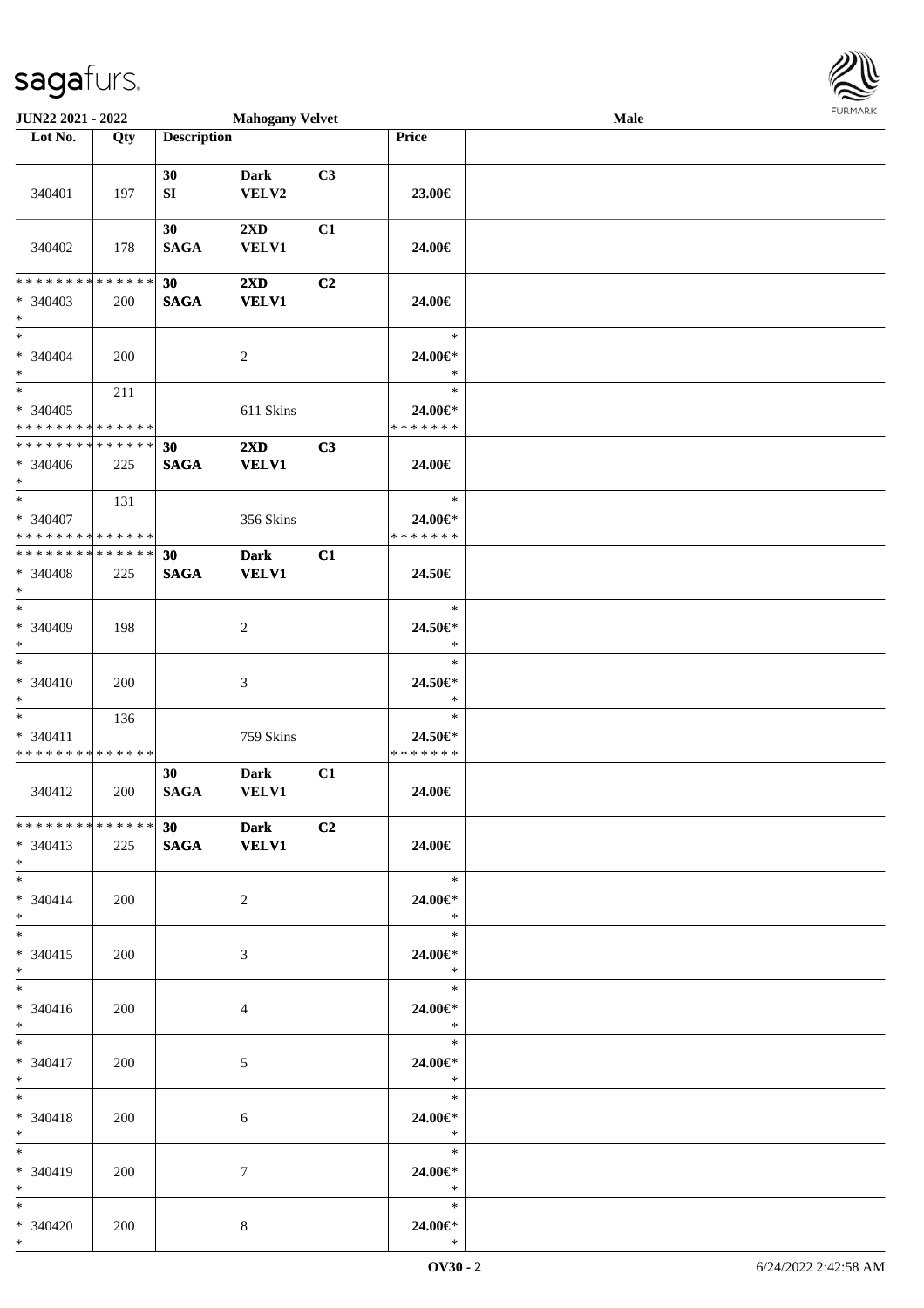\*

| JUN22 2021 - 2022                |            |                    | <b>Mahogany Velvet</b>  |                |                   | Male | <b>FURMARK</b> |
|----------------------------------|------------|--------------------|-------------------------|----------------|-------------------|------|----------------|
| $\overline{\phantom{1}}$ Lot No. | Qty        | <b>Description</b> |                         |                | Price             |      |                |
| $\ast$                           |            | 30                 | <b>Dark</b>             | C <sub>2</sub> | $\ast$            |      |                |
| * 340421                         | 200        | <b>SAGA</b>        | <b>VELV1</b>            |                | 24.00€*           |      |                |
| $*$                              |            |                    |                         |                | $\ast$            |      |                |
| $\ast$                           | 200        |                    |                         |                | $\ast$            |      |                |
| * 340422                         |            |                    | 2025 Skins              |                | 24.00€*           |      |                |
| * * * * * * * * * * * * * *      |            |                    |                         |                | *******           |      |                |
| **************                   |            | 30                 | <b>Dark</b>             | C3             |                   |      |                |
| $* 340423$                       | 225        | <b>SAGA</b>        | <b>VELV1</b>            |                | 24.00€            |      |                |
| $*$                              |            |                    |                         |                |                   |      |                |
| $*$                              |            |                    |                         |                | $\ast$            |      |                |
| $* 340424$                       | <b>200</b> |                    | $\overline{2}$          |                | 24.00€*           |      |                |
| $*$                              |            |                    |                         |                | $\ast$            |      |                |
| $*$                              |            |                    |                         |                | $\ast$            |      |                |
| $* 340425$                       | 200        |                    | 3                       |                | 24.00€*           |      |                |
| $*$                              |            |                    |                         |                | $\ast$            |      |                |
| $*$                              | 172        |                    |                         |                | $\ast$            |      |                |
| * 340426                         |            |                    | 797 Skins               |                | 24.00€*           |      |                |
| * * * * * * * * * * * * * *      |            |                    |                         |                | * * * * * * *     |      |                |
| * * * * * * * * * * * * * *      |            | 30                 | 2XD                     | C1             |                   |      |                |
| $* 340427$                       | 225        | <b>SAGA</b>        | <b>VELV2</b>            |                | 25.50€            |      |                |
| $*$                              |            |                    |                         |                |                   |      |                |
| $*$                              |            |                    |                         |                | $\ast$            |      |                |
| $* 340428$                       | 180        |                    | $\overline{c}$          |                | 25.50€*           |      |                |
| $*$<br>$\ast$                    |            |                    |                         |                | $\ast$            |      |                |
|                                  | 47         |                    |                         |                | $\ast$            |      |                |
| * 340429                         |            |                    | 452 Skins               |                | 25.50€*           |      |                |
| * * * * * * * * * * * * * *      |            |                    |                         |                | * * * * * * *     |      |                |
| * * * * * * * * * * * * * *      |            | 30                 | $2\mathbf{X}\mathbf{D}$ | C2             |                   |      |                |
| $* 340430$                       | 225        | <b>SAGA</b>        | <b>VELV2</b>            |                | 26.00€            |      |                |
| $\ast$<br>$*$                    |            |                    |                         |                | $\ast$            |      |                |
|                                  |            |                    |                         |                |                   |      |                |
| * 340431<br>$\ast$               | 200        |                    | $\overline{2}$          |                | 26.00€*<br>$\ast$ |      |                |
| $\ast$                           |            |                    |                         |                | $\ast$            |      |                |
| * 340432                         | 197        |                    |                         |                | 25.50€*           |      |                |
| $*$                              |            |                    | 3                       |                | $\ast$            |      |                |
| $*$                              |            |                    |                         |                | $\ast$            |      |                |
| $* 340433$                       | <b>200</b> |                    | $\overline{4}$          |                | 25.50€*           |      |                |
| $*$                              |            |                    |                         |                | $\ast$            |      |                |
| $*$                              | 186        |                    |                         |                | $\ast$            |      |                |
| $* 340434$                       |            |                    | 1008 Skins              |                | 25.50€*           |      |                |
| * * * * * * * * * * * * * *      |            |                    |                         |                | * * * * * * *     |      |                |
| * * * * * * * * * * * * * *      |            | 30                 | $2\mathbf{X}\mathbf{D}$ | C <sub>3</sub> |                   |      |                |
| $* 340435$                       | 225        | <b>SAGA</b>        | <b>VELV2</b>            |                | 25.50€            |      |                |
| $*$                              |            |                    |                         |                |                   |      |                |
| $*$                              | 142        |                    |                         |                | $\ast$            |      |                |
| * 340436                         |            |                    | 367 Skins               |                | 25.50€*           |      |                |
| * * * * * * * * * * * * * *      |            |                    |                         |                | * * * * * * *     |      |                |
| * * * * * * * * * * * * * *      |            | 30                 | Dark                    | C1             |                   |      |                |
| $* 340437$                       | 225        | <b>SAGA</b>        | <b>VELV2</b>            |                | 25.50€            |      |                |
| $*$                              |            |                    |                         |                |                   |      |                |
| $\ast$                           |            |                    |                         |                | $\ast$            |      |                |
| * 340438                         | <b>200</b> |                    | 2                       |                | 25.50€*           |      |                |
| $\ast$                           |            |                    |                         |                | $\ast$            |      |                |
| $\ast$                           | 108        |                    |                         |                | $\ast$            |      |                |
| * 340439                         |            |                    | 533 Skins               |                | 25.50€*           |      |                |
| * * * * * * * * * * * * * *      |            |                    |                         |                | * * * * * * *     |      |                |
| * * * * * * * * * * * * * * *    |            | 30                 | <b>Dark</b>             | C2             |                   |      |                |
| * 340440                         | 225        | <b>SAGA</b>        | VELV2                   |                | 25.50€            |      |                |

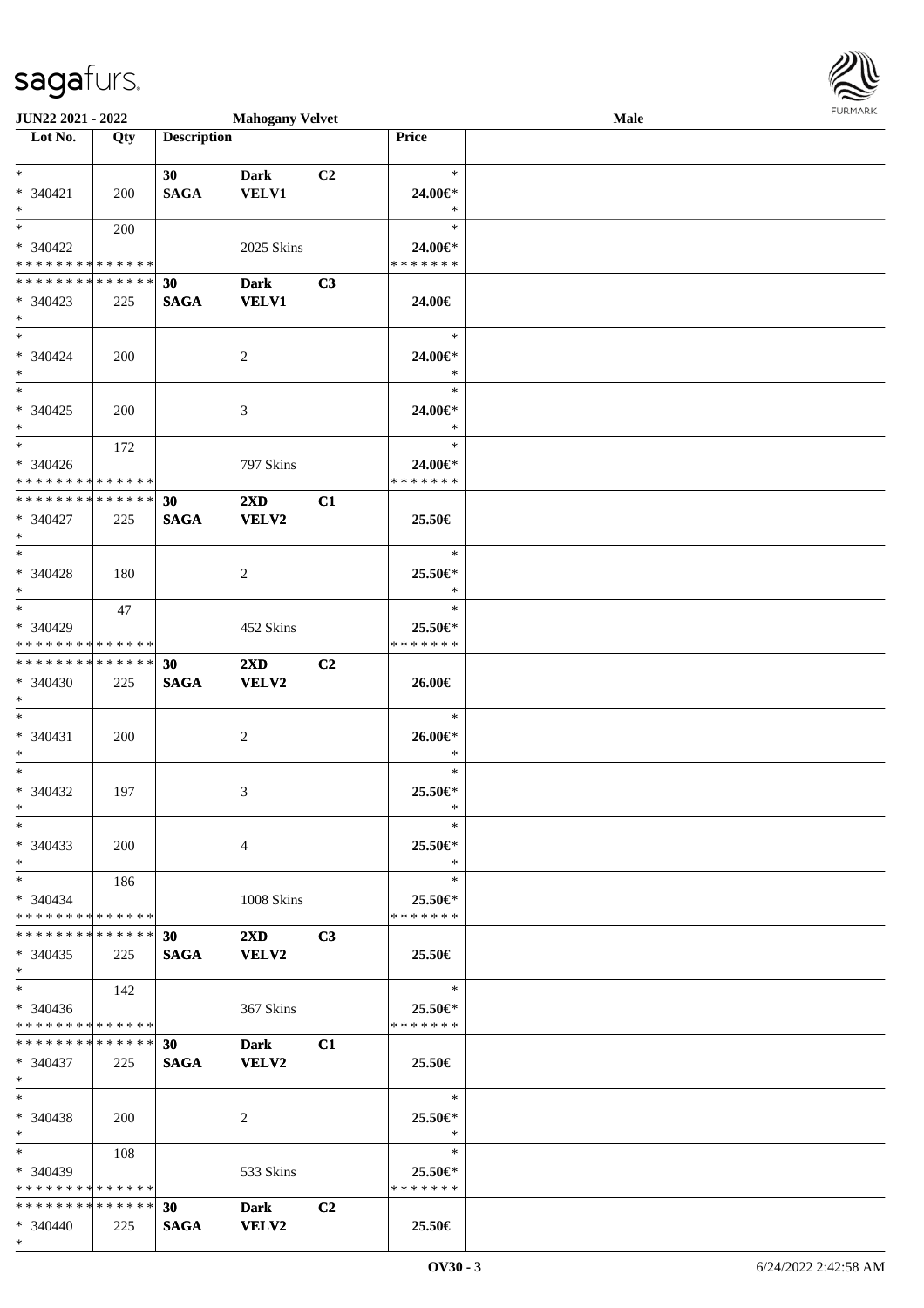| JUN22 2021 - 2022                          |     |                    | <b>Mahogany Velvet</b>  |                |                   | <b>Male</b> | <b>FURPIARA</b> |
|--------------------------------------------|-----|--------------------|-------------------------|----------------|-------------------|-------------|-----------------|
| $\overline{\phantom{1}}$ Lot No.           | Qty | <b>Description</b> |                         |                | Price             |             |                 |
|                                            |     |                    |                         |                |                   |             |                 |
| $*$ $*$                                    |     | 30 <sup>1</sup>    | <b>Dark</b>             | C2             | $\ast$            |             |                 |
| $* 340441$                                 | 200 | <b>SAGA</b>        | VELV2                   |                | 25.50€*           |             |                 |
| $*$<br>$*$                                 |     |                    |                         |                | $\ast$<br>$\ast$  |             |                 |
|                                            |     |                    |                         |                |                   |             |                 |
| * 340442<br>$*$                            | 200 |                    | 3                       |                | 25.50€*<br>$\ast$ |             |                 |
| $*$                                        |     |                    |                         |                | $\ast$            |             |                 |
| * 340443                                   |     |                    |                         |                | 25.50€*           |             |                 |
| $*$                                        | 200 |                    | 4                       |                | $\ast$            |             |                 |
|                                            |     |                    |                         |                | $\ast$            |             |                 |
| $* 340444$                                 | 200 |                    | 5                       |                | 25.50€*           |             |                 |
| $*$                                        |     |                    |                         |                | $\ast$            |             |                 |
|                                            |     |                    |                         |                | $\ast$            |             |                 |
| $* 340445$                                 | 200 |                    | 6                       |                | 25.50€*           |             |                 |
| $*$                                        |     |                    |                         |                | $\ast$            |             |                 |
| $*$                                        | 179 |                    |                         |                | $\ast$            |             |                 |
| $* 340446$                                 |     |                    | 1404 Skins              |                | 25.50€*           |             |                 |
| * * * * * * * * * * * * * *                |     |                    |                         |                | * * * * * * *     |             |                 |
| * * * * * * * * * * * * * *                |     | 30                 | <b>Dark</b>             | C3             |                   |             |                 |
| * 340447                                   | 225 | <b>SAGA</b>        | <b>VELV2</b>            |                | 25.50€            |             |                 |
| $*$                                        |     |                    |                         |                |                   |             |                 |
| $\ast$                                     |     |                    |                         |                | $\ast$            |             |                 |
| $* 340448$                                 | 200 |                    | $\overline{2}$          |                | 25.50€*           |             |                 |
| $*$<br>$*$                                 |     |                    |                         |                | $\ast$<br>$\ast$  |             |                 |
| * 340449                                   | 158 |                    | 583 Skins               |                | 25.50€*           |             |                 |
| * * * * * * * * * * * * * *                |     |                    |                         |                | * * * * * * *     |             |                 |
|                                            |     | 30                 | $2\mathbf{X}\mathbf{D}$ | C1             |                   |             |                 |
| 340450                                     | 146 | <b>SROY</b>        | <b>VELV1</b>            |                | 26.00€            |             |                 |
|                                            |     |                    |                         |                |                   |             |                 |
| * * * * * * * * * * * * * *                |     | 30                 | $2\mathbf{X}\mathbf{D}$ | C <sub>2</sub> |                   |             |                 |
| $* 340451$                                 | 205 | <b>SROY</b>        | <b>VELV1</b>            |                | 25.50€            |             |                 |
| $*$                                        |     |                    |                         |                |                   |             |                 |
| $*$                                        | 173 |                    |                         |                | $\ast$            |             |                 |
| $* 340452$                                 |     |                    | 378 Skins               |                | 25.50€*           |             |                 |
| * * * * * * * * <mark>* * * * * * *</mark> |     |                    |                         |                | * * * * * * *     |             |                 |
|                                            |     | 30                 | $2\mathbf{X}\mathbf{D}$ | C3             |                   |             |                 |
| 340453                                     | 125 | <b>SROY</b>        | <b>VELV1</b>            |                | 25.00€            |             |                 |
|                                            |     |                    |                         |                |                   |             |                 |
|                                            |     | 30 <sup>1</sup>    | Dark                    | C1             |                   |             |                 |
| 340454                                     | 186 | <b>SROY</b>        | <b>VELV1</b>            |                | 25.50€            |             |                 |
| * * * * * * * * * * * * * *                |     | 30                 | <b>Dark</b>             | C2             |                   |             |                 |
| $*340455$                                  | 205 | <b>SROY</b>        | <b>VELV1</b>            |                | 25.50€            |             |                 |
| $*$                                        |     |                    |                         |                |                   |             |                 |
| $*$                                        |     |                    |                         |                | $\ast$            |             |                 |
| * 340456                                   | 180 |                    | 2                       |                | 25.50€*           |             |                 |
| $*$                                        |     |                    |                         |                | $\ast$            |             |                 |
| $*$                                        | 139 |                    |                         |                | $\ast$            |             |                 |
| * 340457                                   |     |                    | 524 Skins               |                | 25.50€*           |             |                 |
| * * * * * * * * * * * * * *                |     |                    |                         |                | * * * * * * *     |             |                 |
|                                            |     | 30                 | XD/DK                   | C <sub>3</sub> |                   |             |                 |
| 340458                                     | 154 | <b>SROY</b>        | <b>VELV1</b>            |                | 25.50€            |             |                 |
|                                            |     |                    |                         |                |                   |             |                 |
|                                            |     | 30 <sup>1</sup>    | Dark                    | C3             |                   |             |                 |
| 340459                                     | 185 | <b>SROY</b>        | <b>VELV1</b>            |                | 25.00€            |             |                 |
|                                            |     | 30 <sup>1</sup>    | $2\mathbf{X}\mathbf{D}$ | C1             |                   |             |                 |
| 340460                                     | 189 | <b>SROY</b>        | VELV2                   |                | 27.50€            |             |                 |
|                                            |     |                    |                         |                |                   |             |                 |

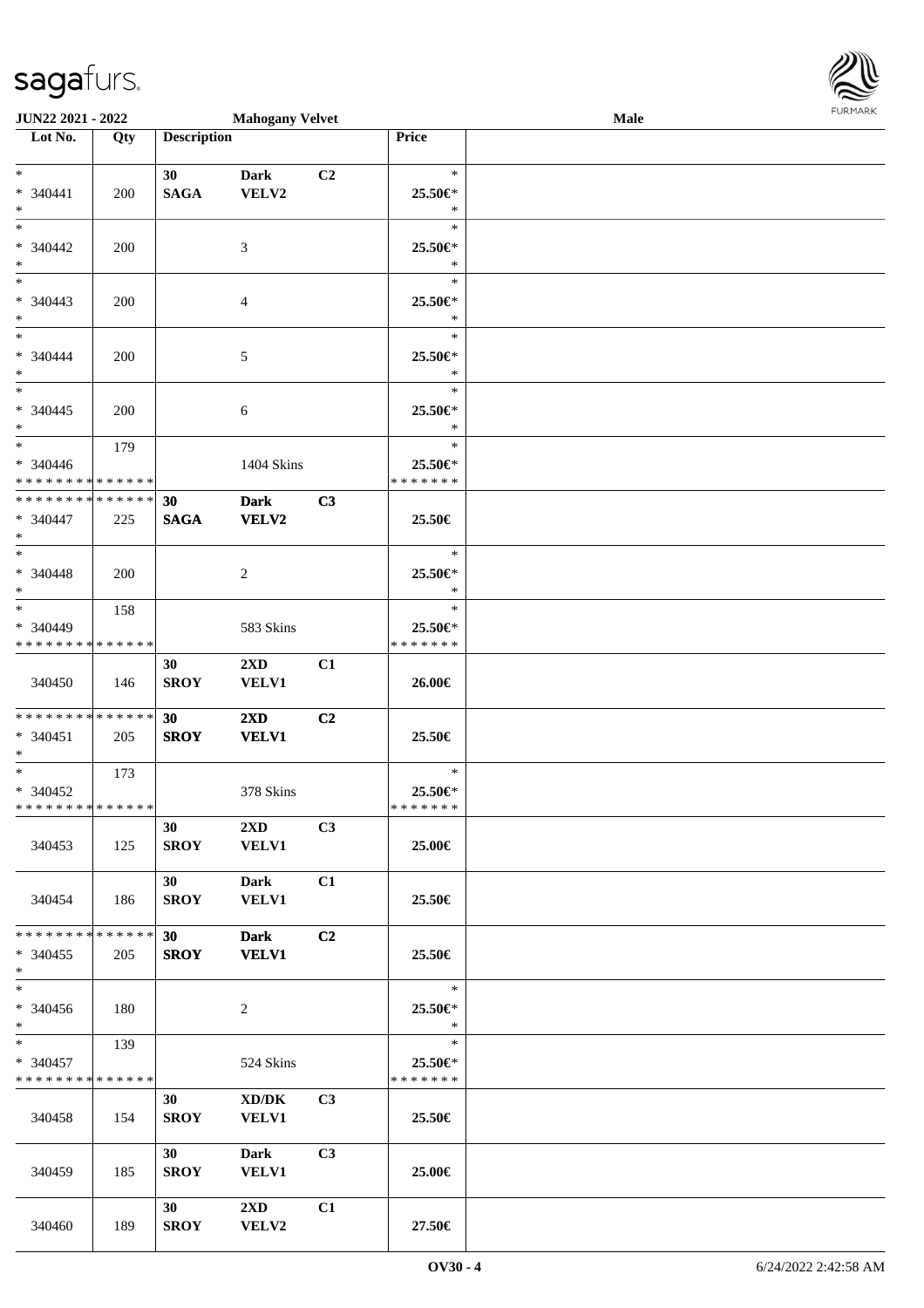

| JUN22 2021 - 2022                                 |     |                    | <b>Mahogany Velvet</b>  |                |                                    | Male | <b>FURMARK</b> |
|---------------------------------------------------|-----|--------------------|-------------------------|----------------|------------------------------------|------|----------------|
| Lot No.                                           | Qty | <b>Description</b> |                         |                | <b>Price</b>                       |      |                |
| * * * * * * * * * * * * * *                       |     | 30                 | $2\mathbf{X}\mathbf{D}$ | C <sub>2</sub> |                                    |      |                |
| $* 340461$<br>$\ast$                              | 205 | <b>SROY</b>        | <b>VELV2</b>            |                | 27.50€                             |      |                |
| $\ast$                                            | 170 |                    |                         |                | $\ast$                             |      |                |
| $* 340462$<br>* * * * * * * * * * * * * *         |     |                    | 375 Skins               |                | 27.50€*<br>* * * * * * *           |      |                |
| 340463                                            | 121 | 30<br><b>SROY</b>  | 2XD<br>VELV2            | C <sub>3</sub> | 27.00€                             |      |                |
| 340464                                            | 227 | 30<br><b>SROY</b>  | Dark<br>VELV2           | C1             | 28.00€                             |      |                |
| **************<br>$* 340465$<br>$\ast$            | 225 | 30<br><b>SROY</b>  | <b>Dark</b><br>VELV2    | C <sub>2</sub> | 27.50€                             |      |                |
| $\ast$<br>* 340466<br>* * * * * * * * * * * * * * | 188 |                    | 413 Skins               |                | $\ast$<br>27.50€*<br>* * * * * * * |      |                |
| 340467                                            | 109 | 30<br><b>SROY</b>  | XD/DK<br>VELV2          | C3             | 26.50€                             |      |                |
| 340468                                            | 159 | 30<br><b>SROY</b>  | Dark<br>VELV2           | C3             | 26.50€                             |      |                |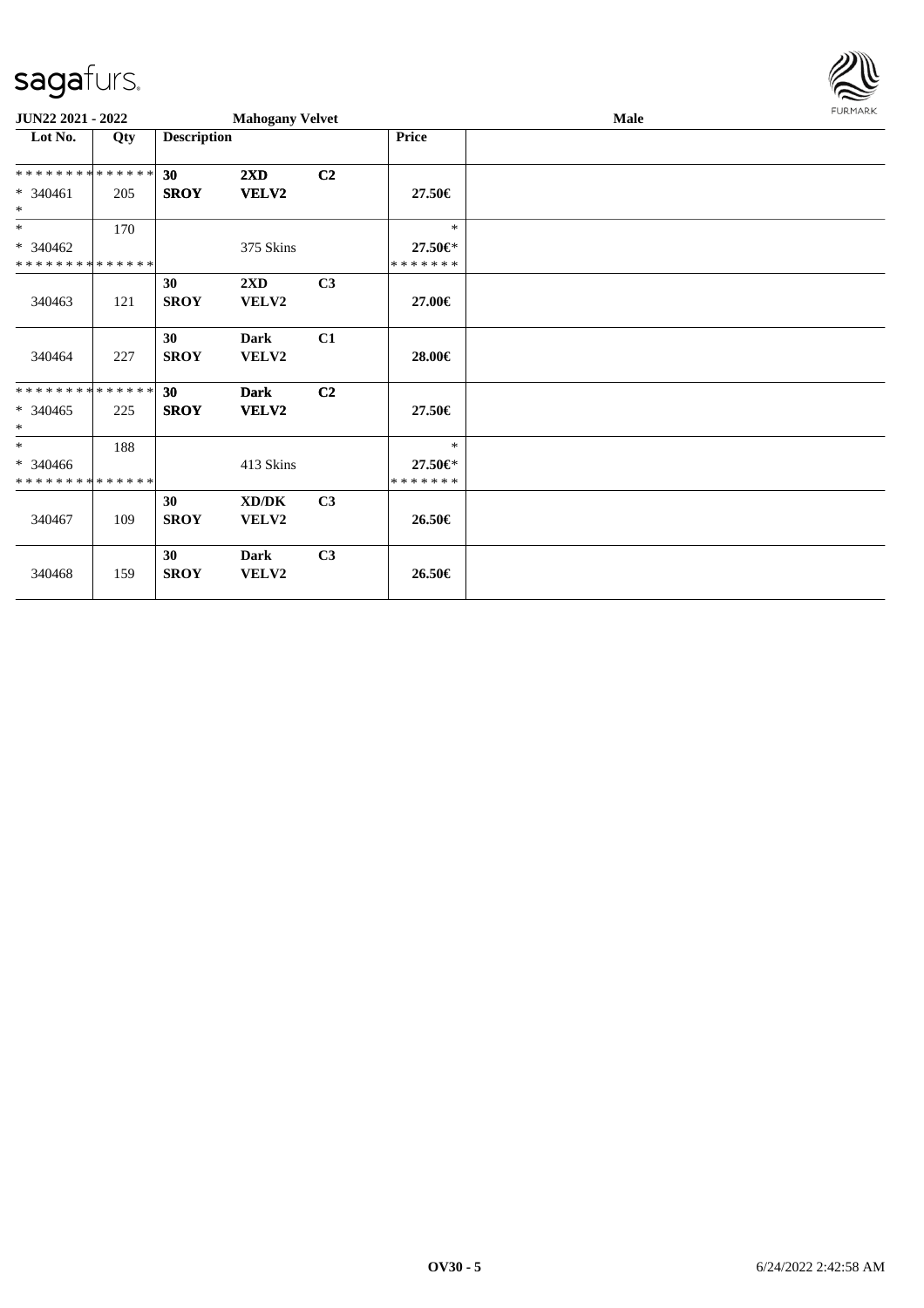

| JUN22 2021 - 2022                                                               |     |                    | <b>Mahogany Velvet</b>                  |                |                                    | Male |  |
|---------------------------------------------------------------------------------|-----|--------------------|-----------------------------------------|----------------|------------------------------------|------|--|
| $\overline{\phantom{1}}$ Lot No.                                                | Qty | <b>Description</b> |                                         |                | Price                              |      |  |
| ******** <mark>******</mark><br>* 340501<br>$\ast$                              | 285 | 20<br>SI           | 2XD<br><b>VELV1</b>                     | C1/C2          | 19.00€                             |      |  |
| $\ast$<br>* 340502<br>* * * * * * * * * * * * * *                               | 132 |                    | 417 Skins                               |                | $\ast$<br>19.00€*<br>* * * * * * * |      |  |
| 340503                                                                          | 170 | 20<br>SI           | 2XD<br><b>VELV1</b>                     | C3             | 17.50€                             |      |  |
| 340504                                                                          | 151 | 20<br>${\bf SI}$   | Dark<br><b>VELV1</b>                    | C1             | 18.50€                             |      |  |
| * * * * * * * * * * * * * *<br>* 340505<br>$\ast$<br>$\overline{\phantom{a}^*}$ | 285 | 20<br>SI           | <b>Dark</b><br><b>VELV1</b>             | C2             | 18.00€                             |      |  |
| $* 340506$<br>$\ast$                                                            | 270 |                    | $\overline{2}$                          |                | $\ast$<br>18.00€*<br>$\ast$        |      |  |
| $\ast$<br>* 340507<br>* * * * * * * * * * * * * *                               | 269 |                    | 824 Skins                               |                | $\ast$<br>18.00€*<br>* * * * * * * |      |  |
| * * * * * * * * * * * * * *<br>* 340508<br>$\ast$                               | 285 | 20<br>SI           | <b>Dark</b><br><b>VELV1</b>             | C3             | 18.00€                             |      |  |
| $\ast$<br>* 340509<br>* * * * * * * * * * * * * *                               | 177 |                    | 462 Skins                               |                | $\ast$<br>18.00€*<br>* * * * * * * |      |  |
| 340510                                                                          | 226 | 20<br>SI           | $2\mathbf{X}\mathbf{D}$<br>VELV2        | C1             | 19.50€                             |      |  |
| * * * * * * * * * * * * * *<br>* 340511<br>$\ast$                               | 285 | 20<br>SI           | 2XD<br><b>VELV2</b>                     | C2             | 19.50€                             |      |  |
| $\ast$<br>$* 340512$<br>$*$                                                     | 240 |                    | $\sqrt{2}$                              |                | $\ast$<br>19.50€*<br>$\ast$        |      |  |
| $\ast$<br>$* 340513$<br>* * * * * * * * * * * * * * *                           | 51  |                    | 576 Skins                               |                | $\ast$<br>19.50€*<br>* * * * * * * |      |  |
| 340514                                                                          | 237 | 20<br>SI           | $2\mathbf{X}\mathbf{D}$<br><b>VELV2</b> | C3             | 19.50€                             |      |  |
| * * * * * * * * * * * * * *<br>$* 340515$<br>$\ast$                             | 265 | 20<br>SI           | <b>Dark</b><br><b>VELV2</b>             | C1             | 19.50€                             |      |  |
| $\ast$<br>* 340516<br>* * * * * * * * * * * * * *                               | 57  |                    | 322 Skins                               |                | $\ast$<br>19.50€*<br>* * * * * * * |      |  |
| * * * * * * * * * * * * * *<br>$* 340517$<br>$*$                                | 285 | <b>20</b><br>SI    | Dark<br>VELV2                           | C <sub>2</sub> | 19.50€                             |      |  |
| $*$<br>* 340518<br>$*$                                                          | 260 |                    | 2                                       |                | $\ast$<br>19.50€*<br>$\ast$        |      |  |
| $\ast$<br>* 340519<br>$*$                                                       | 290 |                    | 3                                       |                | $\ast$<br>19.50€*<br>$\ast$        |      |  |
| $*$<br>* 340520<br>* * * * * * * * * * * * * *                                  | 283 |                    | 1118 Skins                              |                | $\ast$<br>19.50€*<br>* * * * * * * |      |  |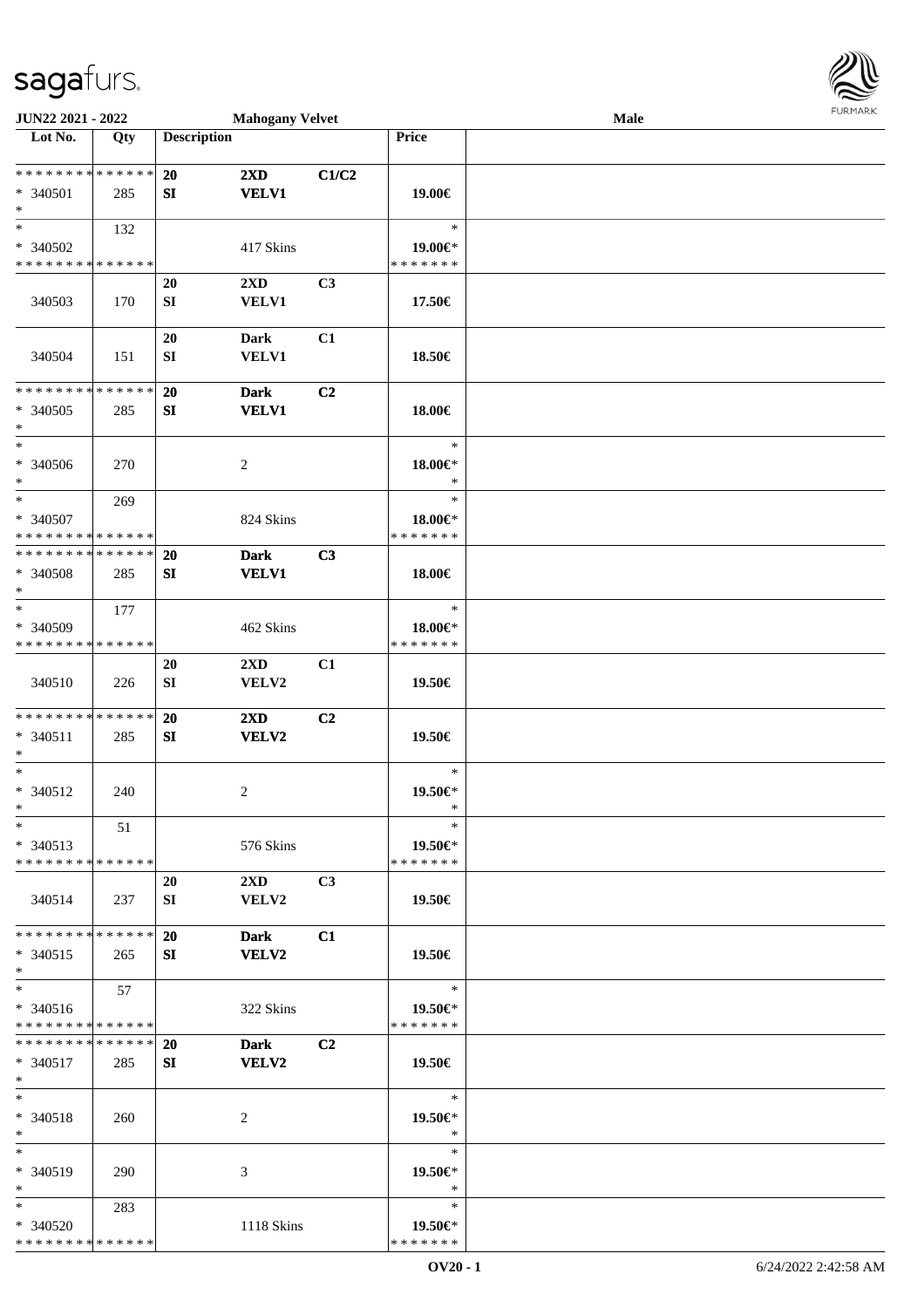\*

| <b>JUN22 2021 - 2022</b>                               |             |                    | <b>Mahogany Velvet</b>      |                |                                | Male | <b>FUNITANN</b> |
|--------------------------------------------------------|-------------|--------------------|-----------------------------|----------------|--------------------------------|------|-----------------|
| Lot No.                                                | Qty         | <b>Description</b> |                             |                | <b>Price</b>                   |      |                 |
|                                                        |             |                    |                             |                |                                |      |                 |
| * * * * * * * * <mark>* * * * * * *</mark>             |             | <b>20</b>          | <b>Dark</b>                 | C3             |                                |      |                 |
| $* 340521$                                             | 285         | SI                 | <b>VELV2</b>                |                | 19.50€                         |      |                 |
| $\ast$                                                 |             |                    |                             |                |                                |      |                 |
| $\ast$                                                 |             |                    |                             |                | $\ast$                         |      |                 |
| * 340522                                               | 240         |                    | 2                           |                | 19.00€*                        |      |                 |
| $*$                                                    |             |                    |                             |                | $\ast$                         |      |                 |
| $*$                                                    | 52          |                    |                             |                | $\ast$                         |      |                 |
| * 340523                                               |             |                    | 577 Skins                   |                | 19.50€*                        |      |                 |
| * * * * * * * * * * * * * *                            |             |                    |                             |                | * * * * * * *                  |      |                 |
| * * * * * * * * <mark>* * * * * * *</mark>             |             | 20                 | $2\mathbf{X}\mathbf{D}$     | C1             |                                |      |                 |
| $* 340524$                                             | 265         | <b>SAGA</b>        | <b>VELV1</b>                |                | 20.50€                         |      |                 |
| $*$<br>$\overline{\mathbf{r}}$                         |             |                    |                             |                | $\ast$                         |      |                 |
|                                                        | 131         |                    |                             |                |                                |      |                 |
| * 340525<br>* * * * * * * * <mark>* * * * * * *</mark> |             |                    | 396 Skins                   |                | $20.00 \in$ *<br>* * * * * * * |      |                 |
| * * * * * * * * <mark>* * * * * * *</mark>             |             | 20                 | $2\mathbf{X}\mathbf{D}$     | C <sub>2</sub> |                                |      |                 |
| * 340526                                               | 265         | <b>SAGA</b>        | <b>VELV1</b>                |                | 20.50€                         |      |                 |
| $\ast$                                                 |             |                    |                             |                |                                |      |                 |
| $\ddot{x}$                                             |             |                    |                             |                | $\ast$                         |      |                 |
| * 340527                                               | 240         |                    | 2                           |                | 20.50€*                        |      |                 |
| $*$                                                    |             |                    |                             |                | $\ast$                         |      |                 |
|                                                        |             |                    |                             |                | $\ast$                         |      |                 |
| * 340528                                               | 240         |                    | 3                           |                | $20.50 \in$ *                  |      |                 |
| $*$                                                    |             |                    |                             |                | $\ast$                         |      |                 |
| $\ast$                                                 |             |                    |                             |                | $\ast$                         |      |                 |
| * 340529                                               | 240         |                    | 4                           |                | $20.50 \in$ *                  |      |                 |
| $\ast$                                                 |             |                    |                             |                | $\ast$                         |      |                 |
| $\overline{\ast}$                                      |             |                    |                             |                | $\ast$                         |      |                 |
| $* 340530$                                             | 240         |                    | 5                           |                | $(20.50\epsilon)$ *            |      |                 |
| $\ast$<br>$\ast$                                       |             |                    |                             |                | $\ast$                         |      |                 |
| * 340531                                               |             |                    |                             |                | $\ast$                         |      |                 |
| $*$                                                    | 240         |                    | 6                           |                | $(20.50\epsilon)$ *<br>$\ast$  |      |                 |
| $*$                                                    | 58          |                    |                             |                | $\ast$                         |      |                 |
| $* 340532$                                             |             |                    | 1523 Skins                  |                | $(20.50\epsilon)$ *            |      |                 |
| * * * * * * * * <mark>* * * * * * *</mark>             |             |                    |                             |                | * * * * * * *                  |      |                 |
| * * * * * * * * * * * * * * <mark>*</mark>             |             | 20                 | $2\mathbf{X}\mathbf{D}$     | C3             |                                |      |                 |
| $* 340533$                                             | 265         |                    | SAGA VELV1                  |                | 20.00€                         |      |                 |
| $*$                                                    |             |                    |                             |                |                                |      |                 |
| $\ast$                                                 |             |                    |                             |                | $\ast$                         |      |                 |
| $* 340534$                                             | 240         |                    | $\overline{2}$              |                | $20.00 \in$ *                  |      |                 |
| $*$                                                    |             |                    |                             |                | $*$                            |      |                 |
| $*$                                                    | 106         |                    |                             |                | $\ast$                         |      |                 |
| * 340535<br>* * * * * * * * <mark>* * * * * *</mark>   |             |                    | 611 Skins                   |                | 19.50€*<br>* * * * * * *       |      |                 |
| * * * * * * * *                                        | * * * * * * | <b>20</b>          |                             |                |                                |      |                 |
| $* 340536$                                             | 265         | <b>SAGA</b>        | <b>Dark</b><br><b>VELV1</b> | C1             | 21.00€                         |      |                 |
| $\ast$                                                 |             |                    |                             |                |                                |      |                 |
| $*$                                                    |             |                    |                             |                | $\ast$                         |      |                 |
| * 340537                                               | 240         |                    | 2                           |                | $21.00 \in$                    |      |                 |
| $*$                                                    |             |                    |                             |                | $\ast$                         |      |                 |
| $*$ $-$                                                | 233         |                    |                             |                | $\ast$                         |      |                 |
| * 340538                                               |             |                    | 738 Skins                   |                | 21.00€*                        |      |                 |
| * * * * * * * * * * * * * * *                          |             |                    |                             |                | * * * * * * *                  |      |                 |
| * * * * * * * * * * * * * * <mark>*</mark>             |             | <b>20</b>          | <b>Dark</b>                 | C <sub>2</sub> |                                |      |                 |
| * 340539                                               | 265         | <b>SAGA</b>        | <b>VELV1</b>                |                | 20.50€                         |      |                 |
| $*$ $-$<br>$\ast$                                      |             |                    |                             |                | $\ast$                         |      |                 |
|                                                        |             |                    |                             |                |                                |      |                 |
| * 340540                                               | 240         |                    | $\overline{2}$              |                | $20.50 \in$ *                  |      |                 |

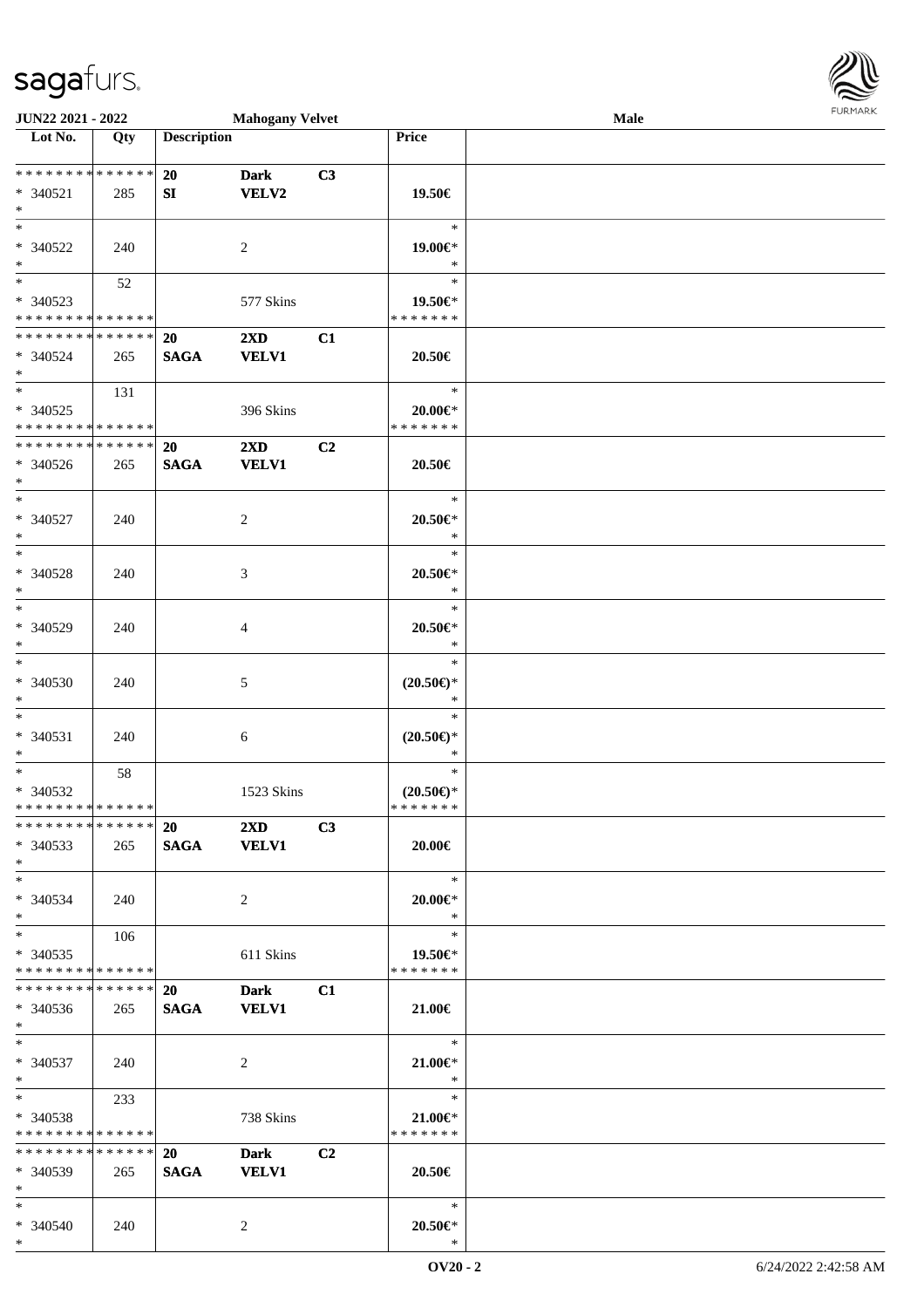| JUN22 2021 - 2022                |     |                    | <b>Mahogany Velvet</b>  |    |                               | Male | 10111111111 |
|----------------------------------|-----|--------------------|-------------------------|----|-------------------------------|------|-------------|
| $\overline{\phantom{1}}$ Lot No. | Qty | <b>Description</b> |                         |    | Price                         |      |             |
|                                  |     |                    |                         |    |                               |      |             |
| $*$ and $*$                      |     | 20                 | <b>Dark</b>             | C2 | $\ast$                        |      |             |
| * 340541<br>$*$                  | 240 | <b>SAGA</b>        | <b>VELV1</b>            |    | $20.50 \in$ *<br>$\ast$       |      |             |
| $*$                              |     |                    |                         |    | $\ast$                        |      |             |
| $* 340542$                       | 240 |                    | $\overline{4}$          |    | $20.50 \in$ *                 |      |             |
| $*$                              |     |                    |                         |    | $\ast$                        |      |             |
|                                  |     |                    |                         |    | $\ast$                        |      |             |
| * 340543                         | 240 |                    | $\mathfrak{S}$          |    | $20.50 \in$ *                 |      |             |
| $*$                              |     |                    |                         |    | $\ast$                        |      |             |
| $*$                              |     |                    |                         |    | $\ast$                        |      |             |
| $* 340544$                       | 240 |                    | 6                       |    | $20.50 \in$ *                 |      |             |
| $*$                              |     |                    |                         |    | $\ast$                        |      |             |
|                                  |     |                    |                         |    | $\ast$                        |      |             |
| $* 340545$                       | 240 |                    | $\boldsymbol{7}$        |    | $20.50 \in$ *                 |      |             |
| $*$                              |     |                    |                         |    | $\ast$                        |      |             |
|                                  |     |                    |                         |    | $\ast$                        |      |             |
| $* 340546$<br>$*$                | 240 |                    | $\,8\,$                 |    | $20.50 \in$ *<br>$\ast$       |      |             |
| $\overline{\ast}$                |     |                    |                         |    | $\ast$                        |      |             |
| * 340547                         | 240 |                    | 9                       |    | 20.50€*                       |      |             |
| $*$                              |     |                    |                         |    | $\ast$                        |      |             |
| $*$                              |     |                    |                         |    | $\ast$                        |      |             |
| $* 340548$                       | 240 |                    | 10                      |    | $(20.50\epsilon)$ *           |      |             |
| $*$                              |     |                    |                         |    | $\ast$                        |      |             |
|                                  |     |                    |                         |    | $\ast$                        |      |             |
| * 340549                         | 240 |                    | 11                      |    | $(20.50\epsilon)$ *           |      |             |
| $*$                              |     |                    |                         |    | $\ast$                        |      |             |
| $\overline{\phantom{0}}$         |     |                    |                         |    | $\ast$                        |      |             |
| $* 340550$                       | 240 |                    | 12                      |    | $(20.50\epsilon)$ *           |      |             |
| $*$<br>$*$                       |     |                    |                         |    | $\ast$                        |      |             |
|                                  |     |                    |                         |    | $\ast$                        |      |             |
| $* 340551$<br>$*$                | 240 |                    | 13                      |    | $(20.50\epsilon)$ *<br>$\ast$ |      |             |
| $*$                              | 213 |                    |                         |    | $\ast$                        |      |             |
| $* 340552$                       |     |                    | 3358 Skins              |    | $(20.50\epsilon)$ *           |      |             |
| * * * * * * * * * * * * * *      |     |                    |                         |    | * * * * * * *                 |      |             |
| * * * * * * * * * * * * * * *    |     |                    | 20 Dark                 | C3 |                               |      |             |
| * 340553                         | 265 |                    | SAGA VELV1              |    | 20.00€                        |      |             |
| $*$ $-$                          |     |                    |                         |    |                               |      |             |
| $*$                              |     |                    |                         |    | $\ast$                        |      |             |
| * 340554                         | 240 |                    | 2                       |    | $20.00 \in$                   |      |             |
| $*$                              |     |                    |                         |    | $\ast$                        |      |             |
| $*$                              |     |                    |                         |    | $\ast$                        |      |             |
| * 340555<br>$*$                  | 240 |                    | 3                       |    | $20.00 \in$<br>$\ast$         |      |             |
| $*$                              |     |                    |                         |    | $\ast$                        |      |             |
| * 340556                         | 240 |                    | 4                       |    | $20.00 \in$ *                 |      |             |
| $*$                              |     |                    |                         |    | $\ast$                        |      |             |
| $*$                              |     |                    |                         |    | $\ast$                        |      |             |
| * 340557                         | 240 |                    | 5                       |    | $20.00 \in$                   |      |             |
| $*$ $*$                          |     |                    |                         |    | $\ast$                        |      |             |
|                                  | 154 |                    |                         |    | $\ast$                        |      |             |
| * 340558                         |     |                    | 1379 Skins              |    | $20.00 \in$ *                 |      |             |
| * * * * * * * * * * * * * *      |     |                    |                         |    | * * * * * * *                 |      |             |
| * * * * * * * * * * * * * * *    |     | 20                 | $2\mathbf{X}\mathbf{D}$ | C1 |                               |      |             |
| $*340559$                        | 265 | <b>SAGA</b>        | <b>VELV2</b>            |    | 21.50€                        |      |             |
| $*$ and $*$<br>$*$ and $*$       |     |                    |                         |    | $\ast$                        |      |             |
| * 340560                         | 175 |                    |                         |    | $21.50 \in$                   |      |             |
| * * * * * * * * * * * * * * *    |     |                    | 440 Skins               |    | * * * * * * *                 |      |             |
|                                  |     |                    |                         |    |                               |      |             |

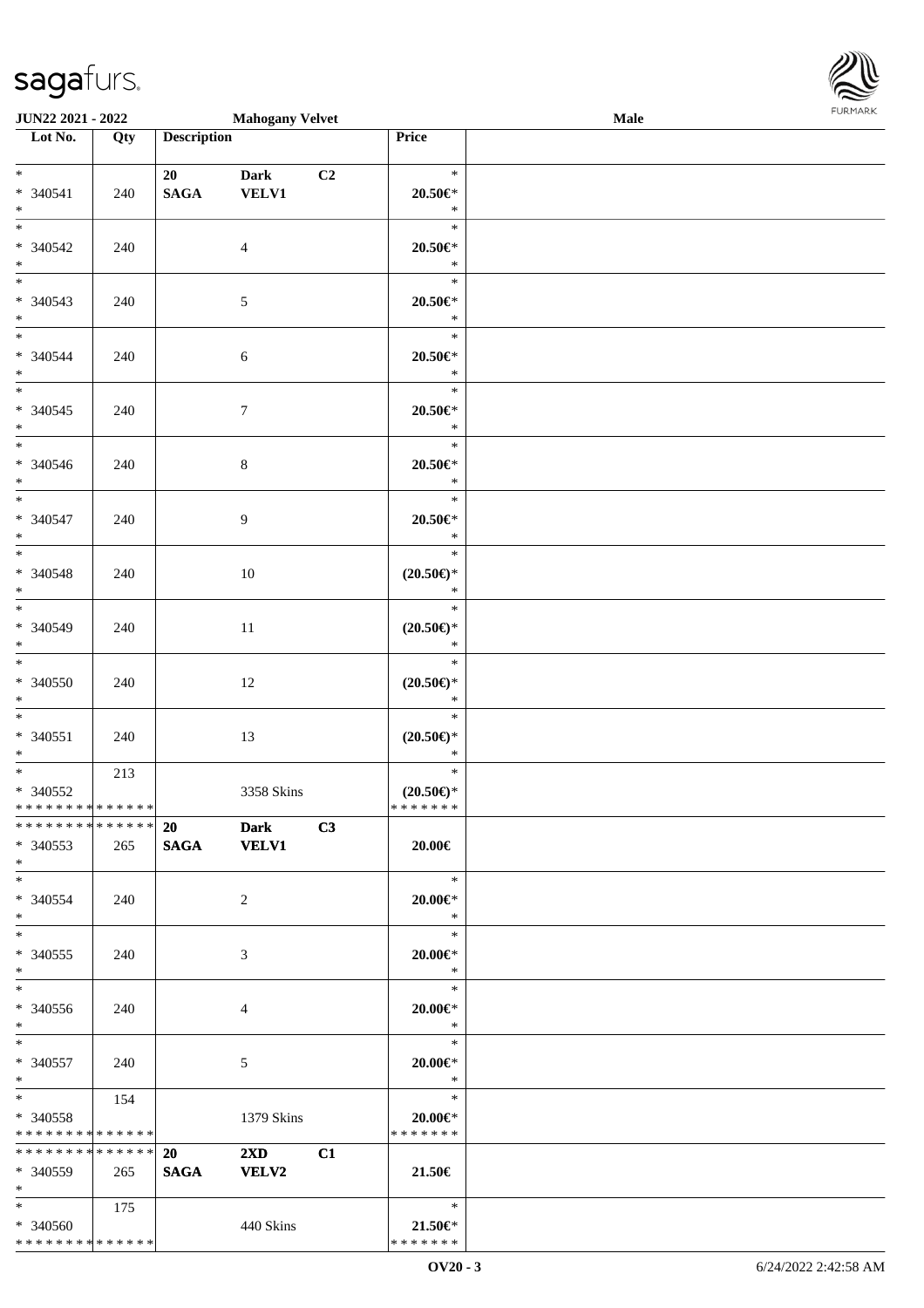\*

| JUN22 2021 - 2022             |     |                    | <b>Mahogany Velvet</b> |    |               | <b>Male</b> | $1 - 21$ and $11$ and $11$ |
|-------------------------------|-----|--------------------|------------------------|----|---------------|-------------|----------------------------|
| Lot No.                       | Qty | <b>Description</b> |                        |    | Price         |             |                            |
|                               |     |                    |                        |    |               |             |                            |
| * * * * * * * * * * * * * *   |     | 20                 | 2XD                    | C2 |               |             |                            |
| * 340561                      | 265 | <b>SAGA</b>        | <b>VELV2</b>           |    | 21.50€        |             |                            |
| $\ast$                        |     |                    |                        |    |               |             |                            |
| $\ast$                        |     |                    |                        |    | $\ast$        |             |                            |
| * 340562                      | 240 |                    | 2                      |    | 21.50€*       |             |                            |
| $\ast$                        |     |                    |                        |    | $\ast$        |             |                            |
| $\overline{\phantom{a}^*}$    |     |                    |                        |    | $\ast$        |             |                            |
| * 340563                      | 240 |                    | $\mathfrak{Z}$         |    | $21.50 \in$   |             |                            |
| $\ast$                        |     |                    |                        |    | $\ast$        |             |                            |
| $\overline{\phantom{a}^*}$    |     |                    |                        |    | $\ast$        |             |                            |
| * 340564                      | 240 |                    | 4                      |    | $21.50 \in$   |             |                            |
| $\ast$                        |     |                    |                        |    | $\ast$        |             |                            |
| $\overline{\phantom{a}^*}$    | 180 |                    |                        |    | $\ast$        |             |                            |
| * 340565                      |     |                    | 1165 Skins             |    | 22.00€*       |             |                            |
| * * * * * * * * * * * * * * * |     |                    |                        |    | * * * * * * * |             |                            |
| **************                |     | 20                 | 2XD                    | C3 |               |             |                            |
| * 340566                      | 265 | <b>SAGA</b>        | <b>VELV2</b>           |    | 21.50€        |             |                            |
| $\ast$                        |     |                    |                        |    |               |             |                            |
| $\overline{\ast}$             |     |                    |                        |    | $\ast$        |             |                            |
| $* 340567$                    | 220 |                    | $\overline{2}$         |    | $21.50 \in$   |             |                            |
| $\ast$                        |     |                    |                        |    | $\ast$        |             |                            |
| $\ast$                        | 42  |                    |                        |    | $\ast$        |             |                            |
| * 340568                      |     |                    | 527 Skins              |    | $21.00 \in$   |             |                            |
| * * * * * * * * * * * * * * * |     |                    |                        |    | * * * * * * * |             |                            |
| * * * * * * * * * * * * * * * |     | 20                 | <b>Dark</b>            | C1 |               |             |                            |
| $* 340569$                    | 265 | <b>SAGA</b>        | <b>VELV2</b>           |    | 21.50€        |             |                            |
| $\ast$                        |     |                    |                        |    |               |             |                            |
| $\ast$                        | 132 |                    |                        |    | $\ast$        |             |                            |
| * 340570                      |     |                    | 397 Skins              |    | $21.50 \in$   |             |                            |
| * * * * * * * * * * * * * *   |     |                    |                        |    | * * * * * * * |             |                            |
| **************                |     | 20                 | <b>Dark</b>            | C2 |               |             |                            |
| * 340571                      | 265 | $\mathbf{SAGA}$    | <b>VELV2</b>           |    | 21.50€        |             |                            |
| $\ast$                        |     |                    |                        |    |               |             |                            |
| $*$                           |     |                    |                        |    | $\ast$        |             |                            |
| $* 340572$                    | 240 |                    | $\overline{2}$         |    | $21.00 \in$   |             |                            |
| $*$ $-$                       |     |                    |                        |    | $\ast$        |             |                            |
| $*$                           |     |                    |                        |    | $\ast$        |             |                            |
| * 340573                      | 240 |                    | 3                      |    | $21.00 \in$   |             |                            |
| $*$ $-$                       |     |                    |                        |    | $\ast$        |             |                            |
| $*$                           |     |                    |                        |    | $\ast$        |             |                            |
| $* 340574$                    | 240 |                    | 4                      |    | $21.00 \in$   |             |                            |
| $*$                           |     |                    |                        |    | $\ast$        |             |                            |
| $*$                           |     |                    |                        |    | $\ast$        |             |                            |
| $* 340575$                    | 240 |                    | 5                      |    | $21.00 \in$   |             |                            |
| $*$                           |     |                    |                        |    | $\ast$        |             |                            |
| $\overline{\phantom{0}}$      |     |                    |                        |    | $\ast$        |             |                            |
| * 340576                      | 240 |                    | 6                      |    | 21.00€*       |             |                            |
| $*$ $*$                       |     |                    |                        |    | $\ast$        |             |                            |
| $*$                           | 195 |                    |                        |    | $\ast$        |             |                            |
| $* 340577$                    |     |                    | 1660 Skins             |    | 21.00€*       |             |                            |
| * * * * * * * * * * * * * *   |     |                    |                        |    | * * * * * * * |             |                            |
| * * * * * * * * * * * * * * * |     | 20                 | Dark C3                |    |               |             |                            |
| * 340578                      | 265 | <b>SAGA</b>        | <b>VELV2</b>           |    | $21.00 \in$   |             |                            |
| $*$ $*$                       |     |                    |                        |    |               |             |                            |
| $*$                           |     |                    |                        |    | $\ast$        |             |                            |
| * 340579                      | 240 |                    | 2                      |    | 21.00€*       |             |                            |
| $*$ $*$                       |     |                    |                        |    | $\ast$        |             |                            |
| $\ast$                        |     |                    |                        |    | $\ast$        |             |                            |
| * 340580                      | 240 |                    | 3                      |    | $21.00 \in$   |             |                            |
|                               |     |                    |                        |    |               |             |                            |

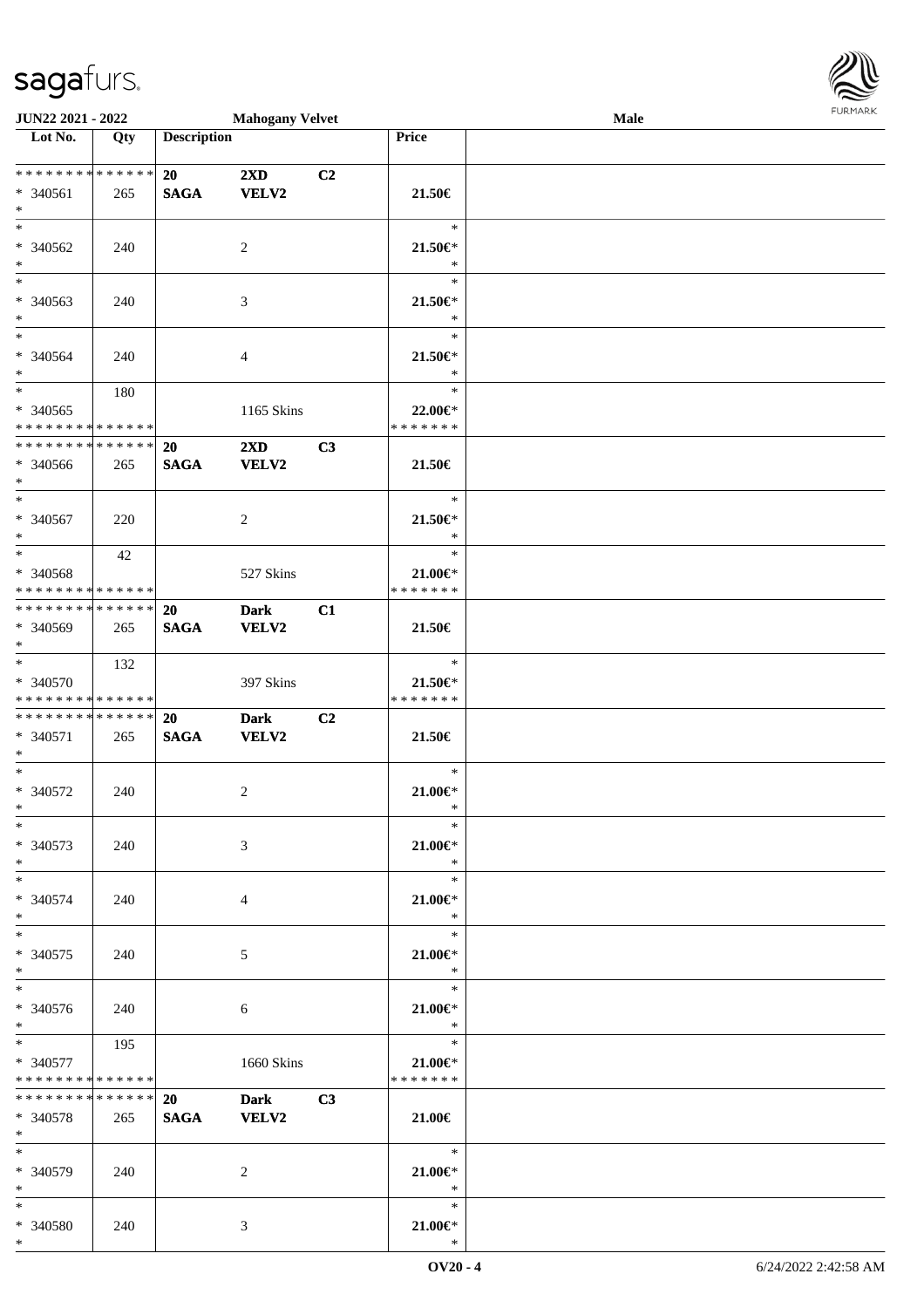| JUN22 2021 - 2022                          |     |                    | <b>Mahogany Velvet</b>  |                |                         | Male | <b>FURMARK</b> |
|--------------------------------------------|-----|--------------------|-------------------------|----------------|-------------------------|------|----------------|
| Lot No.                                    | Qty | <b>Description</b> |                         |                | <b>Price</b>            |      |                |
|                                            |     |                    |                         |                |                         |      |                |
| $*$                                        |     | 20                 | <b>Dark</b>             | C3             | $\ast$                  |      |                |
| * 340581                                   | 240 | <b>SAGA</b>        | VELV2                   |                | $21.00 \in$             |      |                |
| $\ast$<br>$\ast$                           |     |                    |                         |                | $\ast$<br>$\ast$        |      |                |
| * 340582                                   | 93  |                    | 1078 Skins              |                | 21.00€*                 |      |                |
| * * * * * * * * * * * * * *                |     |                    |                         |                | * * * * * * *           |      |                |
|                                            |     | 30/20              | ALL                     | C2             |                         |      |                |
| 340583                                     | 68  | <b>SAGA</b>        | VELV2                   | <b>OPEN</b>    | 20.50€                  |      |                |
|                                            |     |                    |                         |                |                         |      |                |
|                                            |     | 20                 | $2\mathbf{X}\mathbf{D}$ | C1             |                         |      |                |
| 340584                                     | 206 | <b>SROY</b>        | <b>VELV1</b>            |                | 21.00€                  |      |                |
|                                            |     |                    |                         |                |                         |      |                |
| * * * * * * * * * * * * * *                |     | <b>20</b>          | $2\mathbf{X}\mathbf{D}$ | C <sub>2</sub> |                         |      |                |
| * 340585                                   | 245 | <b>SROY</b>        | <b>VELV1</b>            |                | 21.00€                  |      |                |
| $*$<br>$*$                                 |     |                    |                         |                | $\ast$                  |      |                |
| * 340586                                   |     |                    |                         |                | $21.00 \in$             |      |                |
| $\ast$                                     | 220 |                    | 2                       |                | $\ast$                  |      |                |
| $*$                                        | 161 |                    |                         |                | $\ast$                  |      |                |
| $* 340587$                                 |     |                    | 626 Skins               |                | $21.00 \in$             |      |                |
| * * * * * * * * <mark>* * * * * * *</mark> |     |                    |                         |                | * * * * * * *           |      |                |
| * * * * * * * * * * * * * *                |     | 20                 | $2\mathbf{X}\mathbf{D}$ | C3             |                         |      |                |
| * 340588                                   | 245 | <b>SROY</b>        | <b>VELV1</b>            |                | 21.00€                  |      |                |
| $*$                                        |     |                    |                         |                |                         |      |                |
| $*$                                        | 47  |                    |                         |                | $\ast$                  |      |                |
| * 340589                                   |     |                    | 292 Skins               |                | $21.00 \in$             |      |                |
| * * * * * * * * * * * * * *                |     |                    |                         |                | * * * * * * *           |      |                |
|                                            |     | 20                 | Dark<br><b>VELV1</b>    | C1             |                         |      |                |
| 340590                                     | 200 | <b>SROY</b>        |                         |                | 21.00€                  |      |                |
| * * * * * * * * * * * * * *                |     | 20                 | <b>Dark</b>             | C2             |                         |      |                |
| * 340591                                   | 245 | <b>SROY</b>        | <b>VELV1</b>            |                | 21.00€                  |      |                |
| $*$                                        |     |                    |                         |                |                         |      |                |
| $*$                                        |     |                    |                         |                | $\ast$                  |      |                |
| * 340592                                   | 220 |                    | 2                       |                | $21.00 \in$             |      |                |
| $*$                                        |     |                    |                         |                | $*$                     |      |                |
| $*$                                        |     |                    |                         |                | $\ast$                  |      |                |
| * 340593                                   | 220 |                    | 3                       |                | 21.00€*                 |      |                |
| $*$<br>$*$                                 |     |                    |                         |                | $\ast$<br>$\ast$        |      |                |
| * 340594                                   | 210 |                    | $\overline{4}$          |                | 21.00 $\in$ *           |      |                |
| $*$ $-$                                    |     |                    |                         |                | $\ast$                  |      |                |
| $*$ $*$                                    | 60  |                    |                         |                | $\ast$                  |      |                |
| * 340595                                   |     |                    | 955 Skins               |                | $21.00 \in$             |      |                |
| * * * * * * * * * * * * * * *              |     |                    |                         |                | * * * * * * *           |      |                |
| * * * * * * * * * * * * * * *              |     | 20                 | Dark C3                 |                |                         |      |                |
| * 340596                                   | 245 | <b>SROY</b>        | <b>VELV1</b>            |                | 20.50€                  |      |                |
| $*$                                        |     |                    |                         |                |                         |      |                |
| $*$                                        |     |                    |                         |                | $\ast$                  |      |                |
| * 340597<br>$*$                            | 220 |                    | $\overline{2}$          |                | $20.50 \in$ *<br>$\ast$ |      |                |
| $*$ $-$                                    | 87  |                    |                         |                | $\ast$                  |      |                |
| * 340598                                   |     |                    | 552 Skins               |                | $21.00 \in$             |      |                |
| * * * * * * * * * * * * * *                |     |                    |                         |                | * * * * * * *           |      |                |
|                                            |     | 20                 | $2\mathbf{X}\mathbf{D}$ | C1             |                         |      |                |
| 340599                                     | 150 | SROY               | <b>VELV2</b>            |                | 23.50€                  |      |                |
|                                            |     |                    |                         |                |                         |      |                |
|                                            |     |                    | $2\mathbf{X}\mathbf{D}$ | C <sub>2</sub> |                         |      |                |
| * 340600                                   | 245 | <b>SROY</b>        | <b>VELV2</b>            |                | 23.50€                  |      |                |
| $*$                                        |     |                    |                         |                |                         |      |                |

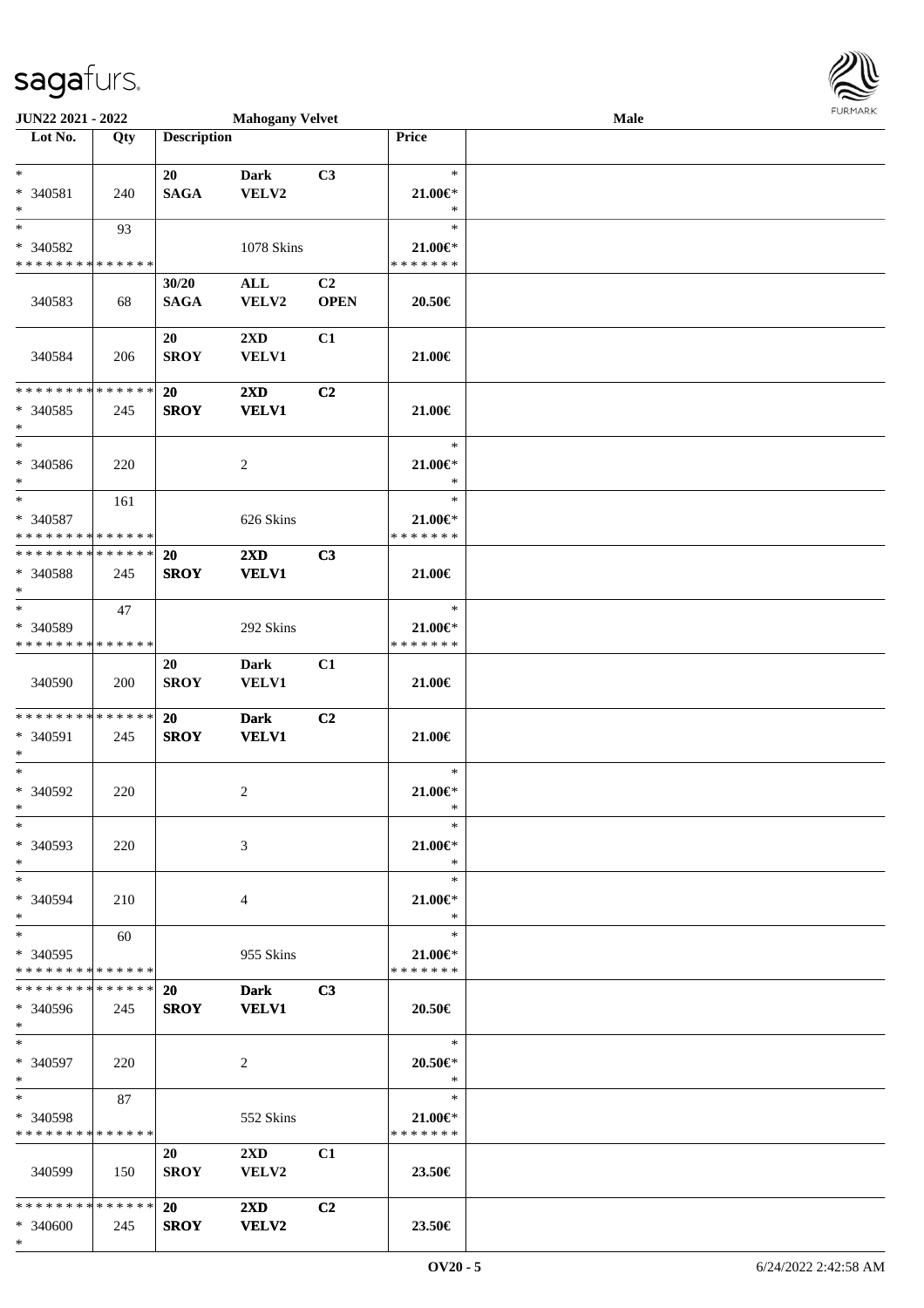

| <b>JUN22 2021 - 2022</b>    |     |                    | <b>Mahogany Velvet</b>  |                |               | <b>Male</b> |  |  |  |
|-----------------------------|-----|--------------------|-------------------------|----------------|---------------|-------------|--|--|--|
| Lot No.                     | Qty | <b>Description</b> |                         |                | Price         |             |  |  |  |
| $*$                         | 113 | 20                 | $2\mathbf{X}\mathbf{D}$ | C <sub>2</sub> | $\ast$        |             |  |  |  |
| * 340601                    |     | <b>SROY</b>        | <b>VELV2</b>            |                | 23.50€*       |             |  |  |  |
| * * * * * * * * * * * * * * |     |                    |                         |                | * * * * * * * |             |  |  |  |
|                             |     | <b>20</b>          | $2\mathbf{X}\mathbf{D}$ | C <sub>3</sub> |               |             |  |  |  |
| 340602                      | 144 | <b>SROY</b>        | <b>VELV2</b>            |                | 23.00€        |             |  |  |  |
|                             |     | <b>20</b>          | <b>Dark</b>             | C1             |               |             |  |  |  |
| 340603                      | 93  | <b>SROY</b>        | <b>VELV2</b>            |                | 23.00€        |             |  |  |  |
|                             |     |                    |                         |                |               |             |  |  |  |
| * * * * * * * * * * * * * * |     | <b>20</b>          | <b>Dark</b>             | C <sub>2</sub> |               |             |  |  |  |
| $* 340604$                  | 245 | <b>SROY</b>        | <b>VELV2</b>            |                | $22.50 \in$   |             |  |  |  |
| $\ast$                      |     |                    |                         |                |               |             |  |  |  |
| $\ast$                      | 158 |                    |                         |                | $\ast$        |             |  |  |  |
| $* 340605$                  |     |                    | 403 Skins               |                | 22.50€*       |             |  |  |  |
| * * * * * * * * * * * * * * |     |                    |                         |                | * * * * * * * |             |  |  |  |
|                             |     | 20                 | <b>Dark</b>             | C <sub>3</sub> |               |             |  |  |  |
| 340606                      | 267 | <b>SROY</b>        | <b>VELV2</b>            |                | 22.50€        |             |  |  |  |
|                             |     |                    |                         |                |               |             |  |  |  |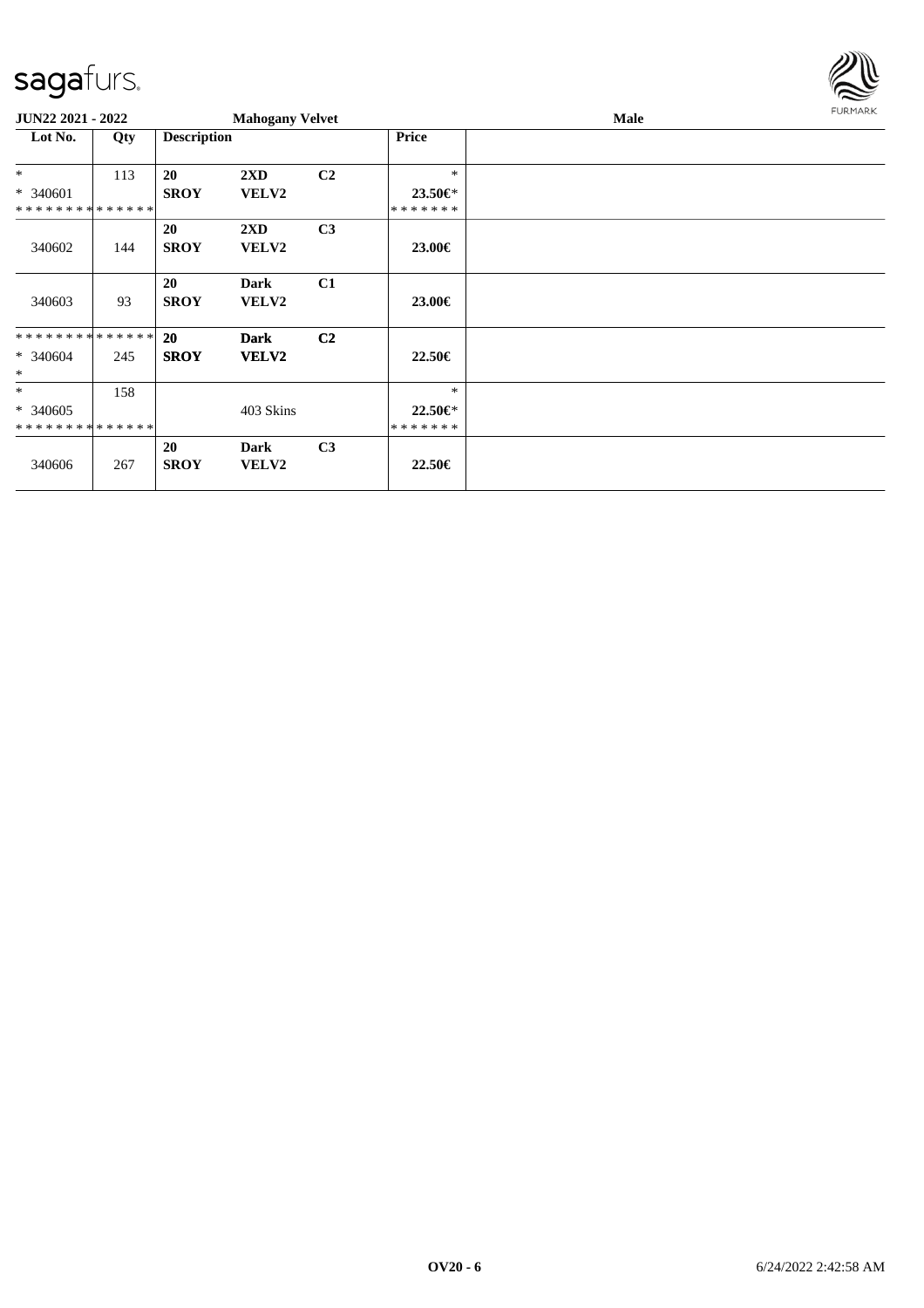

| JUN22 2021 - 2022 |     | Mahogany                                                 |       |                   | Female | FURMARK |
|-------------------|-----|----------------------------------------------------------|-------|-------------------|--------|---------|
| Lot No.           | Qty | <b>Description</b>                                       |       | <b>Price</b>      |        |         |
| 440001            | 109 | $2{\bf X}{\bf D}/{\bf X}{\bf D}$<br>20<br><b>SI</b>      | C1/C2 | $(18.00\epsilon)$ |        |         |
| 440002            | 92  | 20<br><b>Dark</b><br><b>SI</b>                           | C1/C2 | $(18.00\epsilon)$ |        |         |
| 440003            | 85  | 20<br>$\bold{X}\bold{D}/\bold{D}\bold{K}$<br><b>SI</b>   | C3    | $(17.50\epsilon)$ |        |         |
| 440004            | 122 | 2XD<br>20<br><b>SAGA</b>                                 | C1/C2 | $(20.50\epsilon)$ |        |         |
| 440005            | 232 | 20<br><b>Dark</b><br><b>SAGA</b>                         | C1/C2 | $(20.50\epsilon)$ |        |         |
| 440006            | 211 | $\bold{X}\bold{D}/\bold{D}\bold{K}$<br>20<br><b>SAGA</b> | C3    | $(20.00\epsilon)$ |        |         |
| 440007            | 159 | $2{\bf X}{\bf D}/{\bf X}{\bf D}$<br>20<br><b>SROY</b>    | C1/C2 | $(21.00\epsilon)$ |        |         |
| 440008            | 93  | 20<br><b>Dark</b><br><b>SROY</b>                         | C1/C2 | $(21.00\epsilon)$ |        |         |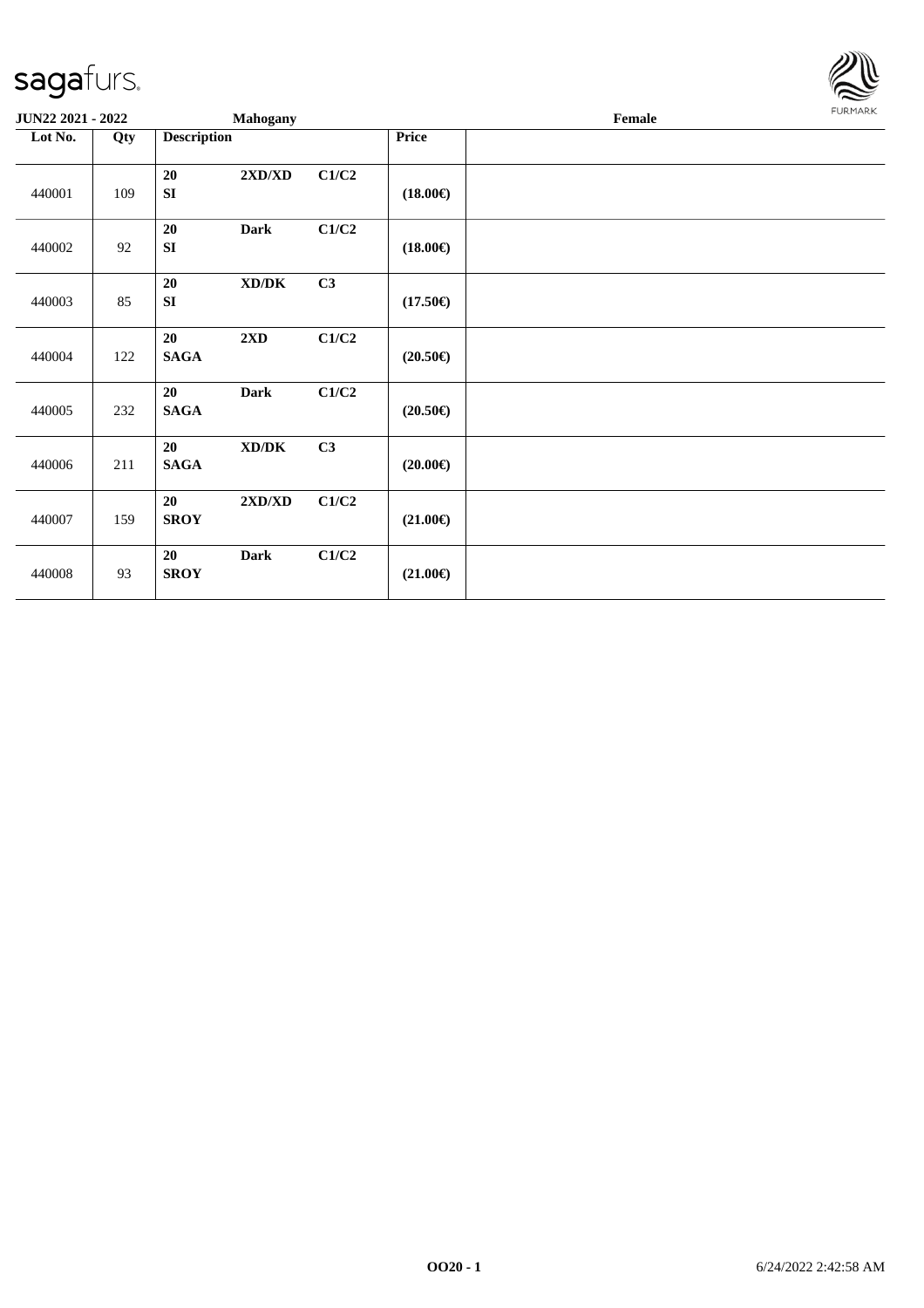

| JUN22 2021 - 2022                                                       |                    |                                      | <b>Mahogany</b>           |       |                                                | Female |  |
|-------------------------------------------------------------------------|--------------------|--------------------------------------|---------------------------|-------|------------------------------------------------|--------|--|
| Lot No.                                                                 | $\overline{Q}$ ty  | <b>Description</b>                   |                           |       | Price                                          |        |  |
| 440041                                                                  | 379                | $\bf{0}$<br>${\bf S}{\bf I}$         | $2{\bf X}{\bf D}$         | C1/C2 | $(15.00\epsilon)$                              |        |  |
| 440042                                                                  | 99                 | $\boldsymbol{0}$<br>${\bf SI}$       | 2XD                       | C3    | $(14.50\epsilon)$                              |        |  |
| 440043                                                                  | 240                | $\boldsymbol{0}$<br>${\bf S}{\bf I}$ | <b>Dark</b>               | C1    | $(15.00\epsilon)$                              |        |  |
| 440044                                                                  | 487                | $\pmb{0}$<br>${\bf S}{\bf I}$        | Dark                      | C2    | $(15.00\epsilon)$                              |        |  |
| 440045                                                                  | 477                | $\pmb{0}$<br>SI                      | Dark                      | C3    | $(14.50\epsilon)$                              |        |  |
| 440046                                                                  | 103                | $\pmb{0}$<br>$\bf IB$                | $\mathbf{ALL}$<br>MET1    | C2    | 13.50€                                         |        |  |
| 440047                                                                  | 117                | $\boldsymbol{0}$<br>$\rm II$         | <b>ALL</b>                | C2    | 12.00€                                         |        |  |
| 440048                                                                  | 100                | $\bf{0}$<br><b>SAGA</b>              | 2XD                       | C1    | $(17.50\epsilon)$                              |        |  |
| * * * * * * * *<br>$* 440049$<br>$\ast$                                 | * * * * * *<br>445 | $\mathbf{0}$<br><b>SAGA</b>          | 2XD                       | C2    | $(17.50\epsilon)$                              |        |  |
| $\overline{\phantom{a}^*}$<br>$* 440050$<br>* * * * * * * * * * * * * * | 109                |                                      | 554 Skins                 |       | $\ast$<br>$(17.50\epsilon)$ *<br>* * * * * * * |        |  |
| 440051                                                                  | 229                | $\bf{0}$<br><b>SAGA</b>              | $2{\bf X}{\bf D}$         | C3    | $(17.00\epsilon)$                              |        |  |
| 440052                                                                  | 209                | $\bf{0}$<br><b>SAGA</b>              | <b>Dark</b>               | C1    | $(17.50\epsilon)$                              |        |  |
| * * * * * * * * * * * * * * *<br>$* 440053$<br>$*$                      | 445                | $\mathbf{0}$<br><b>SAGA</b>          | <b>Dark</b>               | C2    | $(17.50\epsilon)$                              |        |  |
| $*$<br>* 440054<br>$*$                                                  | 420                |                                      | 2                         |       | $\ast$<br>$(17.50\epsilon)$ *<br>$\ast$        |        |  |
| $*$<br>$* 440055$<br>* * * * * * * * * * * * * *                        | 234                |                                      | 1099 Skins                |       | $\ast$<br>$(17.50\epsilon)$ *<br>* * * * * * * |        |  |
| * * * * * * * * * * * * * * *<br>$* 440056$<br>$*$                      | 465                | $\mathbf{0}$<br><b>SAGA</b>          | <b>Dark</b>               | C3    | $(17.00\epsilon)$                              |        |  |
| $*$ $*$<br>$* 440057$<br>* * * * * * * * * * * * * *                    | 97                 |                                      | 562 Skins                 |       | $\ast$<br>$(17.00\epsilon)$ *<br>* * * * * * * |        |  |
| 440058                                                                  | 214                | $\bf{0}$<br>IA                       | ALL<br>MET <sub>1</sub>   | C2    | $(15.00\epsilon)$                              |        |  |
| * * * * * * * * * * * * * * *<br>* 440059<br>$*$                        | 445                | $\mathbf{0}$<br>IA                   | <b>ALL</b><br><b>CHIP</b> | C2    | $(15.00\epsilon)$                              |        |  |
| $*$<br>* 440060<br>* * * * * * * * * * * * * *                          | 72                 |                                      | 517 Skins                 |       | $\ast$<br>$(15.00\epsilon)$ *<br>* * * * * * * |        |  |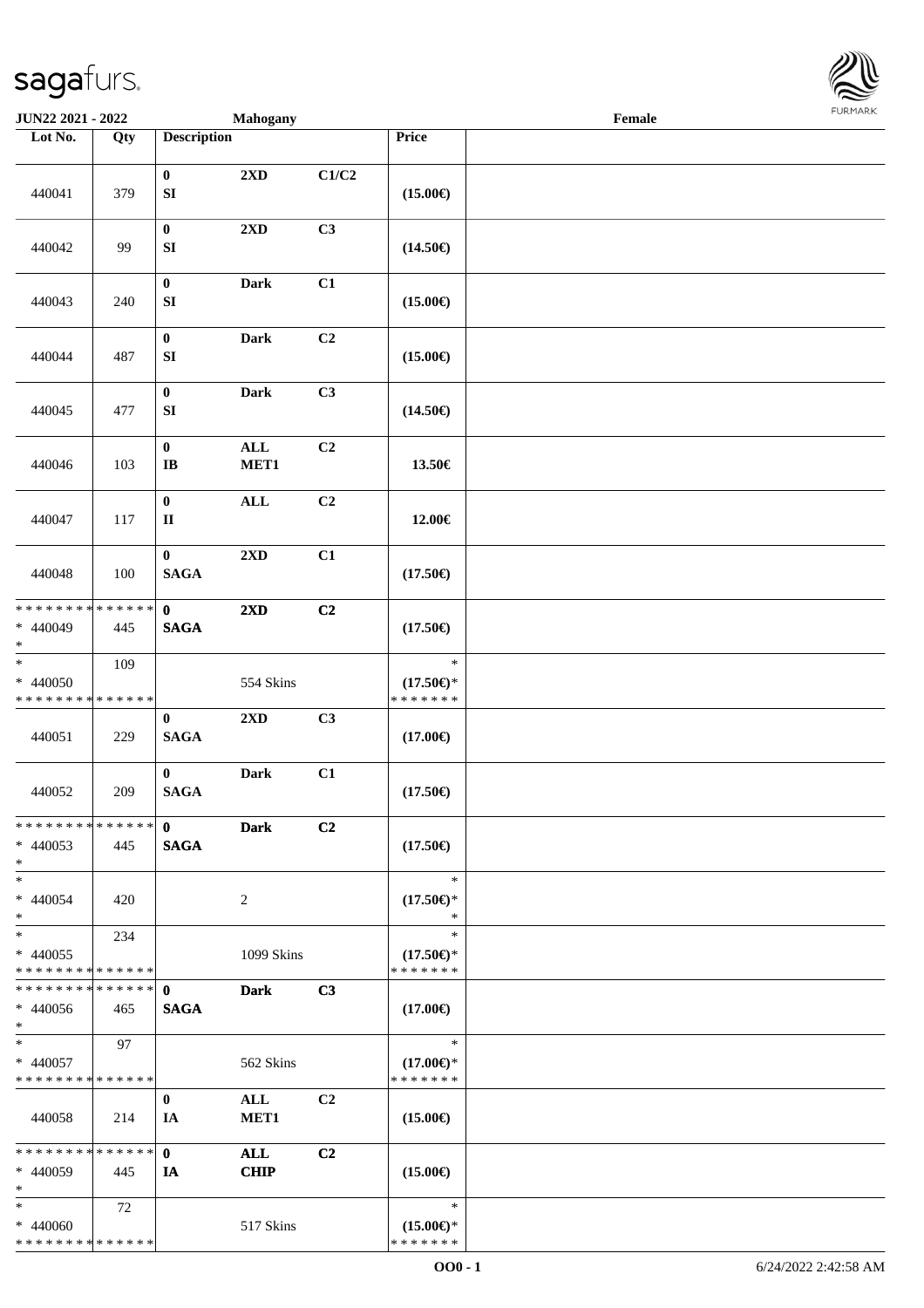

| <b>JUN22 2021 - 2022</b> |     |                         | <b>Mahogany</b> |                |                   | Female |  |  |  |  |
|--------------------------|-----|-------------------------|-----------------|----------------|-------------------|--------|--|--|--|--|
| Lot No.                  | Qty | <b>Description</b>      |                 |                | <b>Price</b>      |        |  |  |  |  |
| 440061                   | 198 | $\bf{0}$<br><b>SROY</b> | 2XD             | C1/C2          | $(18.00\epsilon)$ |        |  |  |  |  |
| 440062                   | 101 | $\bf{0}$<br><b>SROY</b> | 2XD/XD          | C <sub>3</sub> | 17.50€            |        |  |  |  |  |
| 440063                   | 328 | $\bf{0}$<br><b>SROY</b> | <b>Dark</b>     | C1/C2          | $(18.00\epsilon)$ |        |  |  |  |  |
| 440064                   | 183 | $\bf{0}$<br><b>SROY</b> | <b>Dark</b>     | C <sub>3</sub> | 17.50€            |        |  |  |  |  |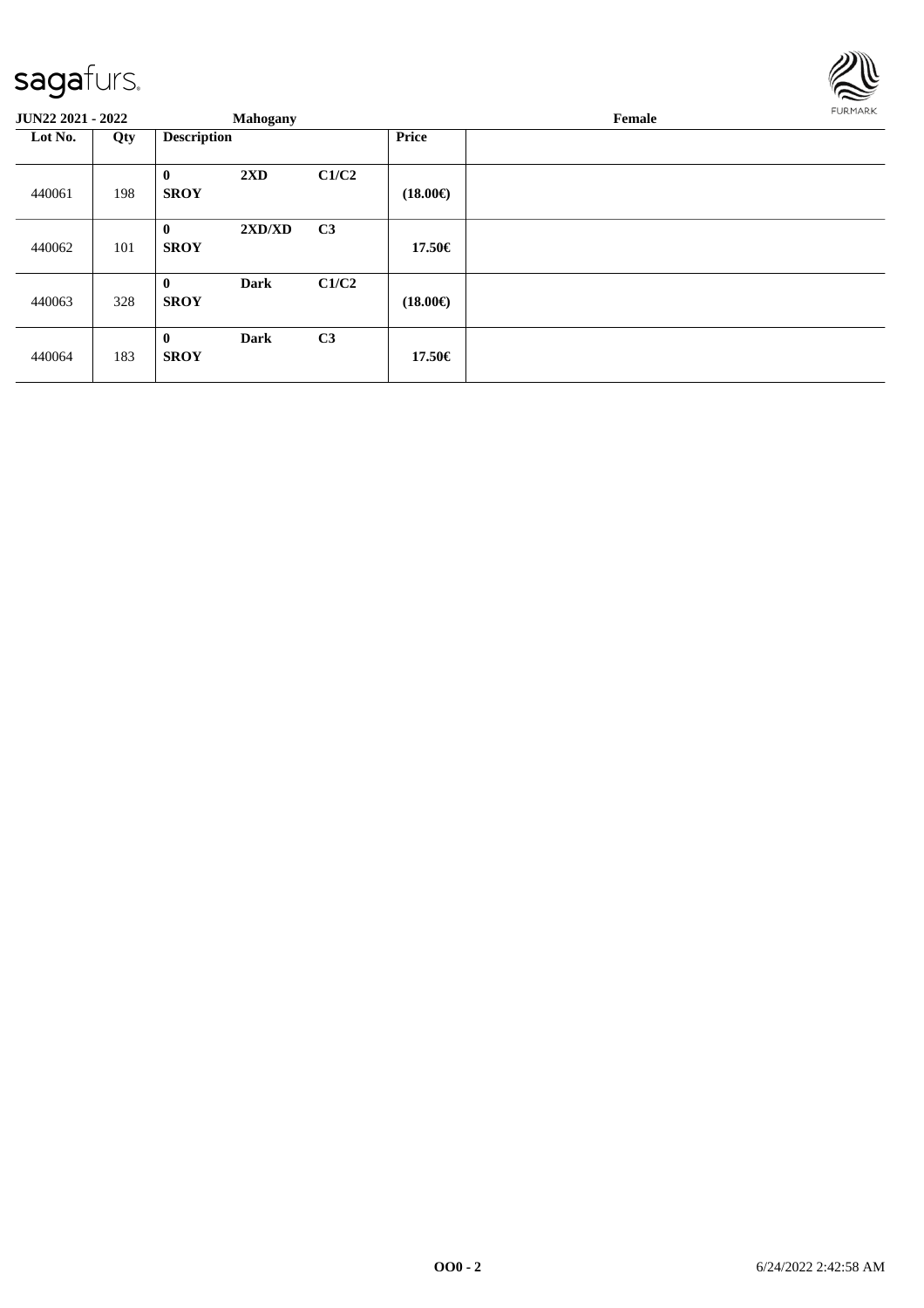

| JUN22 2021 - 2022                                                      |     |                                        | <b>Mahogany</b>                                 |       |                                                | Female |  |
|------------------------------------------------------------------------|-----|----------------------------------------|-------------------------------------------------|-------|------------------------------------------------|--------|--|
| Lot No.                                                                | Qty | <b>Description</b>                     |                                                 |       | Price                                          |        |  |
| ******** <mark>******</mark><br>$* 440101$                             | 505 | $\mathbf{1}$<br>SI                     | $2\mathbf{X}\mathbf{D}$                         | C1    | $(14.00\epsilon)$                              |        |  |
| $\ast$<br>$\overline{\ast}$<br>* 440102<br>* * * * * * * * * * * * * * | 224 |                                        | 729 Skins                                       |       | $\ast$<br>$(14.00\epsilon)$ *<br>* * * * * * * |        |  |
| **************<br>* 440103<br>$*$                                      | 505 | $\mathbf{1}$<br>${\bf SI}$             | 2XD                                             | C2    | $(14.00\epsilon)$                              |        |  |
| $\ast$<br>$* 440104$<br>* * * * * * * * * * * * * *                    | 480 |                                        | 985 Skins                                       |       | $\ast$<br>$(14.00\epsilon)$ *<br>* * * * * * * |        |  |
| * * * * * * * * * * * * * *<br>$* 440105$<br>$\ast$                    | 505 | $\mathbf{1}$<br>SI                     | <b>XD</b>                                       | C2    | $(14.00\epsilon)$                              |        |  |
| $\ast$<br>$* 440106$<br>$\ast$                                         | 480 |                                        | 2                                               |       | $\ast$<br>$(14.00\epsilon)$ *<br>$\ast$        |        |  |
| $\ast$<br>$* 440107$<br>$\ast$                                         | 480 |                                        | 3                                               |       | $\ast$<br>$(14.00\epsilon)$ *<br>$\ast$        |        |  |
| $\ast$<br>$* 440108$<br>* * * * * * * * * * * * * *                    | 345 |                                        | 1810 Skins                                      |       | $\ast$<br>$(14.00\epsilon)$ *<br>* * * * * * * |        |  |
| 440109                                                                 | 140 | 1<br>SI                                | 2XD/XD                                          | C3    | 11.50€                                         |        |  |
| 440110                                                                 | 403 | $\mathbf{1}$<br>${\bf S}{\bf I}$       | <b>Dark</b>                                     | C1/C2 | 12.00€                                         |        |  |
| 440111                                                                 | 480 | $\mathbf 1$<br>SI                      | <b>Dark</b>                                     | C2    | $(14.00\epsilon)$                              |        |  |
| 440112                                                                 | 125 | $\mathbf 1$<br>SI                      | <b>Dark</b>                                     | C3    | $(11.50\epsilon)$                              |        |  |
| 440113                                                                 | 146 | $\mathbf{1}$<br>${\bf SI}$             | $2{\bf X}{\bf D}/{\bf X}{\bf D}$<br><b>LNAP</b> | C2    | $11.00\in$                                     |        |  |
| 440114                                                                 | 228 | $\mathbf{1}$<br>SI                     | <b>Dark</b><br><b>LNAP</b>                      | C2    | 11.00€                                         |        |  |
| 440115                                                                 | 225 | $\mathbf{1}$<br>$\mathbf{I}\mathbf{I}$ | ALL                                             | C2    | $9.00 \in$                                     |        |  |
| 440116                                                                 | 96  | $\mathbf{1}$<br><b>SAGA</b>            | 2XD                                             | C1    | $(14.50\epsilon)$                              |        |  |
| 440117                                                                 | 501 | 1<br><b>SAGA</b>                       | $2{\bf X}{\bf D}$                               | C2    | $(14.50\epsilon)$                              |        |  |
| 440118                                                                 | 504 | 1<br><b>SAGA</b>                       | $2{\bf X}{\bf D}$                               | C3    | $(14.00\epsilon)$                              |        |  |
| 440119                                                                 | 438 | $1 \quad \blacksquare$<br><b>SAGA</b>  | <b>Dark</b>                                     | C1    | $(14.50\epsilon)$                              |        |  |
| 440120                                                                 | 485 | $1 \qquad \qquad$<br>$\mathbf{SAGA}$   | <b>Dark</b>                                     | C1/C2 | $(14.50\epsilon)$                              |        |  |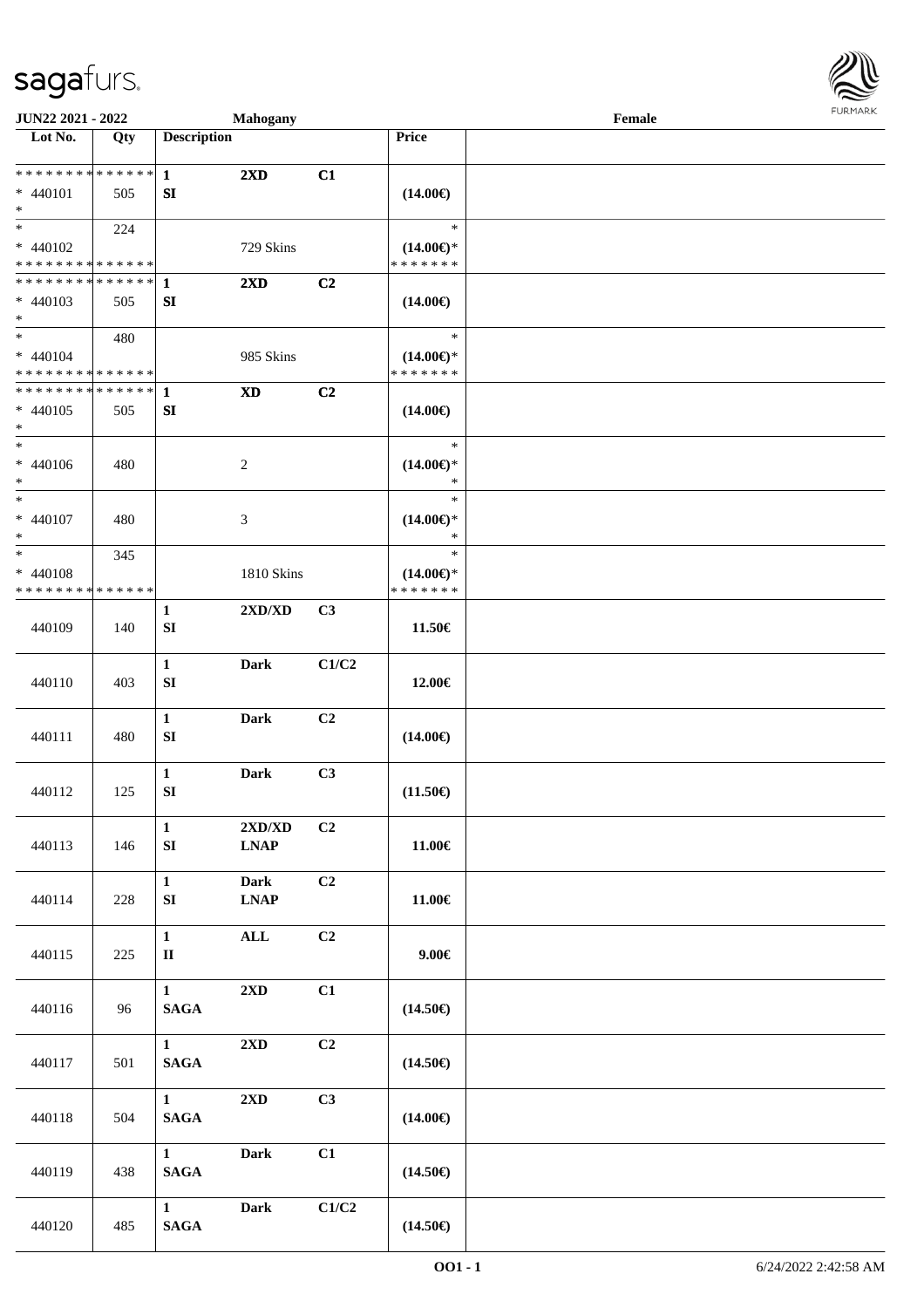

| JUN22 2021 - 2022                         |             | Mahogany           |             |                | Female                               | <b>LOKINGK</b> |  |
|-------------------------------------------|-------------|--------------------|-------------|----------------|--------------------------------------|----------------|--|
| Lot No.                                   | Qty         | <b>Description</b> |             |                | Price                                |                |  |
|                                           |             |                    |             |                |                                      |                |  |
| * * * * * * * * * * * * * * *             |             | $\mathbf{1}$       | <b>Dark</b> | C2             |                                      |                |  |
| * 440121                                  | 485         | <b>SAGA</b>        |             |                | $(14.50\epsilon)$                    |                |  |
| $*$                                       |             |                    |             |                |                                      |                |  |
| $\ast$                                    |             |                    |             |                | $\ast$                               |                |  |
| * 440122                                  | 460         |                    | 2           |                | $(14.50\epsilon)$ *                  |                |  |
| $*$<br>$\ast$                             |             |                    |             |                | $\ast$<br>$\ast$                     |                |  |
|                                           | 282         |                    |             |                |                                      |                |  |
| * 440123<br>* * * * * * * * * * * * * *   |             |                    | 1227 Skins  |                | $(14.50\epsilon)$ *<br>* * * * * * * |                |  |
| * * * * * * * * * * * * * * *             |             | 1                  | <b>Dark</b> | C3             |                                      |                |  |
| * 440124                                  | 485         | <b>SAGA</b>        |             |                | $(14.00\epsilon)$                    |                |  |
| $*$                                       |             |                    |             |                |                                      |                |  |
| $*$                                       | 409         |                    |             |                | $\ast$                               |                |  |
| $* 440125$                                |             |                    | 894 Skins   |                | $(14.00\epsilon)$ *                  |                |  |
| * * * * * * * * * * * * * *               |             |                    |             |                | * * * * * * *                        |                |  |
|                                           |             | 1                  | 2XD/XD      | C2             |                                      |                |  |
| 440126                                    | 197         | <b>SAGA</b>        | <b>LNAP</b> |                | 13.00€                               |                |  |
|                                           |             |                    |             |                |                                      |                |  |
|                                           |             | $\mathbf{1}$       | <b>Dark</b> | C2             |                                      |                |  |
| 440127                                    | 284         | <b>SAGA</b>        | <b>LNAP</b> |                | 13.00€                               |                |  |
|                                           |             |                    |             |                |                                      |                |  |
|                                           |             | $\mathbf{1}$       | 2XD         | C1/C2          |                                      |                |  |
| 440128                                    | 191         | <b>SROY</b>        |             |                | $(15.00\epsilon)$                    |                |  |
|                                           |             |                    |             |                |                                      |                |  |
|                                           |             | $\mathbf{1}$       | 2XD         | C3             |                                      |                |  |
| 440129                                    | 183         | <b>SROY</b>        |             |                | $(14.50\epsilon)$                    |                |  |
|                                           |             |                    |             |                |                                      |                |  |
|                                           |             | $\mathbf{1}$       | 2XD/XD      | C <sub>3</sub> |                                      |                |  |
| 440130                                    | 125         | <b>SROY</b>        |             |                | $(14.50\epsilon)$                    |                |  |
|                                           |             |                    |             |                |                                      |                |  |
| * * * * * * * *                           | * * * * * * | 1                  | <b>Dark</b> | C1/C2          |                                      |                |  |
| $* 440131$<br>$*$                         | 465         | <b>SROY</b>        |             |                | $(15.00\epsilon)$                    |                |  |
| $*$                                       | 227         |                    |             |                | $\ast$                               |                |  |
|                                           |             |                    | 692 Skins   |                |                                      |                |  |
| $* 440132$<br>* * * * * * * * * * * * * * |             |                    |             |                | $(15.00\epsilon)$ *<br>* * * * * * * |                |  |
|                                           |             | 1                  | <b>Dark</b> | C3             |                                      |                |  |
| 440133                                    | 300         | <b>SROY</b>        |             |                | $(14.50\epsilon)$                    |                |  |
|                                           |             |                    |             |                |                                      |                |  |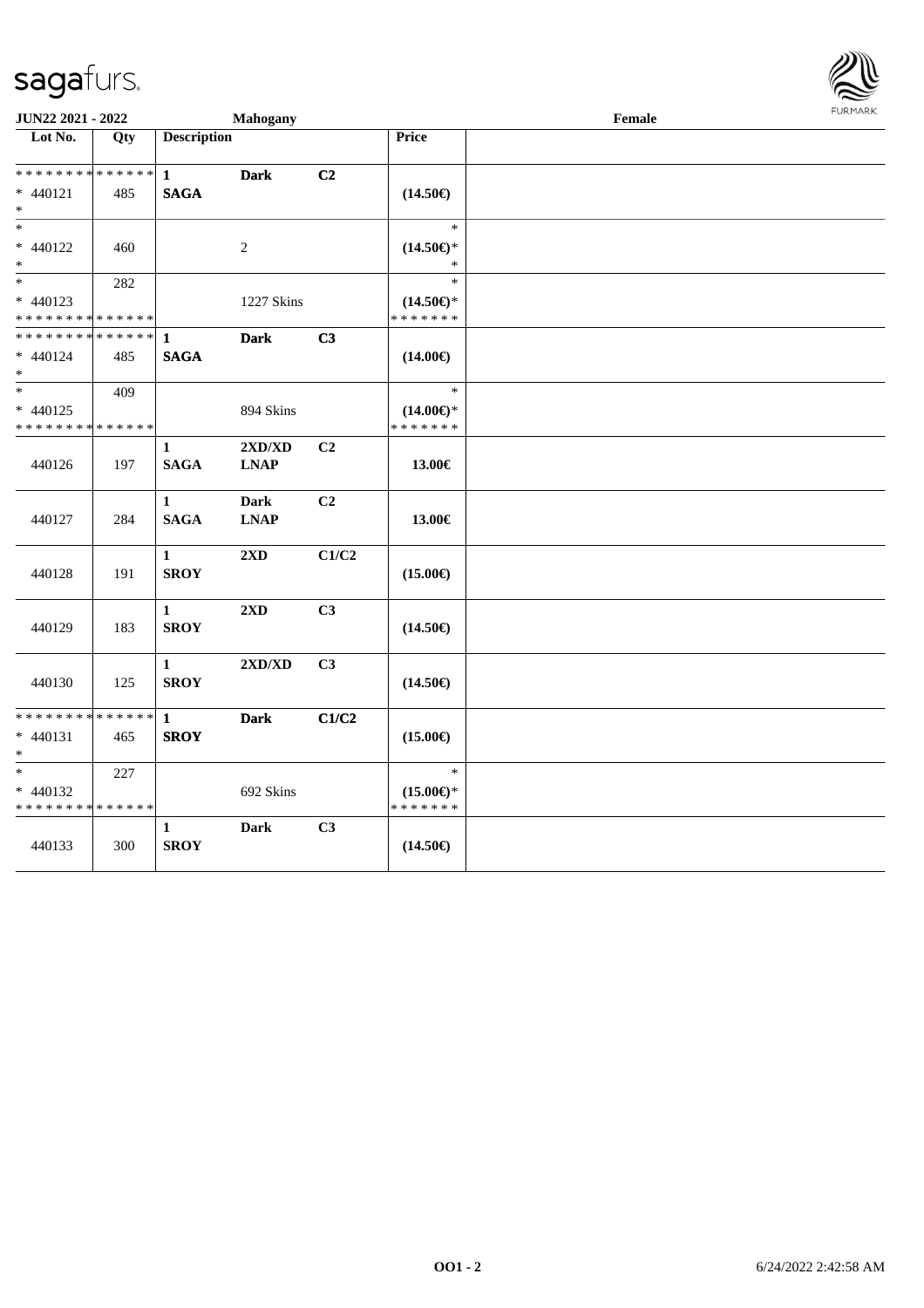

| JUN22 2021 - 2022                  |     |                    | <b>Mahogany</b>         |                |                     | Female |  |
|------------------------------------|-----|--------------------|-------------------------|----------------|---------------------|--------|--|
| Lot No.                            | Qty | <b>Description</b> |                         |                | Price               |        |  |
|                                    |     |                    |                         |                |                     |        |  |
| * * * * * * * * * * * * * * *      |     | $\mathbf{2}$       | $2\mathbf{X}\mathbf{D}$ | C2             |                     |        |  |
| $* 440161$                         | 505 | SI                 |                         |                | $(11.00\epsilon)$   |        |  |
| $\ast$                             |     |                    |                         |                |                     |        |  |
| $\overline{\ast}$                  |     |                    |                         |                | $\ast$              |        |  |
|                                    | 480 |                    |                         |                |                     |        |  |
| $* 440162$                         |     |                    | 985 Skins               |                | $(11.00\epsilon)$ * |        |  |
| * * * * * * * * * * * * * *        |     |                    |                         |                | * * * * * * *       |        |  |
|                                    |     | $\boldsymbol{2}$   | <b>XD</b>               | C1             |                     |        |  |
| 440163                             | 174 | SI                 |                         |                | $(11.00\epsilon)$   |        |  |
|                                    |     |                    |                         |                |                     |        |  |
| **************                     |     | $\overline{2}$     | $\mathbf{X}\mathbf{D}$  | C <sub>2</sub> |                     |        |  |
| $* 440164$                         | 505 | SI                 |                         |                | $(11.00\epsilon)$   |        |  |
| $\ast$                             |     |                    |                         |                |                     |        |  |
| $\ast$                             |     |                    |                         |                | $\ast$              |        |  |
| $* 440165$                         | 500 |                    | 2                       |                | $(11.00\epsilon)$ * |        |  |
| $\ast$                             |     |                    |                         |                | $\ast$              |        |  |
| $\ast$                             |     |                    |                         |                | $\ast$              |        |  |
|                                    | 96  |                    |                         |                |                     |        |  |
| $* 440166$                         |     |                    | 1101 Skins              |                | $(11.00\epsilon)$ * |        |  |
| * * * * * * * * * * * * * *        |     |                    |                         |                | * * * * * * *       |        |  |
|                                    |     | $\overline{2}$     | <b>Dark</b>             | C <sub>2</sub> |                     |        |  |
| 440167                             | 505 | SI                 |                         |                | $(11.00\epsilon)$   |        |  |
|                                    |     |                    |                         |                |                     |        |  |
|                                    |     | $\mathbf 2$        | <b>Dark</b>             | C3             |                     |        |  |
| 440168                             | 92  | SI                 |                         |                | $(11.00\epsilon)$   |        |  |
|                                    |     |                    |                         |                |                     |        |  |
| * * * * * * * * * * * * * *        |     | $\mathbf{2}$       | 2XD                     | C2             |                     |        |  |
|                                    |     |                    |                         |                |                     |        |  |
| * 440169                           | 505 | SI                 | <b>LNAP</b>             |                | $10.00 \in$         |        |  |
| $\ast$<br>$\overline{\phantom{1}}$ |     |                    |                         |                |                     |        |  |
|                                    | 267 |                    |                         |                | $\ast$              |        |  |
| * 440170                           |     |                    | 772 Skins               |                | $10.00 \in$         |        |  |
| * * * * * * * * * * * * * *        |     |                    |                         |                | * * * * * * *       |        |  |
| **************                     |     | $\overline{2}$     | <b>XD</b>               | C2             |                     |        |  |
| $* 440171$                         | 505 | SI                 | <b>LNAP</b>             |                | 10.00€              |        |  |
| $\ast$                             |     |                    |                         |                |                     |        |  |
| $\ast$                             | 247 |                    |                         |                | $\ast$              |        |  |
| * 440172                           |     |                    | 752 Skins               |                | $10.00 \in$         |        |  |
| **************                     |     |                    |                         |                | *******             |        |  |
| * * * * * * * * * * * * * * *      |     | $\overline{2}$     | <b>Dark</b>             | C2             |                     |        |  |
| $* 440173$                         | 505 | SI                 | <b>LNAP</b>             |                | $(10.00\epsilon)$   |        |  |
| $*$                                |     |                    |                         |                |                     |        |  |
|                                    |     |                    |                         |                |                     |        |  |
| $*$                                | 126 |                    |                         |                | $\ast$              |        |  |
| $* 440174$                         |     |                    | 631 Skins               |                | $(10.00\epsilon)$ * |        |  |
| * * * * * * * * * * * * * *        |     |                    |                         |                | * * * * * * *       |        |  |
| * * * * * * * * * * * * * * *      |     | $\mathbf{2}$       | $2\mathbf{X}\mathbf{D}$ | C <sub>2</sub> |                     |        |  |
| $* 440175$                         | 485 | <b>SAGA</b>        |                         |                | $(14.00\epsilon)$   |        |  |
| $*$                                |     |                    |                         |                |                     |        |  |
| $\ast$                             |     |                    |                         |                | $\ast$              |        |  |
| $* 440176$                         | 460 |                    | $\overline{c}$          |                | $(14.00\epsilon)$ * |        |  |
| $*$                                |     |                    |                         |                | $\ast$              |        |  |
| $*$                                |     |                    |                         |                | $\ast$              |        |  |
| $* 440177$                         |     |                    |                         |                |                     |        |  |
|                                    | 460 |                    | 3                       |                | $(14.00\epsilon)$ * |        |  |
| $*$                                |     |                    |                         |                | $\ast$<br>$\ast$    |        |  |
| $\ast$                             |     |                    |                         |                |                     |        |  |
| * 440178                           | 460 |                    | 4                       |                | $(14.00\epsilon)$ * |        |  |
| $\ast$                             |     |                    |                         |                | $\ast$              |        |  |
| $\ast$                             |     |                    |                         |                | $\ast$              |        |  |
| * 440179                           | 460 |                    | 5                       |                | $(14.00\epsilon)$ * |        |  |
| $*$                                |     |                    |                         |                | $\ast$              |        |  |
| $*$                                |     |                    |                         |                | $\ast$              |        |  |
| * 440180                           | 460 |                    | 6                       |                | $(14.00\epsilon)$ * |        |  |
| $*$                                |     |                    |                         |                | $\ast$              |        |  |
|                                    |     |                    |                         |                |                     |        |  |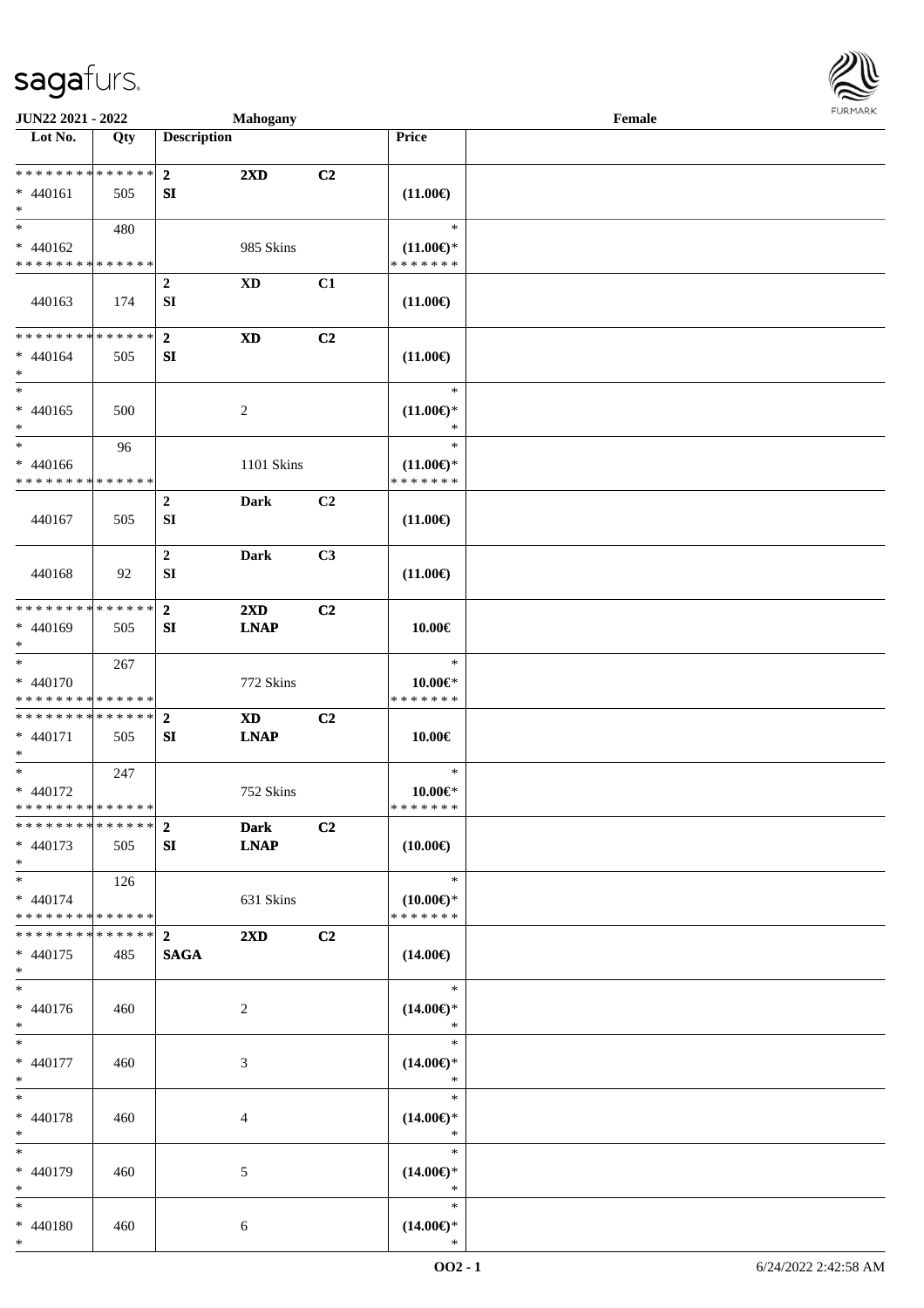

| <b>JUN22 2021 - 2022</b>                    |     |                    | Mahogany   |                |                                      | Female |  |  |  |  |
|---------------------------------------------|-----|--------------------|------------|----------------|--------------------------------------|--------|--|--|--|--|
| Lot No.                                     | Qty | <b>Description</b> |            |                | Price                                |        |  |  |  |  |
| $*$                                         |     | $\boldsymbol{2}$   | 2XD        | C <sub>2</sub> | $\ast$                               |        |  |  |  |  |
| * 440181<br>$\ast$                          | 460 | <b>SAGA</b>        |            |                | $(14.00\epsilon)$ *<br>*             |        |  |  |  |  |
| $*$                                         | 333 |                    |            |                | $*$                                  |        |  |  |  |  |
| $* 440182$<br>* * * * * * * * * * * * * *   |     |                    | 3578 Skins |                | $(14.00\epsilon)$ *<br>* * * * * * * |        |  |  |  |  |
| ************** 2                            |     |                    | <b>XD</b>  | C1             |                                      |        |  |  |  |  |
| $* 440183$<br>$*$                           | 486 | <b>SAGA</b>        |            |                | $(14.00\epsilon)$                    |        |  |  |  |  |
| $*$                                         | 146 |                    |            |                | $*$                                  |        |  |  |  |  |
| * 440184<br>* * * * * * * * * * * * * *     |     |                    | 632 Skins  |                | $(14.00\epsilon)$ *<br>* * * * * * * |        |  |  |  |  |
| ************** 2                            |     |                    | <b>XD</b>  | C <sub>3</sub> |                                      |        |  |  |  |  |
| $* 440185$<br>$*$                           | 485 | <b>SAGA</b>        |            |                | 13.50€                               |        |  |  |  |  |
| $*$                                         | 328 |                    |            |                | $\ast$                               |        |  |  |  |  |
| $* 440186$<br>* * * * * * * * * * * * * * * |     |                    | 813 Skins  |                | $(13.50\epsilon)$ *<br>* * * * * * * |        |  |  |  |  |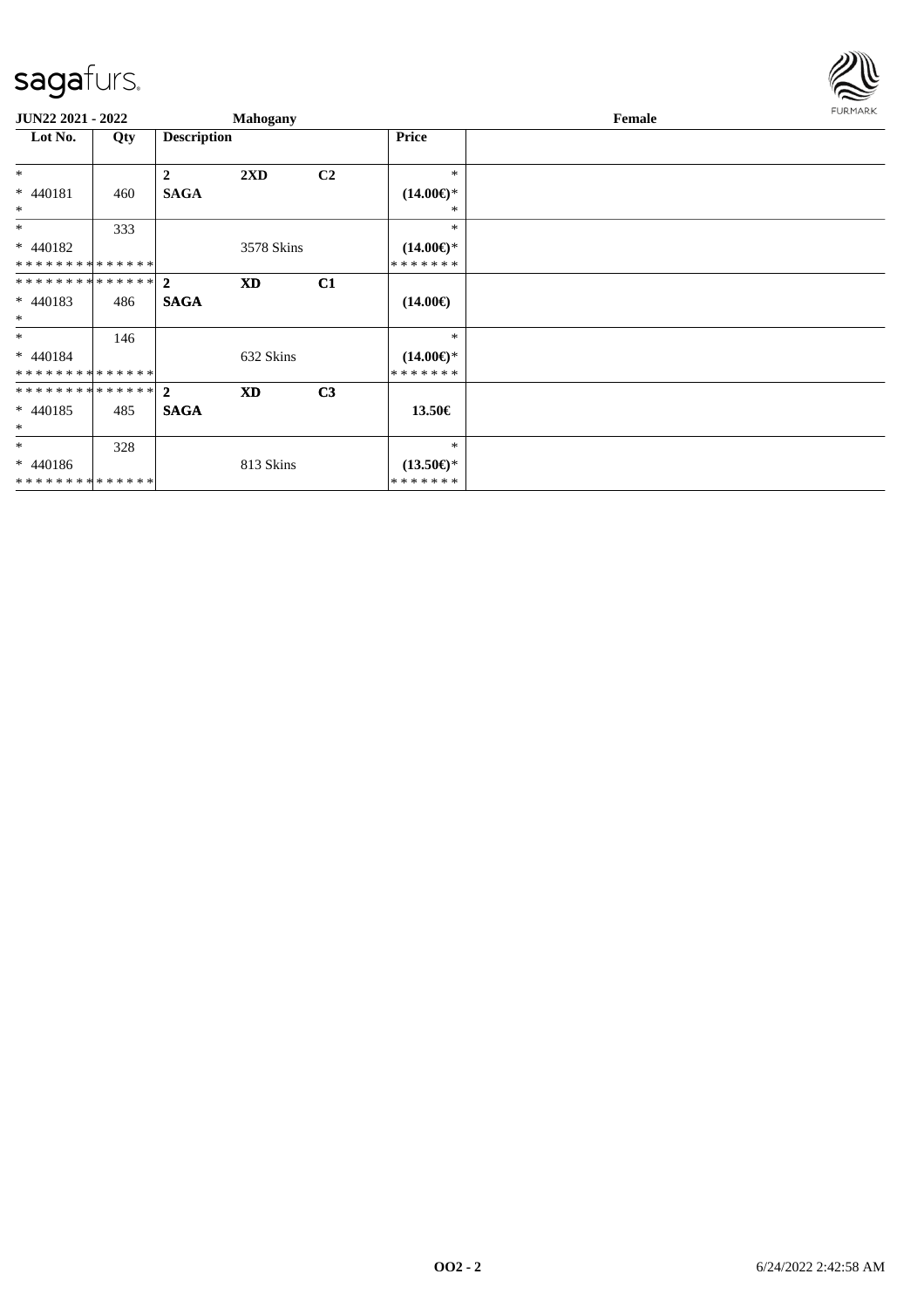

| JUN22 2021 - 2022                                   |     |                                | <b>Mahogany Velvet</b>                       |       |                                          | $\ensuremath{\textnormal{\textbf{Female}}}$ | <b>LOKINKY</b> |
|-----------------------------------------------------|-----|--------------------------------|----------------------------------------------|-------|------------------------------------------|---------------------------------------------|----------------|
| Lot No.                                             | Qty | <b>Description</b>             |                                              |       | Price                                    |                                             |                |
| 440221                                              | 243 | 20<br>${\bf S}{\bf I}$         | $2{\bf X}{\bf D}$<br><b>VELV1</b>            | C1/C2 | $(18.00\epsilon)$                        |                                             |                |
| 440222                                              | 110 | $20\,$<br>${\bf S}{\bf I}$     | $2{\bf X}{\bf D}/{\bf X}{\bf D}$<br>VELV1    | C3    | 17.50€                                   |                                             |                |
| 440223                                              | 375 | 20<br>${\bf S}{\bf I}$         | <b>Dark</b><br><b>VELV1</b>                  | C1/C2 | $(18.00\epsilon)$                        |                                             |                |
| 440224                                              | 115 | 20<br>${\bf S}{\bf I}$         | <b>Dark</b><br><b>VELV1</b>                  | C3    | 17.50€                                   |                                             |                |
| 440225                                              | 242 | ${\bf 20}$<br>${\bf S}{\bf I}$ | $2{\bf X}{\bf D}$<br>VELV2                   | C1/C2 | 19.00€                                   |                                             |                |
| 440226                                              | 372 | $20\,$<br>${\bf S}{\bf I}$     | <b>Dark</b><br>VELV2                         | C1/C2 | 19.00€                                   |                                             |                |
| 440227                                              | 158 | 20<br>${\bf S}{\bf I}$         | $\bold{X}\bold{D}/\bold{D}\bold{K}$<br>VELV2 | C3    | 18.50€                                   |                                             |                |
| 440228                                              | 139 | 20<br>$\mathbf{SAGA}$          | 2XD<br><b>VELV1</b>                          | C1    | 20.50€                                   |                                             |                |
| 440229                                              | 378 | 20<br><b>SAGA</b>              | $2{\bf X}{\bf D}$<br><b>VELV1</b>            | C2    | $(20.50\epsilon)$                        |                                             |                |
| 440230                                              | 105 | 20<br><b>SAGA</b>              | $2{\bf X}{\bf D}$<br><b>VELV1</b>            | C3    | $(20.00\epsilon)$                        |                                             |                |
| 440231                                              | 169 | 20<br><b>SAGA</b>              | <b>Dark</b><br><b>VELV1</b>                  | C1    | 20.50€                                   |                                             |                |
| **************<br>$* 440232$<br>$\star$             | 425 | 20<br><b>SAGA</b>              | <b>Dark</b><br><b>VELV1</b>                  | C2    | $20.50\in$                               |                                             |                |
| $\ast$<br>$* 440233$<br>* * * * * * * * * * * * * * | 171 |                                | 596 Skins                                    |       | $\ast$<br>20.50€*<br>* * * * * * *       |                                             |                |
| 440234                                              | 243 | 20<br><b>SAGA</b>              | Dark<br><b>VELV1</b>                         | C3    | $(20.00\epsilon)$                        |                                             |                |
| 440235                                              | 163 | 20<br><b>SAGA</b>              | $2\mathbf{X}\mathbf{D}$<br>VELV2             | C1    | 21.00€                                   |                                             |                |
| 440236                                              | 362 | 20<br><b>SAGA</b>              | 2XD<br><b>VELV2</b>                          | C2    | 21.00€                                   |                                             |                |
| 440237                                              | 158 | 20<br><b>SAGA</b>              | $2\text{XD}$<br>VELV2                        | C3    | 21.00€                                   |                                             |                |
| 440238                                              | 191 | 20<br><b>SAGA</b>              | <b>Dark</b><br>VELV2                         | C1    | 21.00€                                   |                                             |                |
| * * * * * * * * * * * * * * *<br>* 440239<br>$*$    | 425 | 20<br><b>SAGA</b>              | <b>Dark</b><br>VELV2                         | C2    | 21.00€                                   |                                             |                |
| $\ast$<br>$* 440240$<br>* * * * * * * * * * * * * * | 169 |                                | 594 Skins                                    |       | $\ast$<br>$21.00 \in$ *<br>* * * * * * * |                                             |                |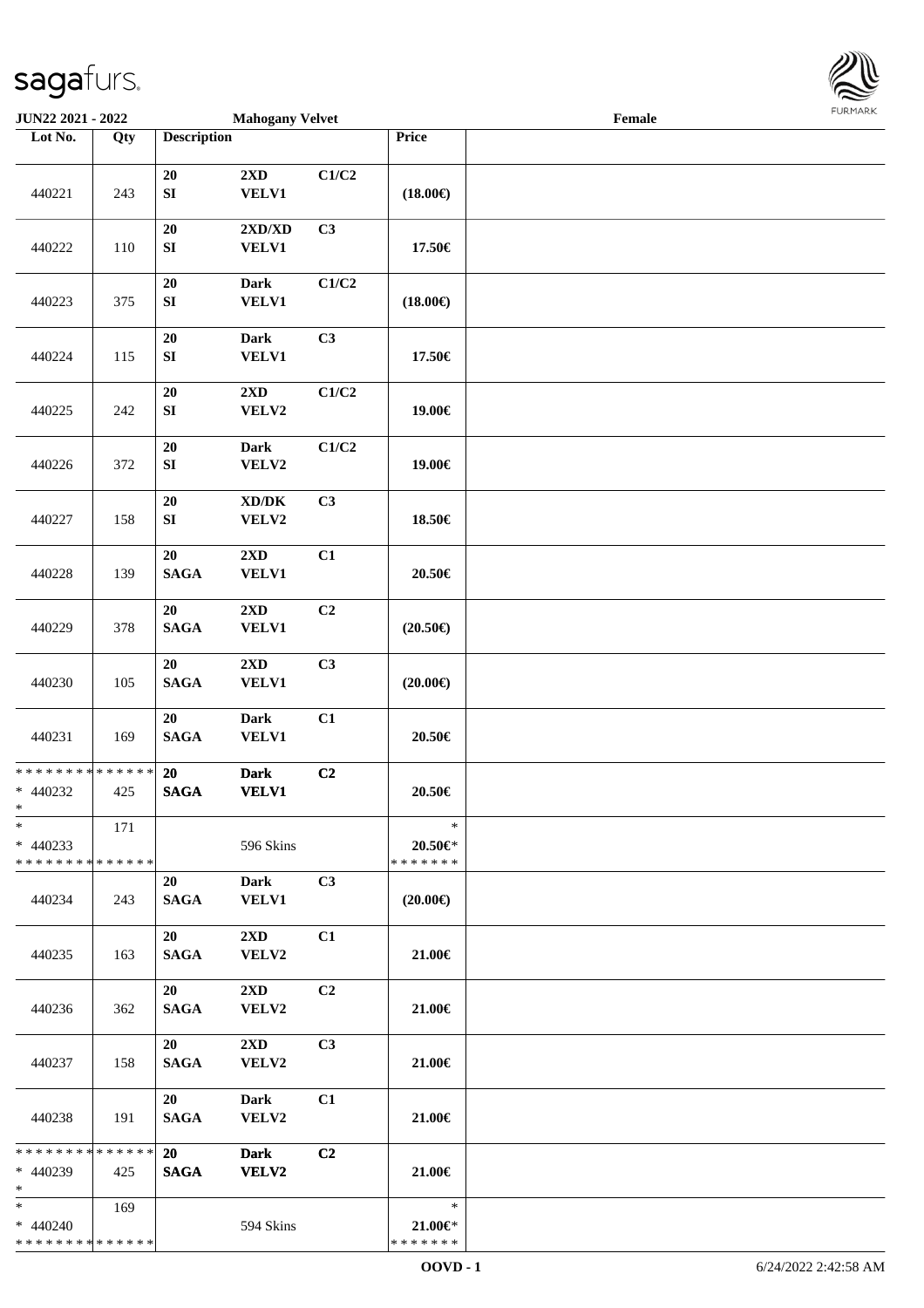| JUN22 2021 - 2022 |     | <b>Mahogany Velvet</b> |                                                     |                   |                   | $\ensuremath{\textnormal{\textbf{Female}}}$ |  |  |  |  |
|-------------------|-----|------------------------|-----------------------------------------------------|-------------------|-------------------|---------------------------------------------|--|--|--|--|
| Lot No.           | Qty | <b>Description</b>     |                                                     |                   | Price             |                                             |  |  |  |  |
| 440241            | 216 | 20<br><b>SAGA</b>      | <b>Dark</b><br>VELV2                                | C3                | $21.00 \in$       |                                             |  |  |  |  |
| 440242            | 439 | 20<br><b>SAGA</b>      | $\mathbf{ALL}$<br>VELV2                             | C2<br><b>OPEN</b> | 19.00€            |                                             |  |  |  |  |
| 440243            | 98  | 20<br><b>SROY</b>      | 2XD<br><b>VELV1</b>                                 | C1                | $(21.00\epsilon)$ |                                             |  |  |  |  |
| 440244            | 165 | 20<br><b>SROY</b>      | 2XD<br><b>VELV1</b>                                 | C2                | $(21.00\epsilon)$ |                                             |  |  |  |  |
| 440245            | 102 | 20<br><b>SROY</b>      | <b>Dark</b><br><b>VELV1</b>                         | C1                | $(21.00\epsilon)$ |                                             |  |  |  |  |
| 440246            | 226 | 20<br><b>SROY</b>      | <b>Dark</b><br><b>VELV1</b>                         | C2                | $(21.00\epsilon)$ |                                             |  |  |  |  |
| 440247            | 134 | 20<br><b>SROY</b>      | $\bold{X}\bold{D}/\bold{D}\bold{K}$<br><b>VELV1</b> | C3                | $(20.50\epsilon)$ |                                             |  |  |  |  |
| 440248            | 104 | 20<br><b>SROY</b>      | 2XD<br>VELV2                                        | C1                | 22.50€            |                                             |  |  |  |  |
| 440249            | 130 | $20\,$<br><b>SROY</b>  | 2XD<br>VELV2                                        | C2                | 22.50€            |                                             |  |  |  |  |
| 440250            | 119 | 20<br><b>SROY</b>      | <b>Dark</b><br>VELV2                                | C1                | 22.50€            |                                             |  |  |  |  |
| 440251            | 207 | 20<br><b>SROY</b>      | <b>Dark</b><br>VELV2                                | C2                | 22.50€            |                                             |  |  |  |  |
| 440252            | 139 | 20<br><b>SROY</b>      | $\bold{X}\bold{D}/\bold{D}\bold{K}$<br>VELV2        | C3                | 22.50€            |                                             |  |  |  |  |

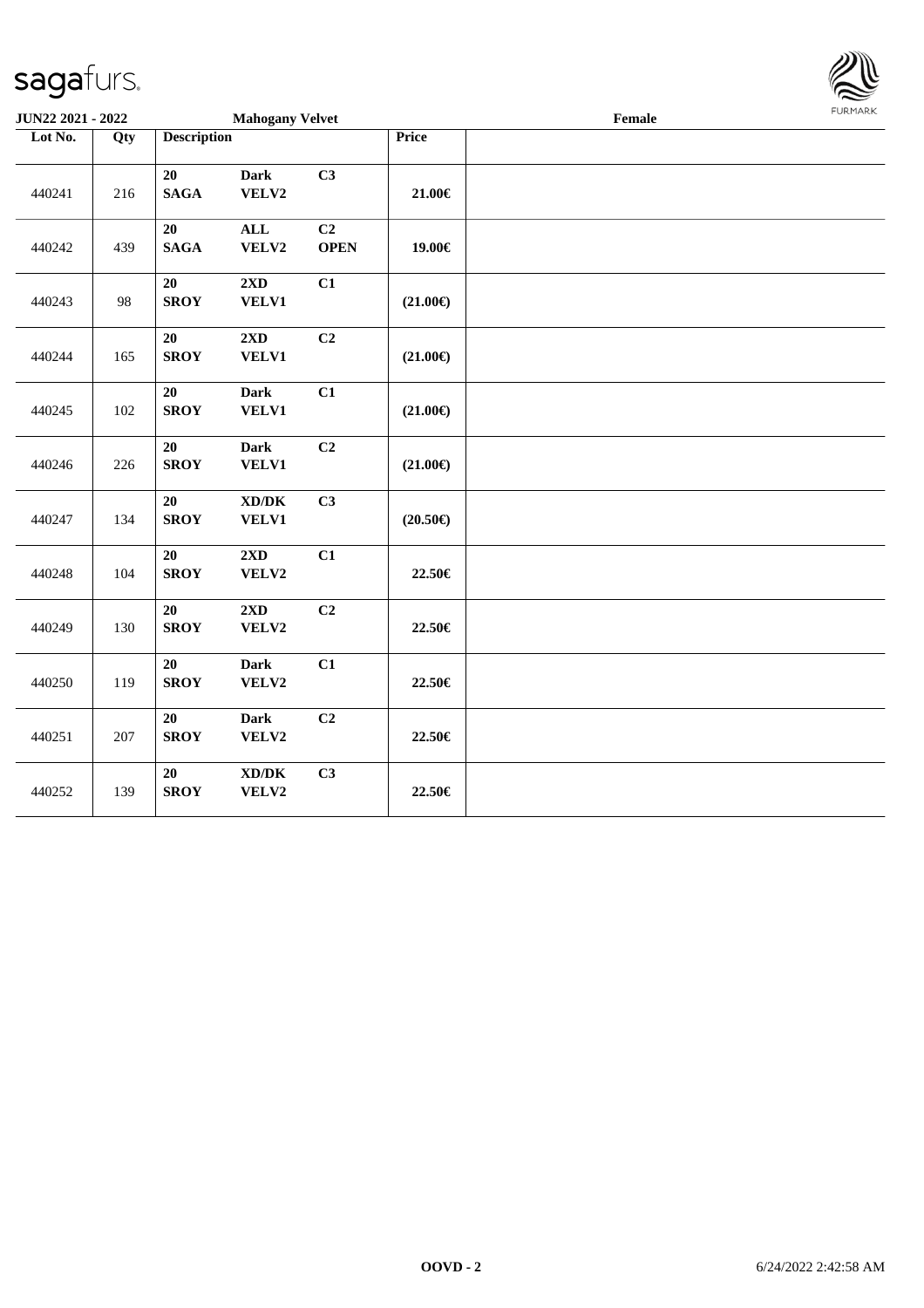

| JUN22 2021 - 2022                                                |     |                                | <b>Mahogany Velvet</b>                  |       |                                                | Female |  |
|------------------------------------------------------------------|-----|--------------------------------|-----------------------------------------|-------|------------------------------------------------|--------|--|
| Lot No.                                                          | Qty | <b>Description</b>             |                                         |       | Price                                          |        |  |
| 440281                                                           | 144 | $\bf{0}$<br>SI                 | 2XD<br><b>VELV1</b>                     | C1    | $(15.00\epsilon)$                              |        |  |
| * * * * * * * * * * * * * *<br>$* 440282$<br>$\ast$              | 465 | $\mathbf 0$<br>SI              | $2\mathbf{X}\mathbf{D}$<br><b>VELV1</b> | C2    | $(15.00\epsilon)$                              |        |  |
| $\overline{\ast}$<br>$* 440283$<br>* * * * * * * * * * * * * *   | 302 |                                | 767 Skins                               |       | $\ast$<br>$(15.00\epsilon)$ *<br>* * * * * * * |        |  |
| 440284                                                           | 337 | $\bf{0}$<br>SI                 | 2XD<br><b>VELV1</b>                     | C3    | 14.50€                                         |        |  |
| 440285                                                           | 354 | $\boldsymbol{0}$<br>SI         | <b>Dark</b><br>VELV1                    | C1    | $(15.00\epsilon)$                              |        |  |
| * * * * * * * * * * * * * *<br>$* 440286$<br>$\ast$              | 465 | $\mathbf 0$<br>SI              | <b>Dark</b><br><b>VELV1</b>             | C2    | $(15.00\epsilon)$                              |        |  |
| $\ast$<br>$* 440287$<br>$\ast$                                   | 440 |                                | $\overline{c}$                          |       | $\ast$<br>$(15.00\epsilon)$ *<br>$\ast$        |        |  |
| $\ast$<br>* 440288<br>* * * * * * * * <mark>* * * * * * *</mark> | 410 |                                | 1315 Skins                              |       | $\ast$<br>$(15.00\epsilon)$ *<br>* * * * * * * |        |  |
| * * * * * * * * * * * * * *<br>* 440289<br>$\ast$                | 465 | $\mathbf 0$<br>SI              | <b>Dark</b><br><b>VELV1</b>             | C3    | 14.50€                                         |        |  |
| $\ast$<br>* 440290<br>* * * * * * * * * * * * * *                | 88  |                                | 553 Skins                               |       | $\ast$<br>14.50€*<br>* * * * * * *             |        |  |
| 440291                                                           | 324 | $\boldsymbol{0}$<br>${\bf SI}$ | 2XD<br>VELV2                            | C1/C2 | $(16.00\epsilon)$                              |        |  |
| 440292                                                           | 111 | $\bf{0}$<br>SI                 | 2XD<br>VELV2                            | C3    | $(15.50\epsilon)$                              |        |  |
| 440293                                                           | 154 | $\bf{0}$<br>SI                 | <b>Dark</b><br>VELV2                    | C1    | $(16.00\epsilon)$                              |        |  |
| 440294                                                           | 448 | $\bf{0}$<br>SI                 | Dark<br>VELV2                           | C2    | $(16.00\epsilon)$                              |        |  |
| 440295                                                           | 321 | $\bf{0}$<br>SI                 | Dark<br>VELV2                           | C3    | $(15.50\epsilon)$                              |        |  |
| 440296                                                           | 418 | $\mathbf{0}$<br><b>SAGA</b>    | 2XD<br><b>VELV1</b>                     | C1    | 17.50€                                         |        |  |
| * * * * * * * * * * * * * * *<br>* 440297<br>$\ast$              | 445 | $\mathbf{0}$<br><b>SAGA</b>    | $2\mathbf{X}\mathbf{D}$<br><b>VELV1</b> | C2    | $(17.50\in)$                                   |        |  |
| $\ast$<br>* 440298<br>$\ast$                                     | 420 |                                | $\overline{c}$                          |       | $\ast$<br>$(17.50\epsilon)$ *<br>$\ast$        |        |  |
| $\ast$<br>* 440299<br>$\ast$                                     | 420 |                                | 3                                       |       | $\ast$<br>$(17.50\epsilon)$ *<br>$\ast$        |        |  |
| $*$<br>* 440300<br>* * * * * * * * * * * * * *                   | 239 |                                | 1524 Skins                              |       | $\ast$<br>$(17.50\epsilon)$ *<br>* * * * * * * |        |  |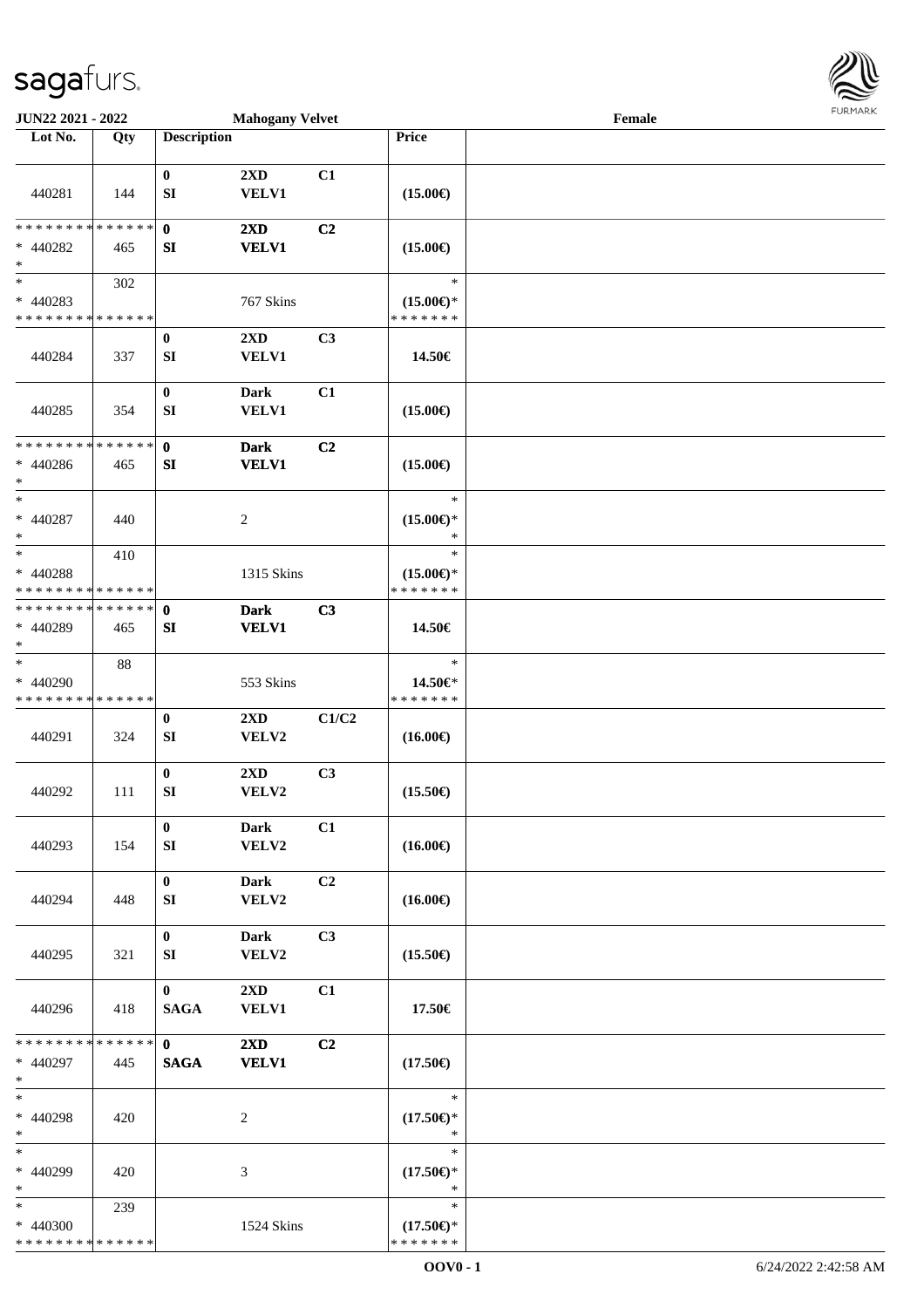| JUN22 2021 - 2022                                        |       |                             | <b>Mahogany Velvet</b>                  |                |                                                | Female | 1.91111111 |
|----------------------------------------------------------|-------|-----------------------------|-----------------------------------------|----------------|------------------------------------------------|--------|------------|
| Lot No.                                                  | Qty   | <b>Description</b>          |                                         |                | Price                                          |        |            |
| 440301                                                   | 418   | $\mathbf{0}$<br><b>SAGA</b> | 2XD<br>VELV1                            | C3             | $(17.00\epsilon)$                              |        |            |
| * * * * * * * * * * * * * * *<br>$* 440302$<br>$*$       | 445   | $\mathbf{0}$<br><b>SAGA</b> | <b>Dark</b><br><b>VELV1</b>             | C1             | 17.50€                                         |        |            |
| $*$<br>$* 440303$<br>* * * * * * * * * * * * * *         | 272   |                             | 717 Skins                               |                | $\ast$<br>17.50€*<br>* * * * * * *             |        |            |
| * * * * * * * * * * * * * * *<br>$* 440304$<br>$*$       | 445   | $\mathbf{0}$<br><b>SAGA</b> | <b>Dark</b><br><b>VELV1</b>             | C <sub>2</sub> | 17.50€                                         |        |            |
| $\overline{\phantom{0}}$<br>$* 440305$<br>$*$            | 420   |                             | 2                                       |                | $\ast$<br>17.50€*<br>$\ast$                    |        |            |
| $*$<br>$* 440306$<br>$*$                                 | 420   |                             | $\mathfrak{Z}$                          |                | $\ast$<br>17.50€*<br>$\ast$                    |        |            |
| $*$<br>* 440307<br>$*$                                   | 420   |                             | 4                                       |                | $\ast$<br>$(17.50\epsilon)$ *<br>$\ast$        |        |            |
| $\ast$<br>$* 440308$<br>$*$                              | 440   |                             | 5                                       |                | $\ast$<br>$(17.50\epsilon)$ *<br>$\ast$        |        |            |
| $*$<br>* 440309<br>* * * * * * * * * * * * * *           | 212   |                             | 2357 Skins                              |                | $\ast$<br>$(17.50\epsilon)$ *<br>* * * * * * * |        |            |
| * * * * * * * * * * * * * * *<br>* 440310<br>$*$         | 445   | $\mathbf{0}$<br><b>SAGA</b> | <b>Dark</b><br><b>VELV1</b>             | C3             | $(17.00\epsilon)$                              |        |            |
| $*$<br>$* 440311$<br>$*$                                 | 420   |                             | 2                                       |                | $\ast$<br>$(17.00\epsilon)$ *<br>$\ast$        |        |            |
| $*$<br>$* 440312$<br>* * * * * * * * * * * * * *         | 189   |                             | 1054 Skins                              |                | $\ast$<br>$(17.00\epsilon)$ *<br>* * * * * * * |        |            |
| * * * * * * * * * * * * * * *<br>$* 440313$<br>$*$ $-$   | 445   | $\mathbf{0}$<br><b>SAGA</b> | $2\mathbf{X}\mathbf{D}$<br><b>VELV2</b> | C1             | 18.00€                                         |        |            |
| $*$<br>$* 440314$<br>* * * * * * * * * * * * * * *       | 119   |                             | 564 Skins                               |                | $\ast$<br>18.00€*<br>* * * * * * *             |        |            |
| ************** 0<br>$* 440315$<br>$*$                    | 445   | <b>SAGA</b>                 | $2\mathbf{X}\mathbf{D}$<br><b>VELV2</b> | C2             | 18.00€                                         |        |            |
| $*$<br>$* 440316$<br>$*$                                 | 420   |                             | 2                                       |                | $\ast$<br>18.00€*<br>$\ast$                    |        |            |
| $*$<br>* 440317<br>$*$                                   | 420   |                             | 3                                       |                | $\ast$<br>$(18.00\epsilon)$ *<br>$\ast$        |        |            |
| $*$ $*$<br>* 440318<br>* * * * * * * * * * * * * *       | 351   |                             | 1636 Skins                              |                | $\ast$<br>$(18.00\epsilon)$ *<br>* * * * * * * |        |            |
| * * * * * * * * * * * * * * *<br>$* 440319$<br>$*$       | - 445 | $\mathbf{0}$<br><b>SAGA</b> | $2\mathbf{X}\mathbf{D}$<br><b>VELV2</b> | C <sub>3</sub> | 17.50€                                         |        |            |
| $*$ and $*$<br>$* 440320$<br>* * * * * * * * * * * * * * | 267   |                             | 712 Skins                               |                | $\ast$<br>17.50 $\in$ *<br>* * * * * * *       |        |            |

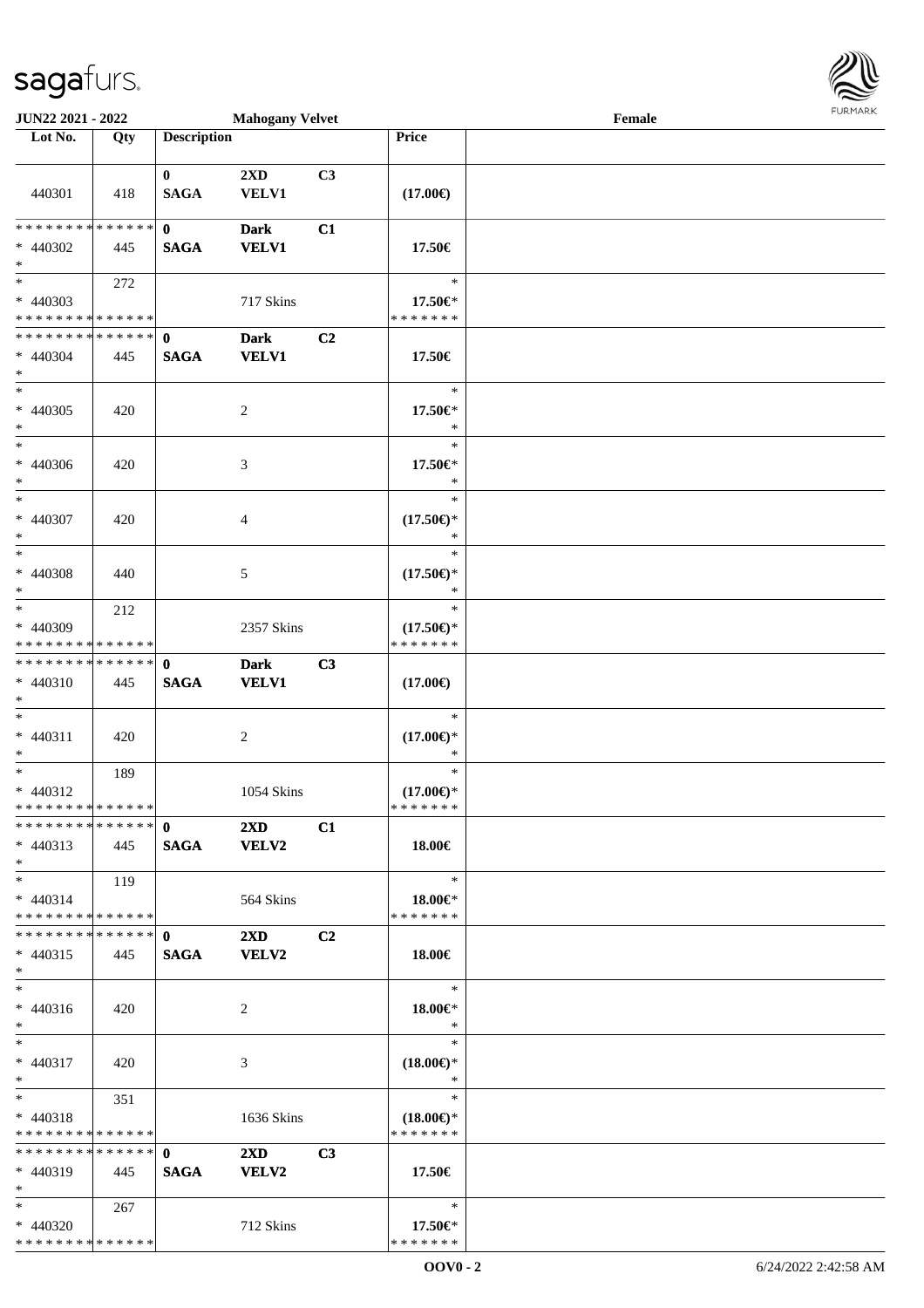| <b>JUN22 2021 - 2022</b>                                                        |     |                             | <b>Mahogany Velvet</b>                  |                               |                                    | Female |  |
|---------------------------------------------------------------------------------|-----|-----------------------------|-----------------------------------------|-------------------------------|------------------------------------|--------|--|
| Lot No.                                                                         | Qty | <b>Description</b>          |                                         |                               | Price                              |        |  |
| * 440321                                                                        | 445 | $\mathbf{0}$<br><b>SAGA</b> | <b>Dark</b><br>VELV2                    | C1                            | 18.00€                             |        |  |
| $*$<br>* 440322<br>$\ast$                                                       | 420 |                             | 2                                       |                               | $\ast$<br>18.00€*<br>$\ast$        |        |  |
| $\overline{\mathbf{r}}$<br>* 440323<br>* * * * * * * * <mark>* * * * * *</mark> | 263 |                             | 1128 Skins                              |                               | $\ast$<br>18.00€*<br>* * * * * * * |        |  |
| * * * * * * * * * * * * * * <mark>*</mark><br>* 440324<br>$*$                   | 445 | $\mathbf{0}$<br><b>SAGA</b> | <b>Dark</b><br><b>VELV2</b>             | C <sub>2</sub>                | 18.00€                             |        |  |
| * 440325<br>$*$                                                                 | 420 |                             | 2                                       |                               | $\ast$<br>18.00€*<br>$\ast$        |        |  |
| $*$<br>* 440326<br>$*$                                                          | 420 |                             | 3                                       |                               | $\ast$<br>$18.00 \in$<br>$\ast$    |        |  |
| $\ast$<br>* 440327<br>$*$                                                       | 420 |                             | $\overline{4}$                          |                               | $\ast$<br>18.00€*<br>$\ast$        |        |  |
| $\ast$<br>$* 440328$<br>$\ast$                                                  | 420 |                             | 5                                       |                               | $\ast$<br>18.00€*<br>$\ast$        |        |  |
| $*$<br>* 440329<br>$\ast$                                                       | 420 |                             | 6                                       |                               | $\ast$<br>18.00€*<br>$\ast$        |        |  |
| $\ddot{\ast}$<br>* 440330<br>$*$                                                | 420 |                             | $\tau$                                  |                               | $\ast$<br>18.00€*<br>$\ast$        |        |  |
| $\ast$<br>* 440331<br>* * * * * * * * <mark>* * * * * *</mark>                  | 65  |                             | 3030 Skins                              |                               | $\ast$<br>18.00€*<br>*******       |        |  |
| * * * * * * * * * * * * * * <mark>*</mark><br>* 440332<br>$*$ $-$               | 445 | $\mathbf{0}$<br><b>SAGA</b> | <b>Dark</b><br><b>VELV2</b>             | C3                            | 17.50€                             |        |  |
| $\ast$<br>* 440333<br>$\ast$                                                    | 420 |                             | 2                                       |                               | $\ast$<br>17.50€*<br>$\ast$        |        |  |
| $\ast$<br>$* 440334$<br>* * * * * * * * * * * * * * *                           | 346 |                             | 1211 Skins                              |                               | $\ast$<br>17.50€*<br>* * * * * * * |        |  |
| 440335                                                                          | 466 | $\bf{0}$<br><b>SAGA</b>     | <b>ALL</b><br>VELV2                     | C <sub>2</sub><br><b>OPEN</b> | 17.00€                             |        |  |
| 440336                                                                          | 324 | $\mathbf{0}$<br><b>IA</b>   | ALL<br><b>VELV1</b>                     | C2<br>COR1                    | 15.00€                             |        |  |
| 440337                                                                          | 342 | $\mathbf{0}$<br><b>SROY</b> | $2\mathbf{X}\mathbf{D}$<br><b>VELV1</b> | C1                            | 19.00€                             |        |  |
| * * * * * * * * * * * * * * <mark>*</mark><br>$* 440338$<br>$*$                 | 425 | $\mathbf{0}$<br><b>SROY</b> | $2\mathbf{X}\mathbf{D}$<br><b>VELV1</b> | C <sub>2</sub>                | 18.00€                             |        |  |
| $\ast$<br>* 440339<br>* * * * * * * * * * * * * * *                             | 417 |                             | 842 Skins                               |                               | $\ast$<br>18.00€*<br>*******       |        |  |
| 440340                                                                          | 222 | $\bf{0}$<br><b>SROY</b>     | $2\mathbf{X}\mathbf{D}$<br><b>VELV1</b> | C3                            | 17.50€                             |        |  |

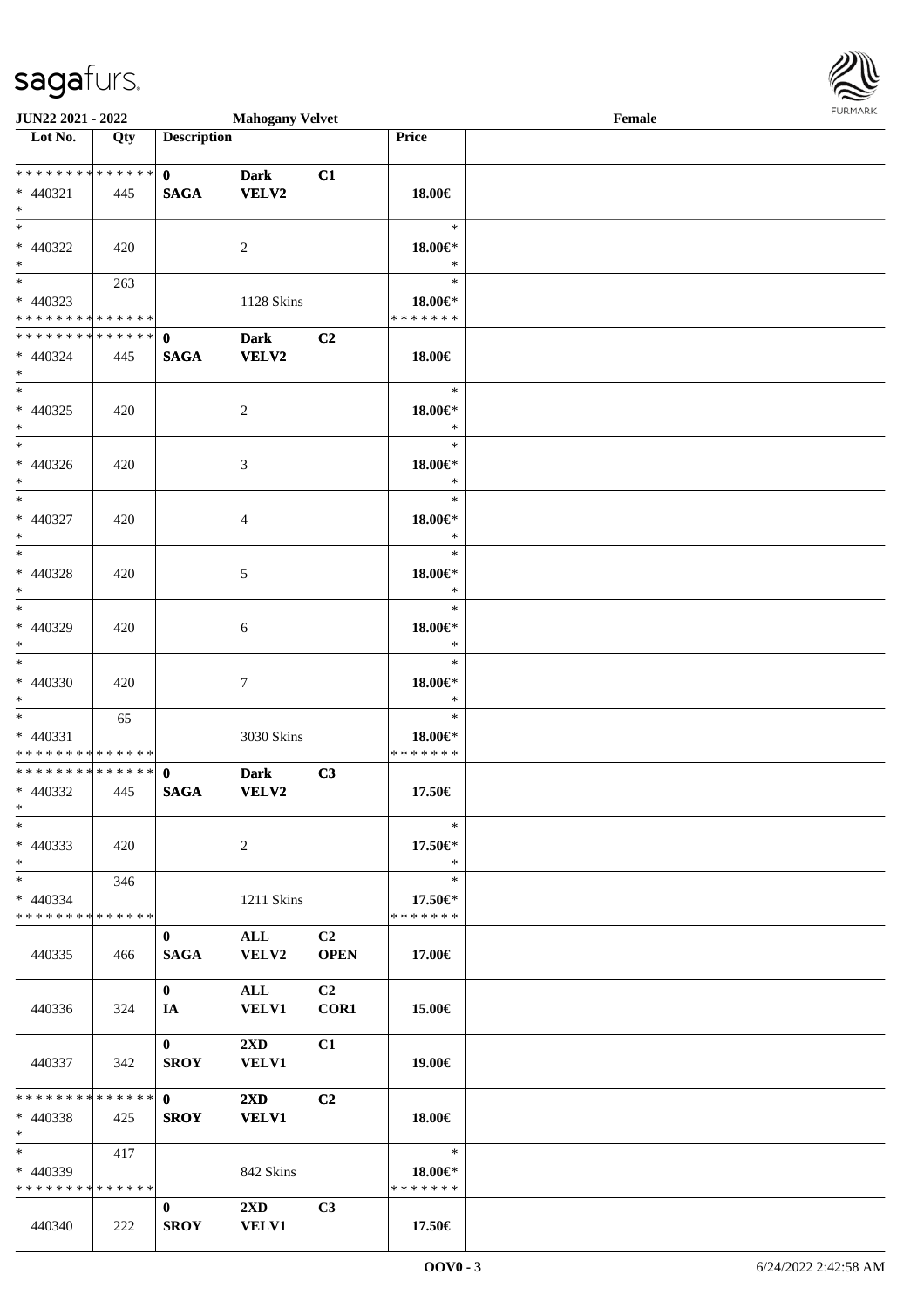| JUN22 2021 - 2022<br><b>Mahogany Velvet</b>                           |     |                             |                                  |    |                                    | Female | <b>FURPIARA</b> |
|-----------------------------------------------------------------------|-----|-----------------------------|----------------------------------|----|------------------------------------|--------|-----------------|
| Lot No.                                                               | Qty | <b>Description</b>          |                                  |    | Price                              |        |                 |
| 440341                                                                | 412 | $\bf{0}$<br><b>SROY</b>     | Dark<br><b>VELV1</b>             | C1 | 18.00€                             |        |                 |
| * * * * * * * * * * * * * * *<br>$* 440342$<br>$*$                    | 425 | $\mathbf{0}$<br><b>SROY</b> | <b>Dark</b><br><b>VELV1</b>      | C2 | 18.00€                             |        |                 |
| $\ast$<br>$* 440343$<br>$*$                                           | 400 |                             | 2                                |    | $\ast$<br>18.00€*<br>$\ast$        |        |                 |
| $\overline{\phantom{0}}$<br>$* 440344$<br>* * * * * * * * * * * * * * | 258 |                             | 1083 Skins                       |    | $\ast$<br>18.00€*<br>* * * * * * * |        |                 |
| * * * * * * * * * * * * * * *<br>$* 440345$<br>$*$                    | 425 | $\mathbf 0$<br><b>SROY</b>  | <b>Dark</b><br><b>VELV1</b>      | C3 | 17.50€                             |        |                 |
| $\ast$<br>$* 440346$<br>* * * * * * * * * * * * * * *                 | 56  |                             | 481 Skins                        |    | $\ast$<br>17.50€*<br>* * * * * * * |        |                 |
| 440347                                                                | 400 | $\bf{0}$<br><b>SROY</b>     | $2\mathbf{X}\mathbf{D}$<br>VELV2 | C1 | 19.50€                             |        |                 |
| * * * * * * * * * * * * * *<br>$* 440348$<br>$*$                      | 425 | $\mathbf{0}$<br><b>SROY</b> | $2\mathbf{X}\mathbf{D}$<br>VELV2 | C2 | 20.00€                             |        |                 |
| $\ast$<br>$* 440349$<br>* * * * * * * * * * * * * *                   | 298 |                             | 723 Skins                        |    | $\ast$<br>19.50€*<br>* * * * * * * |        |                 |
| 440350                                                                | 270 | $\bf{0}$<br><b>SROY</b>     | 2XD<br>VELV2                     | C3 | 19.50€                             |        |                 |
| 440351                                                                | 417 | $\bf{0}$<br><b>SROY</b>     | <b>Dark</b><br>VELV2             | C1 | 19.50€                             |        |                 |
| * * * * * * * * * * * * * * *<br>$* 440352$<br>$x =$                  | 425 | $\mathbf{0}$<br><b>SROY</b> | <b>Dark</b><br><b>VELV2</b>      | C2 | 19.50€                             |        |                 |
| $\ast$<br>$* 440353$<br>$*$                                           | 400 |                             | $\sqrt{2}$                       |    | $\ast$<br>19.50 $\in$ *<br>$\ast$  |        |                 |
| $\ast$<br>* 440354<br>* * * * * * * * * * * * * *                     | 128 |                             | 953 Skins                        |    | $\ast$<br>19.50€*<br>* * * * * * * |        |                 |
| 440355                                                                | 422 | $\bf{0}$<br><b>SROY</b>     | <b>Dark</b><br>VELV2             | C3 | 19.50€                             |        |                 |

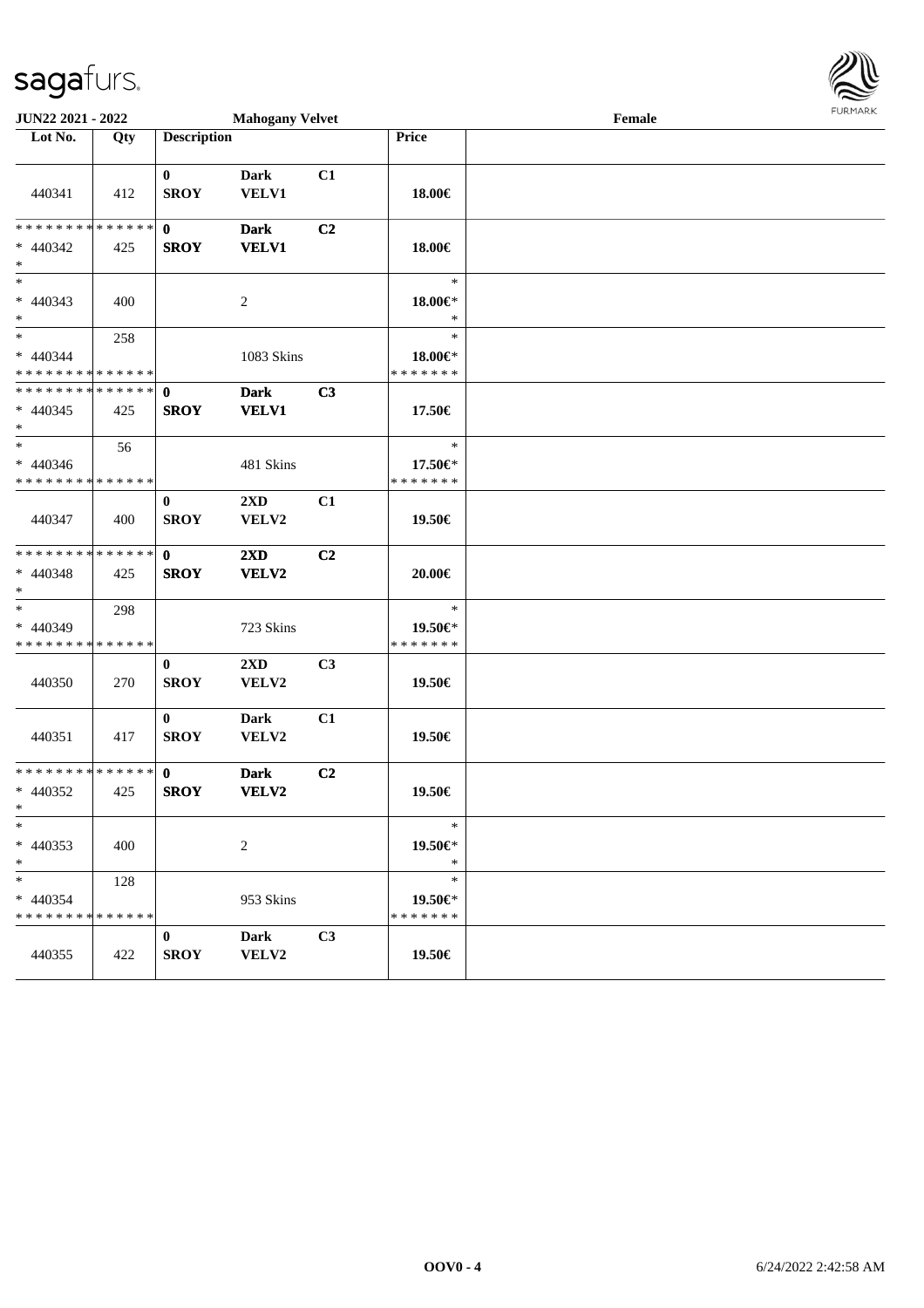

| JUN22 2021 - 2022                                      |     |                                  | <b>Mahogany Velvet</b>                           |                |                                                | $\ensuremath{\textnormal{\textbf{Female}}}$ | 1.91117177 |
|--------------------------------------------------------|-----|----------------------------------|--------------------------------------------------|----------------|------------------------------------------------|---------------------------------------------|------------|
| Lot No.                                                | Qty | <b>Description</b>               |                                                  |                | Price                                          |                                             |            |
| 440381                                                 | 422 | $\mathbf 1$<br>${\bf S}{\bf I}$  | 2XD<br>VELV1                                     | C1/C2          | 13.00€                                         |                                             |            |
| 440382                                                 | 205 | $\mathbf 1$<br>${\bf S}{\bf I}$  | $2{\bf X}{\bf D}/{\bf X}{\bf D}$<br><b>VELV1</b> | C3             | 12.50€                                         |                                             |            |
| 440383                                                 | 135 | $\mathbf 1$<br>${\bf S}{\bf I}$  | <b>Dark</b><br><b>VELV1</b>                      | C1             | 13.00€                                         |                                             |            |
| 440384                                                 | 356 | $\mathbf{1}$<br>${\bf S}{\bf I}$ | <b>Dark</b><br><b>VELV1</b>                      | C2             | 13.00€                                         |                                             |            |
| 440385                                                 | 160 | $\mathbf 1$<br>${\bf S}{\bf I}$  | Dark<br>VELV1                                    | C3             | 12.50€                                         |                                             |            |
| 440386                                                 | 420 | $\mathbf 1$<br>SI                | $2{\bf X}{\bf D}$<br>VELV2                       | C1/C2          | $(13.00\epsilon)$                              |                                             |            |
| 440387                                                 | 138 | $\mathbf 1$<br>SI                | 2XD<br>VELV2                                     | C3             | 13.00€                                         |                                             |            |
| 440388                                                 | 126 | $\mathbf 1$<br>${\bf S}{\bf I}$  | 2XD/XD<br>VELV2                                  | C3             | 13.00€                                         |                                             |            |
| 440389                                                 | 134 | $\mathbf 1$<br>SI                | <b>Dark</b><br>VELV2                             | C1             | 13.00€                                         |                                             |            |
| 440390                                                 | 485 | $\mathbf{1}$<br>SI               | <b>Dark</b><br>VELV2                             | C2             | 13.00€                                         |                                             |            |
| 440391                                                 | 165 | $\mathbf 1$<br>${\bf S}{\bf I}$  | Dark<br>VELV2                                    | C3             | 13.00€                                         |                                             |            |
| 440392                                                 | 257 | $\mathbf 1$<br>$\bf IB$          | $\mathbf{ALL}$<br><b>VELV1</b>                   | C2<br>COR1     | 11.00€                                         |                                             |            |
| 440393                                                 | 178 | 1<br><b>SAGA</b>                 | $2\mathbf{X}\mathbf{D}$<br><b>VELV1</b>          | C1             | 14.50€                                         |                                             |            |
| * * * * * * * * * * * * * * *<br>$* 440394$<br>$*$     | 460 | $\mathbf 1$<br><b>SAGA</b>       | $2\mathbf{X}\mathbf{D}$<br><b>VELV1</b>          | C2             | $(14.50\epsilon)$                              |                                             |            |
| $*$<br>$* 440395$<br>* * * * * * * * * * * * * * *     | 257 |                                  | 717 Skins                                        |                | $\ast$<br>$(14.50\epsilon)$ *<br>* * * * * * * |                                             |            |
| ************** 1<br>$* 440396$<br>$*$                  | 485 | <b>SAGA</b>                      | $2\mathbf{X}\mathbf{D}$<br><b>VELV1</b>          | C <sub>3</sub> | $(14.00\epsilon)$                              |                                             |            |
| $*$<br>* 440397<br>* * * * * * * * * * * * * * *       | 289 |                                  | 774 Skins                                        |                | $\ast$<br>$(14.00\epsilon)$ *<br>* * * * * * * |                                             |            |
| ******** <mark>******</mark> 1<br>* 440398<br>$*$ $-$  | 485 | <b>SAGA</b>                      | <b>Dark</b><br><b>VELV1</b>                      | C1             | 14.50€                                         |                                             |            |
| $*$ and $*$<br>* 440399<br>* * * * * * * * * * * * * * | 353 |                                  | 838 Skins                                        |                | $\ast$<br>14.50 $\in$ *<br>* * * * * * *       |                                             |            |
| * * * * * * * * * * * * * * *<br>$* 440400$<br>$*$     | 485 | $\mathbf{1}$<br><b>SAGA</b>      | <b>Dark</b><br><b>VELV1</b>                      | C2             | $(14.50\epsilon)$                              |                                             |            |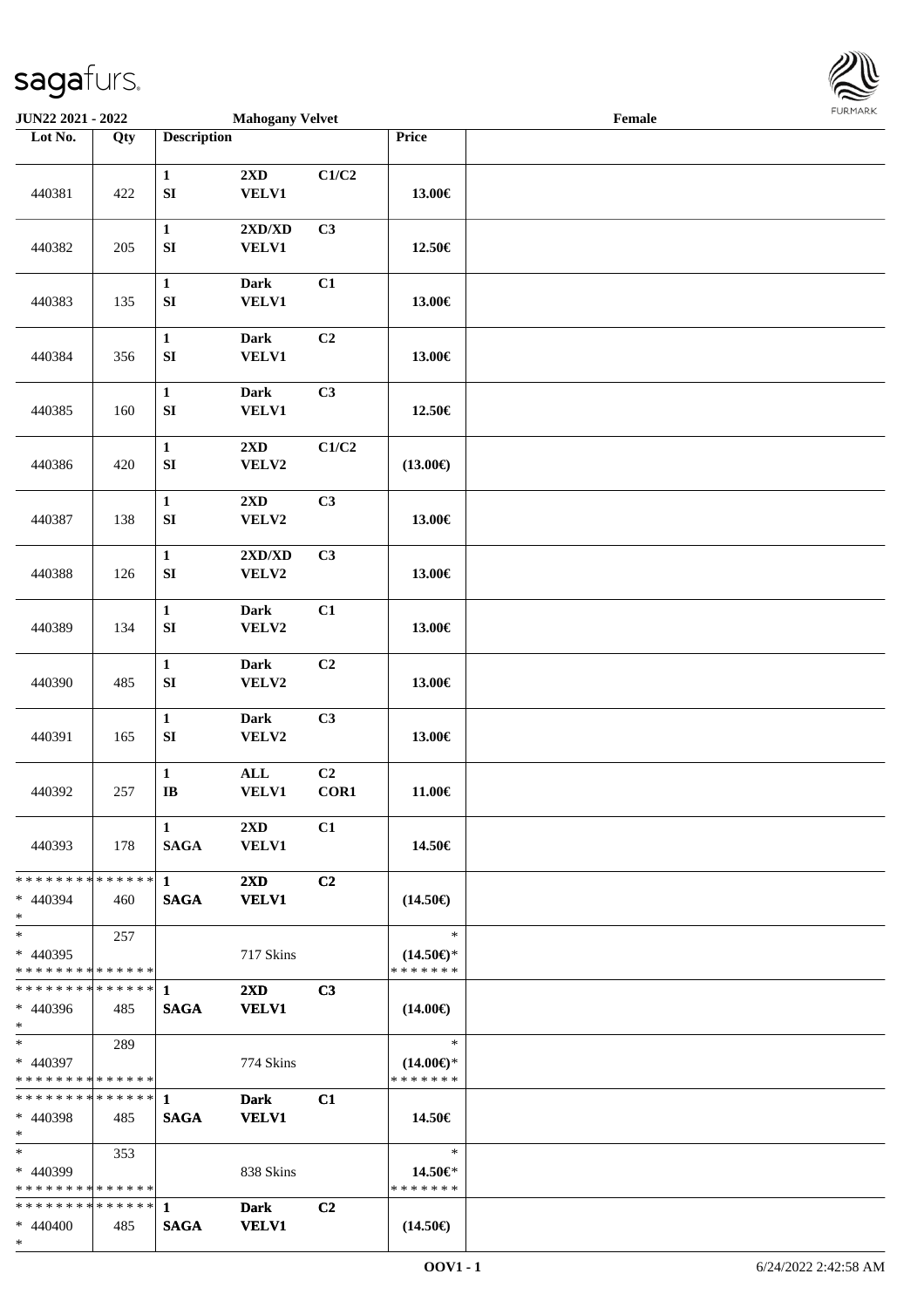| JUN22 2021 - 2022             |     |                    | <b>Mahogany Velvet</b>  |                |                     | Female | <b>FURMAR</b> |
|-------------------------------|-----|--------------------|-------------------------|----------------|---------------------|--------|---------------|
| Lot No.                       | Qty | <b>Description</b> |                         |                | Price               |        |               |
|                               |     |                    |                         |                |                     |        |               |
| $\ast$                        |     | $\mathbf{1}$       | <b>Dark</b>             | C2             | $\ast$              |        |               |
| $* 440401$                    | 460 | <b>SAGA</b>        | <b>VELV1</b>            |                | $(14.50\epsilon)$ * |        |               |
| $\ast$                        |     |                    |                         |                | $\ast$              |        |               |
| $\ast$                        |     |                    |                         |                | $\ast$              |        |               |
| $* 440402$                    | 460 |                    | 3                       |                | $(14.50\epsilon)$ * |        |               |
| $\ast$                        |     |                    |                         |                | $\ast$              |        |               |
| $\overline{\phantom{0}}$      |     |                    |                         |                | $\ast$              |        |               |
| $* 440403$                    | 460 |                    | 4                       |                | $(14.50\epsilon)$ * |        |               |
| $\ast$                        |     |                    |                         |                | $\ast$              |        |               |
| $\ast$                        |     |                    |                         |                | $\ast$              |        |               |
| $* 440404$                    | 460 |                    | 5                       |                | $(14.50\epsilon)$ * |        |               |
| $\ast$                        |     |                    |                         |                | $\ast$              |        |               |
| $\ast$                        | 169 |                    |                         |                | $\ast$              |        |               |
| $* 440405$                    |     |                    | 2494 Skins              |                | $(14.50\epsilon)$ * |        |               |
| ******** <mark>******</mark>  |     |                    |                         |                | * * * * * * *       |        |               |
| * * * * * * * * * * * * * * * |     | $\mathbf{1}$       | <b>Dark</b>             | C3             |                     |        |               |
| $* 440406$                    | 485 | <b>SAGA</b>        | <b>VELV1</b>            |                | $(14.00\epsilon)$   |        |               |
| $*$                           |     |                    |                         |                |                     |        |               |
| $\ast$                        | 395 |                    |                         |                | $\ast$              |        |               |
| $* 440407$                    |     |                    | 880 Skins               |                | $(14.00\epsilon)$ * |        |               |
| * * * * * * * * * * * * * *   |     |                    |                         |                | * * * * * * *       |        |               |
| * * * * * * * * * * * * * * * |     | $\mathbf{1}$       | $2\mathbf{X}\mathbf{D}$ | C1             |                     |        |               |
| $* 440408$                    | 485 | <b>SAGA</b>        | VELV2                   |                | $(15.00\epsilon)$   |        |               |
| $\ast$                        |     |                    |                         |                |                     |        |               |
| $\overline{\phantom{0}}$      | 189 |                    |                         |                | $\ast$              |        |               |
| $* 440409$                    |     |                    | 674 Skins               |                | $(15.00\epsilon)$ * |        |               |
| * * * * * * * * * * * * * *   |     |                    |                         |                | * * * * * * *       |        |               |
| * * * * * * * * * * * * * *   |     | $\mathbf{1}$       | $2\mathbf{X}\mathbf{D}$ | C2             |                     |        |               |
| $* 440410$                    | 485 | <b>SAGA</b>        | <b>VELV2</b>            |                | 15.00€              |        |               |
| $\ast$                        |     |                    |                         |                |                     |        |               |
| $\ast$                        |     |                    |                         |                | $\ast$              |        |               |
| $* 440411$                    | 460 |                    | $\overline{c}$          |                | 15.00€*             |        |               |
| $\ast$                        |     |                    |                         |                | $\ast$              |        |               |
| $\overline{\ast}$             |     |                    |                         |                | $\ast$              |        |               |
| $* 440412$                    | 460 |                    | 3                       |                | 15.00€*             |        |               |
| $\ast$                        |     |                    |                         |                | $\ast$              |        |               |
| $\ast$                        | 159 |                    |                         |                | $\ast$              |        |               |
| $* 440413$                    |     |                    | 1564 Skins              |                | $15.00 \in$ *       |        |               |
| * * * * * * * * * * * * * *   |     |                    |                         |                | * * * * * * *       |        |               |
| * * * * * * * * * * * * * * * |     | $\mathbf{1}$       | 2XD                     | C3             |                     |        |               |
| $* 440414$                    | 517 | <b>SAGA</b>        | <b>VELV2</b>            |                | 14.50€              |        |               |
| $\ast$                        |     |                    |                         |                |                     |        |               |
| $\overline{\ast}$             | 98  |                    |                         |                | $\ast$              |        |               |
| $* 440415$                    |     |                    | 615 Skins               |                | 14.50€*             |        |               |
| * * * * * * * * * * * * * *   |     |                    |                         |                | * * * * * * *       |        |               |
| * * * * * * * * * * * * * *   |     | $\mathbf{1}$       | <b>Dark</b>             | C1             |                     |        |               |
| $* 440416$                    | 485 | <b>SAGA</b>        | VELV2                   |                | 15.00€              |        |               |
| $\ast$                        |     |                    |                         |                |                     |        |               |
| $\ast$                        | 266 |                    |                         |                | $\ast$              |        |               |
| $* 440417$                    |     |                    | 751 Skins               |                | 15.00€*             |        |               |
| * * * * * * * * * * * * * *   |     |                    |                         |                | * * * * * * *       |        |               |
| * * * * * * * * * * * * * *   |     | $\mathbf{1}$       | <b>Dark</b>             | C <sub>2</sub> |                     |        |               |
| $* 440418$                    | 485 | <b>SAGA</b>        | <b>VELV2</b>            |                | $(15.00\epsilon)$   |        |               |
| $\ast$                        |     |                    |                         |                |                     |        |               |
| $\ast$                        |     |                    |                         |                | $\ast$              |        |               |
| $* 440419$                    | 460 |                    | 2                       |                | $(15.00\epsilon)$ * |        |               |
| $\ast$                        |     |                    |                         |                | ∗                   |        |               |
| $\ast$                        |     |                    |                         |                | $\ast$              |        |               |
| $* 440420$                    | 460 |                    | 3                       |                | $(15.00\epsilon)$ * |        |               |
| $\ast$                        |     |                    |                         |                | $\ast$              |        |               |
|                               |     |                    |                         |                |                     |        |               |

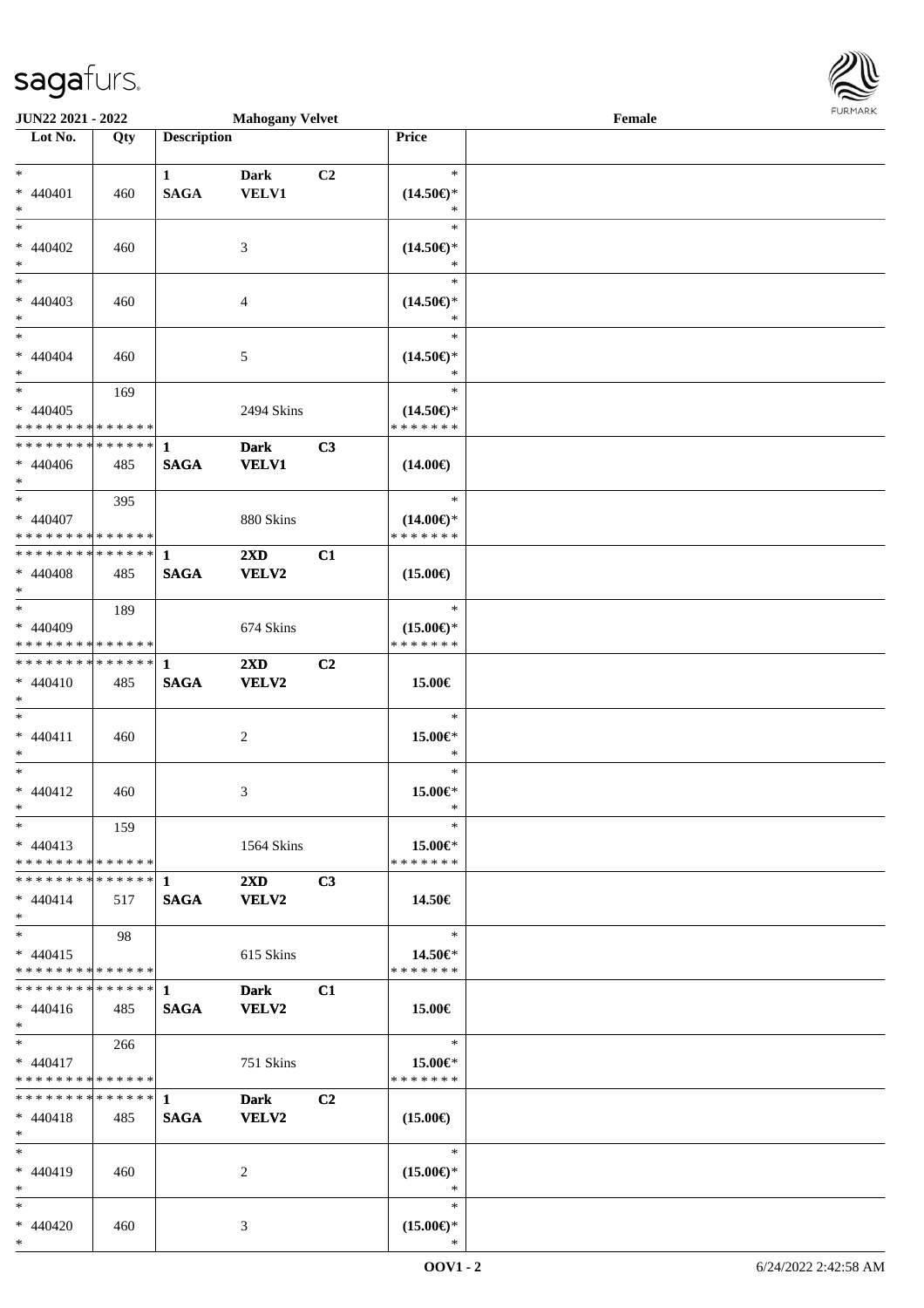| JUN22 2021 - 2022                                   |     |                             | <b>Mahogany Velvet</b>                  |                               |                                                | Female | <b>FURMARK</b> |
|-----------------------------------------------------|-----|-----------------------------|-----------------------------------------|-------------------------------|------------------------------------------------|--------|----------------|
| Lot No.                                             | Qty | <b>Description</b>          |                                         |                               | Price                                          |        |                |
| $\ast$<br>$* 440421$<br>* * * * * * * * * * * * * * | 318 | $\mathbf{1}$<br><b>SAGA</b> | Dark<br>VELV2                           | C <sub>2</sub>                | $\ast$<br>$(15.00\epsilon)$ *<br>* * * * * * * |        |                |
| * * * * * * * * * * * * * * *<br>$* 440422$<br>$*$  | 505 | $\mathbf{1}$<br><b>SAGA</b> | <b>Dark</b><br><b>VELV2</b>             | C3                            | 14.50€                                         |        |                |
| $*$<br>$* 440423$<br>* * * * * * * * * * * * * * *  | 170 |                             | 675 Skins                               |                               | $\ast$<br>14.50€*<br>* * * * * * *             |        |                |
| ************** 1<br>$* 440424$<br>$*$               | 485 | <b>SAGA</b>                 | <b>ALL</b><br><b>VELV2</b>              | C <sub>2</sub><br><b>OPEN</b> | 14.50€                                         |        |                |
| $*$<br>$* 440425$<br>$*$                            | 460 |                             | 2                                       |                               | $\ast$<br>14.50€*<br>$\ast$                    |        |                |
| $*$<br>$* 440426$<br>* * * * * * * * * * * * * *    | 423 |                             | 1368 Skins                              |                               | $\ast$<br>13.50€*<br>* * * * * * *             |        |                |
| 440427                                              | 484 | $\mathbf{1}$<br>IA          | ALL<br><b>VELV1</b>                     | C2<br>COR1                    | $(13.00\epsilon)$                              |        |                |
| 440428                                              | 249 | $\mathbf{1}$<br><b>SROY</b> | 2XD<br><b>VELV1</b>                     | C1                            | $(15.00\epsilon)$                              |        |                |
| * * * * * * * * * * * * * * *<br>* 440429<br>$*$    | 465 | $\mathbf{1}$<br><b>SROY</b> | 2XD<br><b>VELV1</b>                     | C <sub>2</sub>                | $(15.00\epsilon)$                              |        |                |
| $*$<br>$* 440430$<br>* * * * * * * * * * * * * *    | 384 |                             | 849 Skins                               |                               | $\ast$<br>$(15.00\epsilon)$ *<br>* * * * * * * |        |                |
| 440431                                              | 353 | $\mathbf{1}$<br><b>SROY</b> | 2XD<br><b>VELV1</b>                     | C3                            | $(14.50\epsilon)$                              |        |                |
| 440432                                              | 215 | 1<br><b>SROY</b>            | <b>Dark</b><br><b>VELV1</b>             | C1                            | $(15.00\epsilon)$                              |        |                |
| $* 440433$<br>$*$                                   | 465 | <b>SROY</b>                 | <b>Dark</b><br><b>VELV1</b>             | C <sub>2</sub>                | $(15.00\epsilon)$                              |        |                |
| $*$<br>$* 440434$<br>* * * * * * * * * * * * * *    | 327 |                             | 792 Skins                               |                               | $\ast$<br>15.00€*<br>* * * * * * *             |        |                |
| 440435                                              | 328 | $\mathbf{1}$<br><b>SROY</b> | Dark<br><b>VELV1</b>                    | C3                            | $(14.50\epsilon)$                              |        |                |
| 440436                                              | 228 | $\mathbf{1}$<br><b>SROY</b> | $2\mathbf{X}\mathbf{D}$<br><b>VELV2</b> | C1                            | 16.00€                                         |        |                |
| * * * * * * * * * * * * * * *<br>$* 440437$<br>$*$  | 465 | $\mathbf{1}$<br><b>SROY</b> | $2\mathbf{X}\mathbf{D}$<br><b>VELV2</b> | C2                            | 16.00€                                         |        |                |
| $*$<br>* 440438<br>* * * * * * * * * * * * * *      | 62  |                             | 527 Skins                               |                               | $\ast$<br>16.00€*<br>* * * * * * *             |        |                |
| 440439                                              | 227 | 1<br><b>SROY</b>            | $2\mathbf{X}\mathbf{D}$<br><b>VELV2</b> | C <sub>3</sub>                | 15.50€                                         |        |                |
| 440440                                              | 176 | $\mathbf{1}$<br><b>SROY</b> | 2XD/XD<br>VELV2                         | C3                            | 15.50€                                         |        |                |

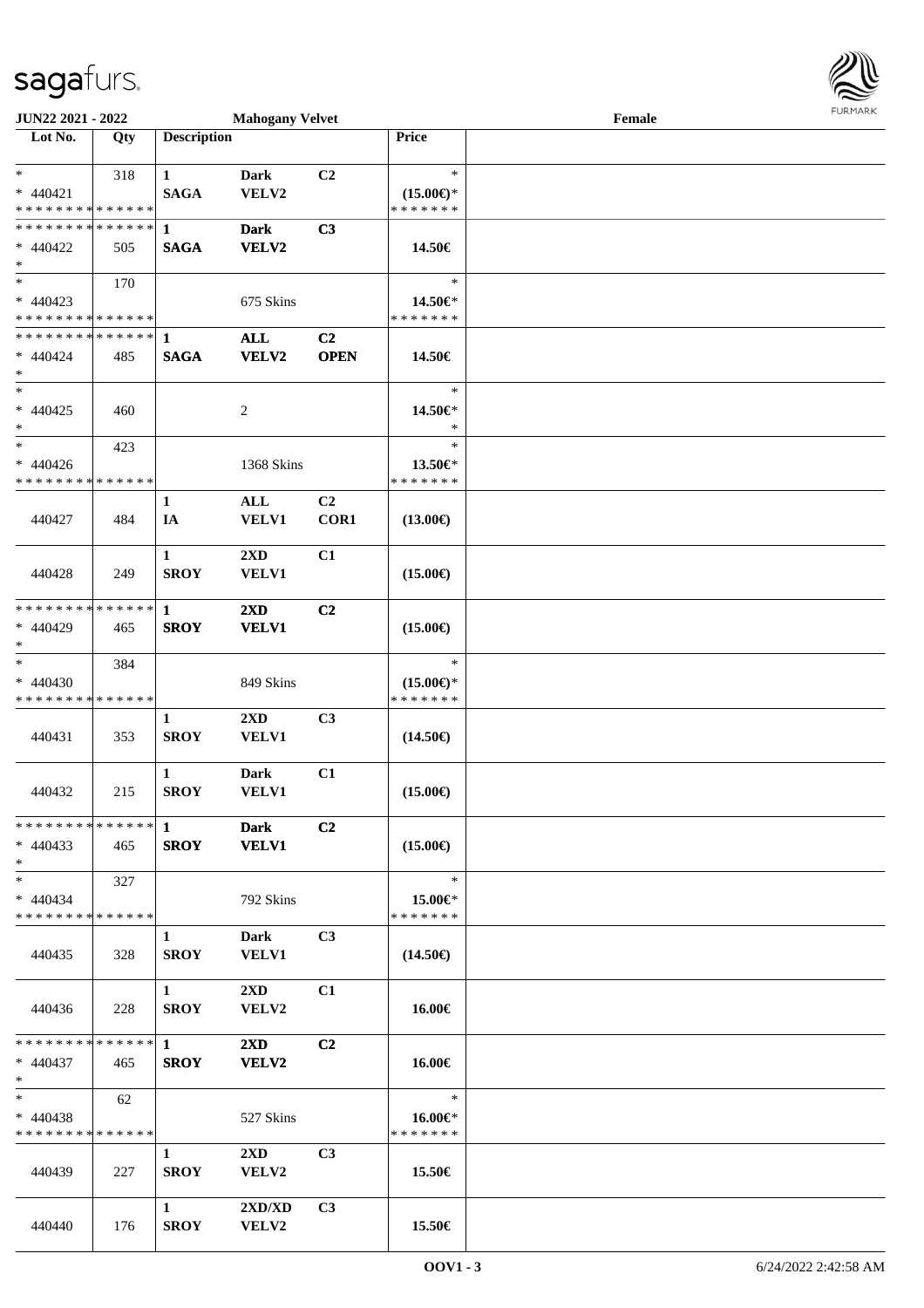

| JUN22 2021 - 2022 |     |                    | <b>Mahogany Velvet</b>      |                |               | Female | <b>FURMARK</b> |
|-------------------|-----|--------------------|-----------------------------|----------------|---------------|--------|----------------|
| Lot No.           | Qty | <b>Description</b> |                             |                | <b>Price</b>  |        |                |
| 440441            | 218 | <b>SROY</b>        | <b>Dark</b><br>VELV2        | C1             | 16.00€        |        |                |
|                   |     |                    | <b>Dark</b>                 | C <sub>2</sub> |               |        |                |
| $* 440442$        | 425 | <b>SROY</b>        | <b>VELV2</b>                |                | 16.00€        |        |                |
| $\ast$            |     |                    |                             |                |               |        |                |
| $\ast$            | 86  |                    |                             |                | $\ast$        |        |                |
| $* 440443$        |     |                    | 511 Skins                   |                | 16.00€*       |        |                |
| **************    |     |                    |                             |                | * * * * * * * |        |                |
| 440444            | 212 | <b>SROY</b>        | <b>Dark</b><br><b>VELV2</b> | C <sub>3</sub> | 15.50€        |        |                |